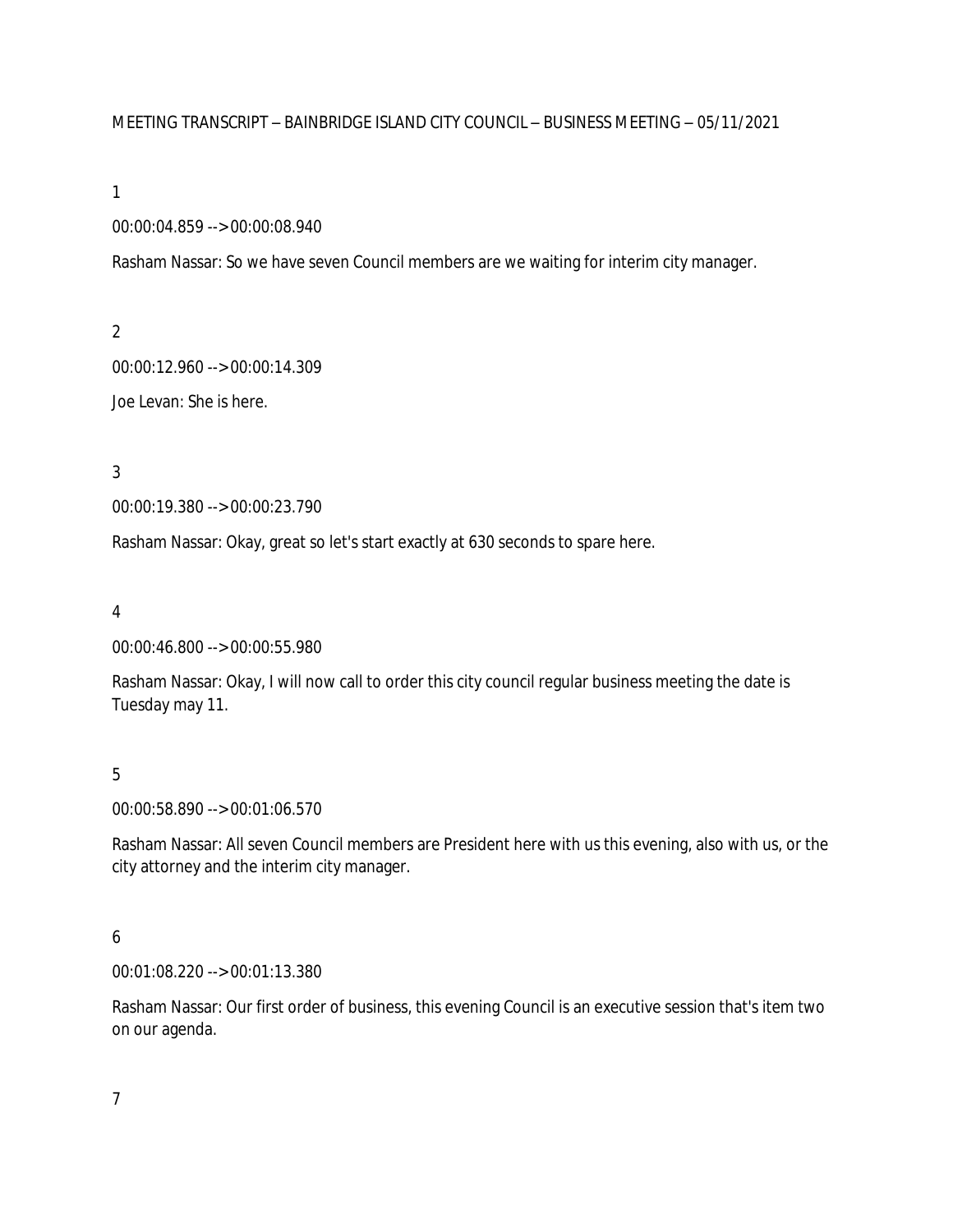00:01:14.550 --> 00:01:22.920

Rasham Nassar: The city attorney did contact me and requested that we add an agenda item to executive session this evening.

# 8

00:01:23.700 --> 00:01:32.730

Rasham Nassar: So i'm going to go ahead and read the statement it's going to be slightly different than the one that you see in your packet to include the city attorney's request for an executive session discussion.

## 9

00:01:34.380 --> 00:01:51.840

Rasham Nassar: So i'll go ahead and do that also if you note on the agenda, it has 45 minutes allocated the city attorney and I discussed and we thought that we ought to reduce that time to 30 minutes, and of course Council has the ability to extend executive session debate if needed.

10

00:01:53.610 --> 00:02:04.590

Rasham Nassar: So with that I will now read hide them to a pursuant to our CW 42.3 0.1101 F to receive and evaluate complaints or charges.

### 11

00:02:05.100 --> 00:02:15.090

Rasham Nassar: brought against a public officer or employee, however, upon the request of such officer or employee a public hearing or a meeting open to the public, shall be conducted upon such complaint or charge.

### 12

00:02:15.450 --> 00:02:25.470

Rasham Nassar: Also, pursuant to our CW 42.3 0.1101 I to discuss with legal counsel matters relating to litigation or potential litigation, to which the city.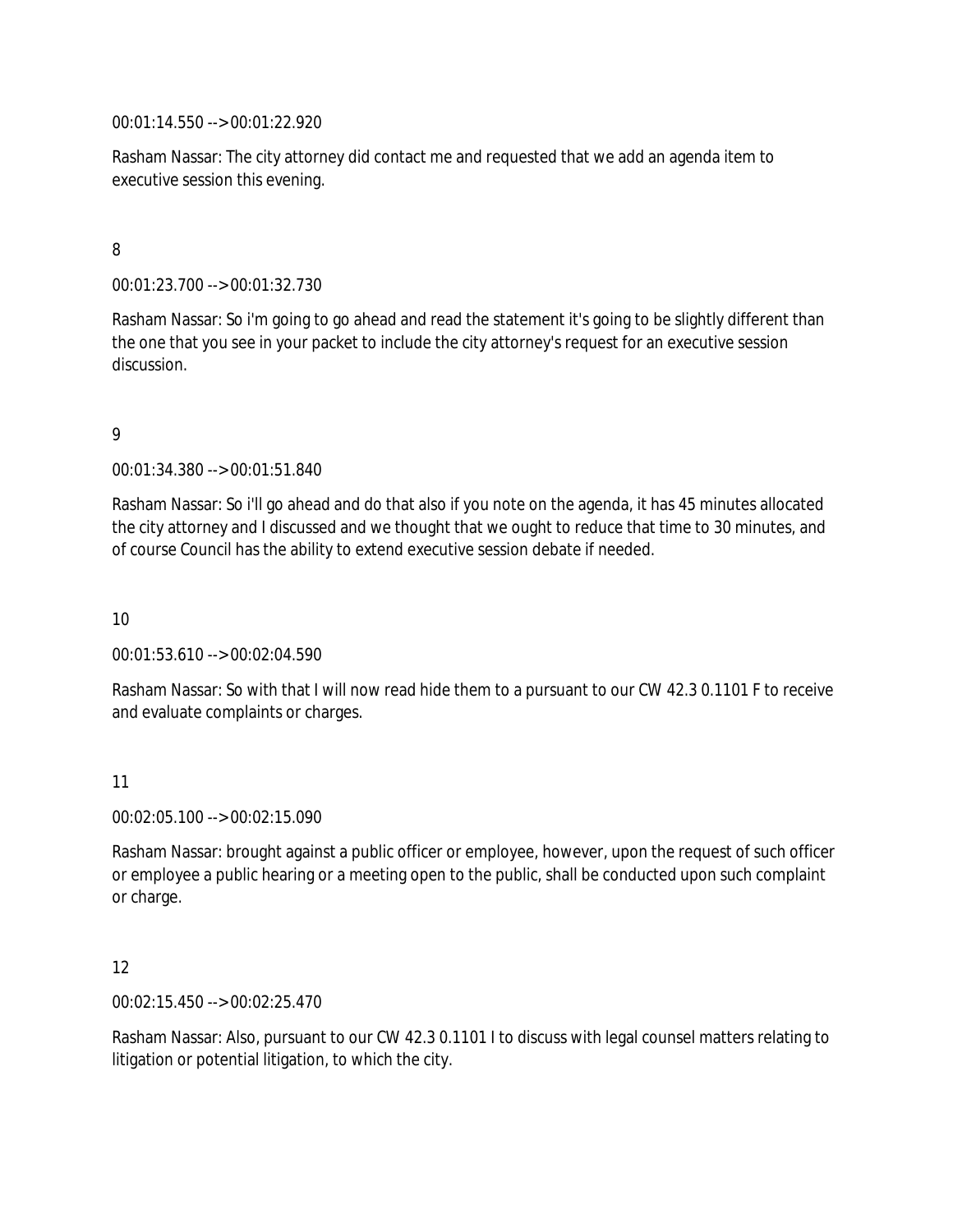13

00:02:25.800 --> 00:02:30.660

Rasham Nassar: The governing body or remember acting in an official capacity is or is likely to become a party.

14

00:02:31.080 --> 00:02:37.380

Rasham Nassar: When public knowledge regarding the discussion is likely to result in an adverse legal or financial consequence to the Agency.

15

00:02:38.010 --> 00:02:51.660

Rasham Nassar: So again, we are going to schedule 30 minutes for that executive session so Council will now adjourn to executive session we expect to return back to open session at around 6:32pm city attorney.

16

00:02:53.010 --> 00:03:00.210

Joe Levan: And I will send you all see i'll leave this meeting and i'll send you an invite to the second session join there and also see, in a few minutes for less than that.

17

00:04:07.890 --> 00:04:08.970

Christine Brown: councilmember color.

18

00:04:09.990 --> 00:04:14.520

Christine Brown: This is Christine I can still see you in the open session.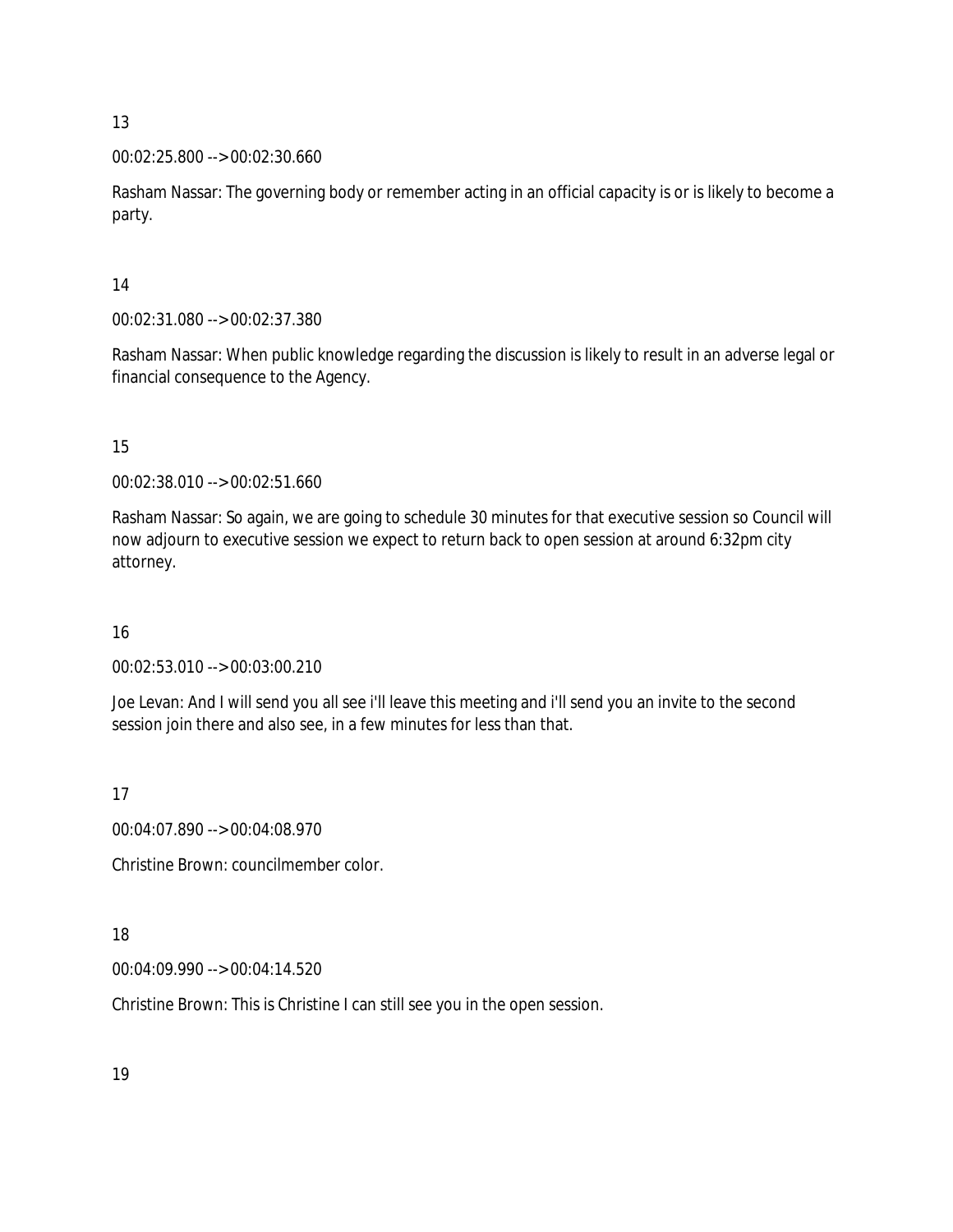00:35:46.050 --> 00:35:46.740

Rasham Nassar: Okay.

20

00:35:48.210 --> 00:35:51.150

Rasham Nassar: Council has returned from its executive session.

21

00:35:52.260 --> 00:36:02.640

Rasham Nassar: We will now reconvene this regular business meeting of the city council, the time is 6:35pm and we are on agenda item three approval of the agenda.

# 22

00:36:05.640 --> 00:36:06.420

Rasham Nassar: that's what i'm a pilot.

23

00:36:06.990 --> 00:36:09.870

Michael Pollock: I moved to approve the agenda was written.

### 24

00:36:12.870 --> 00:36:16.170

Rasham Nassar: councilmember teeth second set motion or any discussion on that motion.

# 25

00:36:17.970 --> 00:36:19.650

Rasham Nassar: All those in favor please say Aye.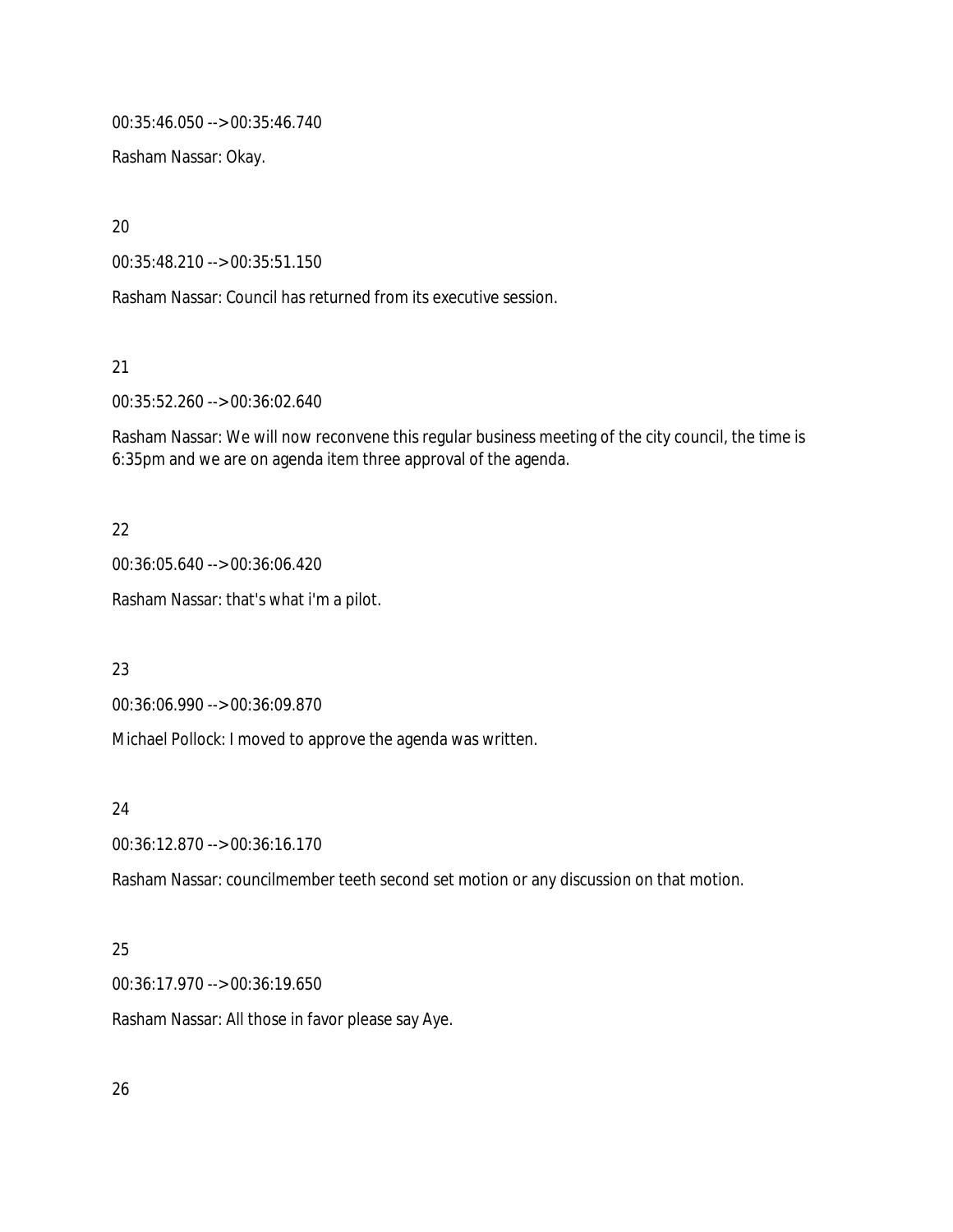00:36:21.360 --> 00:36:29.910

Rasham Nassar: Any opposed that motion carries unanimously moving on to conflict of interest disclosure do any Council members have any conflicts of interest to disclose tonight.

## 27

00:36:32.910 --> 00:36:37.590

Rasham Nassar: Okay, seeing none We will now move on to item for in our agenda, which is public comment.

# 28

00:36:38.730 --> 00:36:44.910

Rasham Nassar: For those members of the public that would like to comment this evening instructions for providing public comment are included in the agenda packet.

# 29

00:36:45.540 --> 00:36:51.960

Rasham Nassar: For your information, you can use the raise hand feature which you can find at the bottom of your zoom screen.

# 30

00:36:52.320 --> 00:37:07.710

Rasham Nassar: I will then call your name and the city clerk will facilitate you coming over into Council virtual Council chambers, at which point you can unmute state your name and the street you live on and begin your public comment period keep in mind that public comment is limited to three minutes.

# 31

00:37:10.440 --> 00:37:12.450

Rasham Nassar: Okay Cindy Anderson.

# 32

00:37:16.740 --> 00:37:17.670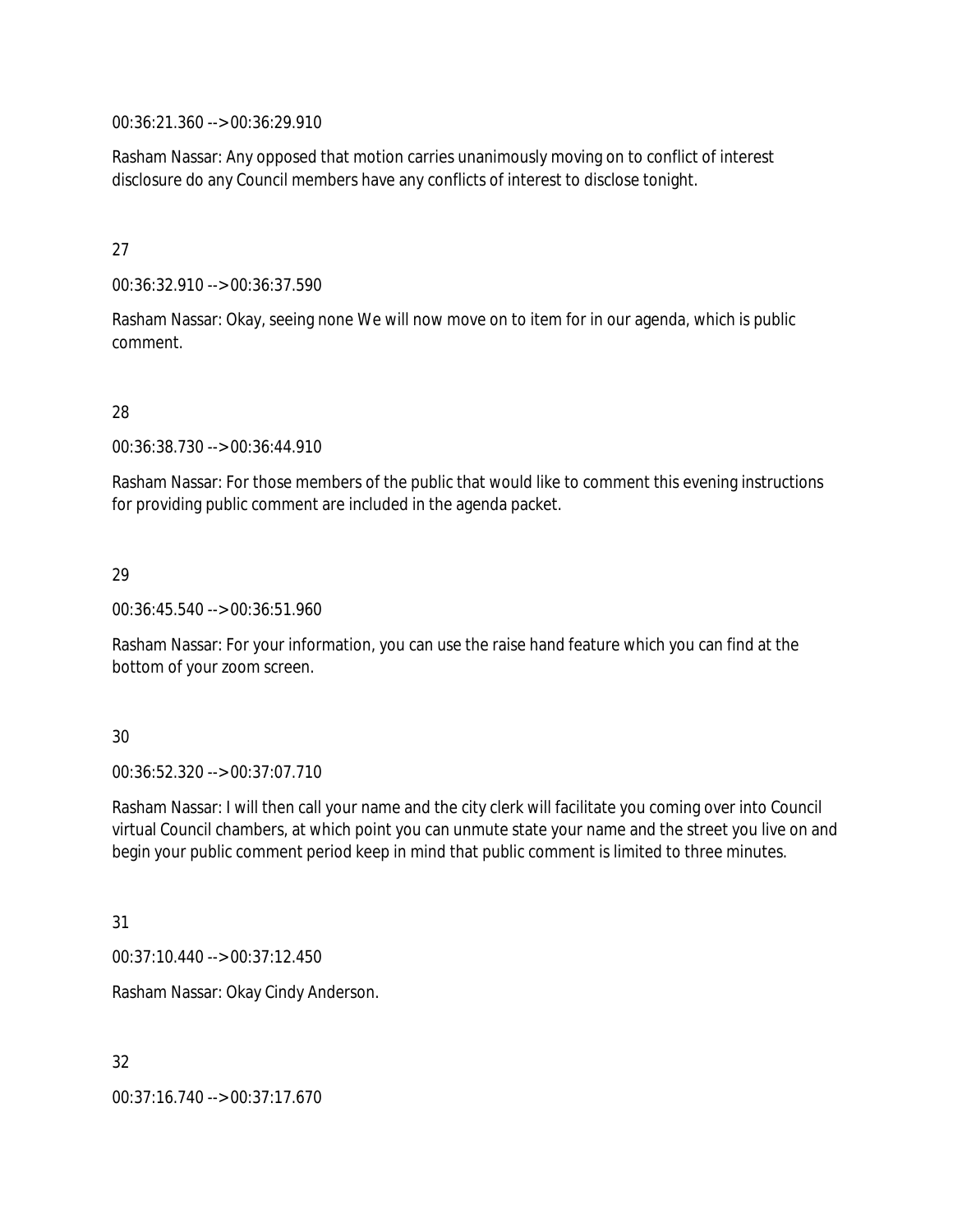cindy anderson: Okay, can you hear me.

33

00:37:19.380 --> 00:37:20.010

Rasham Nassar: Yes.

## 34

00:37:20.070 --> 00:37:33.600

cindy anderson: Okay um I wanted to say, you know how pleased I was to hear about the raises that were given to the Council members, the amount of work you do in these jobs just amazes me.

# 35

00:37:35.400 --> 00:37:51.630

cindy anderson: You know i've often said that I don't know why anybody would do it because there's so much work to do and i'm really glad that we're going to start paying people just a little bit of what they're worth so congratulations on that and keep up the good work, thank.

36

00:37:52.890 --> 00:37:54.510

Rasham Nassar: You Thank you.

37

00:37:55.770 --> 00:38:00.540

Rasham Nassar: Fred little to see my apologies if I misspelled your last name feel free to correct me.

# 38

00:38:01.680 --> 00:38:02.730

Fred Whittlesey: That was correct, thank you.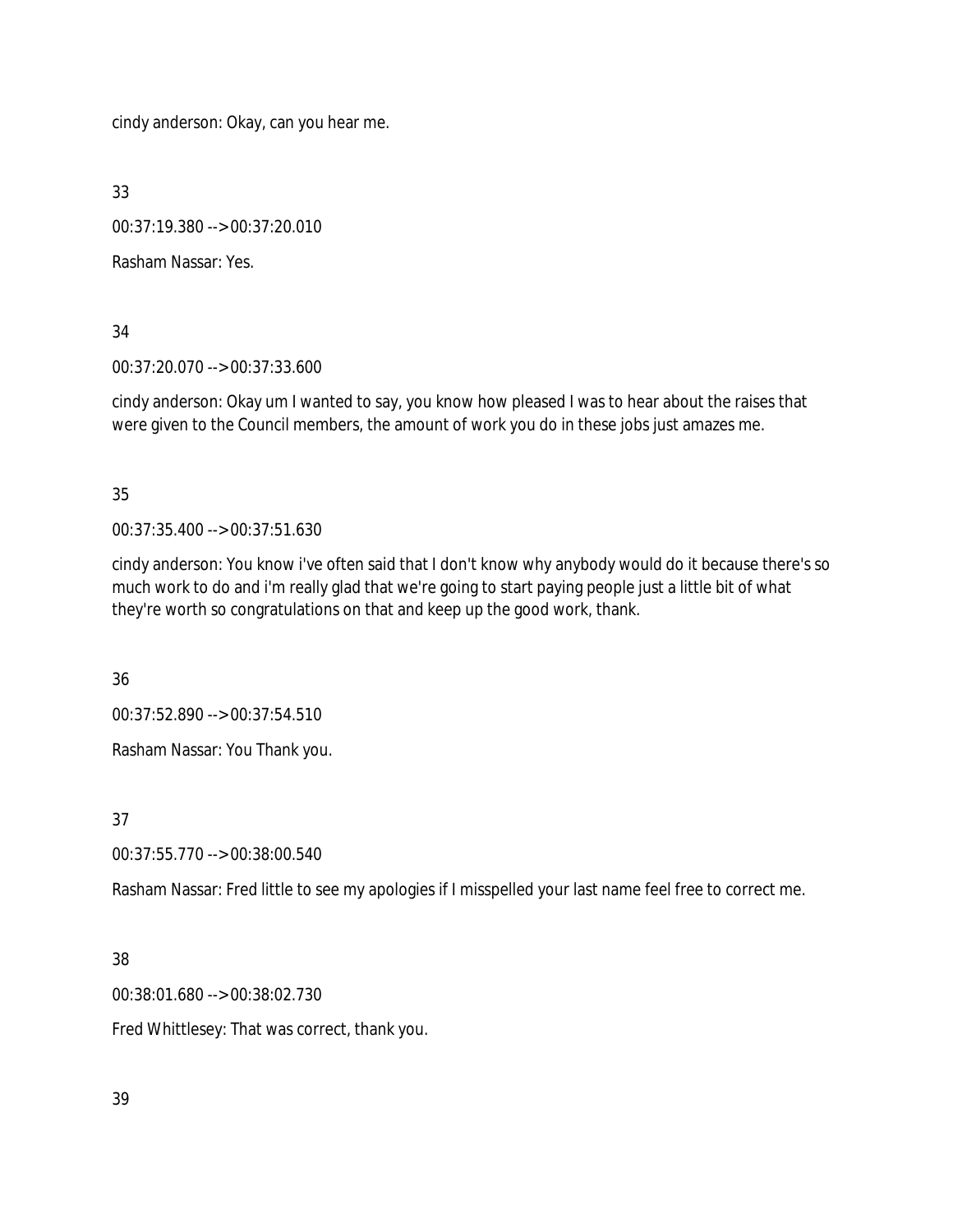00:38:03.360 --> 00:38:11.520

Fred Whittlesey: frank little see I live on valley road i've been an island resident for about 20 years now, and I have two Spartans and one former spark news now a husky.

## 40

00:38:12.330 --> 00:38:20.040

Fred Whittlesey: Tonight i'm commenting as a member of the former salary Commission, not as a former member of the salary Commission because.

## 41

00:38:20.550 --> 00:38:26.610

Fred Whittlesey: there's an important distinction that the sour Commission no longer exists, I haven't yet a compensation expert.

## 42

00:38:27.030 --> 00:38:34.920

Fred Whittlesey: Companies actually pay me to give them advice on how to pay their people, their employees their executives even their board of directors.

### 43

00:38:35.340 --> 00:38:40.920

Fred Whittlesey: And it's companies run by people like Bill Gates palauan Jeff bezos.

44

00:38:41.370 --> 00:38:52.500

Fred Whittlesey: john stanton the owner of the mariners are through Laffer President reagan's economist, all the way down to small cities small nonprofits entrepreneurs have a lot of experience.

45

00:38:53.070 --> 00:39:03.870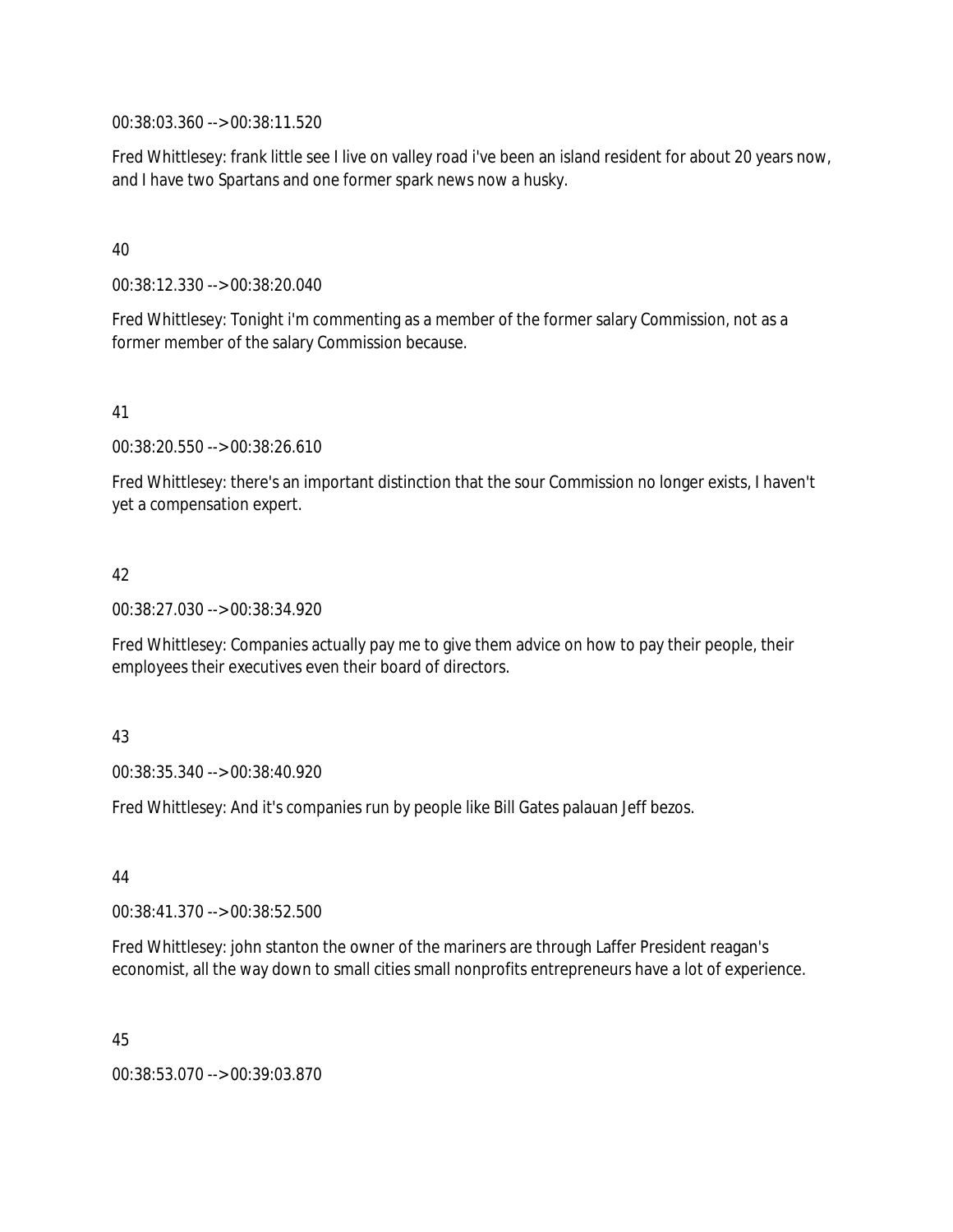Fred Whittlesey: I also serve as an expert witness so judges find me to be an expert in compensation and i'm an adjunct professor at SP you teach a compensation in the MBA Program.

46

00:39:04.770 --> 00:39:14.580

Fred Whittlesey: i'm fortunate that I get paid to do compensation work because I like it, and I was excited to be brought on to the sour commission to share that expertise.

47

00:39:15.270 --> 00:39:25.440

Fred Whittlesey: Now I think everyone is aware, at this point that the vote for the new City Council pay levels was a fortune to approval vote and I was one of the two dissenting.

# 48

00:39:25.890 --> 00:39:34.890

Fred Whittlesey: The other dissenting vote was from a gentleman who has quite been experiencing compensation as well and I guess send it for one simple reason.

# 49

00:39:35.460 --> 00:39:46.530

Fred Whittlesey: The recommendations are arbitrary they're unrealistic they're not rooted in factor data just a socio political ideal that doesn't fit real world requirements.

50

00:39:46.890 --> 00:39:58.230

Fred Whittlesey: I think it would make a great term paper and vhs but it's not reality now let me just for background, I noticed that the city is currently accepting applications for the.

51

00:39:58.770 --> 00:40:06.270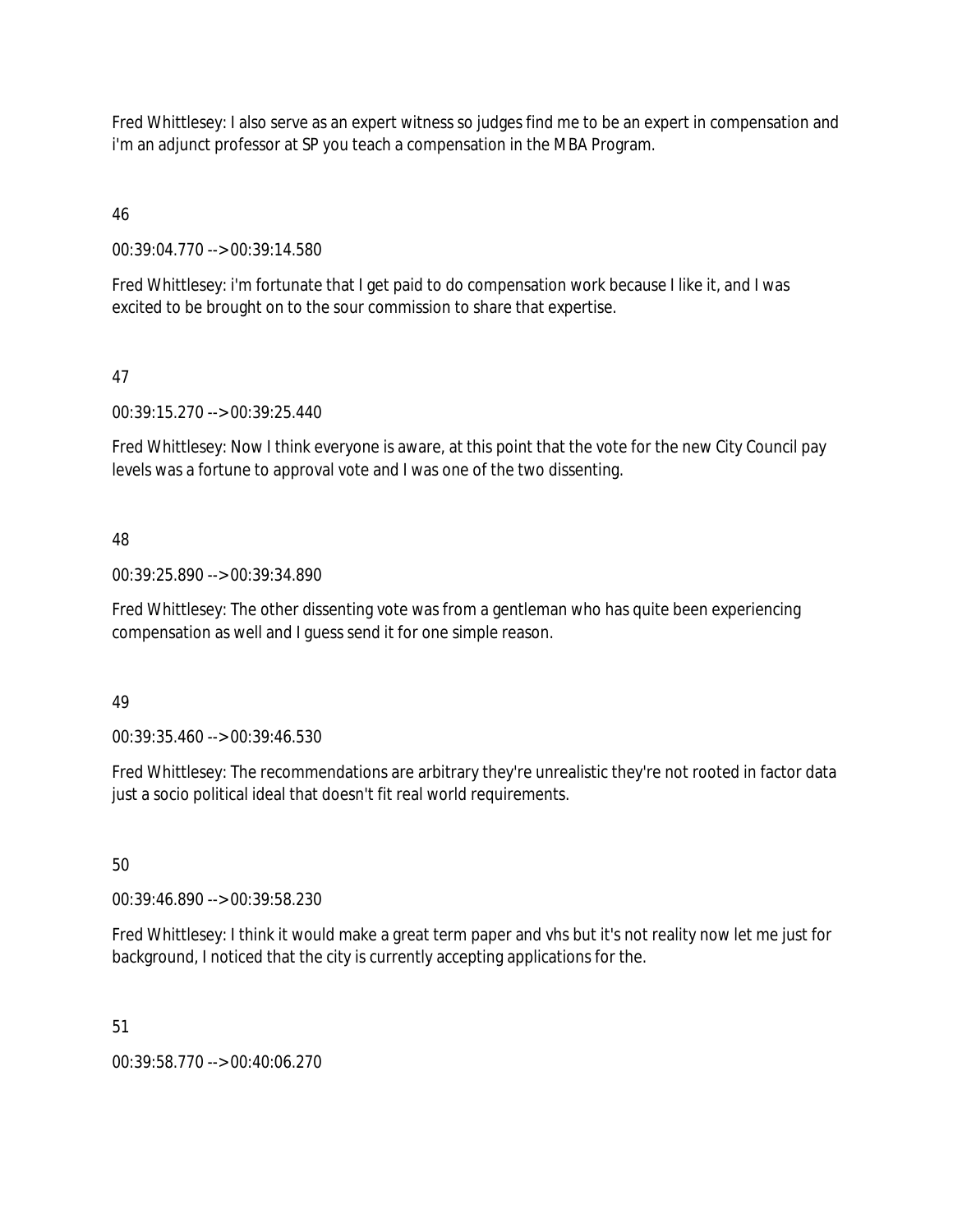Fred Whittlesey: Historic preservation Committee, and they have an extensive list of expertise and knowledge that they're looking for for that Commission.

52

00:40:06.690 --> 00:40:17.010

Fred Whittlesey: So I don't have time to read that off somebody three minutes, but I did want to share with you the list of requirements and expertise for being a salary Commission Member, and I quote.

53

00:40:19.020 --> 00:40:26.370

Fred Whittlesey: And quote there weren't any requirements, no expertise was needed and that partly explains, where we are.

# 54

00:40:26.850 --> 00:40:33.120

Fred Whittlesey: Now, if all I knew about this issue was what I read in the review or the sun or the city's press release.

# 55

00:40:33.540 --> 00:40:45.000

Fred Whittlesey: I would look at all of that, unfortunately, that was all correct it's a massive increase it's not affordable, we could go on for a lot three more than three minutes about that, but the fact is.

56

00:40:45.990 --> 00:41:04.140

Fred Whittlesey: there's no basis for these recommendations, so I would recommend that the sour commission be eliminated, and next time you need advice go to someone who understands compensation and, by the way, i'd be pleased to prepare all the data and research that I did with any citizen.

57

00:41:07.980 --> 00:41:18.090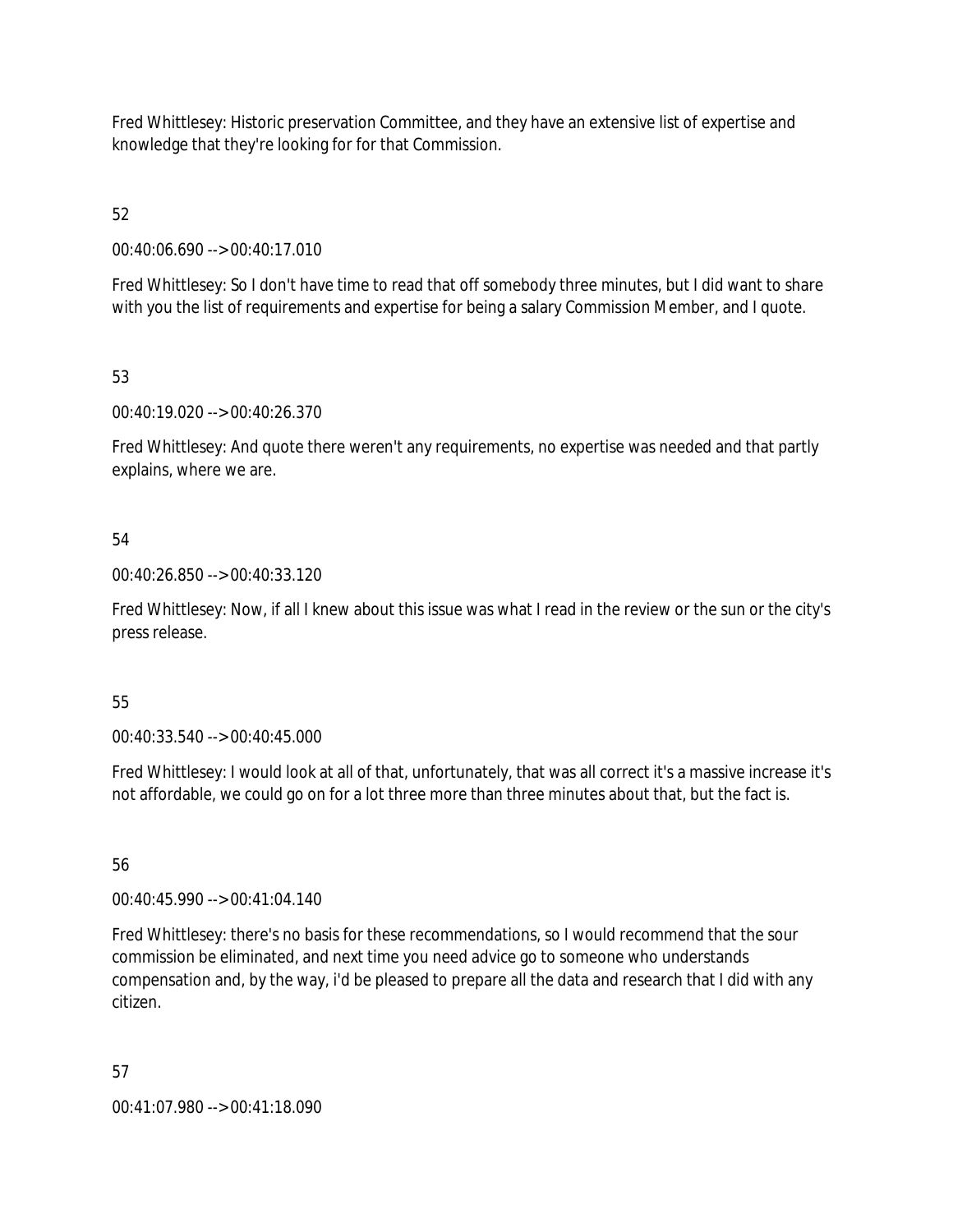Rasham Nassar: Thank you i'm looking for more raised hand for members of the public, if you would like to comment you can find the raise hand feature at the bottom of your screen and we'll just wait a few more seconds, in case.

58

00:41:18.690 --> 00:41:21.900

Rasham Nassar: There are additional members of the public that would like to comment this evening.

59

00:41:23.070 --> 00:41:24.000 Rasham Nassar: Dick haugen.

60

00:41:31.980 --> 00:41:33.390

Dick Haugan: i've unmuted can you hear me now.

61

00:41:34.890 --> 00:41:36.180

Rasham Nassar: Yes, Mr happen, we can hear you.

62

00:41:36.480 --> 00:41:37.170 Dick Haugan: Okay, great.

63

00:41:37.950 --> 00:41:38.460 um.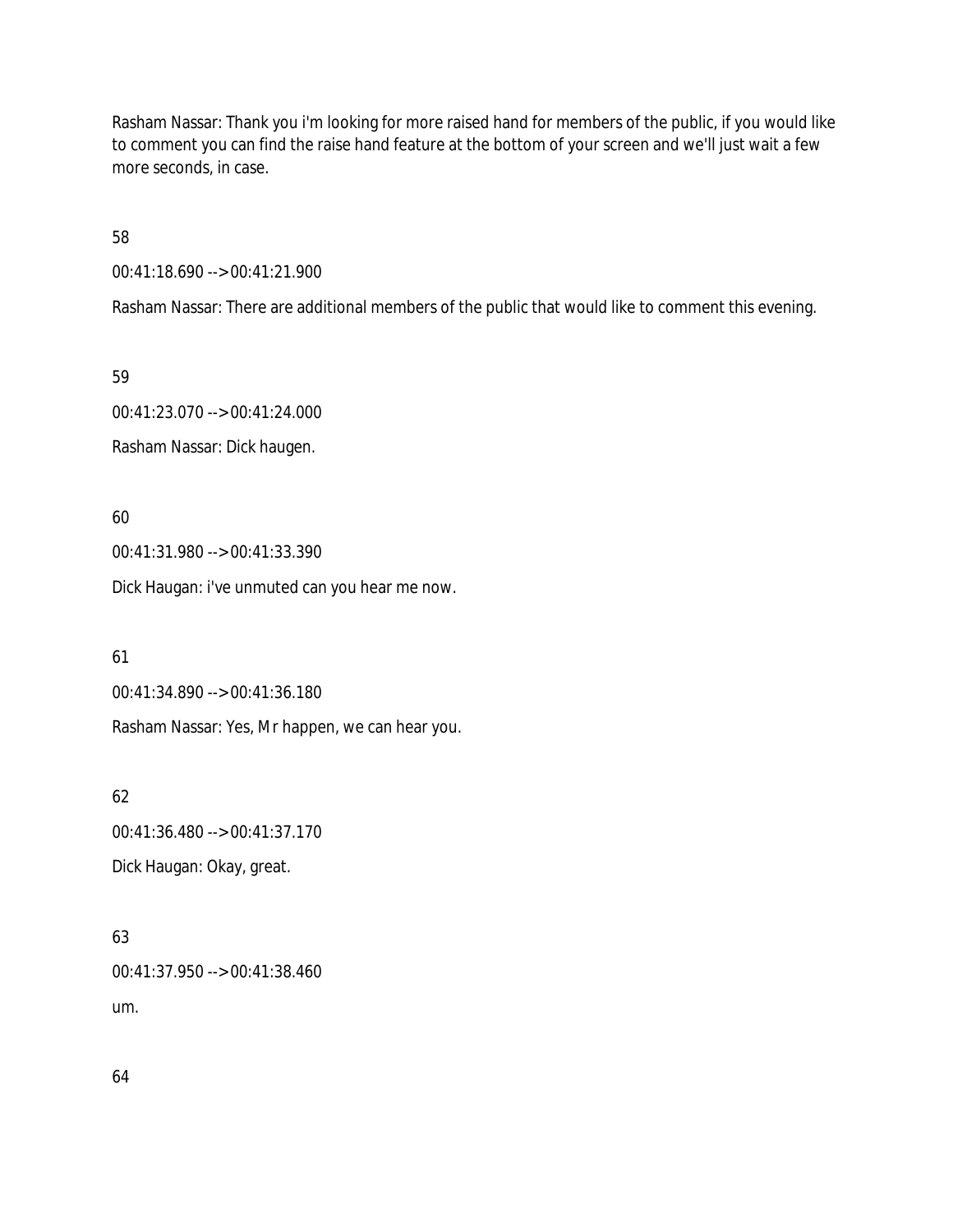00:41:41.490 --> 00:41:53.610

Dick Haugan: i'd like to spend my time and I would like to encourage specific Council member, not to mix personal opinion from pontificating from the diocese.

# 65

00:41:54.270 --> 00:42:04.350

Dick Haugan: This was inspired I thought about this, since, for several weeks, but as listening to the news and Lynne Cheney john mccain's wife late john mccain's wife.

# 66

00:42:04.800 --> 00:42:12.930

Dick Haugan: was talking just the other day, and she said well you know when you see something wrong, you should speak up if you don't speak up nobody else has been to say anything.

# 67

00:42:13.650 --> 00:42:21.960

Dick Haugan: And, just like Fred before me, I was on the salary Commission with Fred and my comments really started with the salary Commission as well.

# 68

00:42:23.280 --> 00:42:38.940

Dick Haugan: We you know we're a group we arrived at a conclusion, and it was prescribed by law, I think I was the only one that didn't say anything because I thought were supposed to be quiet way past, when I was supposed to be quiet, but we did.

# 69

00:42:40.110 --> 00:42:47.790

Dick Haugan: So the thing was done and behind us, as part of the process, but then in the City Council meeting.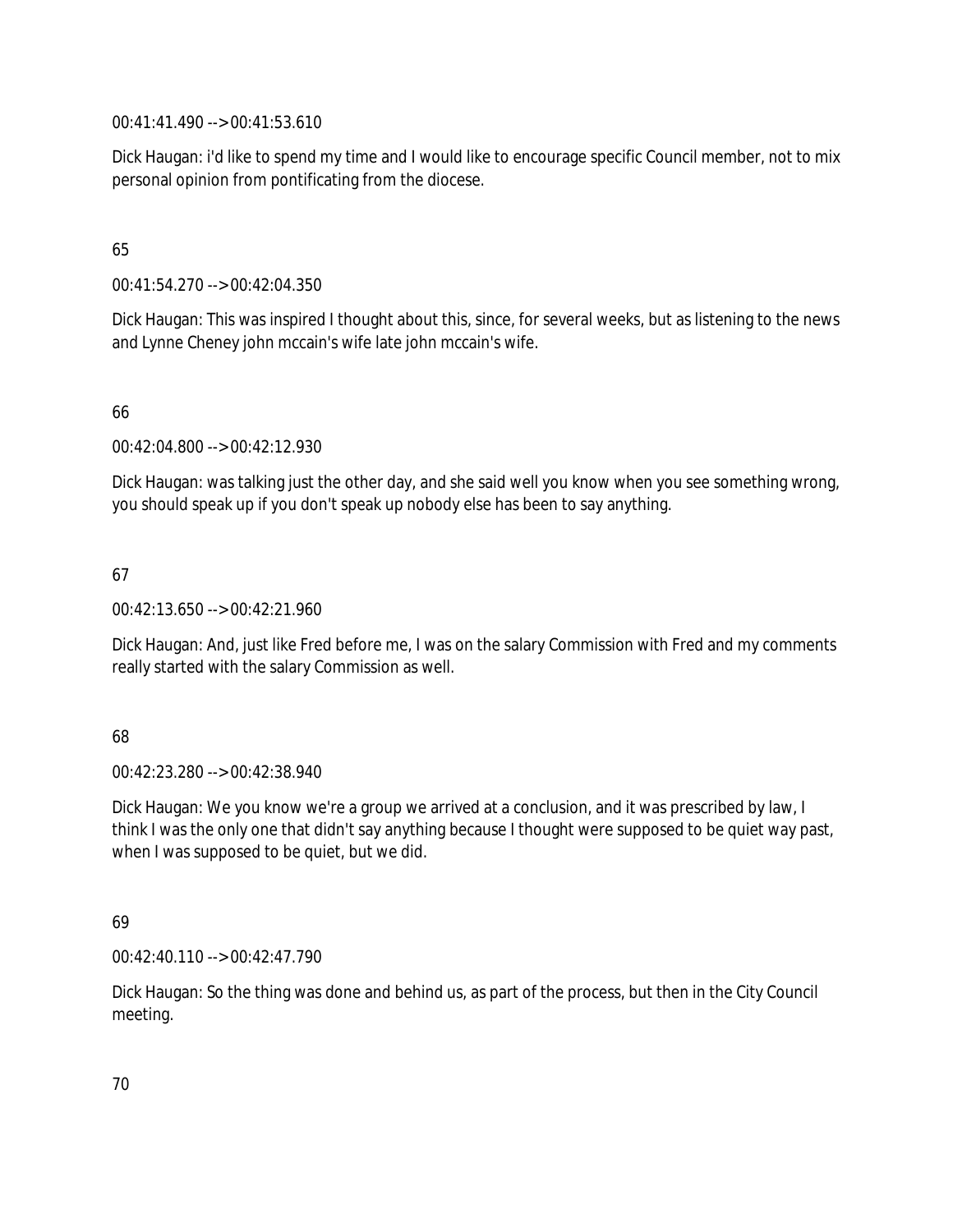00:42:51.030 --> 00:43:01.590

Dick Haugan: Well, it was it was cancelled ever had topless so she didn't think we should afford that she didn't agree to overturn it, she is talking about this and that and think it was proper.

## 71

00:43:02.340 --> 00:43:09.330

Dick Haugan: We were supposed to be doing this, you know behind closed doors we took our task seriously and.

# 72

00:43:10.050 --> 00:43:17.730

Dick Haugan: I think even some people in the Council couple weeks ago said Council should stay out of this, and they should have you may not like it.

# 73

00:43:18.630 --> 00:43:28.380

Dick Haugan: But that's what we came up with their state City Council does that I don't like you can't do much about it either, so you know kind of for the good of the order, I would ask.

# 74

00:43:29.340 --> 00:43:41.280

Dick Haugan: Council member high top was please choose your words more carefully, because what you saying the dyess comes across as if this is what the Council once and it's not it's a personal opinion and you should.

# 75

00:43:42.090 --> 00:43:53.250

Dick Haugan: Hopefully, take that to heart and, by the way, if we do that, the Council meeting will be shorter it, we can get out of there before 11 o'clock at night so that's my comment, thank you.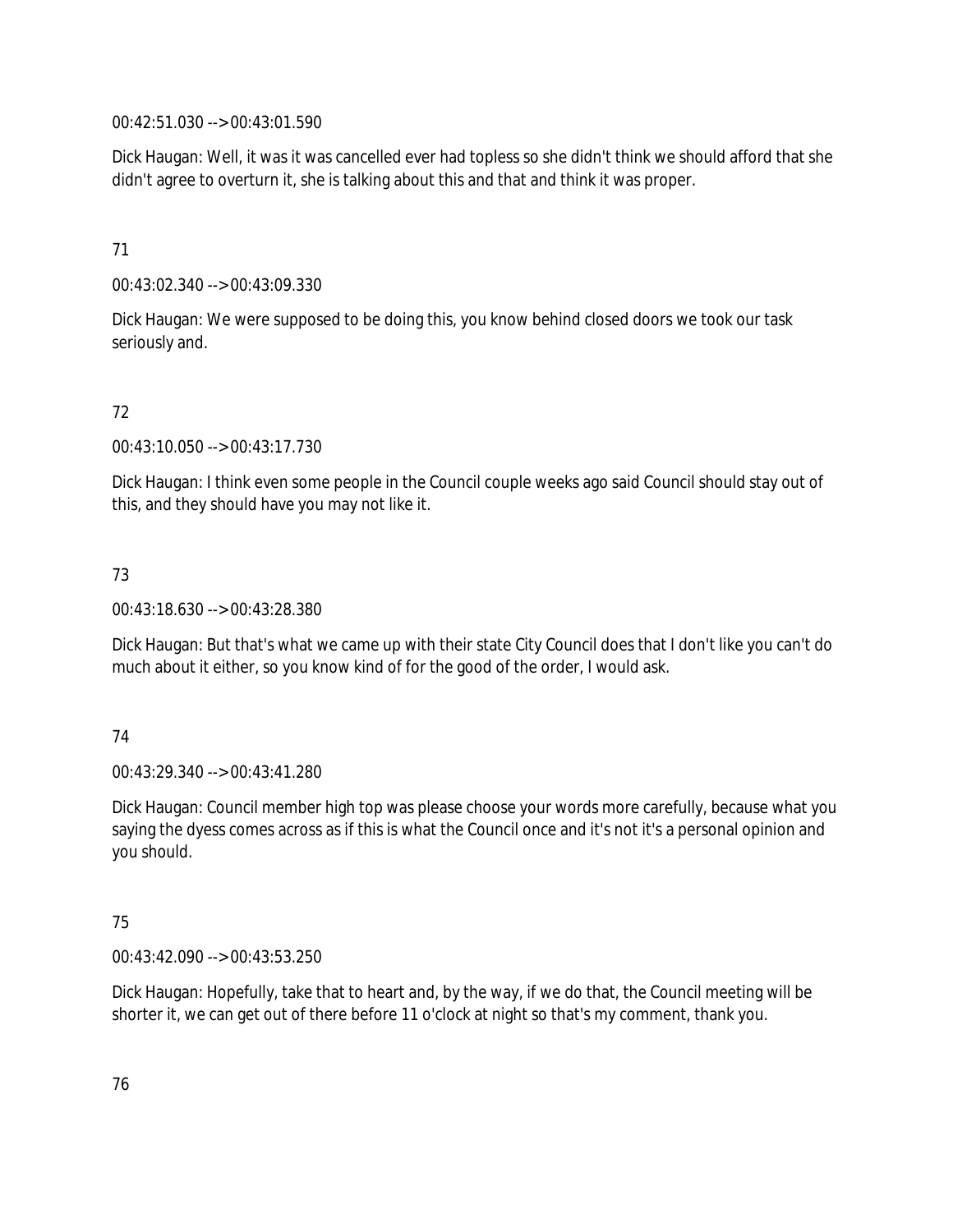00:43:55.950 --> 00:43:56.430

Rasham Nassar: Thank you.

77

00:43:57.570 --> 00:44:00.030

Rasham Nassar: up next is South Rosalia.

78

00:44:04.410 --> 00:44:08.520

Salvatore DeRosalia: hello, my name is sal Rosalia and I live off of Madison avenue on bainbridge island.

### 79

00:44:10.920 --> 00:44:16.110

Salvatore DeRosalia: yeah salary Commission so here's here's basically, what I want to say is.

80

00:44:17.280 --> 00:44:29.460

Salvatore DeRosalia: One is I I would hope that we, as a whole, start to take commissions Task Force and how we form and pick these folks and how we guide them a little bit different, I think that.

# 81

00:44:29.820 --> 00:44:38.730

Salvatore DeRosalia: We can look at this, we can certainly look at like the race equity advisory committee in the race equity Task Force and I don't know that these things are set up for success.

# 82

00:44:39.840 --> 00:44:50.430

Salvatore DeRosalia: I just It just seems like there's issues around how we pick people if people need to be qualified because there weren't any qualifications for the race equity advisory Task Force either.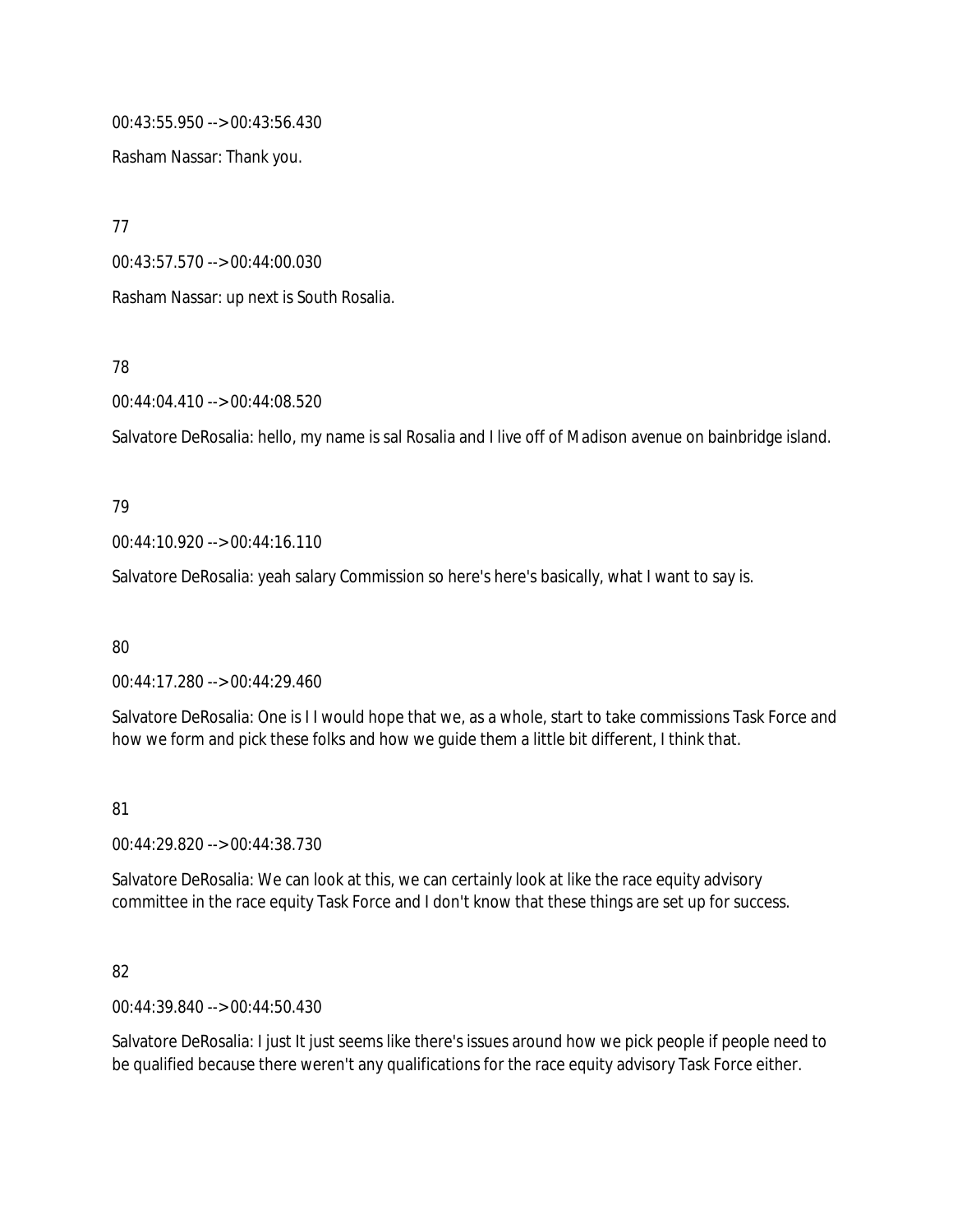### 83

00:44:51.240 --> 00:45:00.240

Salvatore DeRosalia: And so it just It just seems like we're randomly picking people and a lot of times, it seems like a popularity contest it seems like people are getting people appointed, who are their pals.

84

00:45:01.170 --> 00:45:04.860

Salvatore DeRosalia: It seems like, if you would line up on the same side of certain issues.

# 85

00:45:05.610 --> 00:45:10.080

Salvatore DeRosalia: You know, like people who are on other committees might might get something for you that you want to.

# 86

00:45:10.440 --> 00:45:16.260

Salvatore DeRosalia: And so there's just like a lot of weirdness going on, and if we want to be transparent, if we want to talk about things like that.

# 87

00:45:16.650 --> 00:45:18.930

Salvatore DeRosalia: I don't know why somebody like to Kagan wouldn't want.

# 88

00:45:19.230 --> 00:45:27.930

Salvatore DeRosalia: People to discuss the decision, he made because we're in a democracy right, so we shouldn't be making decisions in a back room and then not talking about them public, we should be talking about them public.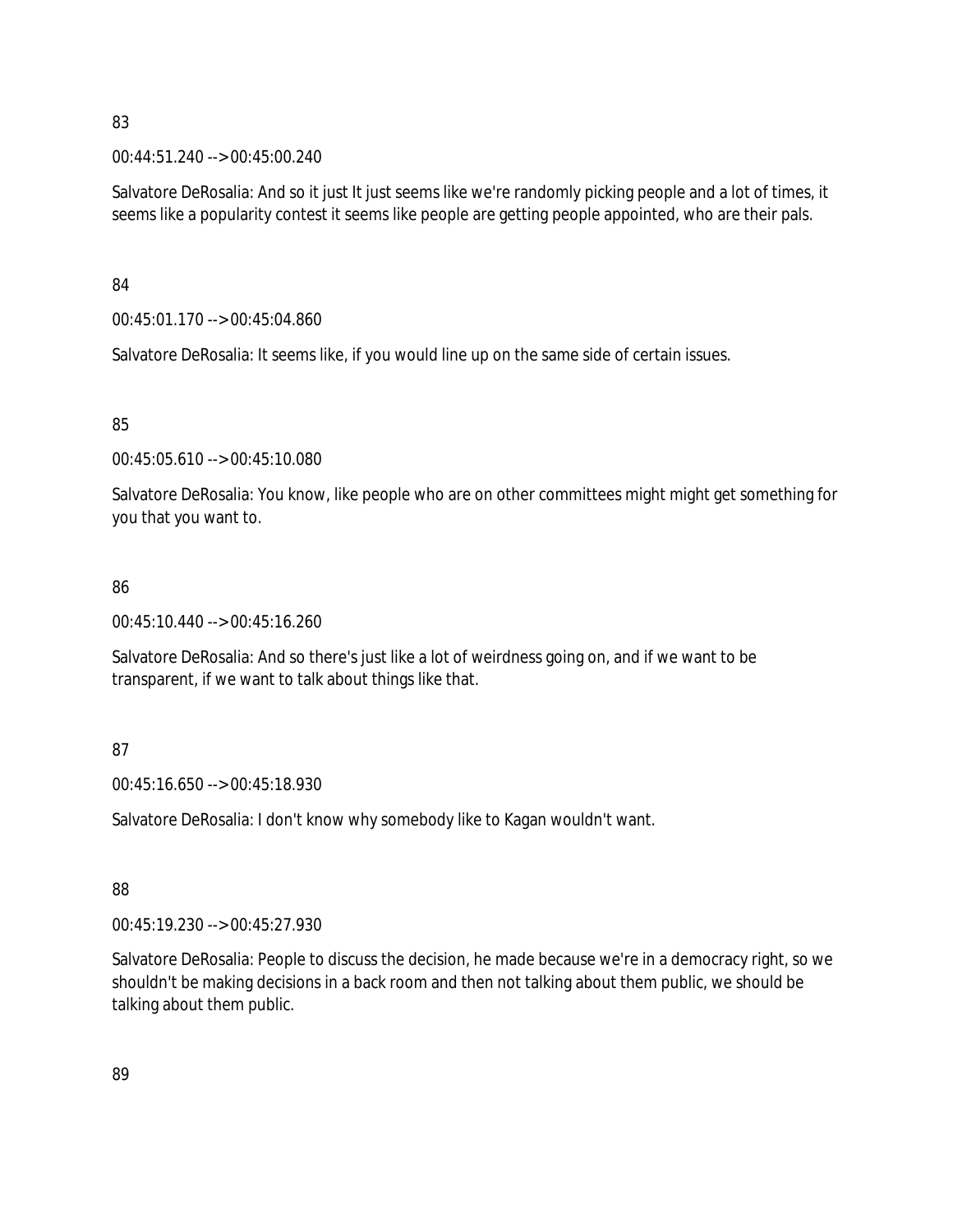00:45:28.410 --> 00:45:35.820

Salvatore DeRosalia: like this should it shouldn't be an item that got brought up and people should have been able to give public comment about like in a real way not having to do it in a sideways way like.

## 90

00:45:37.080 --> 00:45:46.020

Salvatore DeRosalia: My other comment is i'm not sure what's going on with the ethics, the committee and, and I know that there's three members of the current.

## 91

00:45:46.530 --> 00:45:57.060

Salvatore DeRosalia: City Council who want to possibly do away with the ethics committee, but I just i'm really just wondering, there was appointments that were on an agenda they've been pulled off twice now.

## 92

00:45:57.660 --> 00:46:03.330

Salvatore DeRosalia: it's it looks really shady it just I mean we can all talk about what that shady ness looks like but.

# 93

00:46:03.750 --> 00:46:10.500

Salvatore DeRosalia: what's going on with that and is this fair to the people who have been appointed that are in a part of the drama with the person who is on that.

### 94

00:46:11.250 --> 00:46:20.910

Salvatore DeRosalia: So I just would love to like clean up some of this process, so it doesn't look like such trash sometimes in public like there's there's a way to go about this, and even if we don't make.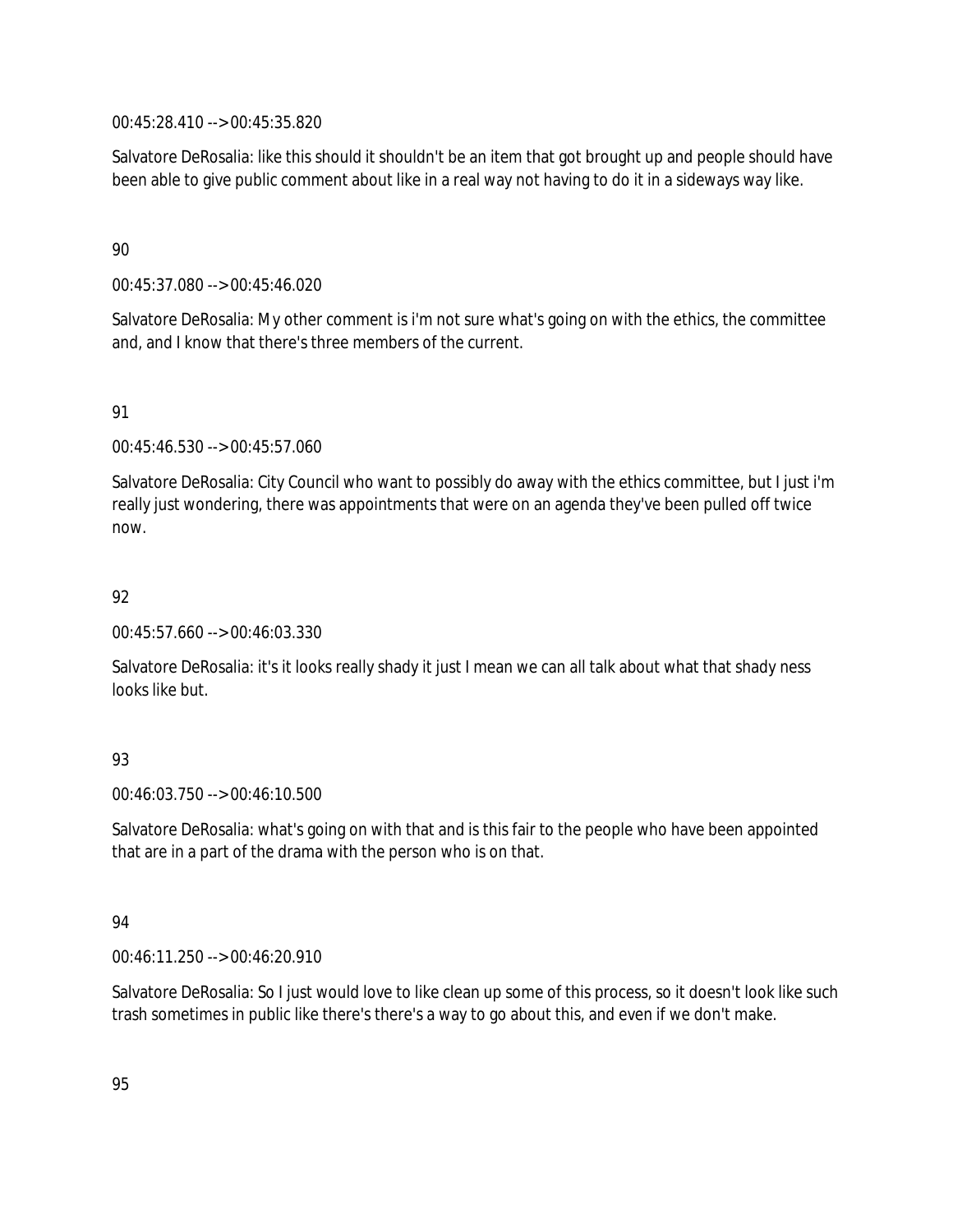00:46:21.270 --> 00:46:23.910

Salvatore DeRosalia: The decisions, all the time to be transparent and proper.

96

00:46:24.210 --> 00:46:33.810

Salvatore DeRosalia: And then there's a way to go about it where it looks like what the what the bay bridge review can write about all the time and they can sensationalize it and they can write stuff and put it on the front page that is literally false.

97

00:46:34.440 --> 00:46:44.910

Salvatore DeRosalia: they've done this multiple times in the past few months and It just seems like it's all happening because there's not a lot of organization coming from the top down so that's all I got Thank you.

98

00:46:46.800 --> 00:46:47.520

Rasham Nassar: Thank you.

99

00:46:48.510 --> 00:46:53.640

Rasham Nassar: And again i'll just invite and the other members of the public that would like to give public comment tonight now is your chance.

100

00:46:57.240 --> 00:47:07.860

Rasham Nassar: Okay, I don't see any other hands raised so with that i'm going to close the public comment period and Council, we are now moving on in our agenda to item five the city managers report in rooms, the manager.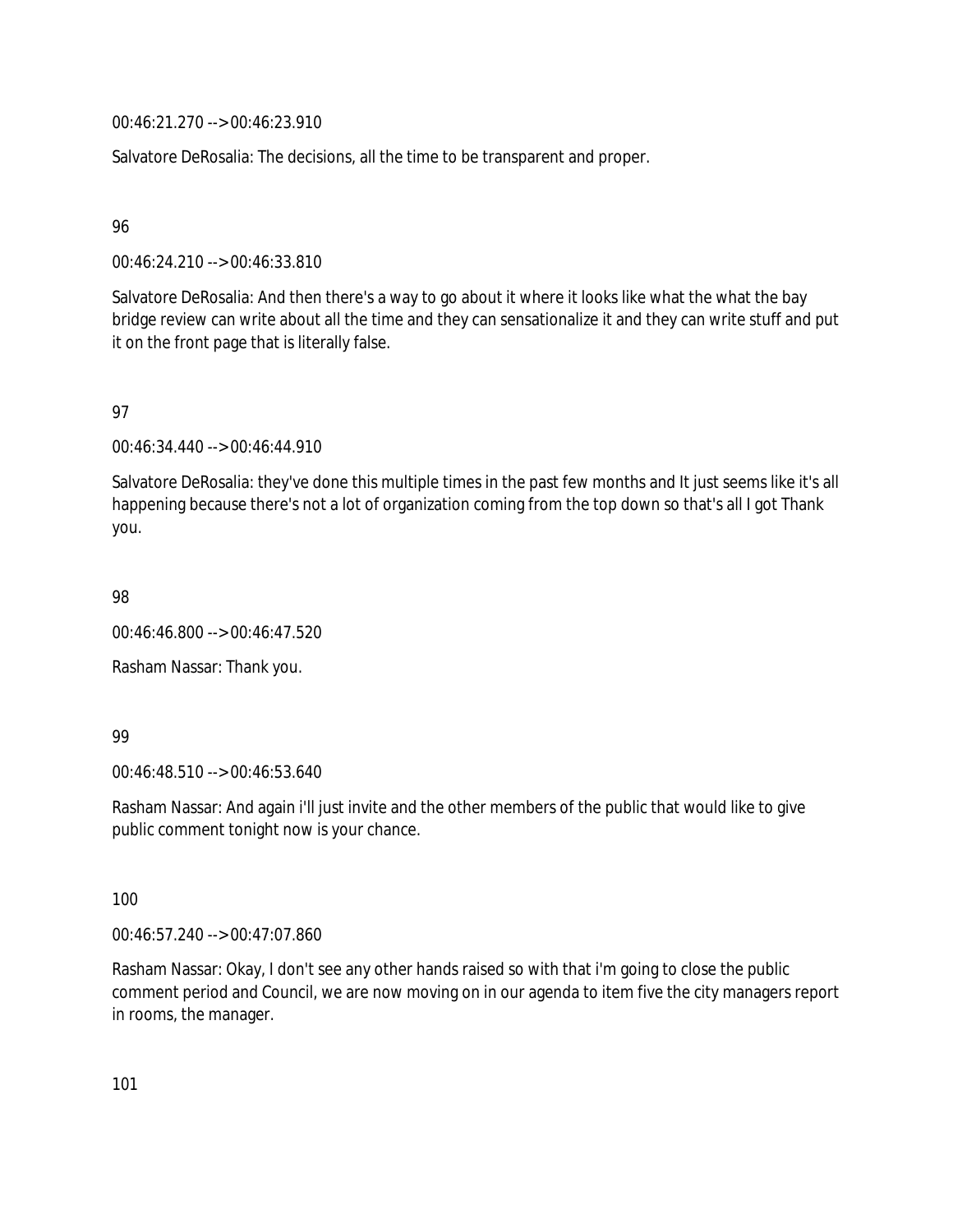00:47:09.000 --> 00:47:11.160

Ellen Schroer (she/her): Good evening Council Community thanks for joining us.

102

00:47:11.160 --> 00:47:19.950

Ellen Schroer (she/her): Tonight happy to provide just a couple of comments on activities in the city, first, to draw your attention to our ongoing code vaccine response.

103

00:47:20.940 --> 00:47:30.990

Ellen Schroer (she/her): We have weekend appointments available for 12 to 15 year olds now this has been approved, and we are ready to do that on Saturday at the high school.

### 104

00:47:31.740 --> 00:47:40.110

Ellen Schroer (she/her): If you do have a child that you are registering, please note that anyone under the age of 18 needs to have a parent or guardian with them when they come for their vaccine.

105

00:47:40.470 --> 00:47:44.550

Ellen Schroer (she/her): And there's also a form that if you can fill it out ahead of time saves you some time when you get there.

106

00:47:45.540 --> 00:47:55.140

Ellen Schroer (she/her): i'm also encourage you to mark your calendars for may 19 from four to 5pm there will be an open house meeting with staff from the city and PSE.

107

00:47:55.350 --> 00:48:01.620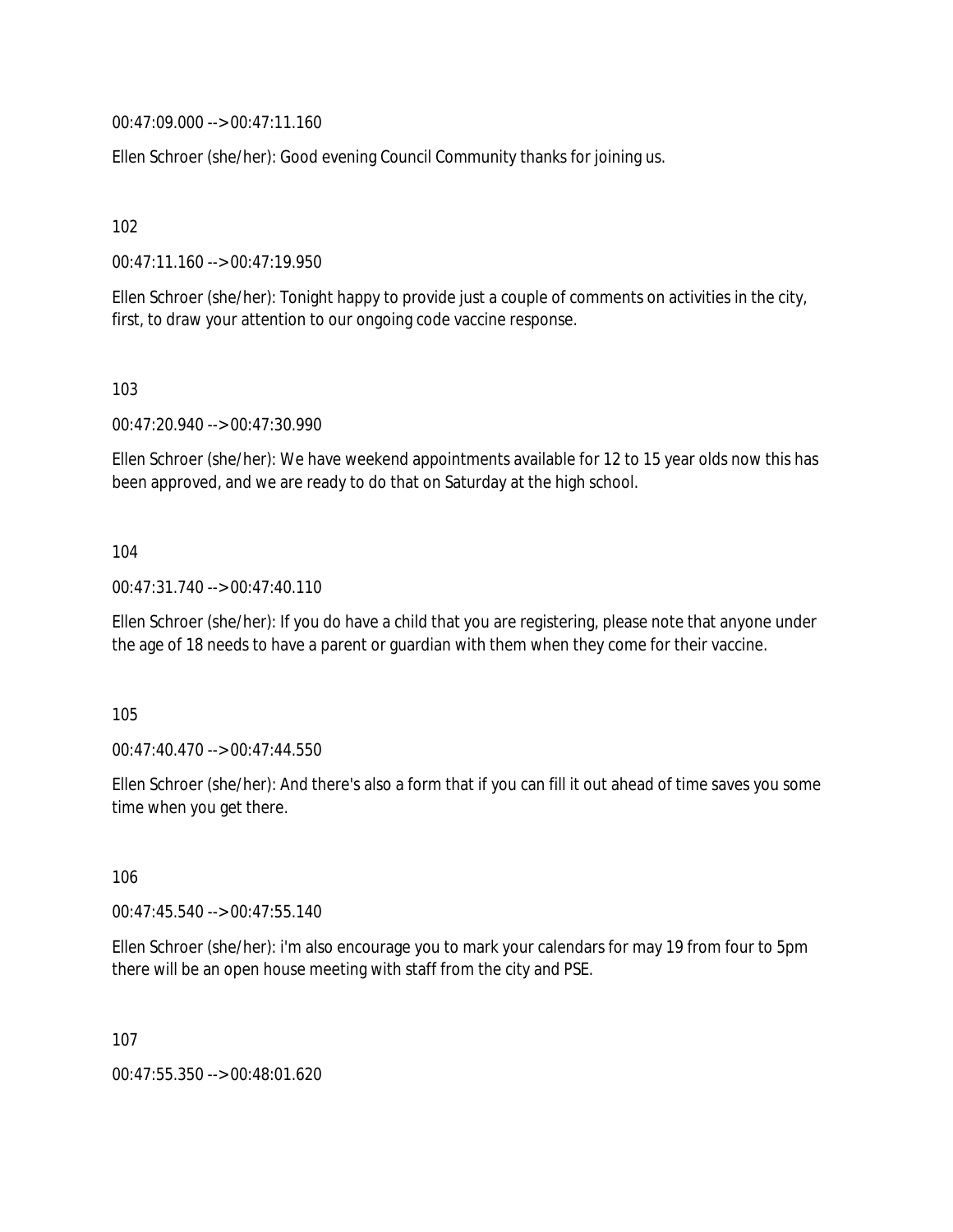Ellen Schroer (she/her): For the Community to receive an update and provide input on the PSC franchise update that's currently currently underway.

108

00:48:01.890 --> 00:48:12.150

Ellen Schroer (she/her): This is an agreement that expires next year in April, but we're already working on that update and are encouraging the Community to come and provide their information to us.

109

00:48:13.320 --> 00:48:19.500

Ellen Schroer (she/her): also want to put in a plug for anyone who is interested in helping us, as a member of a city advisory group.

### 110

00:48:19.770 --> 00:48:26.610

Ellen Schroer (she/her): We are still looking for people to volunteer and apply for those, there are three that are three year commitments, the.

### 111

00:48:26.940 --> 00:48:33.480

Ellen Schroer (she/her): Environmental technical advisory committee, the historic preservation Committee and the utility advisory committee those all.

112

00:48:34.260 --> 00:48:39.840

Ellen Schroer (she/her): are still accepting applications and then for those who might want a shorter term.

### 113

00:48:40.320 --> 00:48:51.450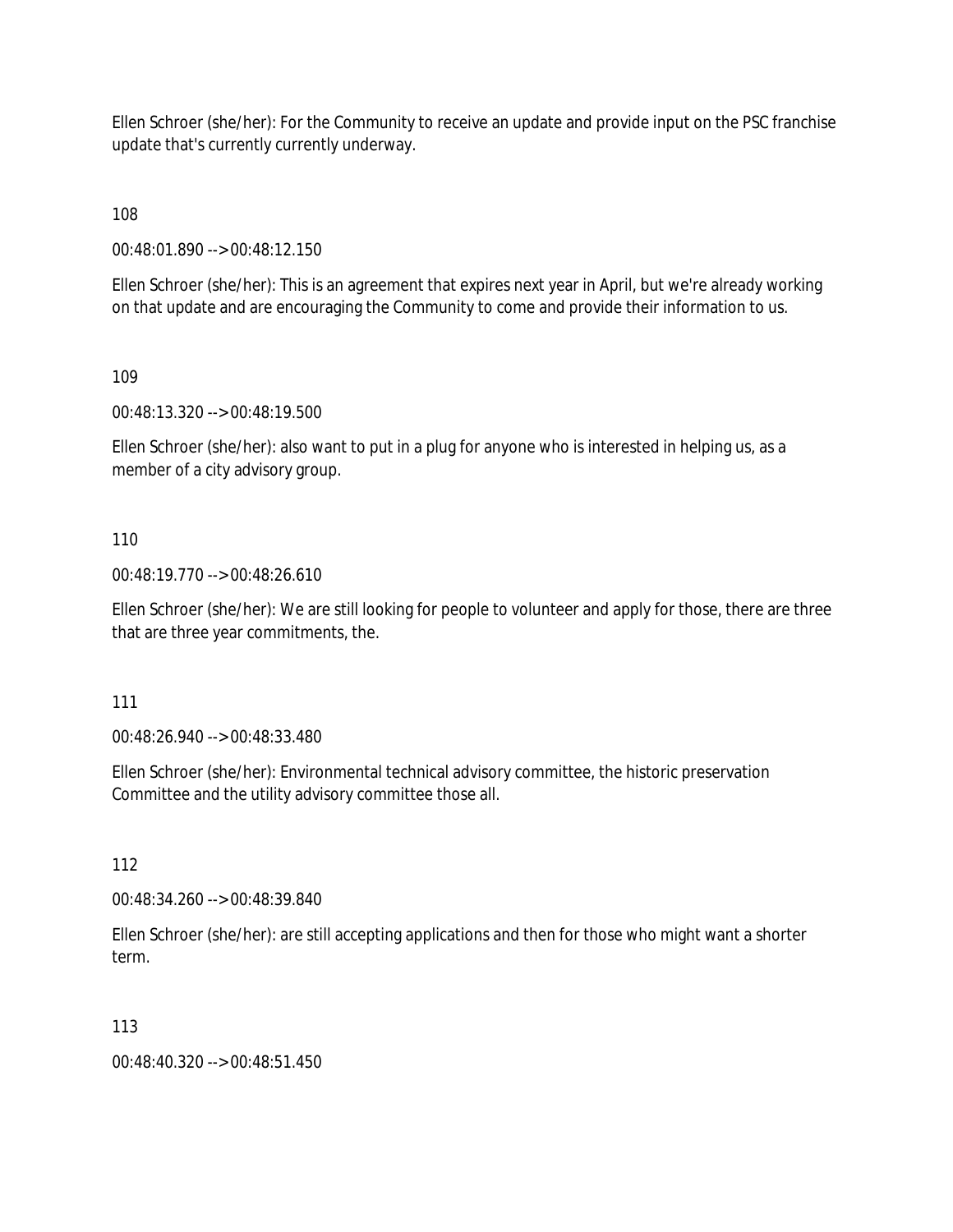Ellen Schroer (she/her): commitment, there are three task forces that will be active this fall, the cultural funding human services funding and L tak task forces, these are all a great way to be involved with your community.

114

00:48:52.110 --> 00:48:56.790

Ellen Schroer (she/her): They make real decisions about real city funding more than a million dollars is.

115

00:48:57.660 --> 00:49:07.830

Ellen Schroer (she/her): given out every year by the city or awarded by the city, with the help of these task forces, so I really encourage anyone listening to consider applying for those and help us make those decisions.

## 116

00:49:08.400 --> 00:49:19.470

Ellen Schroer (she/her): Also, next week may 17 through 21st is the time to consider filing for elected office, this is done through khattab county so please take a look and file if you're interested.

117

00:49:19.980 --> 00:49:28.080

Ellen Schroer (she/her): And then finally there is some information that will be in the city manager report is also on the city website about the fairies they are.

118

00:49:28.560 --> 00:49:36.240

Ellen Schroer (she/her): doing some slopping around of boats and if you are leaving from Seattle, the arrival and departure slips are changing.

119

00:49:36.570 --> 00:49:47.580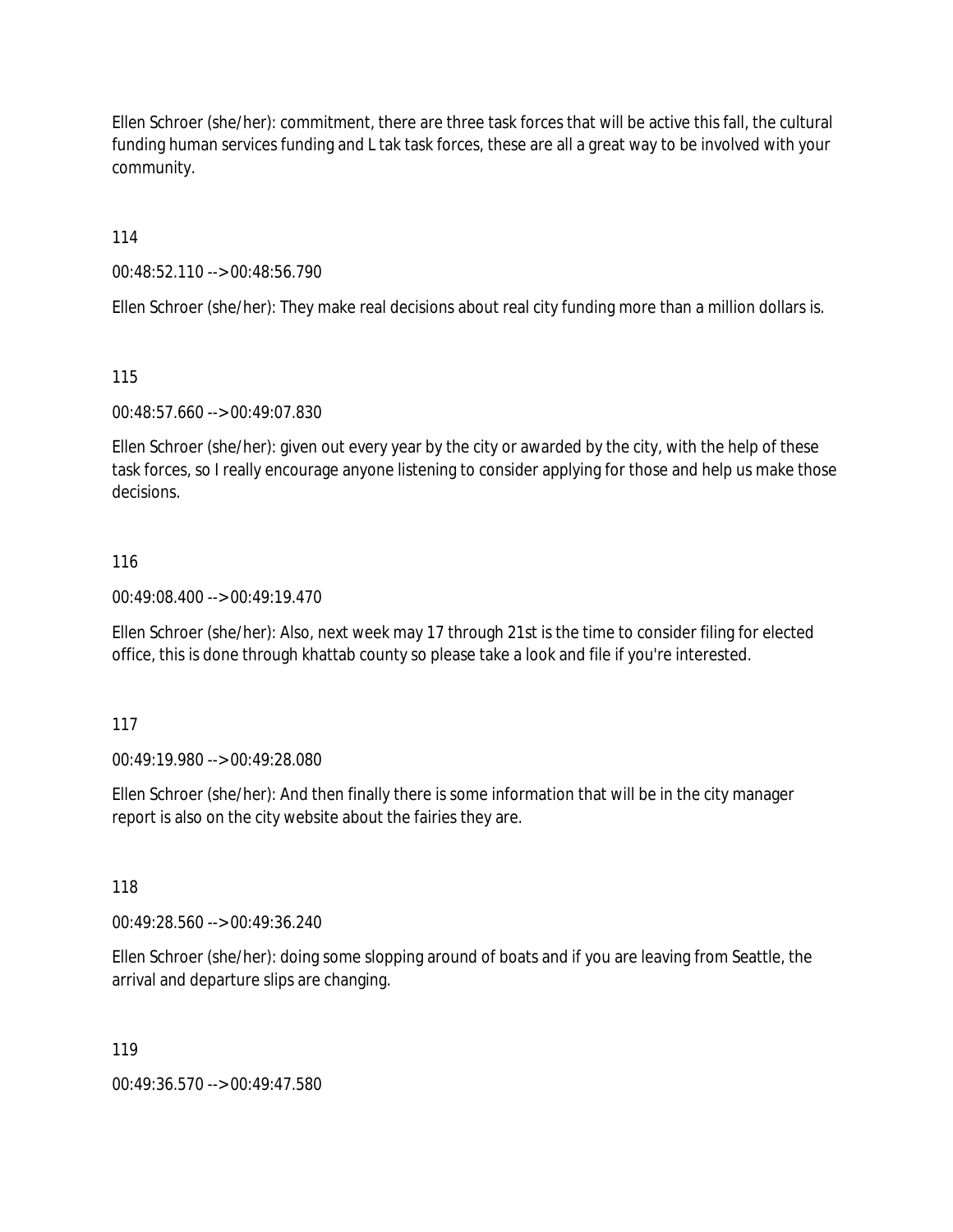Ellen Schroer (she/her): This is now playing to start this coming Friday may 14 so please make sure to get on the right boat and come home to bainbridge island if that's where you want to go and that's that's it for me thank you.

120

00:49:48.660 --> 00:49:53.970

Rasham Nassar: Thank you very much, we are now moving on Council in our agenda to Item six consent agenda.

121

00:49:57.930 --> 00:49:58.800

Rasham Nassar: councilmember car.

122

00:50:00.960 --> 00:50:03.720

Christy Carr: Oh, thank you, I moved to approve the consent agenda, as presented.

123

00:50:04.620 --> 00:50:07.860

Rasham Nassar: councilmember date second that motion is there any discussion on that motion.

124

00:50:09.150 --> 00:50:10.800

Rasham Nassar: All those in favor please say Aye.

125

00:50:11.520 --> 00:50:11.820

Aye.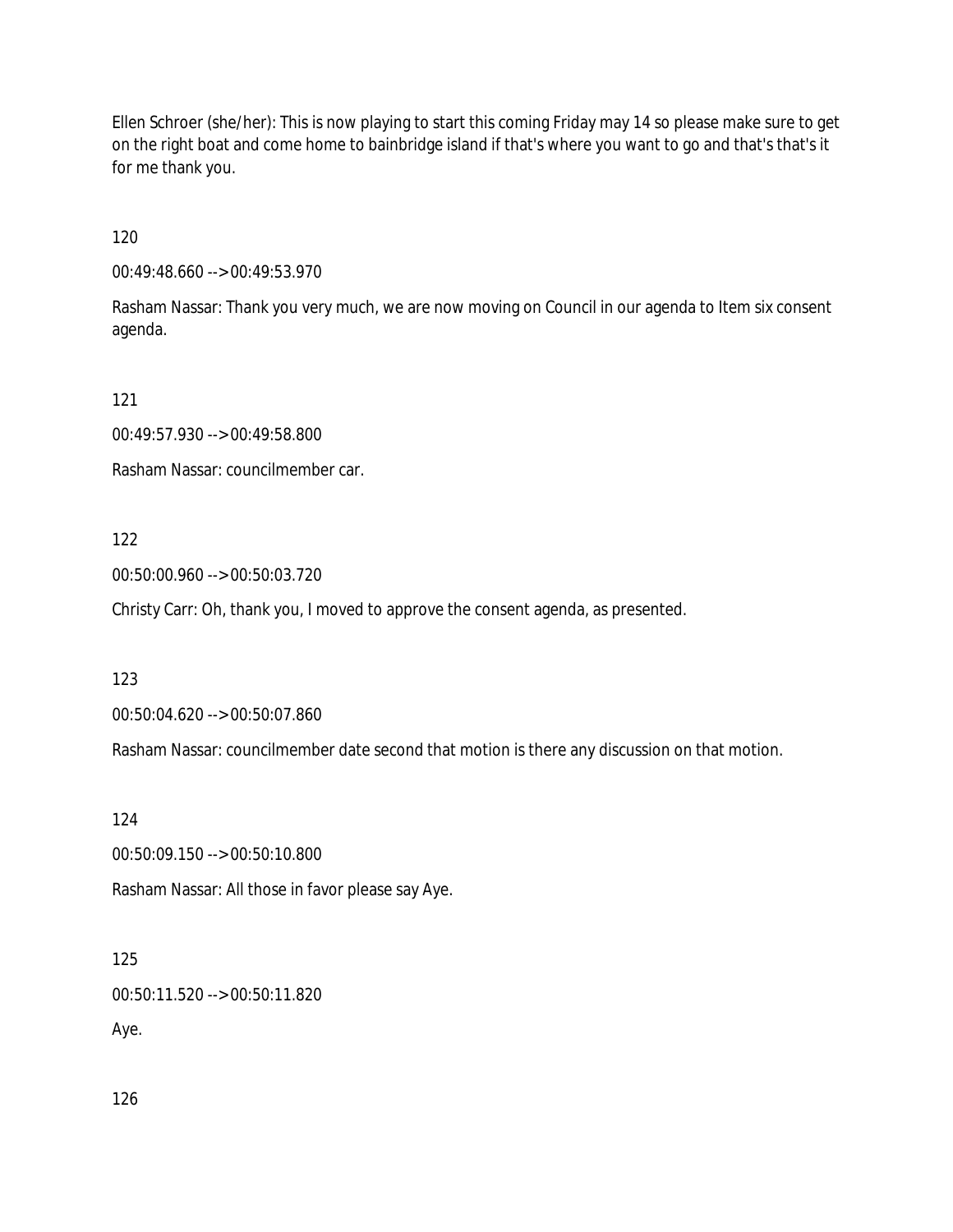00:50:12.870 --> 00:50:13.590

Any opposed.

127

00:50:14.700 --> 00:50:35.190

Rasham Nassar: The consent agenda has been approved unanimously, where the Council, and we are now moving on in our agenda item seven future Council agendas i'm beforehand hand it over to the interim city manager, to give Council a very quick overview of our future agendas, I just wanted to.

128

00:50:36.930 --> 00:50:43.140

Rasham Nassar: inform the Council and hopefully we can all support this in the interest of time and.

## 129

00:50:43.860 --> 00:50:51.840

Rasham Nassar: Then, that when we are at this portion of our meeting and Council members would like to raise items for Councils consideration for future agendas.

### 130

00:50:52.230 --> 00:51:00.390

Rasham Nassar: That a Council member would make a motion and then another Council member would second that motion and I would suggest that we make the item non debatable.

### 131

00:51:00.900 --> 00:51:10.800

Rasham Nassar: And that's just to save time, the concern is that when we in the the practice has become we're trending towards actually having a discussion of the item.

132

00:51:11.430 --> 00:51:23.370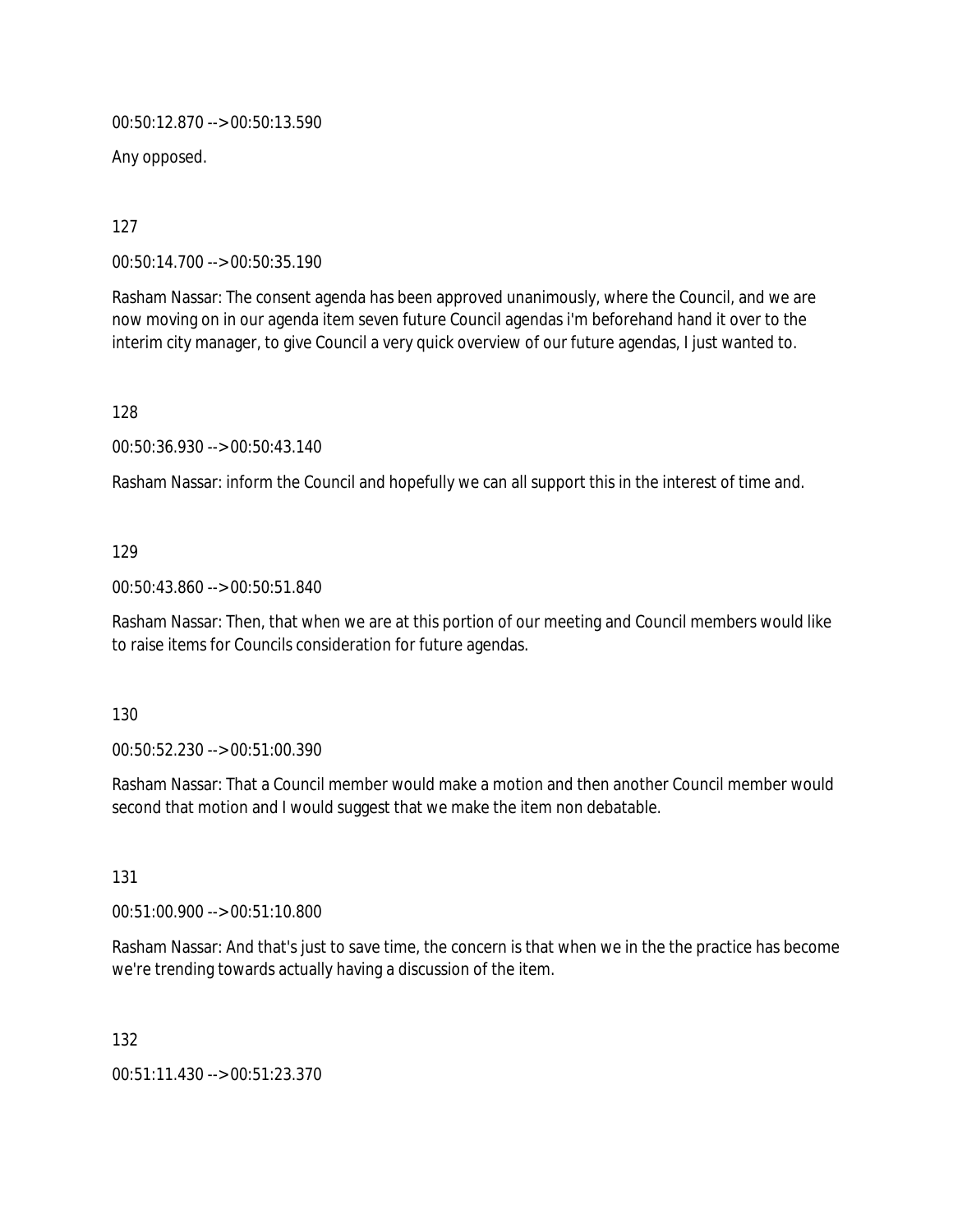Rasham Nassar: Rather than discussing whether or not to add it to an agenda so in order to add an item to agenda again a majority Council support so similar to how we conduct business at a business meeting it's just emotion, a second.

133

00:51:24.420 --> 00:51:33.960

Rasham Nassar: And, of course, the proposal will have been hopefully very clearly articulated by the Council member and then Council would just vote to either add the agenda the item to a feature agenda or not.

134

00:51:36.300 --> 00:51:46.140

Rasham Nassar: So that's just a suggestion again in the interest of keeping us on task and keeping this agenda item brief in the interest of on keeping our meetings short and efficient.

135

00:51:47.220 --> 00:51:48.120

Rasham Nassar: Interim city manager.

136

00:51:49.710 --> 00:51:58.380

Ellen Schroer (she/her): yeah Thank you so i'll just highlight a couple of items in the coming weeks, next week may 18 we will welcome our new city manager.

137

00:51:58.650 --> 00:52:05.460

Ellen Schroer (she/her): Blair King will be here, as your city manager and i'll take this opportunity to say thank you it's been a pleasure to work with you in this role as the interim.

138

00:52:06.510 --> 00:52:11.040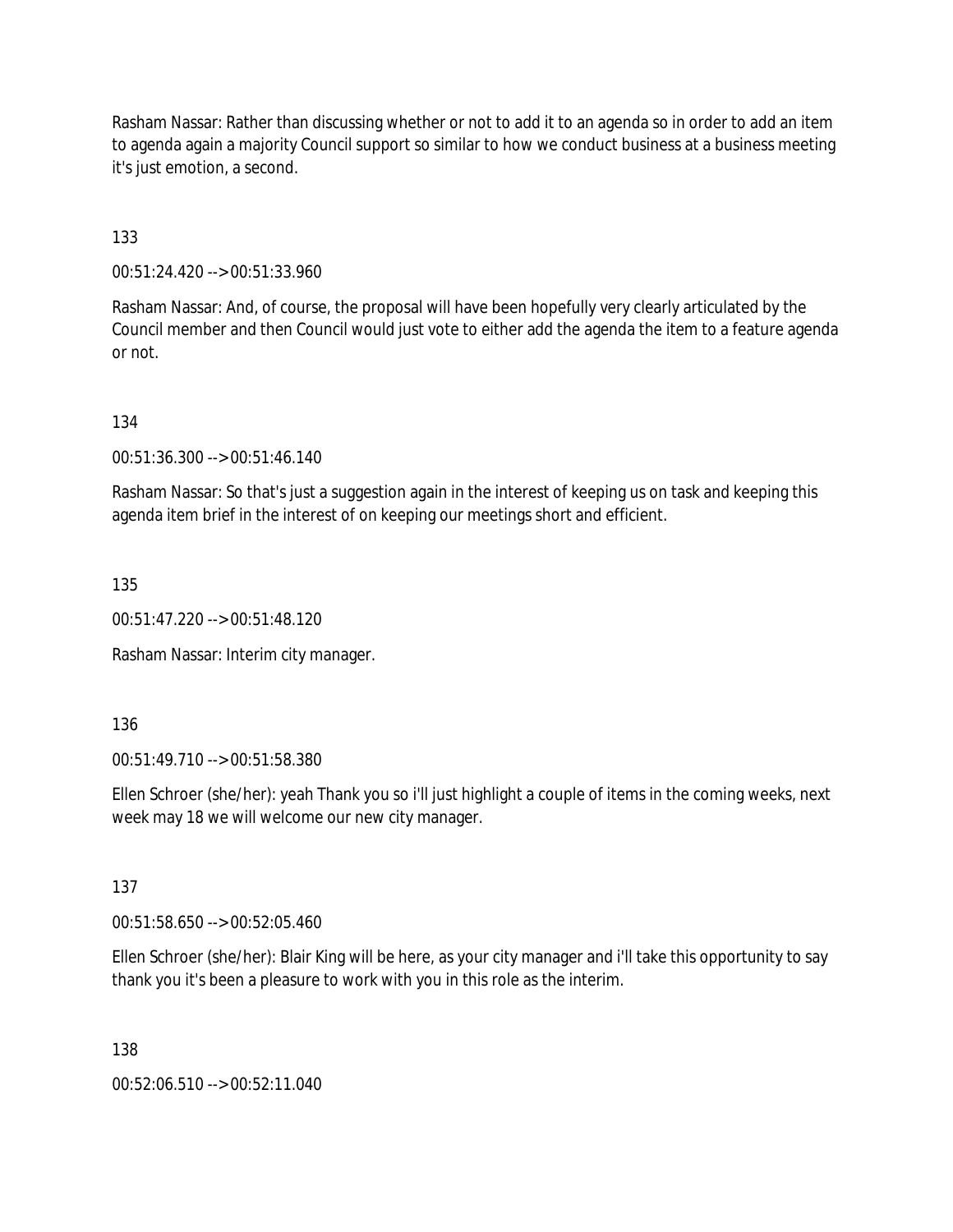Ellen Schroer (she/her): For the beginning of this year, so he will will have a little welcome at the beginning and then.

139

00:52:12.030 --> 00:52:23.010

Ellen Schroer (she/her): The largest item on that agenda is a work plan update seemed like a good time to talk about that, with our new manager here and then also there are some items under Council discussion that various Council members have brought forward.

140

00:52:23.880 --> 00:52:33.720

Ellen Schroer (she/her): May 25 the next week, we will have the update on the Small Business grants, this is a program that the city started earlier this year \$200,000 will be brought to your.

141

00:52:34.980 --> 00:52:41.490

Ellen Schroer (she/her): brought to you for consideration of award to local businesses who suffered through the code economic recession.

142

00:52:42.180 --> 00:52:55.110

Ellen Schroer (she/her): We have a joint meeting scheduled on Wednesday, the 26th with the ethics board and then turning to June, the first meeting of the years, our of the month is on June 1 the study session and.

143

00:52:55.770 --> 00:53:03.120

Ellen Schroer (she/her): The item, there is the update on the wastewater treatment plant study the tertiary treatment and the influence effluent study.

144

00:53:03.810 --> 00:53:20.280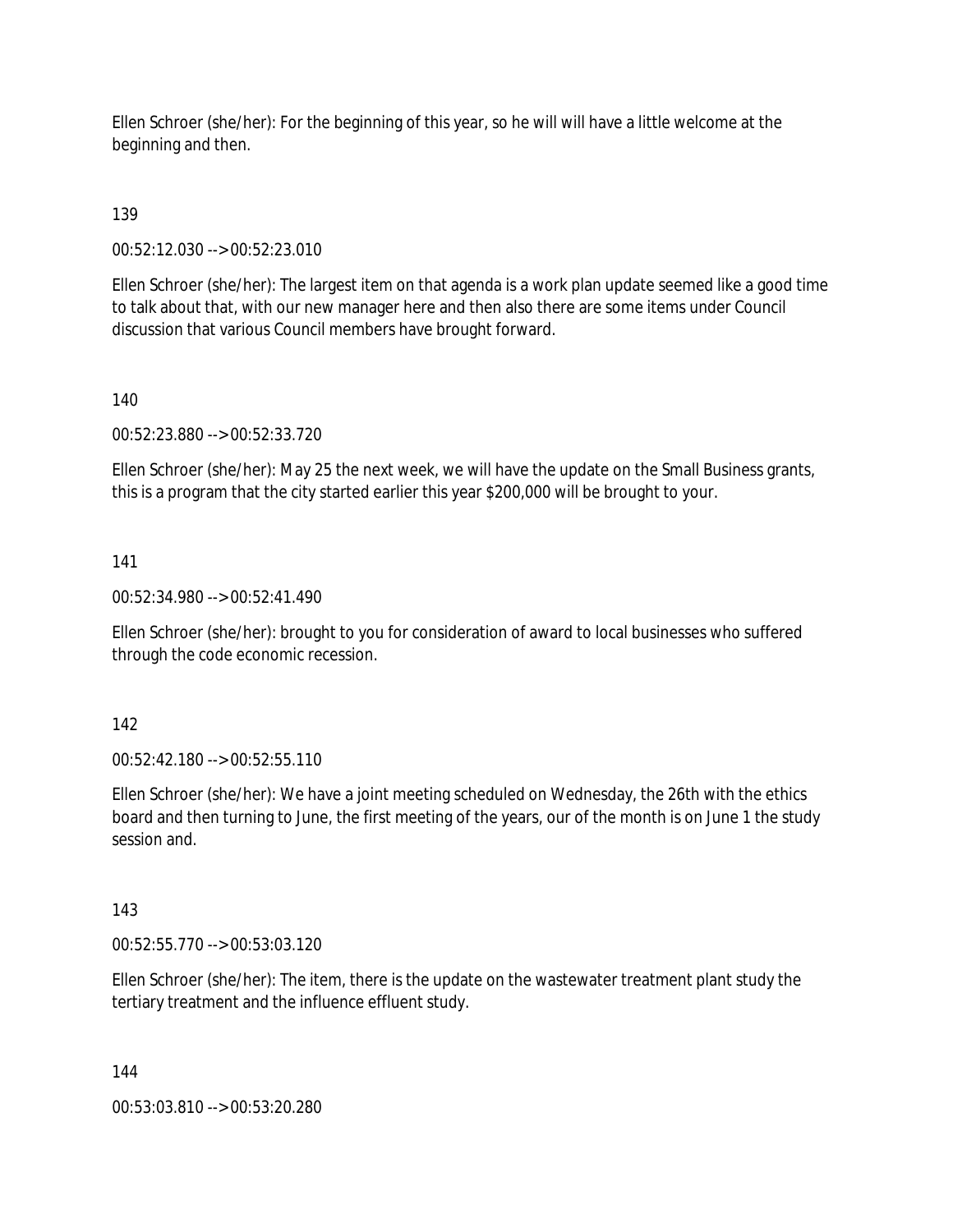Ellen Schroer (she/her): and on June eighth at your direction last week we added a consideration of policy for city co sponsorship of events and we'll have some other business items as we get closer to that date, that concludes my my overview happy to take any questions or turn it over to you, thank you.

145

00:53:21.150 --> 00:53:22.350

Rasham Nassar: Deputy Mayor had topples.

146

00:53:23.280 --> 00:53:25.440

Kirsten Hytopoulos: yeah before speaking, I want to be sure that our.

147

00:53:25.470 --> 00:53:27.780

Kirsten Hytopoulos: Silence was not acquiescence to non.

148

00:53:28.500 --> 00:53:33.120

Kirsten Hytopoulos: To a non debatable motions during this section so i'm just going on the record.

#### 149

00:53:34.920 --> 00:53:50.220

Kirsten Hytopoulos: But I would like to ask that we either schedule the ethics appointments to come back or we special schedule a conversation about why it is that they are in the status they are what the status is of those nominations.

150

00:53:54.450 --> 00:53:55.950

Rasham Nassar: Any counselors like to speak to.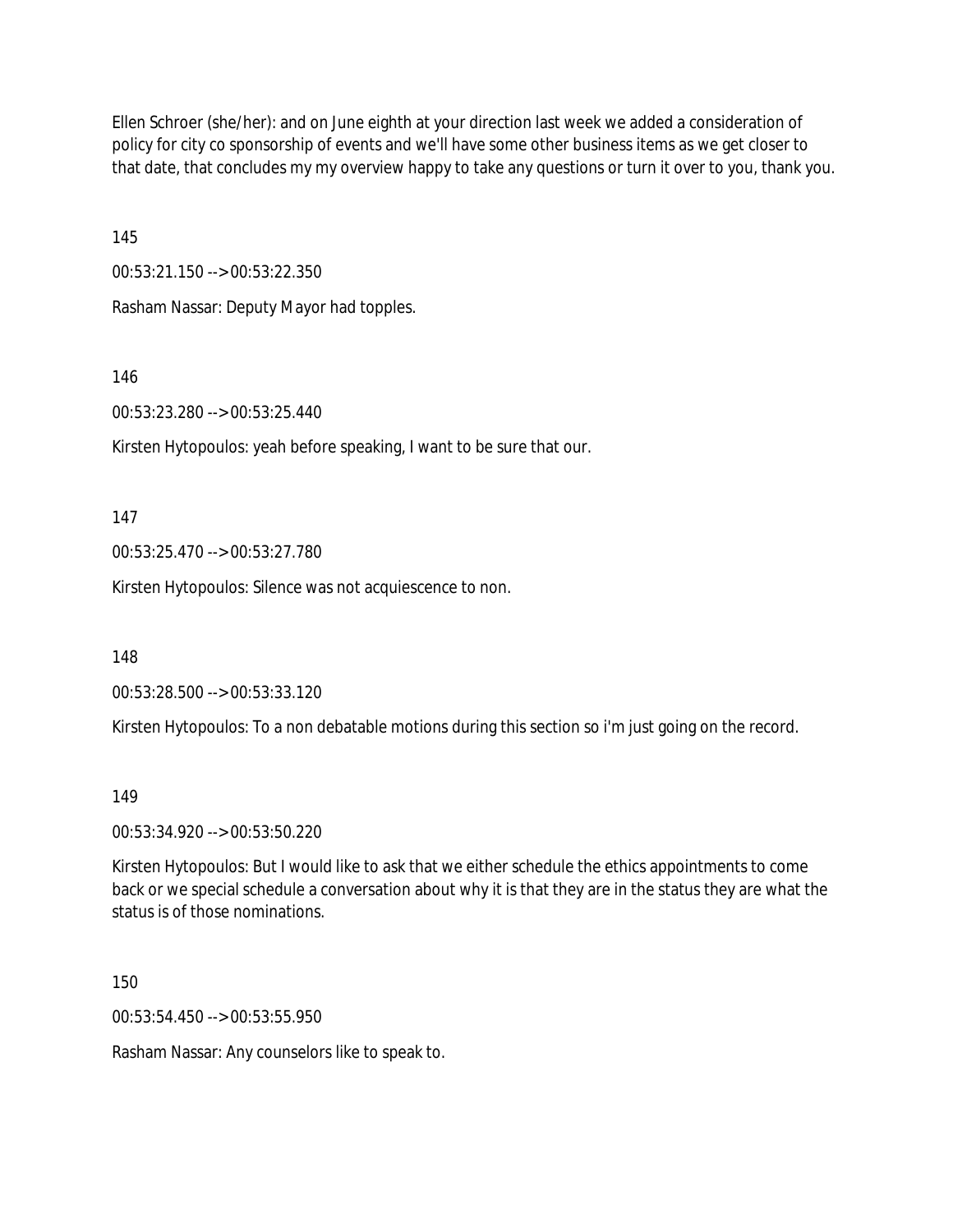151

00:53:55.950 --> 00:53:59.310

Rasham Nassar: That and to count Deputy Mayor had topless his.

152

00:54:00.330 --> 00:54:01.020

Rasham Nassar: suggestion.

153

00:54:02.730 --> 00:54:07.380

Rasham Nassar: councilmember Schneider did you want to speak to that, first, I have a number of hands up, so I just wanna make sure i'm going in the right order.

#### 154

00:54:08.130 --> 00:54:21.570

Leslie Schneider: Sure, I had my hand up for another issue, but I definitely support that I i'm just a little bewildered about what happened there and how we're going to resolve it So yes, I would very much like to have this on a future agenda.

155

00:54:22.890 --> 00:54:23.790

Rasham Nassar: councilmember deets.

156

00:54:24.150 --> 00:54:28.890

Joe Deets: yeah Thank you Mary yeah I concur it wasn't clear to me why that was taken off.

157

00:54:30.510 --> 00:54:34.080

Joe Deets: We, we need to fill those appointments and i'd like to have it back on.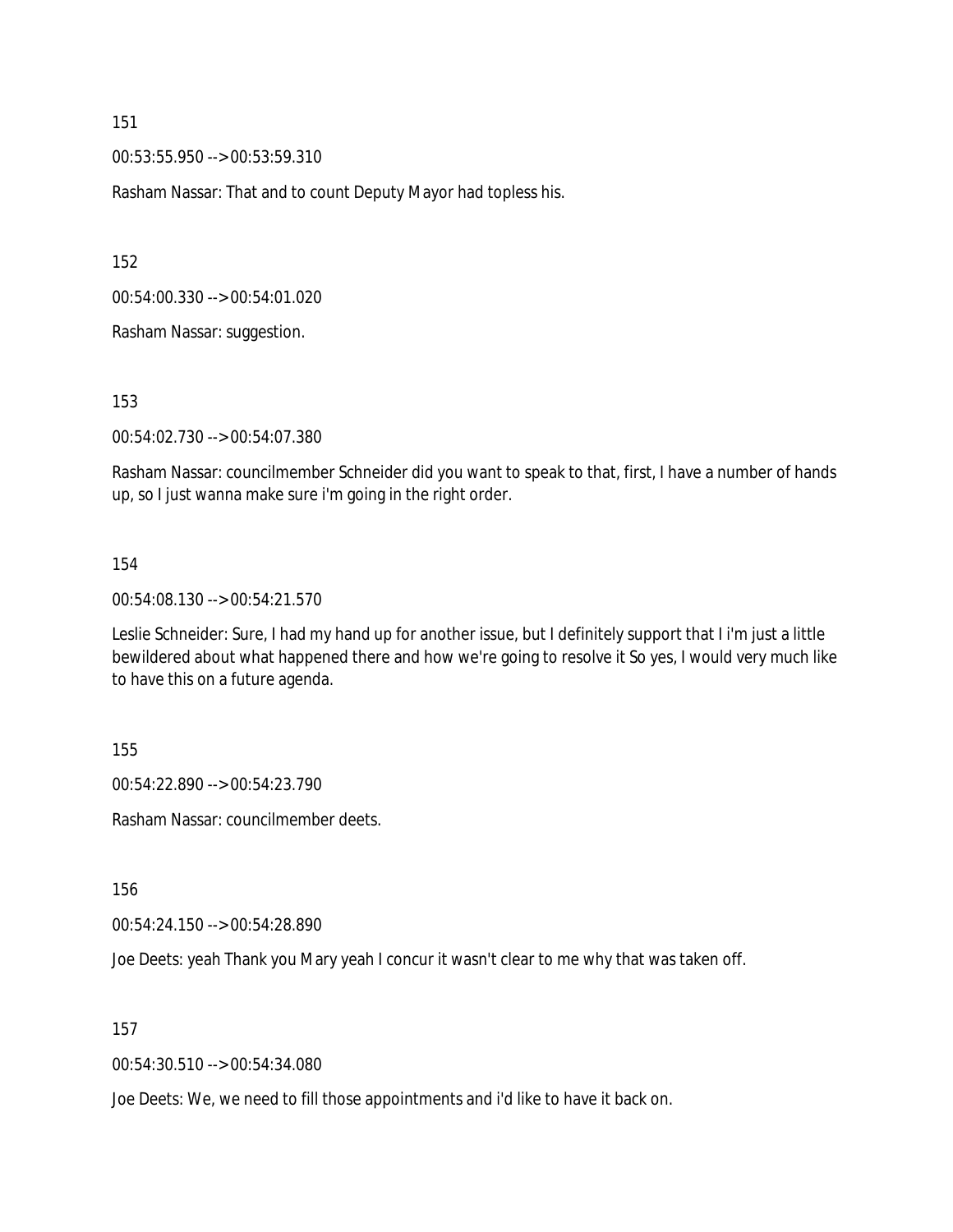158

00:54:36.180 --> 00:54:37.140

Rasham Nassar: councilmember pollock.

159

00:54:40.260 --> 00:54:40.860

Michael Pollock: Thank you.

160

00:54:41.730 --> 00:54:42.210

I.

### 161

00:54:43.530 --> 00:54:51.480

Michael Pollock: am actually working on some revisions to the ethics ordinance i'm not going to introduce it this time but sort of in the spirit of.

### 162

00:54:52.320 --> 00:55:05.850

Michael Pollock: Giving a new item something for people to review so we're not just throwing out ideas at this moment, and the agenda i'm going to prepare some suggested changes and it might.

163

00:55:07.080 --> 00:55:13.500

Michael Pollock: Pending on the Council out and that might be that we would have a hearings officer, instead of an ethics board so.

164

00:55:14.250 --> 00:55:26.190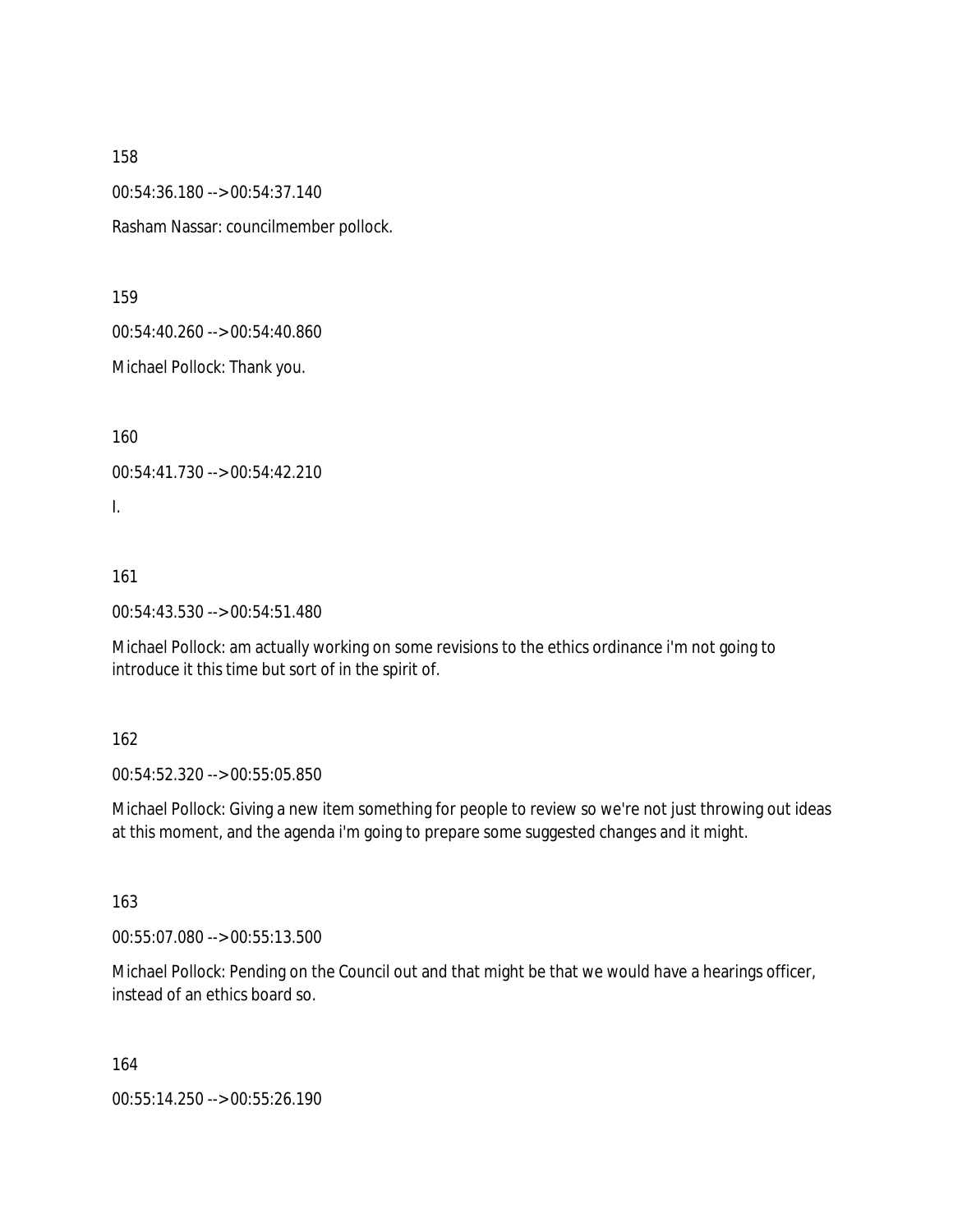Michael Pollock: that's one thing that I will be proposing, and so I think to kind of answer the question raised by some of you and that's a possible outcome which them we would not need to have the.

165

00:55:27.570 --> 00:55:38.550

Michael Pollock: ethics for nominations and we're an ethics board so and there's some really good reasons for that, but i'm going to put them in writing and explain it and then you will not all have time digested.

166

00:55:39.030 --> 00:55:45.450

Michael Pollock: I almost finished today, but I didn't so i'm gonna see if I can get that to you in plenty of time in advance for next.

167

00:55:46.710 --> 00:55:47.640

Michael Pollock: Next week's meeting.

168

00:55:49.230 --> 00:55:50.250

Michael Pollock: for your consideration.

169

00:55:52.110 --> 00:55:53.010

councilmember car.

170

00:55:55.590 --> 00:56:06.930

Christy Carr: yeah thanks I have another item item but all speak to this as well, could I get clarification from deputy Mary mayor hi topless of what the topic would be that would be on the agenda.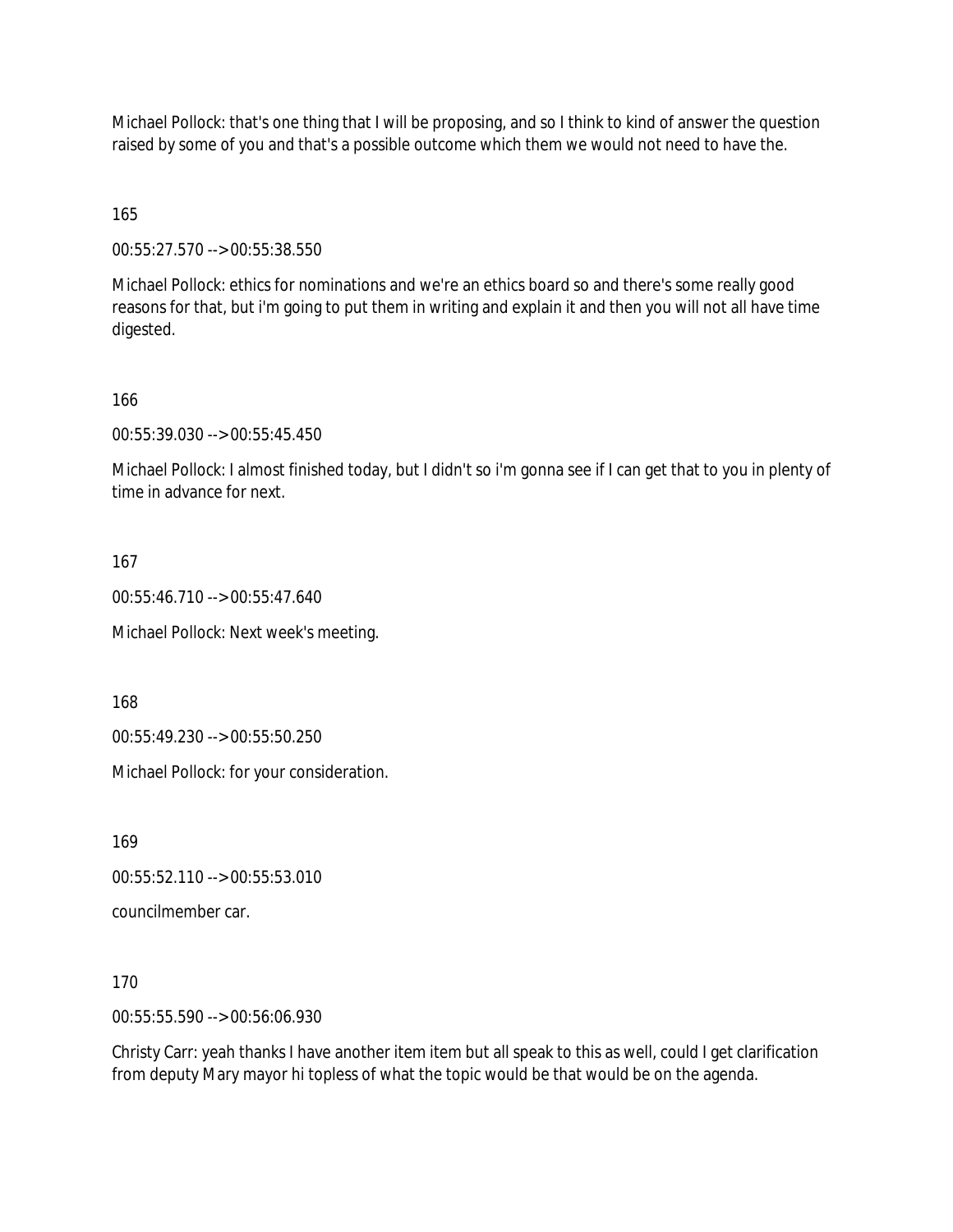171

00:56:07.320 --> 00:56:25.050

Christy Carr: My understanding is that the last time it was on the agenda, it was the mayor's recommendations and those have been withdrawn, so if that's correct or incorrect, let me know so I just like to have clarification of what the requested agenda item is.

172

00:56:25.860 --> 00:56:30.720

Kirsten Hytopoulos: yeah so the alternative to bring them back would be to have a discussion regarding whether the mayor should have.

173

00:56:30.750 --> 00:56:32.100

Kirsten Hytopoulos: withdrawn them, given the.

174

00:56:32.130 --> 00:56:35.610

Kirsten Hytopoulos: fact that we went for a process, they were brought forward, they were on our agenda.

175

00:56:36.270 --> 00:56:45.300

Kirsten Hytopoulos: And as we have later this evening we have we are receiving the ordinance changes to effectuate policy changes, we had already made that were made prior to that action.

176

00:56:45.660 --> 00:56:53.520

Kirsten Hytopoulos: So one of two options i'm asking them to bring those back and we vote on them, or we have a conversation as a Council about the appropriateness of withdrawing them.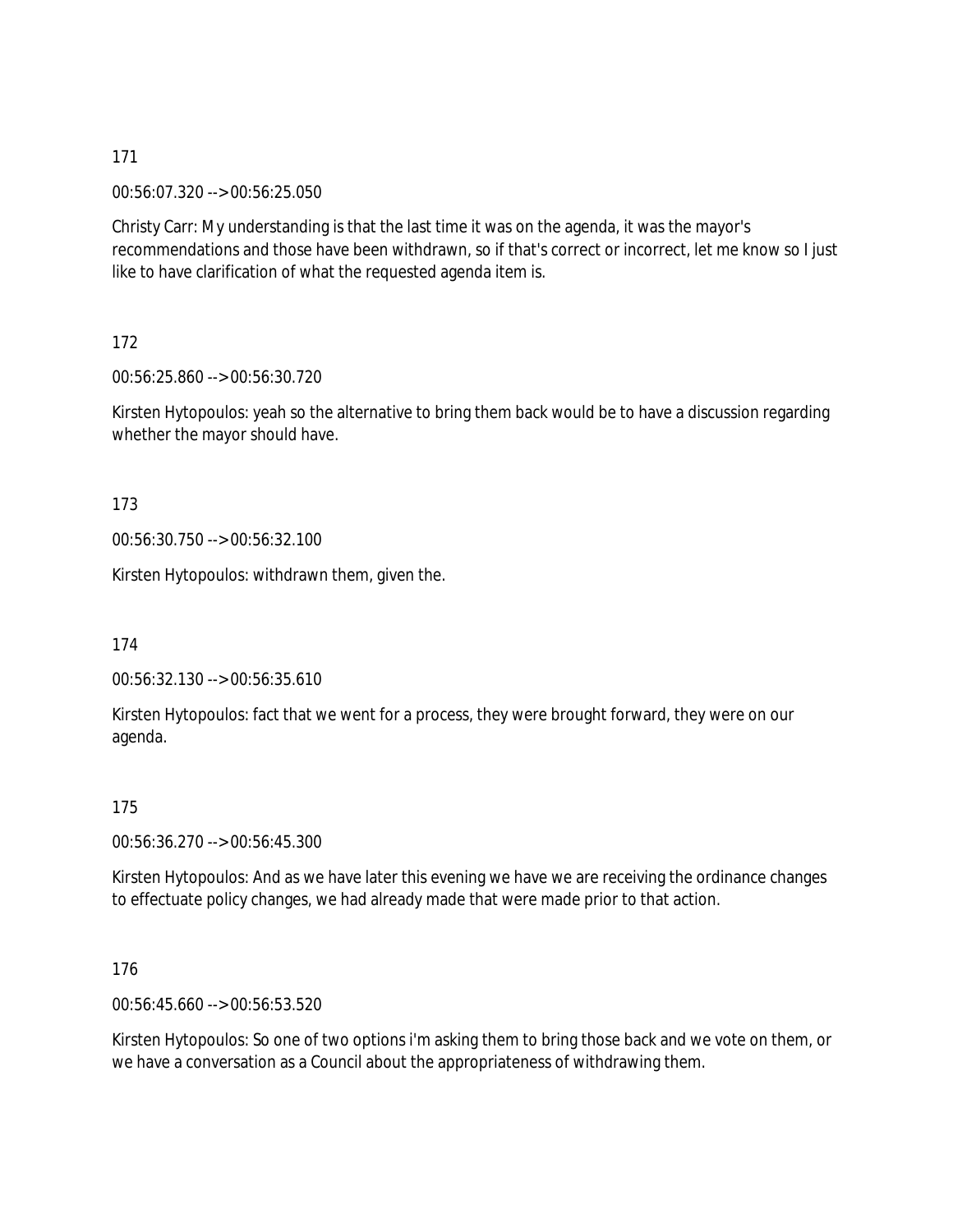177

00:56:55.560 --> 00:57:03.210

Kirsten Hytopoulos: And if none of that is satisfactory, we have a status check as to when they're when when a new process is going to start and it's going and we're going to have new appointments.

178

00:57:03.630 --> 00:57:09.930

Kirsten Hytopoulos: Because right now they're in limbo and have them in limbo, pending a minority of the Council and we'll see if i'm right but.

179

00:57:11.070 --> 00:57:12.450

Kirsten Hytopoulos: Trying to dismantle the.

180

00:57:12.480 --> 00:57:14.010

Kirsten Hytopoulos: Commission right now the board.

181

00:57:14.460 --> 00:57:25.830

Kirsten Hytopoulos: that's not that's not an outcome, and then we had we had appointments they were pulled off, they need to come back or we need to talk about why they shouldn't have come back or we need to start again.

182

00:57:28.500 --> 00:57:29.850

Rasham Nassar: councilmember Sandra Johnson.

183

00:57:31.410 --> 00:57:48.240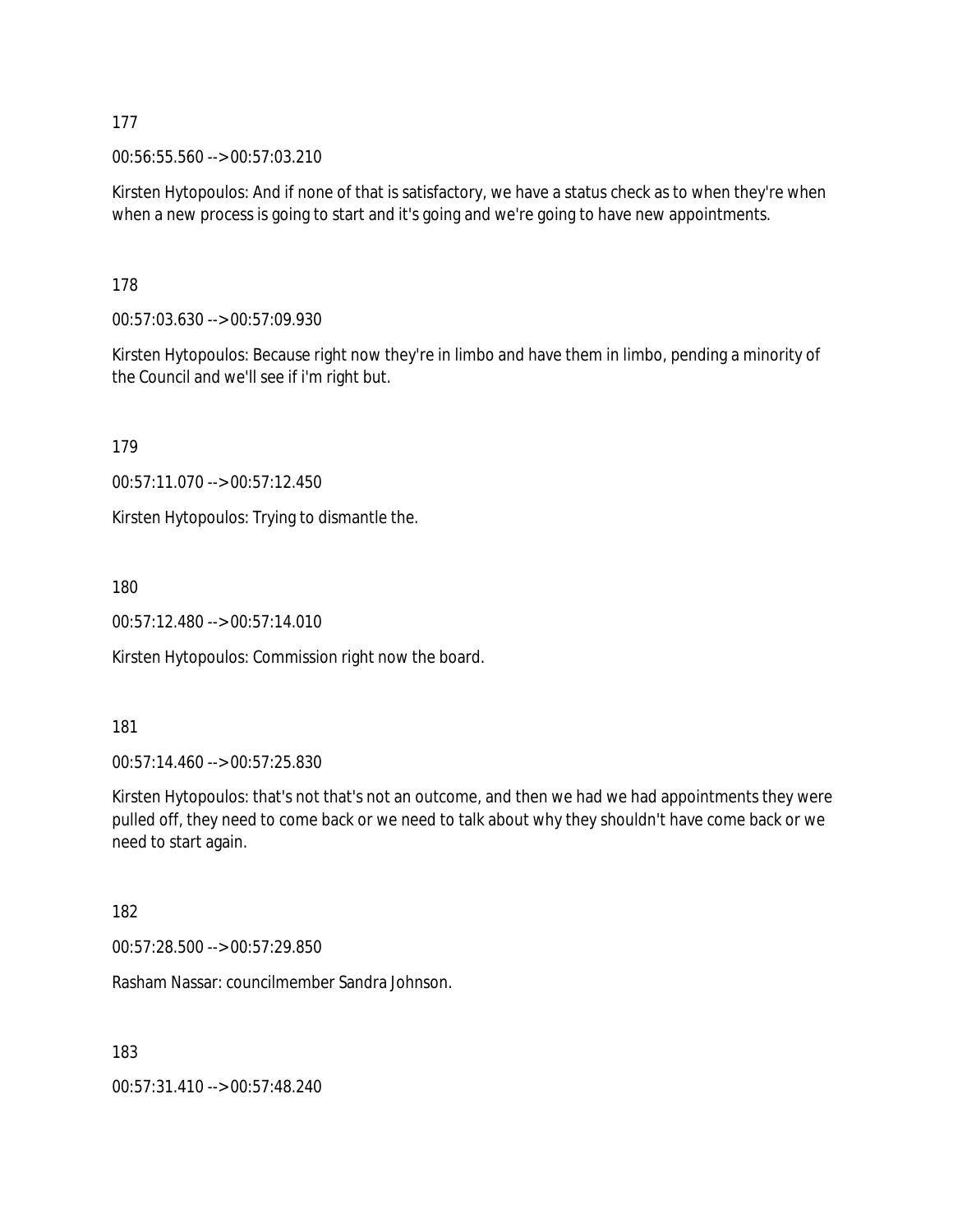Brenda Fantroy-Johnson: I guess I don't understand I thought, but our attorney told us that the mayor was within her right to pull those off those were her recommendations and she pulled them back if that's not correct, then we need to have the Attorney to tell us that.

184

00:57:49.320 --> 00:57:54.600

Michael Pollock: I got a call point of order here we're here to simply out agenda items on or.

185

00:57:54.600 --> 00:57:56.400

Michael Pollock: off there's a motion.

186

00:57:56.760 --> 00:57:59.730

Michael Pollock: And a second, and we need to vote on and on.

187

00:57:59.820 --> 00:58:10.950

Michael Pollock: And this is just getting so, and so I haven't heard any motion, and this is just an open discussion session, this is why our meetings go on so America to please.

188

00:58:11.730 --> 00:58:14.910

Michael Pollock: Add request a motion to be put on the table, and we can vote on it.

189

00:58:15.840 --> 00:58:20.040

Rasham Nassar: Deputy Mayor Would you mind stating your proposal in the form of emotion.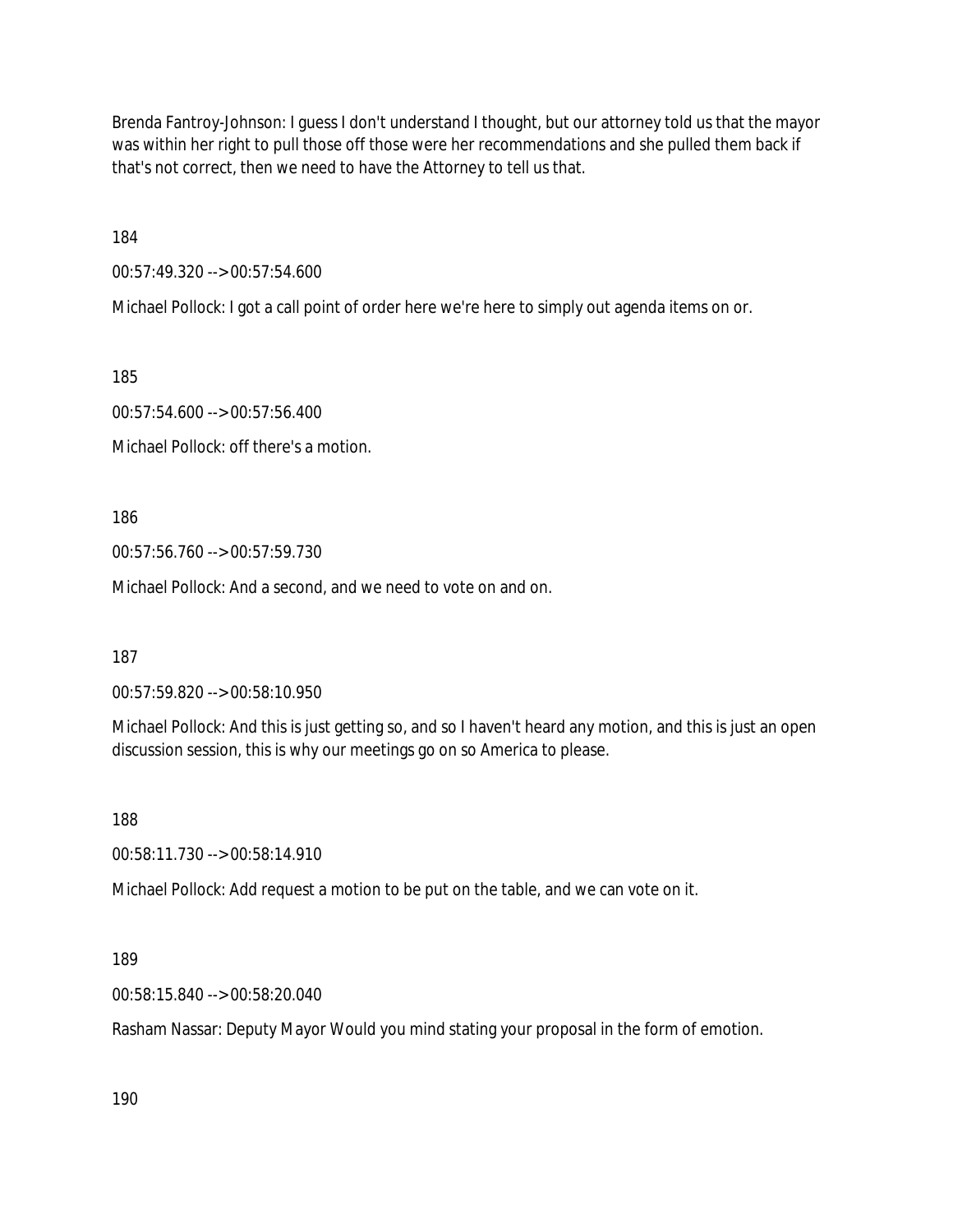00:58:21.750 --> 00:58:27.780

Kirsten Hytopoulos: Yes, I move that the ethics appointments that we're on our agenda previously are brought back for consideration.

191

00:58:29.520 --> 00:58:31.410

Rasham Nassar: councilmember deet second step motion.

192

00:58:34.950 --> 00:58:42.420

Rasham Nassar: At this point I would turn to the city attorney city attorney if you could just very quickly respond to councilmember camera johnson's question.

### 193

00:58:43.050 --> 00:58:50.730

Rasham Nassar: which I think is to provide clarification to the Council on the appointment process and the subsequent withdrawal that was made, I think two meetings ago.

194

00:58:51.780 --> 00:59:05.070

Joe Levan: So the way the ethics program is reading it speaks to the Mayor making a nomination and the Council, confirming that the nominations so to the same.

195

00:59:05.640 --> 00:59:13.410

Joe Levan: That the to the extent the mayor has the authority to make a nomination, the mayor also has the inherent authority to withdraw.

196

00:59:14.250 --> 00:59:27.900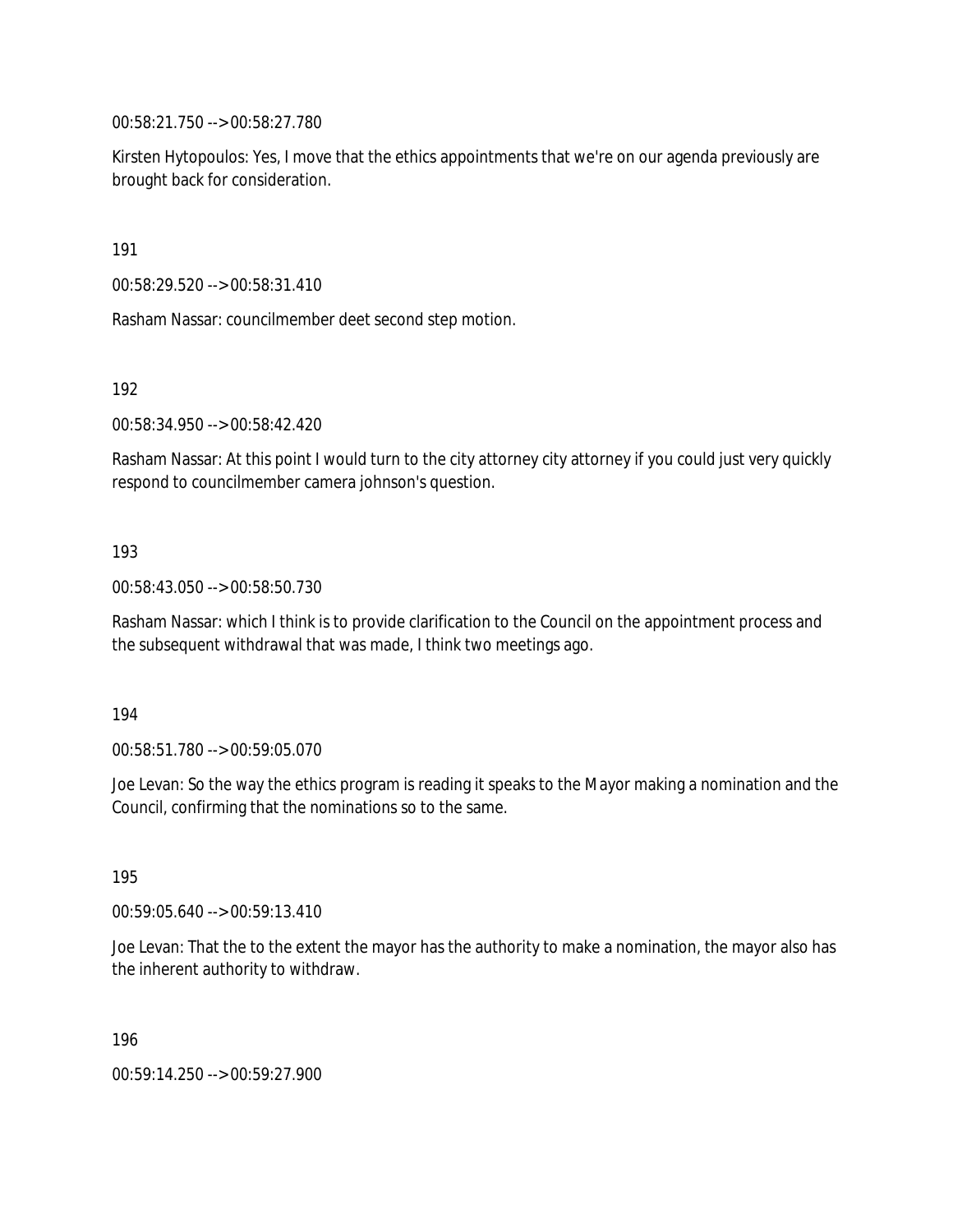Joe Levan: A nomination so that's that's that was the basis for that's the mayor have the authority to do that and that that's that's where that's that's inherent authority, based on the for the same power to to make the nomination, you can withdraw.

197

00:59:29.400 --> 00:59:30.900

Rasham Nassar: If you, thank you for that clarification.

198

00:59:32.370 --> 00:59:41.220

Rasham Nassar: I think we will now take a vote on the motion on the floor and county council members clear with what's being proposed councilmember car.

#### 199

00:59:44.010 --> 00:59:54.450

Christy Carr: Thank you, I mean based on what the city attorney just said, I don't know that we can actually force this agenda item to come back I would support a status update of.

200

00:59:55.710 --> 01:00:12.450

Christy Carr: The appointments to the ethics board, and I think there was some discussion that we could do that, after the may 26 special joint city council and ethics board meeting, I think that we have seats that need to be filled, I think, at the end of June so that's a motion that I could support.

201

01:00:14.850 --> 01:00:25.320

Rasham Nassar: Okay um and, yes, just to confirm something councilmember car stated there's no time sensitivity for these nominations, the two positions that were.

202

01:00:26.400 --> 01:00:36.720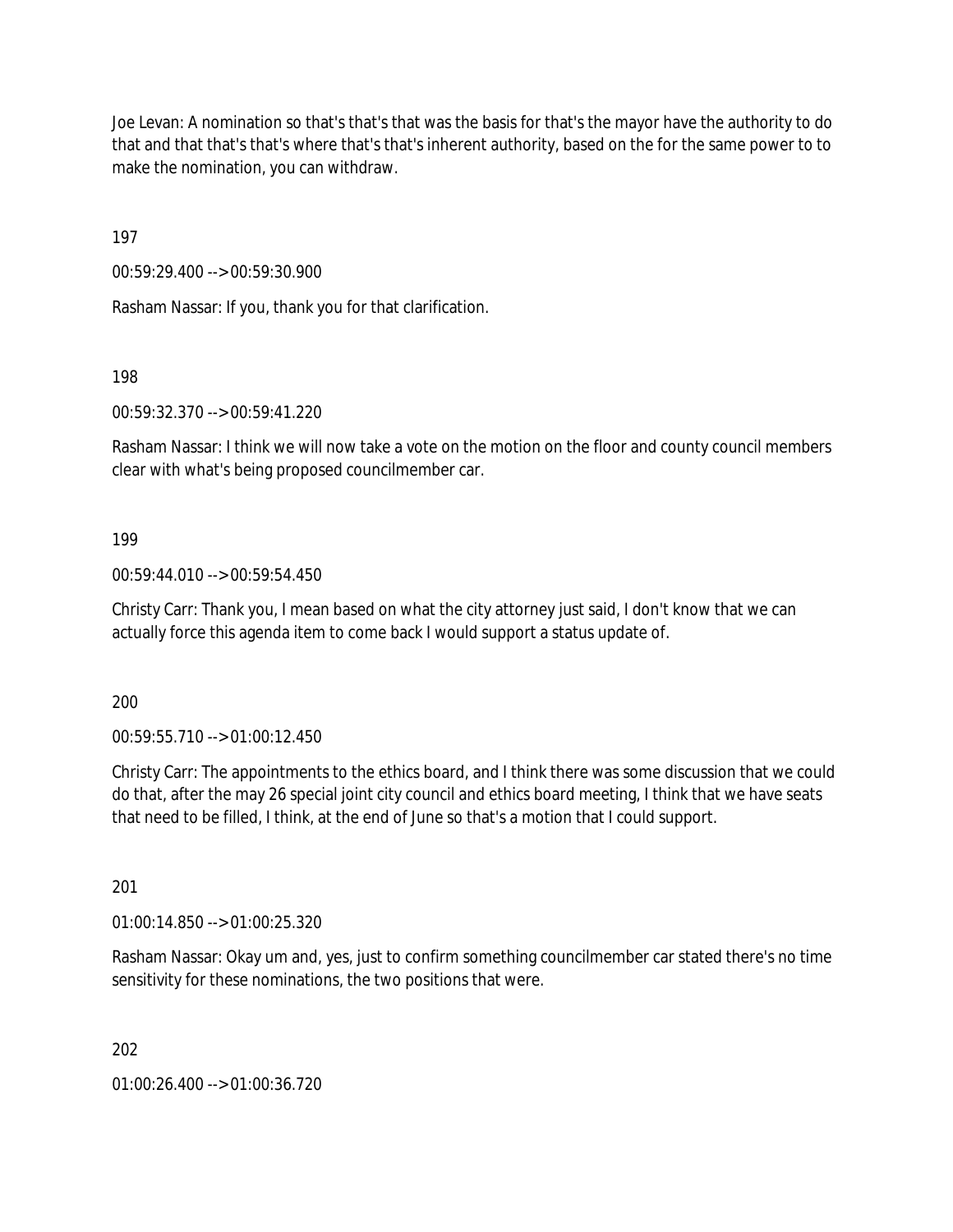Rasham Nassar: city was seeking to fill expired June 30 so the appointments would need to be made by July 1 so the recommendation is to.

## 203

01:00:37.650 --> 01:00:51.570

Rasham Nassar: is to schedule an ethics discussion after the joint ethics board City Council meeting, which is similar to what I stated two meetings ago when I effectively with through the nominations, so I would absolutely support that.

### 204

01:00:53.040 --> 01:01:03.480

Rasham Nassar: Deputy Mayor had topless you've spoken twice on this matter, it is your motion, so I will allow you to speak, one more time after which I think i'll look again to the city attorney.

#### 205

01:01:04.050 --> 01:01:20.640

Rasham Nassar: In light of councilmember cross questions, it seems like the motion to that was stated by Deputy Mayor might actually conflict with the kind of scope and authority here that we're discussing related to nominations, pursuant to the ethics Program.

### 206

01:01:22.020 --> 01:01:23.370

Rasham Nassar: Deputy Mayor real quick, please.

207

01:01:23.550 --> 01:01:30.150

Kirsten Hytopoulos: Thank you for giving me one more chance, I just want to point out that if this were any of the other boards had been if we'd had a process for them.

208

01:01:30.630 --> 01:01:36.660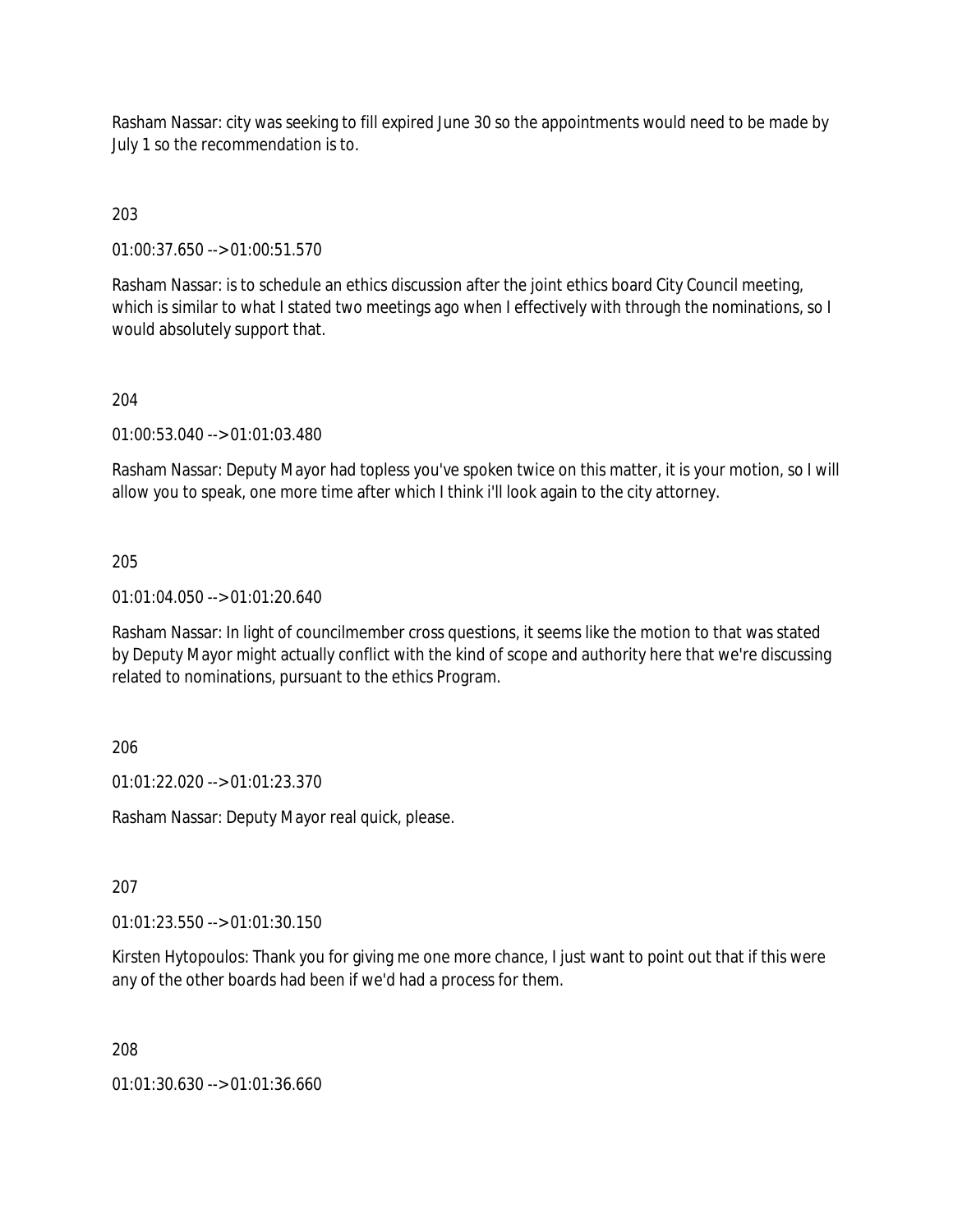Kirsten Hytopoulos: Since our conversation about not having the mayor have this power, except were required by our CW.

209

01:01:37.110 --> 01:01:42.750

Kirsten Hytopoulos: I wonder whether we've had this conversation so there's one thing to be able to point to the current version of a code.

210

01:01:43.110 --> 01:01:49.680

Kirsten Hytopoulos: and say I can do this and the other is honoring the decision that was made by this Council as a policy.

# 211

01:01:50.010 --> 01:01:59.460

Kirsten Hytopoulos: So obviously this motions not going to succeed that's fine, but I hope we will address this specific issue in our later agenda item, where we are modifying to be IMC.

212

01:01:59.850 --> 01:02:05.940

Kirsten Hytopoulos: Because we clearly need to modify the the ethics Code as well that was clearly our intent when we made our policy decision previously.

213

01:02:09.240 --> 01:02:14.070

Rasham Nassar: city attorney do you have any advice to issue related to the motion that is on the floor, is it.

214

01:02:15.390 --> 01:02:25.230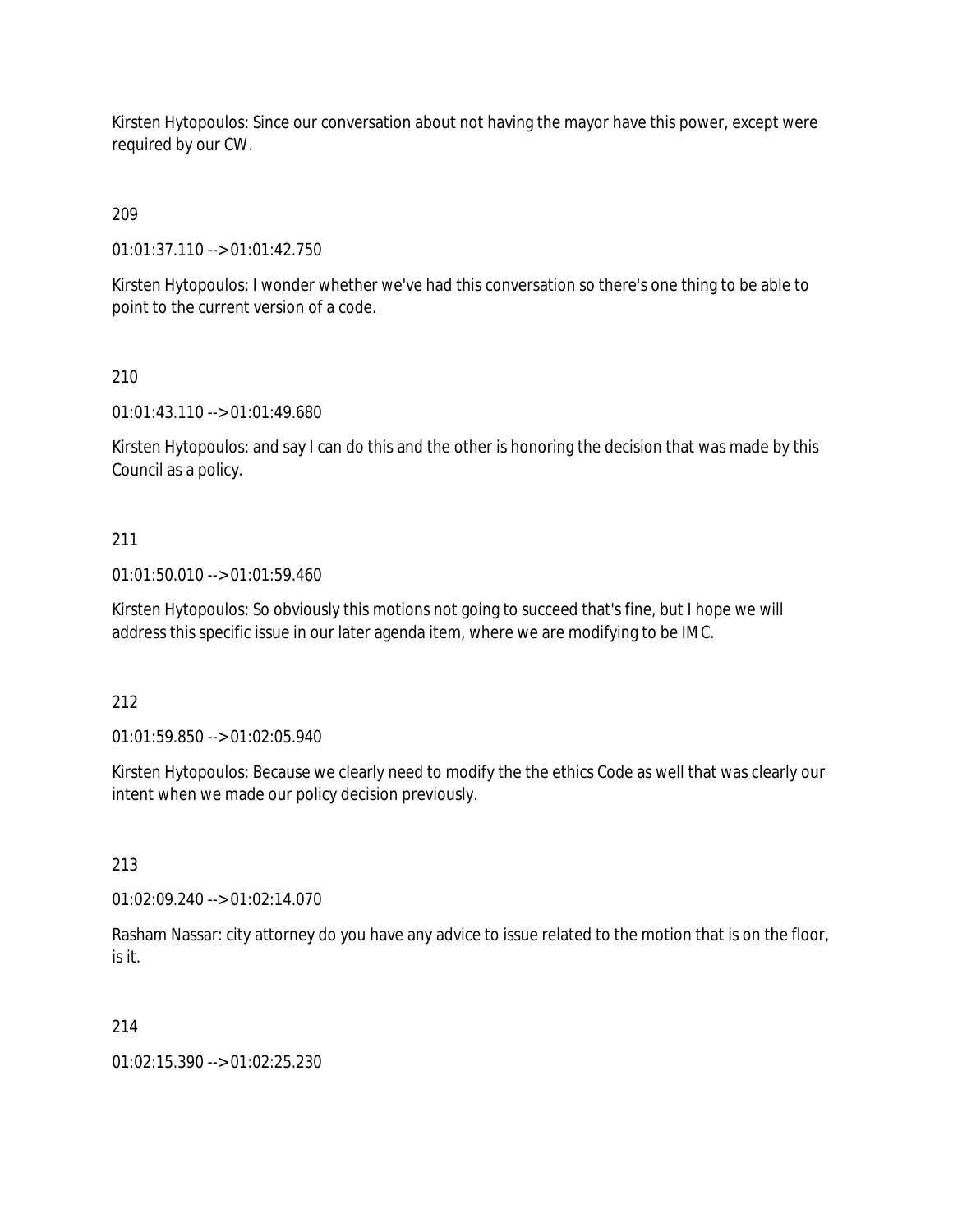Rasham Nassar: appropriate for the Council to take a vote on that motion if it conflicts with the process that's prescribed in the ethics program related to nominations of ethics board members.

# 215

01:02:25.620 --> 01:02:36.180

Joe Levan: Well, there is an interesting timing question which does go to the question of what the Council may do with the ordinances on your agenda later for the the appointment and.

# 216

01:02:36.990 --> 01:02:42.780

Joe Levan: The nomination and appointment process related to these committees, which would also include potentially the ethics board.

# 217

## 01:02:43.350 --> 01:02:56.160

Joe Levan: So that depends on when it would come back and if the whatever changes the Council wants to make related to that nomination and appointment process will apply to the ethics board or not.

# 218

01:02:59.310 --> 01:03:08.400

Rasham Nassar: Okay, well, we have a motion on the floor and it's been second second did, I have two more Council member hand well one more Council member hammers I think on this topic.

# 219

01:03:09.240 --> 01:03:15.150

Rasham Nassar: councilmember Schneider i'm going to end comments on this discussion with you, and then we will take a vote on the motion on the floor.

# 220

01:03:15.600 --> 01:03:29.940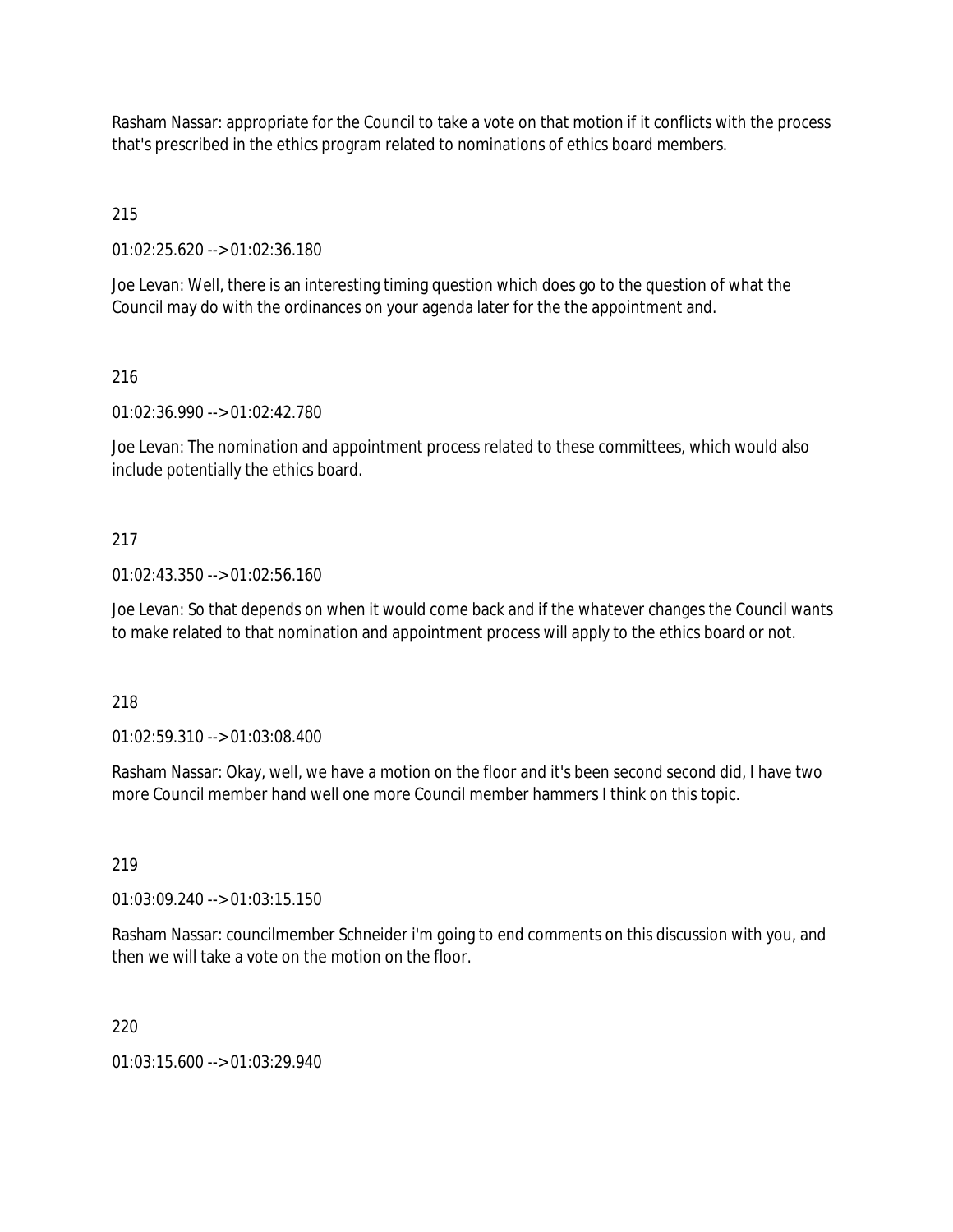Leslie Schneider: Okay, thank you, I spoke with the city attorney earlier today about this question, and he confirmed with me that, should we pass the ordinance that is on our agenda later tonight that it would in fact apply to the ethics committee.

221

01:03:30.330 --> 01:03:45.090

Leslie Schneider: And so, therefore, we are in just a weird timing situation so as soon as that ordinance goes into effect, there would no longer be the power of the mayor to either a point or another point so.

222

01:03:46.470 --> 01:03:48.120

Leslie Schneider: I mean we can pump this but.

## 223

01:03:49.320 --> 01:04:01.860

Leslie Schneider: This was the mayor's request this motion that had that we passed earlier that has resulted in the ordinance tonight was at the mayor's request and it just feels very odd to me that.

### 224

01:04:04.320 --> 01:04:16.380

Leslie Schneider: that she was able to use this interim period to use a power that she herself was asking to no longer apply to the Mayor, so it is a very weird timing issue i'll.

225

01:04:17.730 --> 01:04:20.910

Leslie Schneider: My hand is still up for purposes of a future Council agenda.

### 226

 $01:04:21.690 \rightarrow 01:04:24.150$ 

Rasham Nassar: Okay, and city attorney your hand is again raised.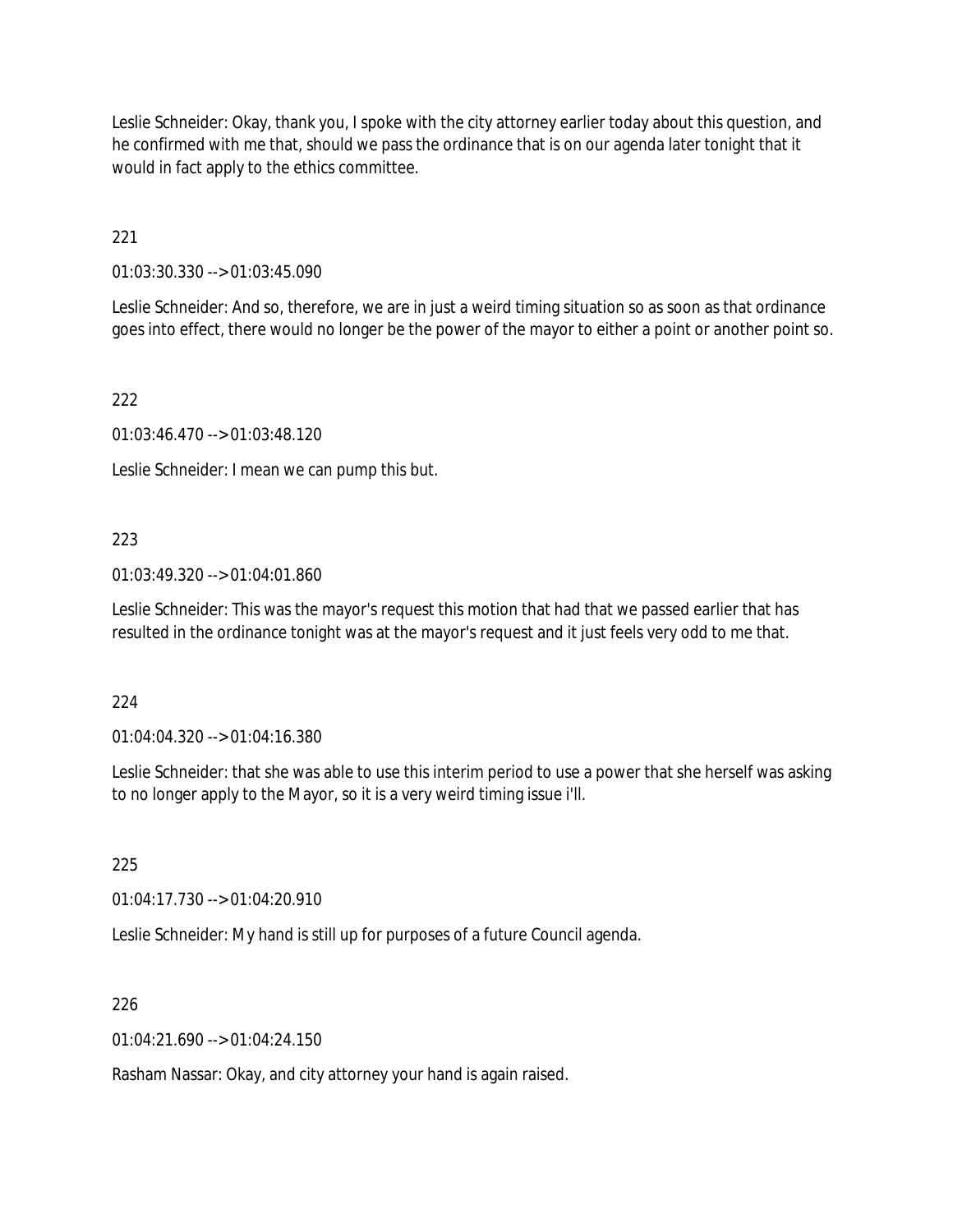01:04:24.750 --> 01:04:35.520

Joe Levan: Its to clarify what Council members that are just with said just just so you all know, following that discussion, I talked to the deputy city attorney, who is the one who.

228

 $01:04:36.060 \rightarrow 01:04:43.410$ 

Joe Levan: spent the bulk of the time to craft that ordinance to meet the council's request about the different committees and commissions and advisory groups and.

## 229

01:04:43.950 --> 01:04:54.330

Joe Levan: And how to effectuate that that new process, and I think without getting into too much detail, I think the bottom line is at the very least it'd be helpful for the Council to clarify whether or not.

230

01:04:54.930 --> 01:05:00.720

Joe Levan: The Council wants that new process to apply to the ethics board, because the way it is now.

# 231

01:05:01.110 --> 01:05:07.530

Joe Levan: That the ethics board itself in that ordinance, as you probably noticed there's all these sections that relate to code provisions.

### 232

01:05:07.920 --> 01:05:13.770

Joe Levan: But the ethics board the way it's set up in the code it's just a one sentence that basically says that it's governed by.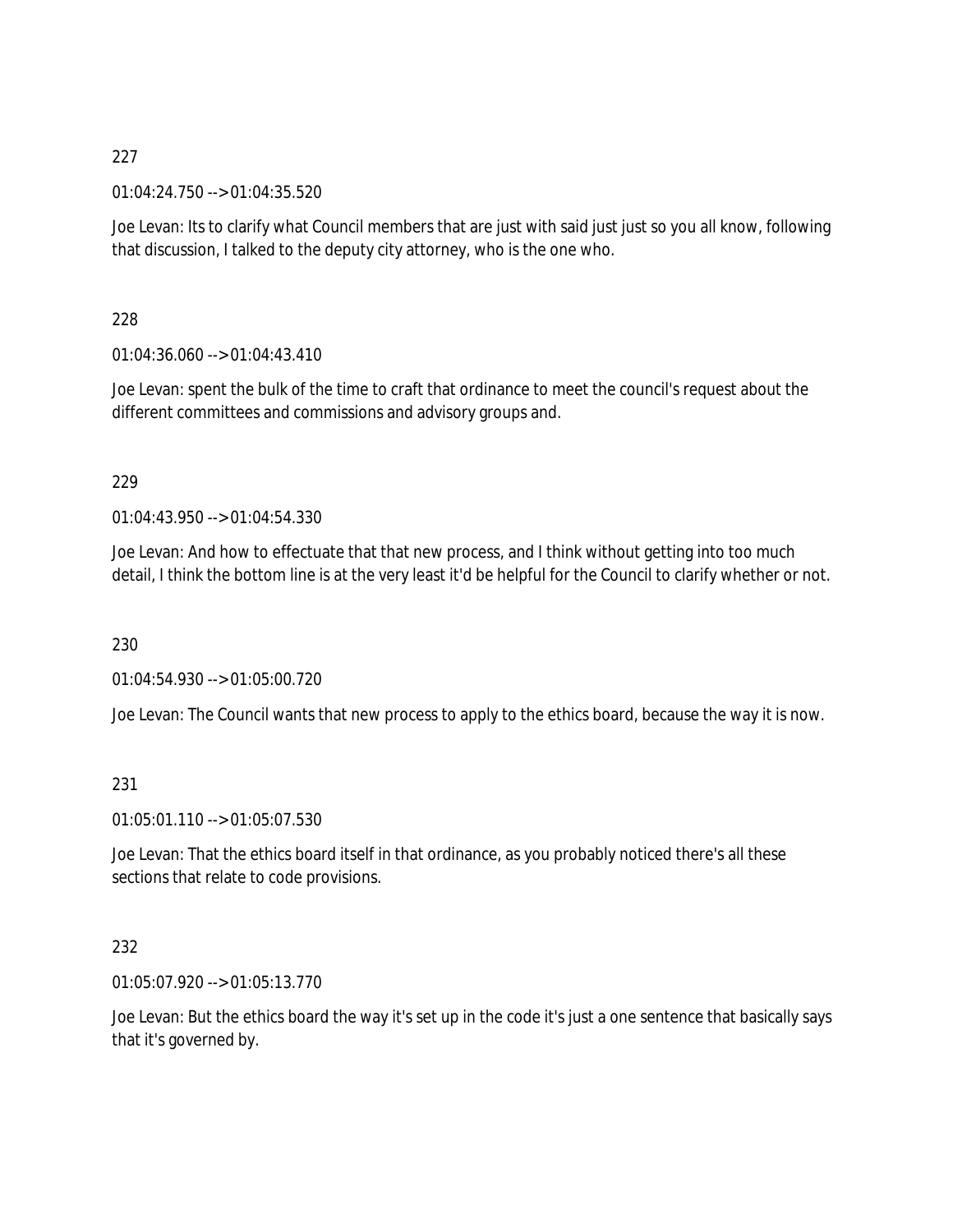01:05:14.580 --> 01:05:24.780

Joe Levan: The Council shall establish and ethics program and then the program is established through a resolution that includes the provision we're talking about the talks about the mayor, making the.

### 234

01:05:25.290 --> 01:05:32.520

Joe Levan: The appointment and couple of confirmation from the Council so just that's why it wasn't included specifically within that ordinance the ethics board.

## 235

01:05:33.210 --> 01:05:43.920

Joe Levan: But it's certainly something that I think would help be good for Council clarify its intent on that front, which could be a simple solution would be in the future for the.

### 236

01:05:44.430 --> 01:05:55.710

Joe Levan: The city attorney's Office could bring back a resolution to make a change to the ethics program to clarify whether or not you want that new process to apply to the ethics board or not.

# 237

01:05:57.390 --> 01:06:01.740

Rasham Nassar: Okay, thank you for that clarification, so we will now vote on the motion on the floor.

### 238

01:06:02.040 --> 01:06:02.820

Michael Pollock: i'm sorry for.

# 239

01:06:03.930 --> 01:06:10.590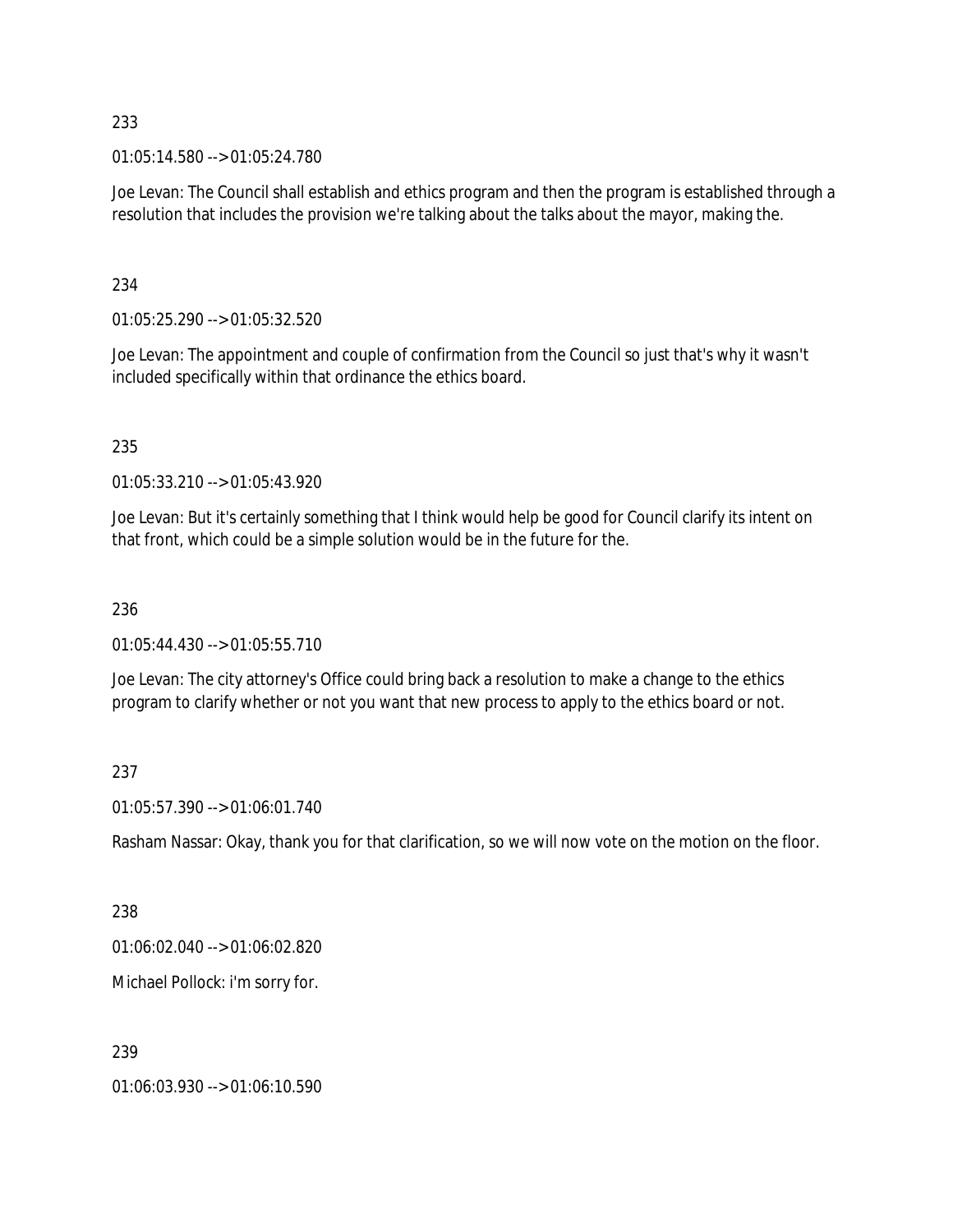Michael Pollock: Point of order side of everybody has a chance to speak twice I don't know if councilmember car house and if she wants to speak Okay, she doesn't.

240

01:06:14.070 --> 01:06:23.880

Rasham Nassar: Okay Council again, we will vote on the motion on the floor is everyone clear with what that motion stated okay all those in favor please say Aye Aye any opposed.

241

01:06:25.980 --> 01:06:27.870

Rasham Nassar: To that motion fails.

242

01:06:28.950 --> 01:06:35.100

Rasham Nassar: three to four with Council members deets hi topless and Schneider voting in the affirmative.

243

01:06:36.990 --> 01:06:37.830

Rasham Nassar: councilmember car.

244

01:06:40.860 --> 01:06:42.720

Christy Carr: Thank you, I have a quick motion.

# 245

01:06:43.110 --> 01:06:54.330

Christy Carr: to request a future agenda item I moved to add to a future agenda consideration of installation of no parking signs on Miller road near the main parking lot for the grand forest.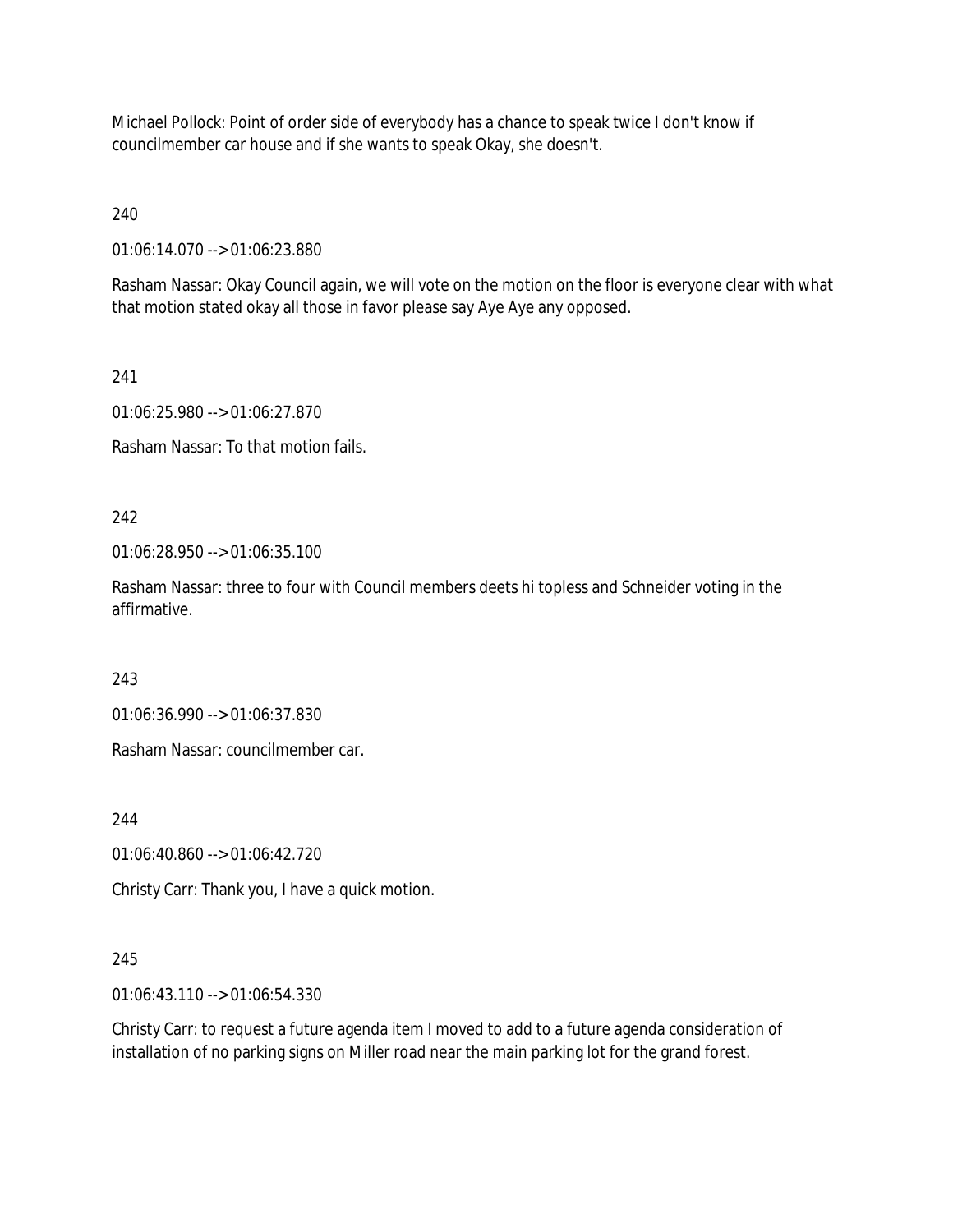01:06:54.390 --> 01:06:55.290

Michael Pollock: Will suck on that.

247

01:06:56.970 --> 01:07:05.670

Rasham Nassar: Customer pollock seconds that, is there any brief Council discussion on that motion seeing none, we will councilmember snyder.

# 248

01:07:08.010 --> 01:07:10.710

Leslie Schneider: I just want to say that I do support that great.

# 249

01:07:11.220 --> 01:07:16.050

Rasham Nassar: All those in favor of adding councilmember cars agenda item to a future agenda, please say Aye.

# 250

01:07:17.610 --> 01:07:29.100

Rasham Nassar: Any opposed Okay, so that agenda item has been added unanimously an interim city manager will note that and we will take up Thursday morning during a 10 second meeting councilmember Schneider.

# 251

01:07:30.180 --> 01:07:40.710

Leslie Schneider: Thank you, this is kind of out of out of the blue, but I just don't want to forget about it, so there will, I would like to request that, at a future.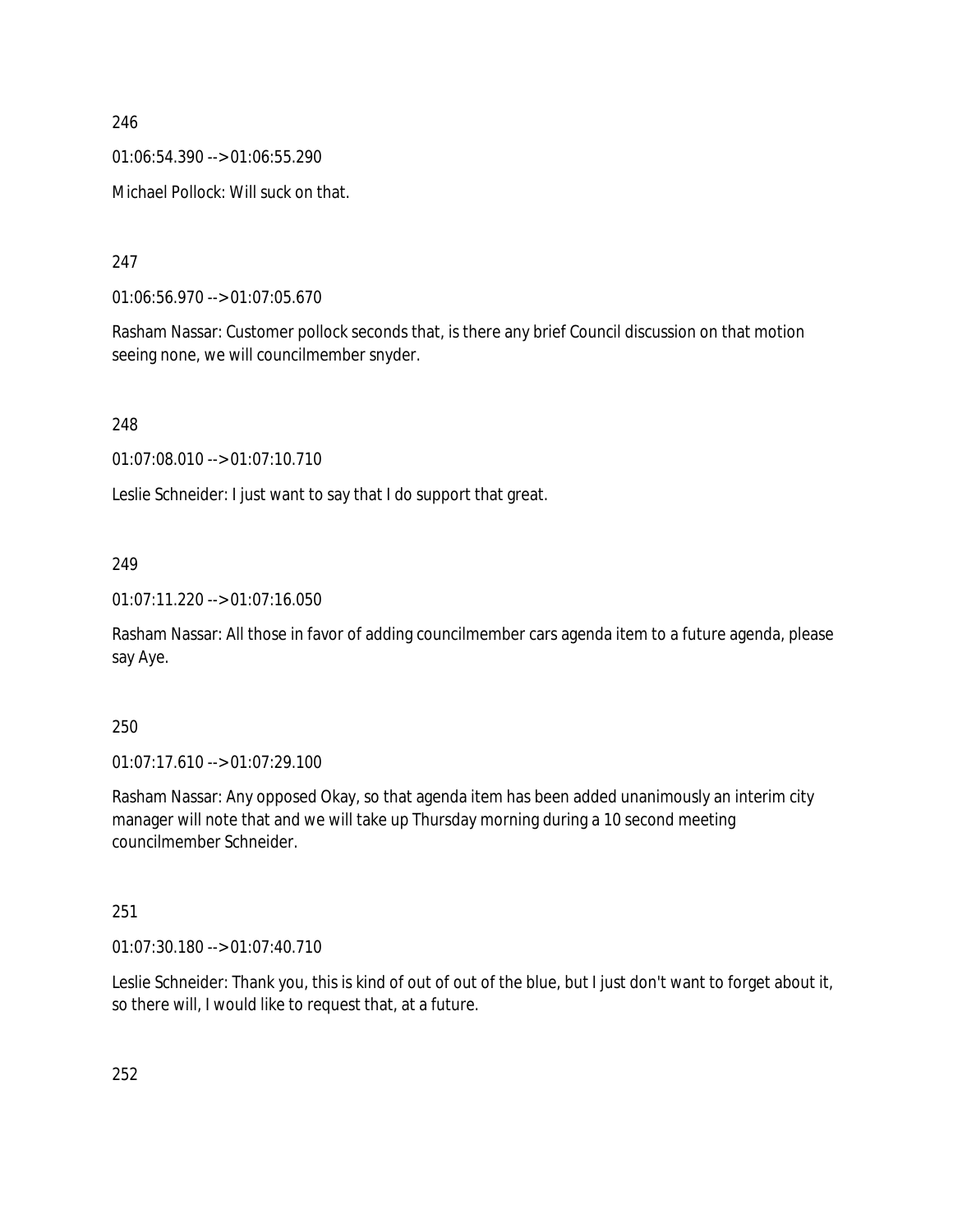01:07:41.460 --> 01:07:48.600

Leslie Schneider: Agenda that we invite our current representative on the public facilities district, the person that represents bainbridge island on the.

## 253

01:07:49.350 --> 01:07:58.470

Leslie Schneider: public facilities district to come and give us an update on decisions that have been made and issues that are available that are in motion.

### 254

01:07:58.920 --> 01:08:09.090

Leslie Schneider: And I just think that it's really important for us to understand what what that group is doing and for the public as a whole to understand the importance of that position.

#### 255

01:08:12.600 --> 01:08:14.820

Rasham Nassar: Okay i'm going to offer a second to that.

#### 256

01:08:15.840 --> 01:08:21.840

Rasham Nassar: I have first hand experience as to as to how important that public facilities district actually is, and the work they do.

### 257

01:08:22.170 --> 01:08:31.920

Rasham Nassar: And the amount of fun funding that they're responsible for allocating has very far reaching impact, so not only bainbridge island Community or more broad kits APP Community so really important.

258

01:08:33.090 --> 01:08:40.950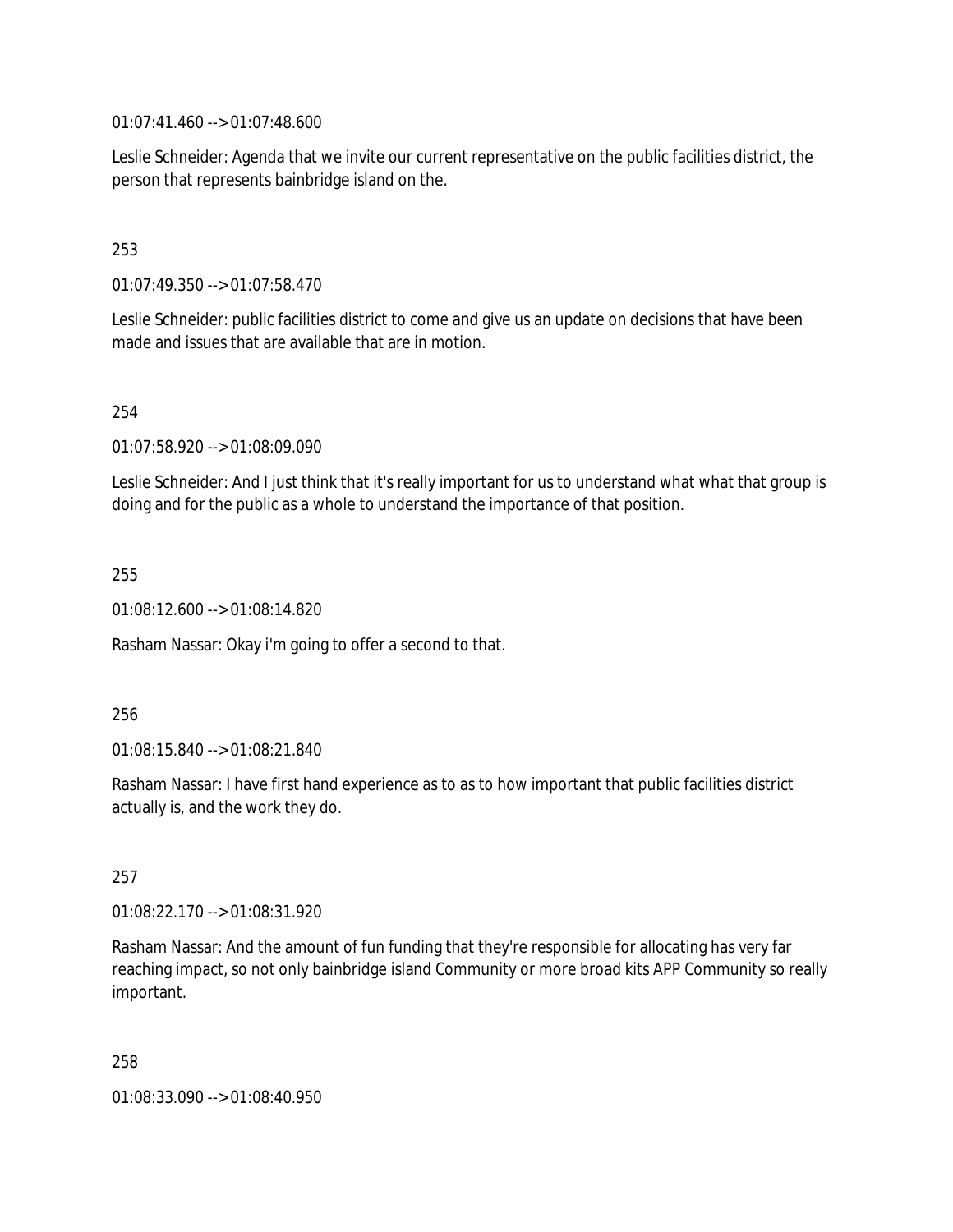Rasham Nassar: really important stuff there so i'm definitely going to support that there any Council members that have any questions as to Council member snyder's request for agenda time for that discussion.

259

01:08:43.440 --> 01:08:43.770

Michael Pollock: Okay.

260

01:08:44.430 --> 01:08:45.360

Rasham Nassar: A Council member public.

261

01:08:45.630 --> 01:08:56.610

Michael Pollock: i'm sorry yeah I appreciate that we have a lot on our agenda and we tend to have long meeting, so I would just request during the agenda setting meeting that you really limit the time on that.

262

01:08:57.960 --> 01:08:59.010

Michael Pollock: Short and sweet.

263

01:09:01.170 --> 01:09:06.510

Rasham Nassar: Okay noted any other Council member questions for Council members night or councilmember car.

264

01:09:08.610 --> 01:09:14.520

Christy Carr: yeah I support this, I think, if I recall correctly councilmember Schneider that we talked about this when we made this reappointment.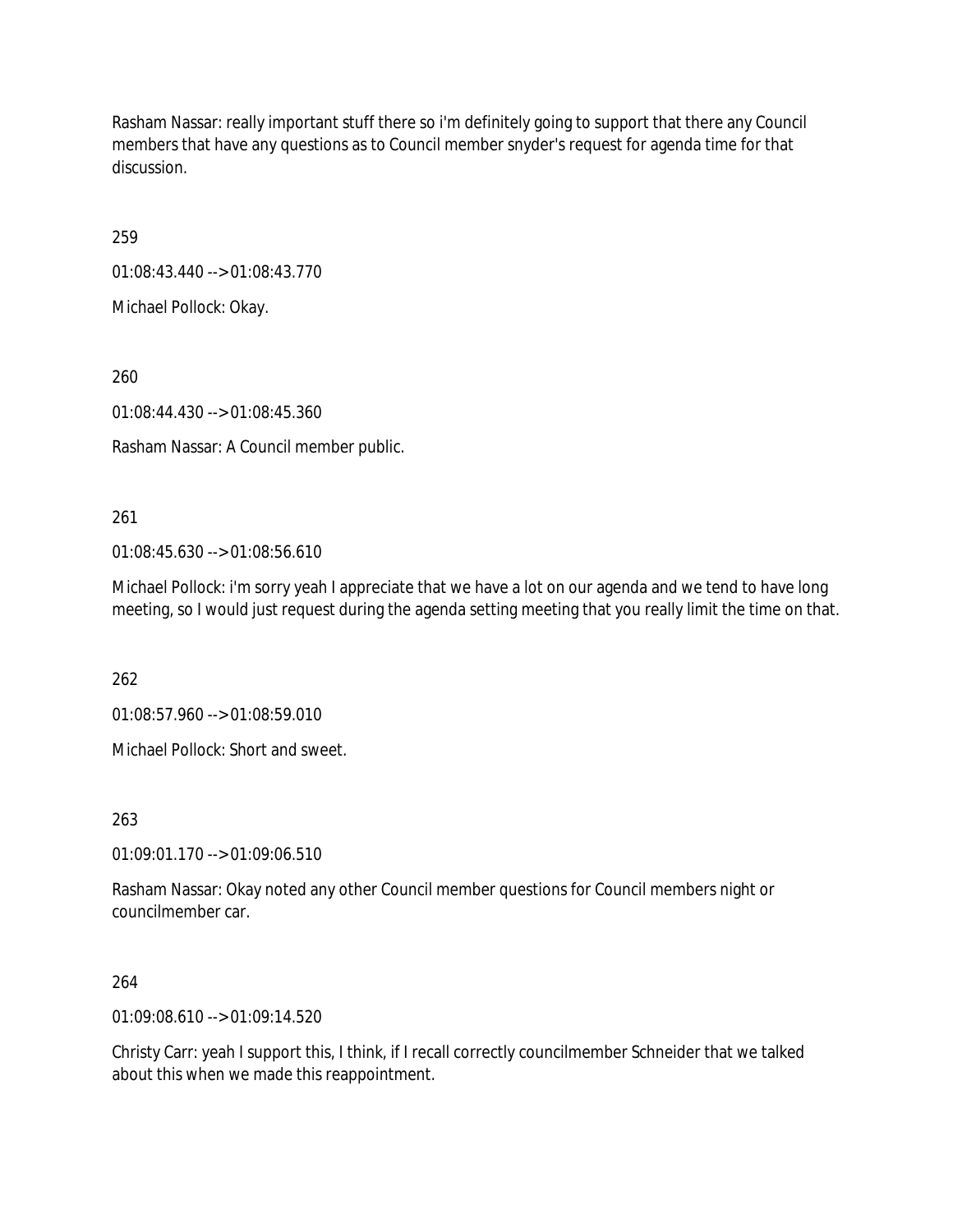01:09:15.450 --> 01:09:27.930

Christy Carr: But maybe i'm not recalling it, but I thought that it was sort of a mystery appointment for us, and so one of the ways to remedy that was to have that representative come and give us some sort of briefing so I appreciate your remembering that.

266

01:09:30.810 --> 01:09:40.110

Rasham Nassar: The Council we will now vote to on councilmember schneider's proposal to add that discussion item to a future agenda all those in favor please say Aye.

267

01:09:40.410 --> 01:09:41.100

Joe Deets: Aye Aye.

268

01:09:41.520 --> 01:09:45.180

Rasham Nassar: Any opposed Okay, so that passed unanimously.

269

01:09:46.980 --> 01:09:51.210

Rasham Nassar: Any other Council member request for agenda items.

#### 270

01:09:53.730 --> 01:09:57.930

Rasham Nassar: Seeing none We will now move on in our agenda, we are on item.

271

01:09:57.960 --> 01:09:59.490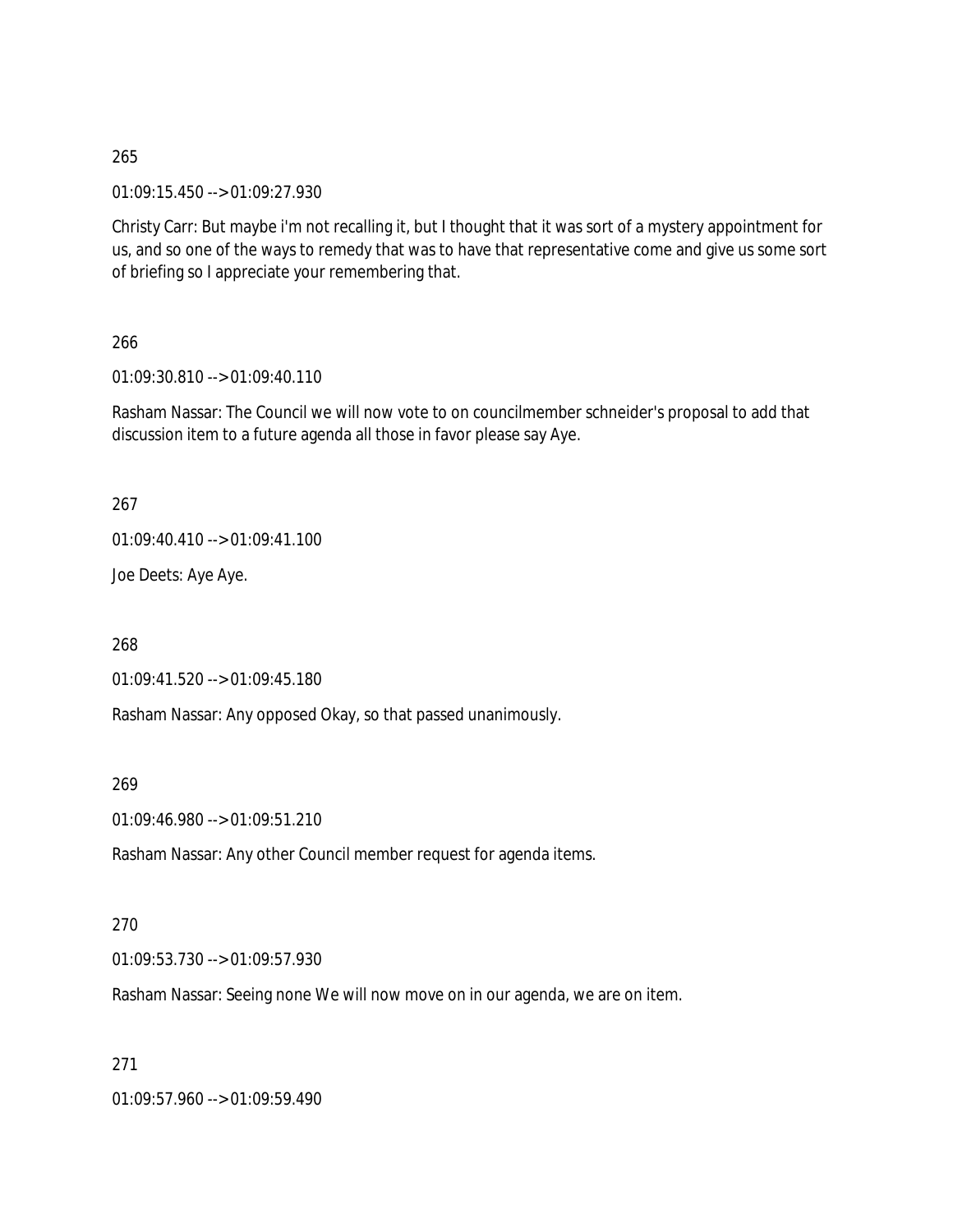Rasham Nassar: Eight presentations.

272

01:09:59.670 --> 01:10:06.330

Rasham Nassar: Item as a as an annual proclamation declaring may 9 through 15th 2021 as bainbridge island police week.

# 273

01:10:06.960 --> 01:10:18.210

Rasham Nassar: My name is by this proclamation, this is an annual proclamation so there's no motion included in the packet I would look to one of my colleagues, if anyone feels so inspired to read the proclamation i'd be very grateful for that councilmember deeds.

274

01:10:18.600 --> 01:10:19.320

Joe Deets: Thank you mayor.

275

01:10:19.350 --> 01:10:21.030

Joe Deets: i'll go ahead and do that Thank you.

276

01:10:21.810 --> 01:10:28.140

Joe Deets: let's see a proclamation by the city council of the city of bainbridge island Washington declaring the week of May 9 the.

### 277

01:10:30.210 --> 01:10:41.040

Joe Deets: As bainbridge island police week, whereas 1962 President john F Kennedy designated may 15 as peace officers Memorial Day and the weekend which it.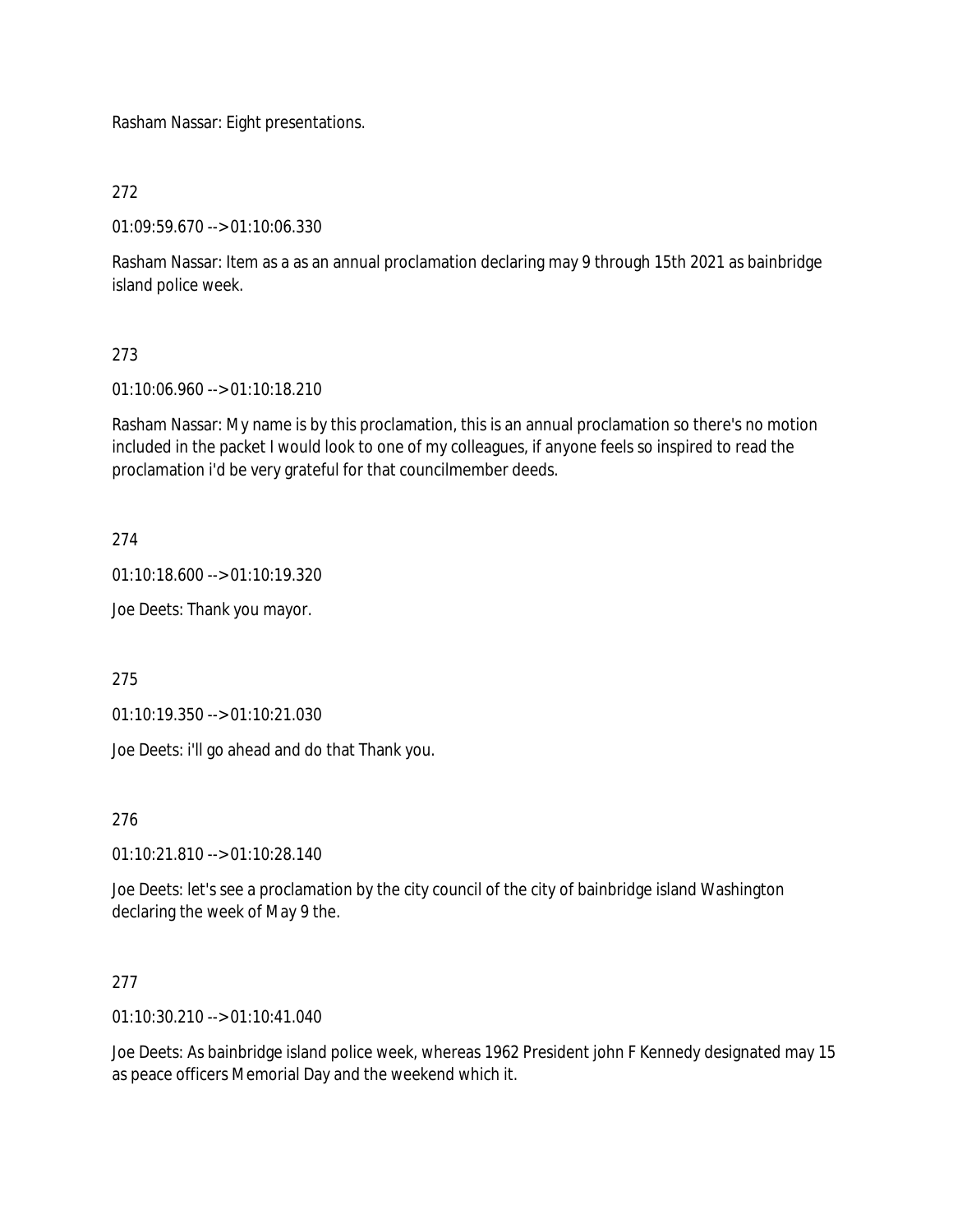01:10:41.550 --> 01:10:50.730

Joe Deets: falls as national police week, whereas there are more than 900,000 law enforcement officers currently serving in communities across the United States.

279

01:10:51.060 --> 01:11:00.960

Joe Deets: And, according to the national law enforcement officers memorial fun, there have been over 22,611 law enforcement officers killed in the line of duty since.

### 280

01:11:01.290 --> 01:11:08.220

Joe Deets: The first recorded, please death and 1786 whose names are engraved on the walls of the national law enforcement memorial.

### 281

01:11:08.610 --> 01:11:22.050

Joe Deets: And, whereas the bainbridge island City Council wishes to honor the service and sacrifice of law enforcement officers killed in the line of duty by formula designating may 9 the 15th 2021 as police week.

282

01:11:23.130 --> 01:11:32.280

Joe Deets: In bainbridge island Washington publicly salute the service of law enforcement officers in our Community and in communities across the nation now, therefore.

283

01:11:33.570 --> 01:11:33.960

Joe Deets: I.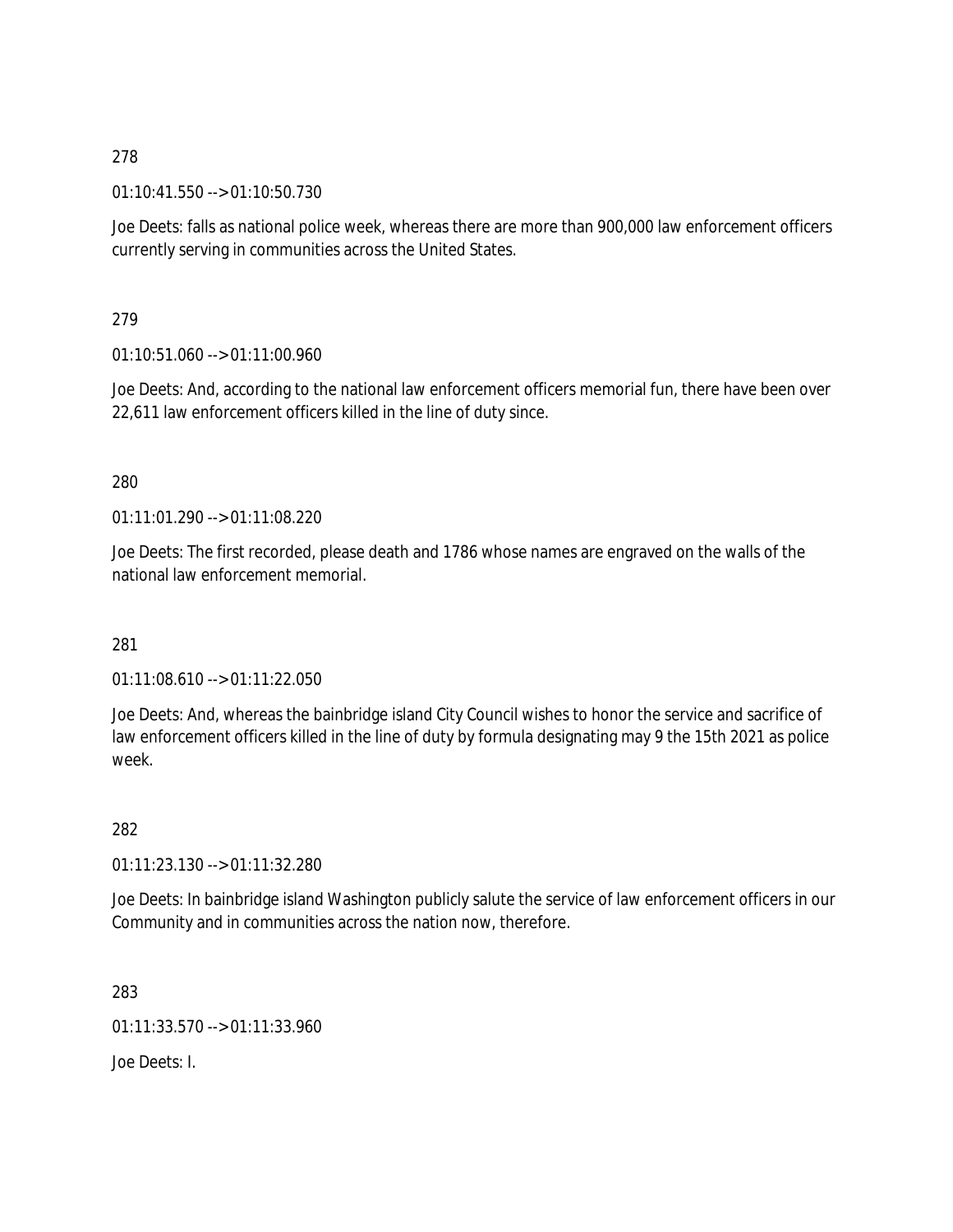01:11:34.950 --> 01:11:45.870

Joe Deets: wish there were some NASA mayor's to be bainbridge island Washington, on behalf of the City Council do hereby proclaim may 9 of 15 2021 as bainbridge island police week.

285

01:11:47.190 --> 01:11:54.120

Rasham Nassar: Thank you very much councilmember for reading that proclamation I see, we have our chief of police here chief Clark with us in the room tonight.

286

01:11:54.510 --> 01:11:57.150

Rasham Nassar: Chief Clark, I would invite you to make any comments or.

287

01:11:57.270 --> 01:11:59.490

Rasham Nassar: Speak and address the Council and the public, if you would like.

288

01:12:00.210 --> 01:12:11.580

Joe Clark: Oh, thank you mayor and the members of Council national police week and the proclamation tonight they're an important message to the women and men of this department and recognizing their service to the community.

289

01:12:12.570 --> 01:12:17.430

Joe Clark: it's particularly important for us following the loss of officer curtin get last year.

290

01:12:18.630 --> 01:12:23.070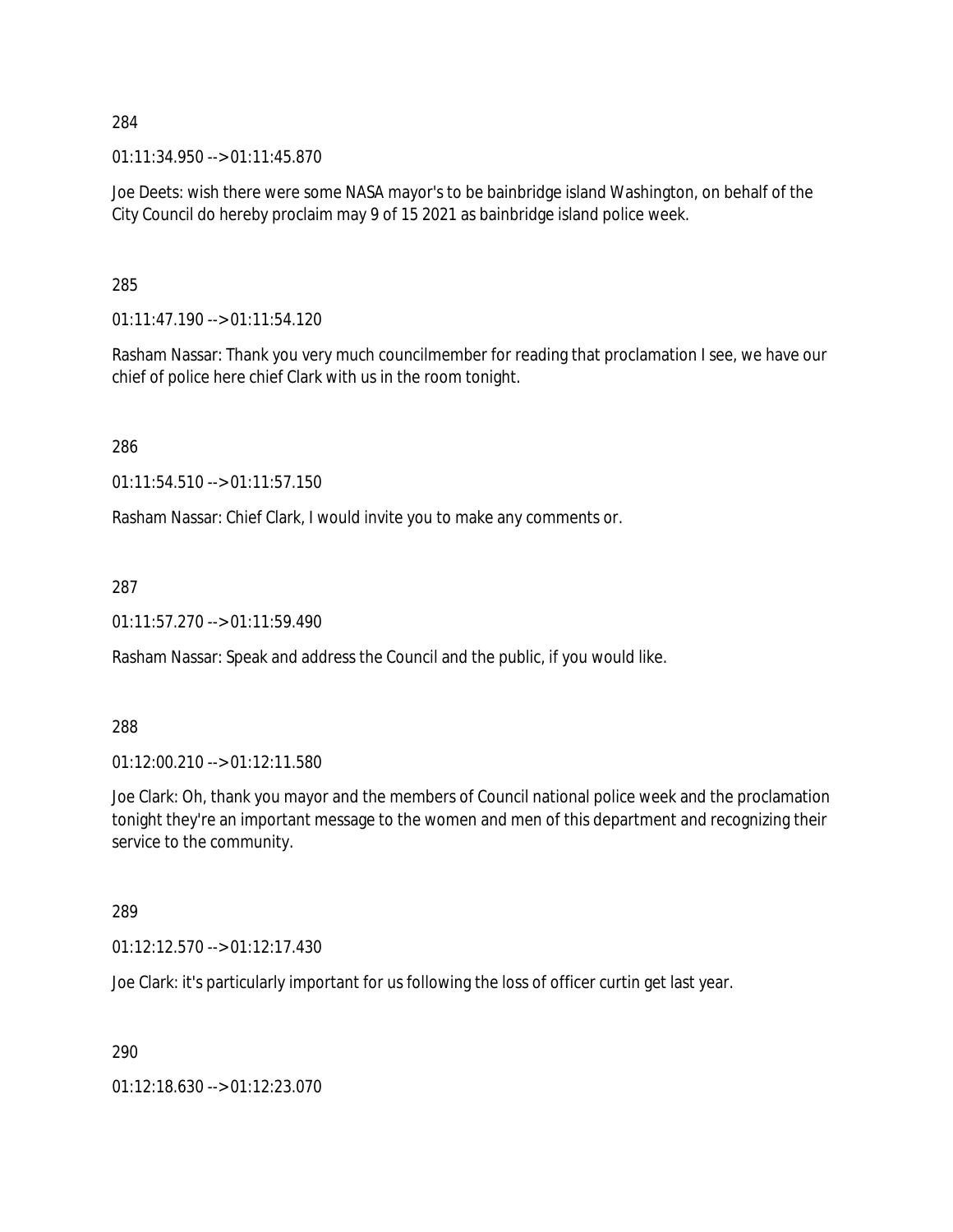Joe Clark: I think it's also important to know and recognize that community service is a partnership.

## 291

01:12:24.180 --> 01:12:32.010

Joe Clark: And as a police officer and a Community Member here, I appreciate the relationships we have, and I look forward to that continued partnership, so thank you again.

## 292

01:12:34.050 --> 01:12:40.920

Rasham Nassar: Thank you very much, mark for joining us tonight appreciate it, and thank you to all the officers in our department for their dedication and service to our Community.

293

01:12:41.580 --> 01:12:42.570

Joe Clark: Thank you have a good night.

294

01:12:43.170 --> 01:12:43.710

Rasham Nassar: Have a good night.

### 295

01:12:45.930 --> 01:12:55.590

Rasham Nassar: Okay, Council, we are now moving on in our agenda to Item eight be annual proclamation declaring may 16 through may 22nd 2021 as public works week.

### 296

01:12:56.070 --> 01:13:02.580

Rasham Nassar: Again, this is an annual proclamation so there's no motion included in our packet hello to public works director where's vicki.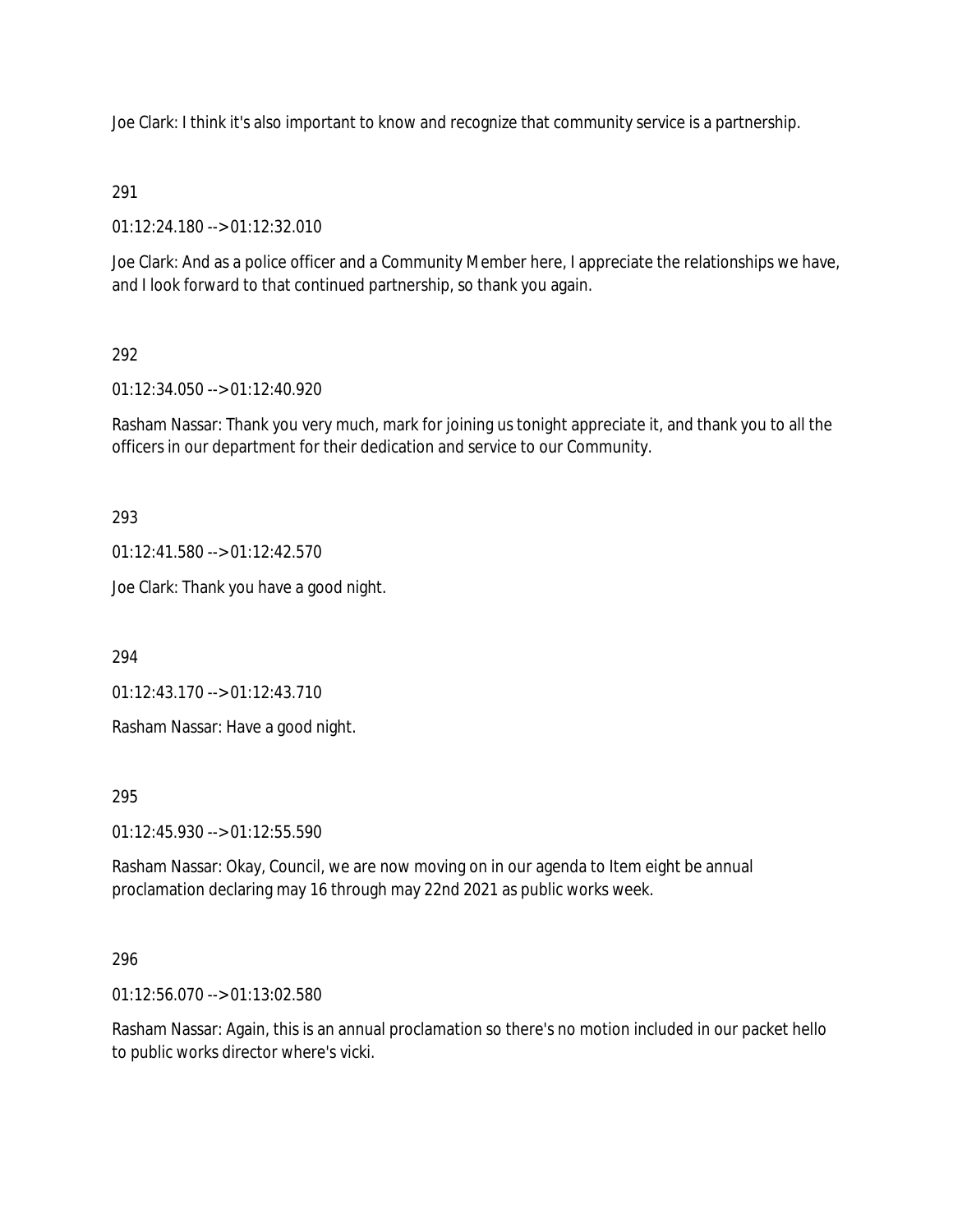### $01:13:03.120 \rightarrow 01:13:11.010$

Rasham Nassar: I will again see if any one of my colleagues feel so inclined to read the proclamation into the record, be very grateful to you for doing that councilmember snyder, thank you for volunteering.

### 298

01:13:13.980 --> 01:13:24.690

Leslie Schneider: Thank you very much, this is a proclamation by the city council of the city of bainbridge island Washington declaring the week of May 16 through may 22 2021 as public works week.

### 299

01:13:25.320 --> 01:13:35.820

Leslie Schneider: Whereas public works professionals focus on infrastructure facilities and services that are a vital importance to sustainable and resilient communities and to the public health high high quality of life.

300

01:13:36.330 --> 01:13:38.850

Leslie Schneider: And well being of the people of the city of bainbridge island.

301

01:13:39.360 --> 01:13:51.900

Leslie Schneider: And, whereas these infrastructures facilities and services could not be provided without the dedicated efforts of the Public Works professionals who are engineers managers and employees at all levels of government and the private sector.

### 302

01:13:52.170 --> 01:14:03.180

Leslie Schneider: who are responsible for rebuilding improving and protecting our nation's transportation water supply water treatment and solid waste systems public buildings and other structures and facilities.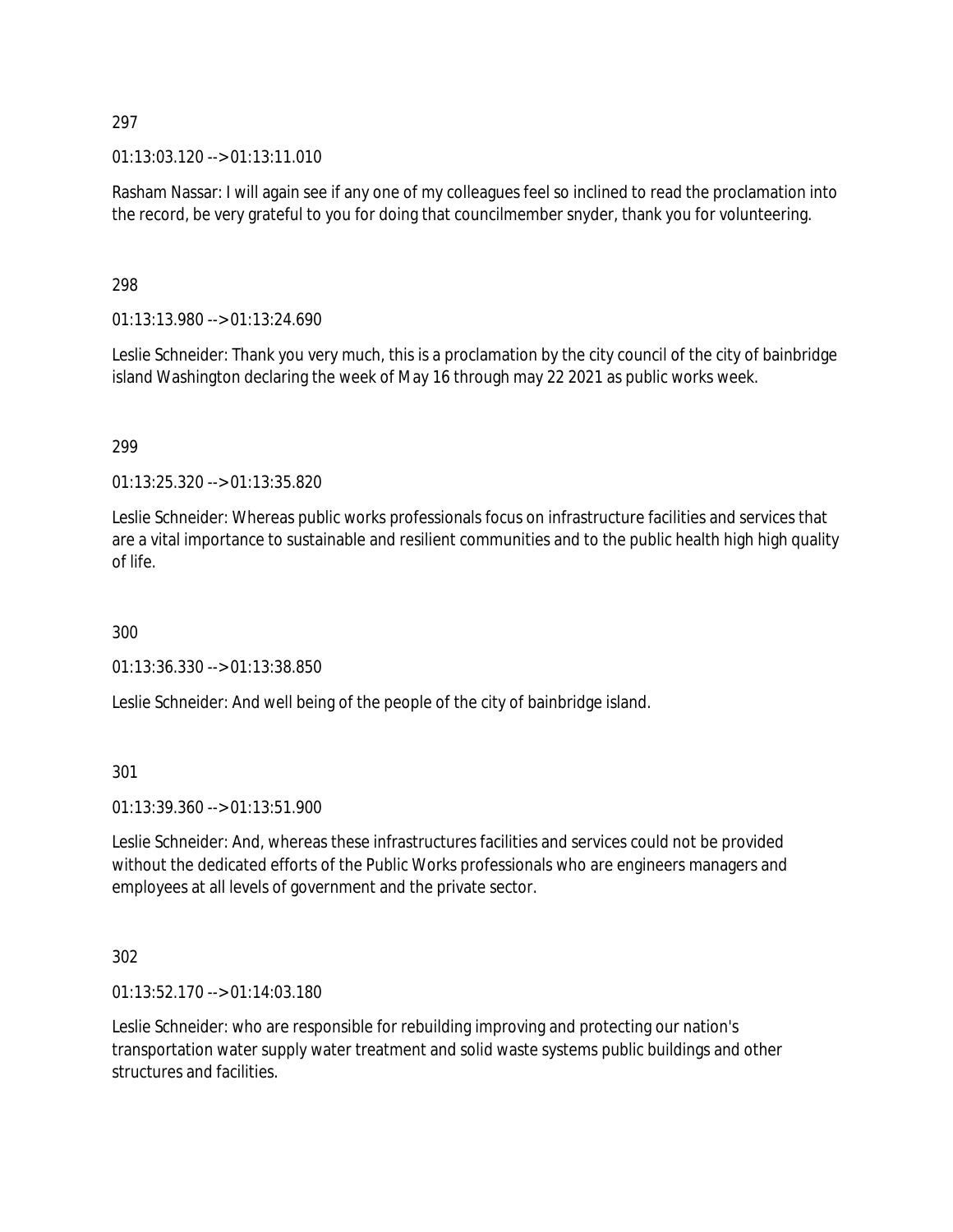01:14:03.780 --> 01:14:11.520

Leslie Schneider: essential for our citizens, and whereas in the public interest for the citizens and civic leaders of the city of bainbridge island.

304

 $01:14:11.790 \rightarrow 01:14:20.550$ 

Leslie Schneider: To gain knowledge of, and to maintain interest in understanding of the importance of public works and and the public works programs in their respective communities.

305

01:14:21.150 --> 01:14:29.160

Leslie Schneider: And, whereas the year 2021 marks the 61st annual national public works week sponsored by the American public works association.

306

 $01:14:30.060 \rightarrow 01:14:40.170$ 

Leslie Schneider: Now, therefore, Irish am this our Mayor of the city of bainbridge island Washington, on behalf of the City Council do hereby proclaim the week of May 16 through 20th.

307

01:14:40.500 --> 01:14:54.270

Leslie Schneider: Through the 22nd 2021 as national public works week in the city of bainbridge island and I urge all citizens to join with representatives of the American public works association and government agencies in recognition.

308

01:14:54.690 --> 01:15:01.500

Leslie Schneider: in recognizing the substantial contributions they make to protecting our national health, safety and quality of life.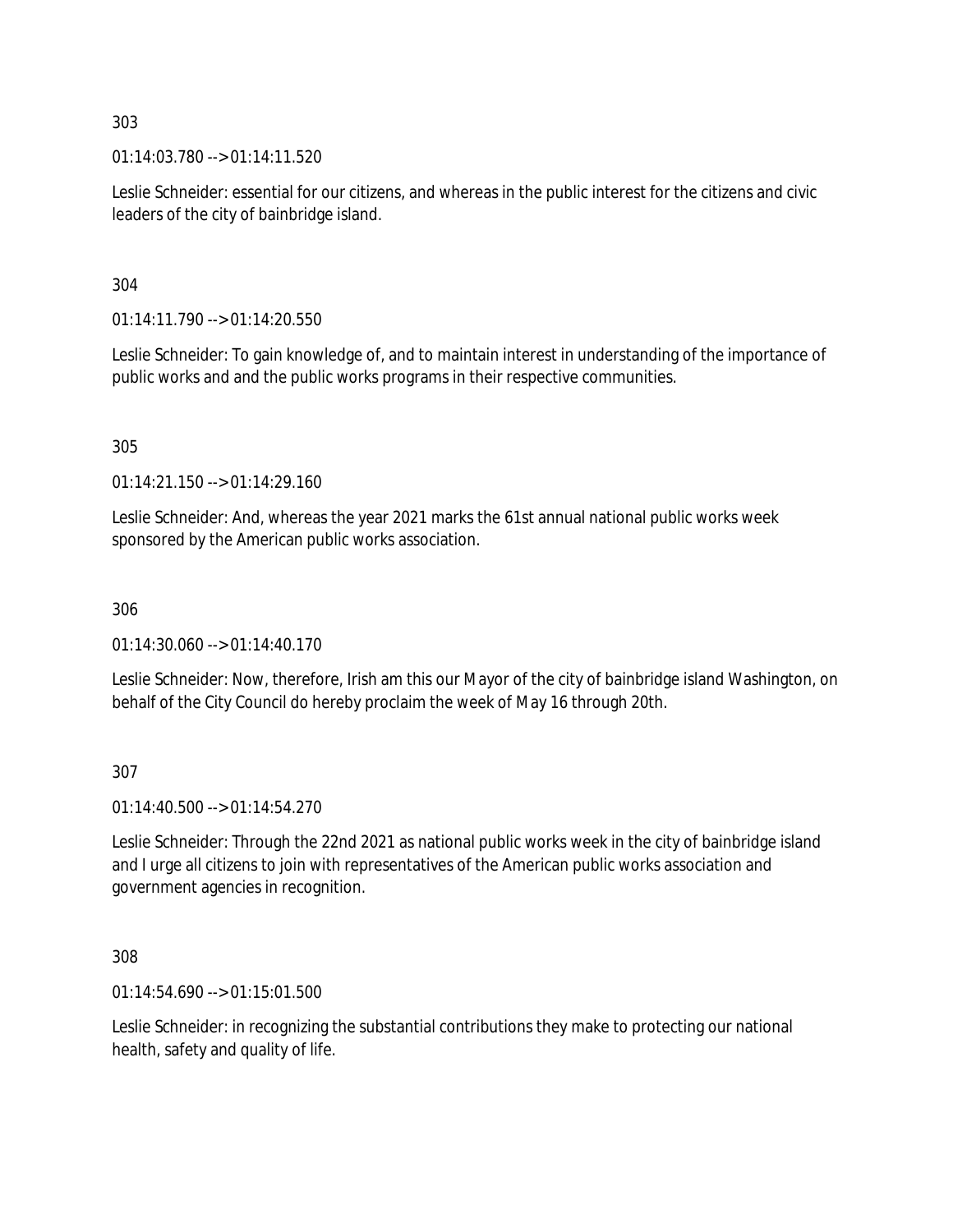01:15:03.240 --> 01:15:10.800

Rasham Nassar: Thank you very much, Council member public works director where's vicki would you like to address the public and the Council this evening.

310

01:15:11.820 --> 01:15:20.730

Chris Wierzbicki: Sure, just very briefly, the Council, thank you very much for reading that proclamation it's it's great it's great to hear that also really interesting time.

311

01:15:21.480 --> 01:15:29.130

Chris Wierzbicki: To be talking about public works, given the national conversation that will probably soon be having about the importance of infrastructure.

## 312

01:15:30.000 --> 01:15:37.380

Chris Wierzbicki: And how it serves our Community and our nation over the next few years, so that's I think a really interesting time to be in public works, and I hope that.

313

01:15:39.060 --> 01:15:51.570

Chris Wierzbicki: You know that what comes forward as a part of a infrastructure package in the next hopefully a couple of months inspires more people to become interested in working in in engineering and public works.

314

01:15:52.530 --> 01:16:01.770

Chris Wierzbicki: We are, if you don't already know, are in the process of going through some hiring in our engineering department and i've been very pleased to find that we have some.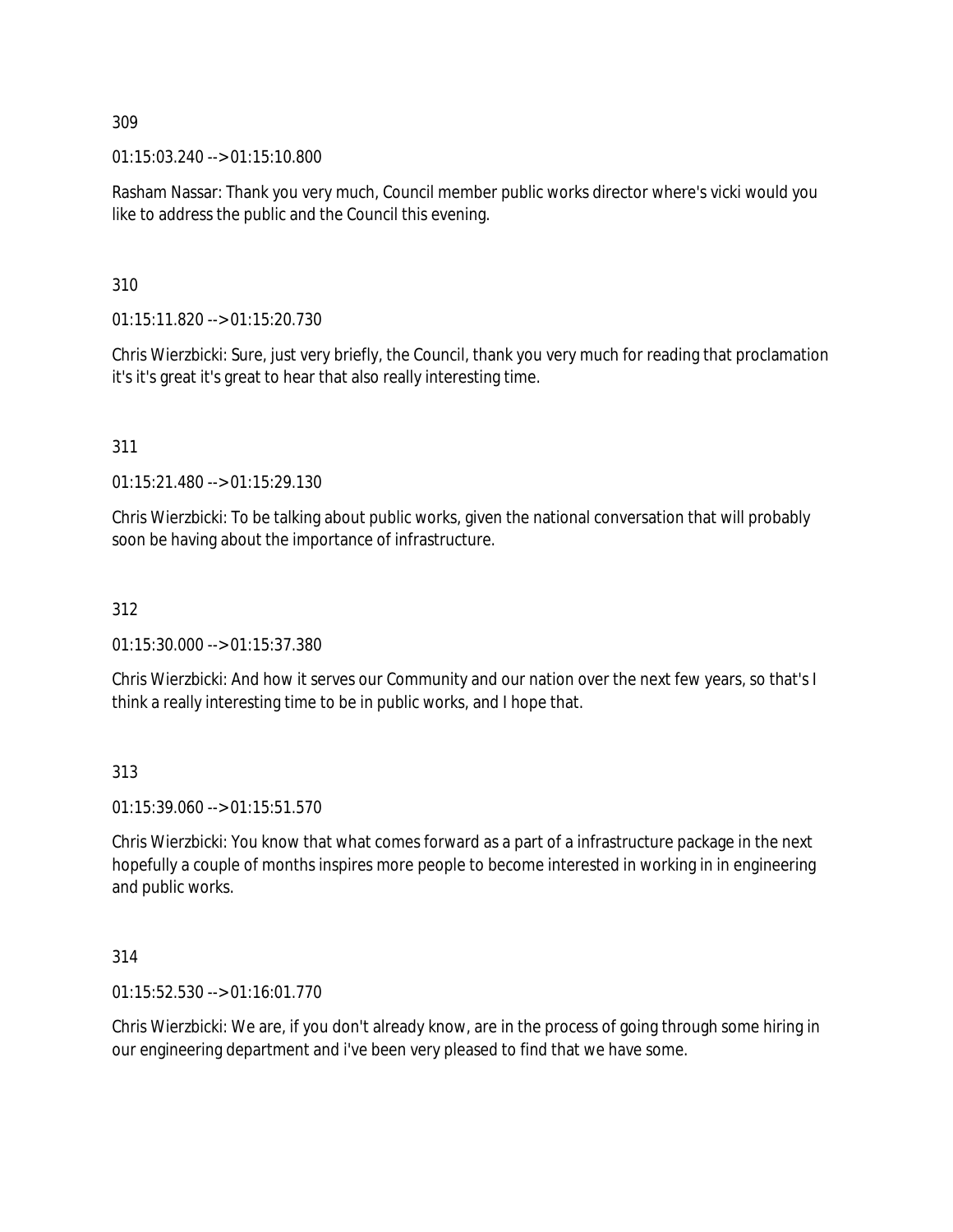01:16:02.370 --> 01:16:13.650

Chris Wierzbicki: Young folks who are you know recent graduates from college engineers who are very interested in in serving the public and serving our Community and so that's inspiring to me to be.

### 316

01:16:14.850 --> 01:16:24.180

Chris Wierzbicki: You know, seeing young folks still entering this, but this profession and being interested in it and understanding the value of it and so thank you for reading the proclamation today, I appreciate it.

## 317

01:16:25.140 --> 01:16:30.690

Rasham Nassar: Thank you very much for your work at the city and to all members of staff and our public works department.

318

01:16:35.220 --> 01:16:37.710

Rasham Nassar: Any councilmember comments or thoughts on that agenda item.

### 319

01:16:39.630 --> 01:16:48.420

Rasham Nassar: Okay, we are now moving on Council to Item nine our business of the evening unfinished business item nine a consider resolution.

## 320

01:16:49.290 --> 01:17:01.080

Rasham Nassar: dash 09 instead of public hearing for the multifamily tax exemption designation areas think we have someone from the planning department joining us this evening councilmember pollock.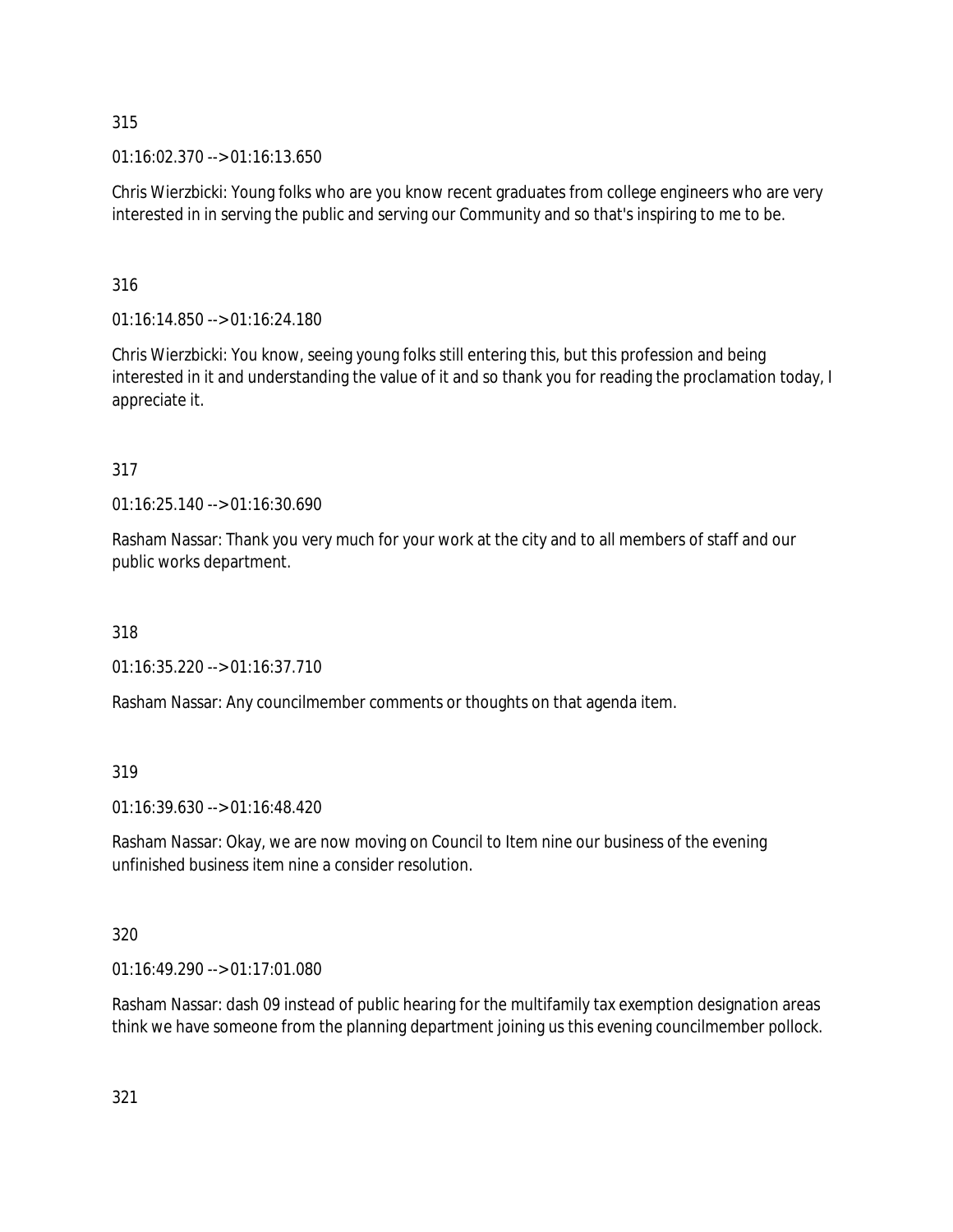01:17:01.980 --> 01:17:03.780

Michael Pollock: love to get the motion on the table.

322

01:17:05.730 --> 01:17:08.040

Michael Pollock: So on schedule a public hearing on.

323

01:17:08.190 --> 01:17:20.730

Michael Pollock: June 8 2021 related to the proposed mf D designation what's multifamily tax exemption designation areas and to direct the city manager to begin public outreach for the hearing.

#### 324

01:17:21.270 --> 01:17:39.120

Michael Pollock: Such that the eligible areas to be considered as a during our the winslow master plan study area, the winslow sewer system service area and within the linwood Center area, the neighborhood service Center MC slash our dashboard and our dash fives.

325

01:17:41.100 --> 01:17:41.490

Michael Pollock: And then.

326

01:17:45.120 --> 01:17:46.620

Michael Pollock: yeah there we go I think that's it.

327

01:17:47.820 --> 01:17:55.290

Rasham Nassar: councilmember deets got the second on that motion and I appreciate you putting that motion on the floor councilmember pollock I was going to preface.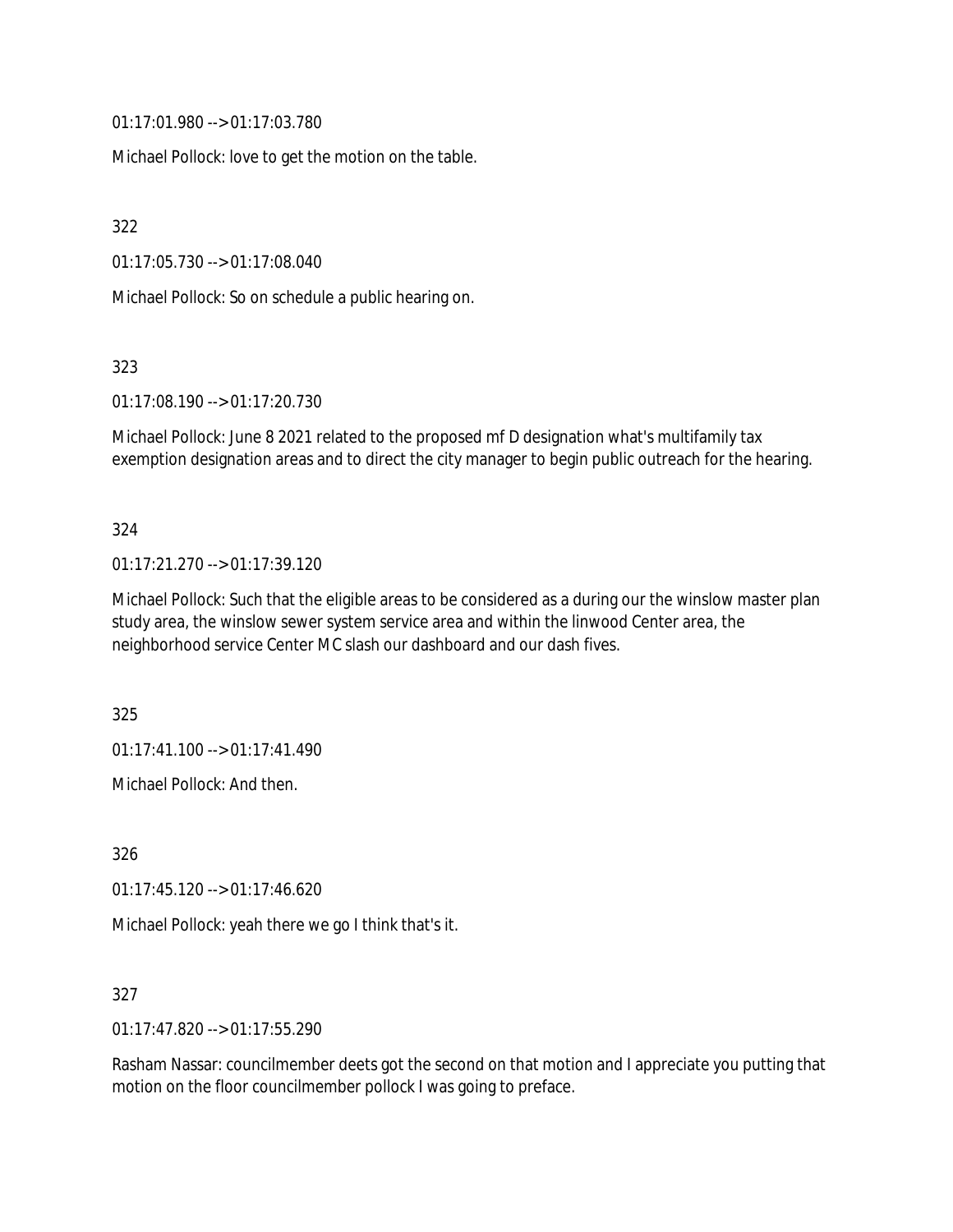01:17:57.210 --> 01:18:01.890

Rasham Nassar: This agenda item I forgot to do so just with a quick reminder to counsel.

329

01:18:03.000 --> 01:18:15.030

Rasham Nassar: about our rules of debate for business meetings and was inspired by the long length of our previous meeting to remind Council about our rules for debate and specifically.

330

01:18:15.750 --> 01:18:28.320

Rasham Nassar: We need a motion on the table to begin debate for each of our agenda items on specifically for business meetings so that means that, after I introduced the agenda item and I state its title, I will look to a Council member to put the motion on the floor.

331

01:18:28.800 --> 01:18:41.250

Rasham Nassar: And, assuming that motion is second to none, I will turn to stab or whomever is joining the Council to provide a brief introduction on that agenda item, after which is up to Council to have its discussion.

332

01:18:42.510 --> 01:18:50.370

Rasham Nassar: related to the motion that's on the floor also remind Council that our Rules of debate articulate that each Council member gets to speak twice.

333

01:18:50.850 --> 01:18:51.870

Rasham Nassar: On emotion.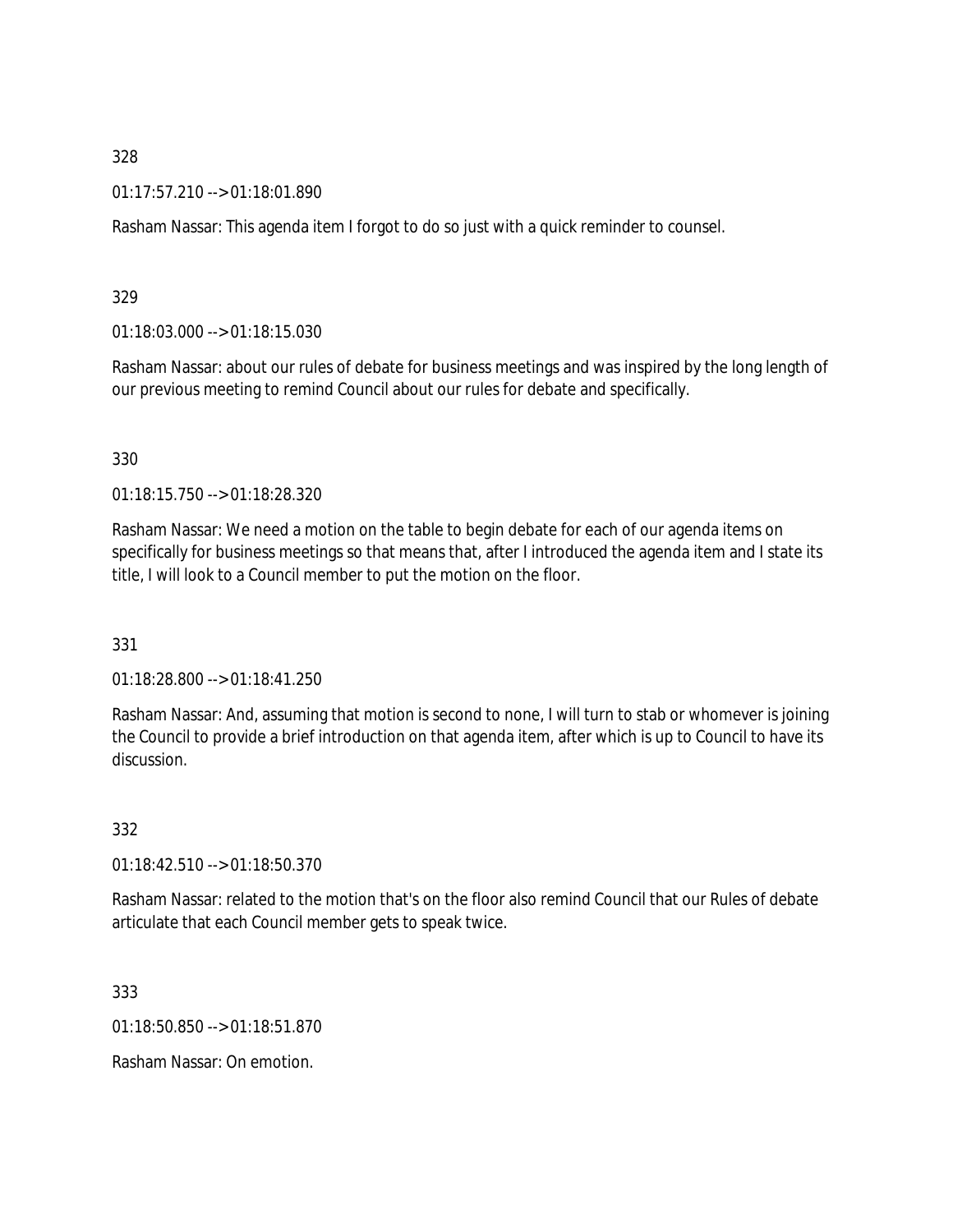01:18:53.430 --> 01:19:10.380

Rasham Nassar: And I will be giving priority to Council members that haven't spoken a first time before I call on a Council member that has had already spoken once on the matter so that's just a reminder and and with that I will now turn the floor over to planner certain.

335

01:19:12.720 --> 01:19:14.910

Jennifer Sutton: Thank you mayor, good evening Council.

### 336

01:19:15.930 --> 01:19:21.660

Jennifer Sutton: And thank you for going over how you're running the business meeting now, so I really appreciate that.

#### 337

01:19:22.320 --> 01:19:32.970

Jennifer Sutton: i'm Jennifer Sutton senior planner and tonight we're following up with you on your discussion last week about developing a city multifamily property tax exemption Program.

338

01:19:33.540 --> 01:19:45.120

Jennifer Sutton: This item tonight has two parts, first to formally set a public hearing for June 8 on a proposed multifamily tax exemption designation areas as.

### 339

01:19:45.630 --> 01:20:00.270

Jennifer Sutton: councilmember pollock listed in his motion second, as provided for an RC w at 414 040 we would request that the City Council consider resolution 2021 09 in your materials tonight.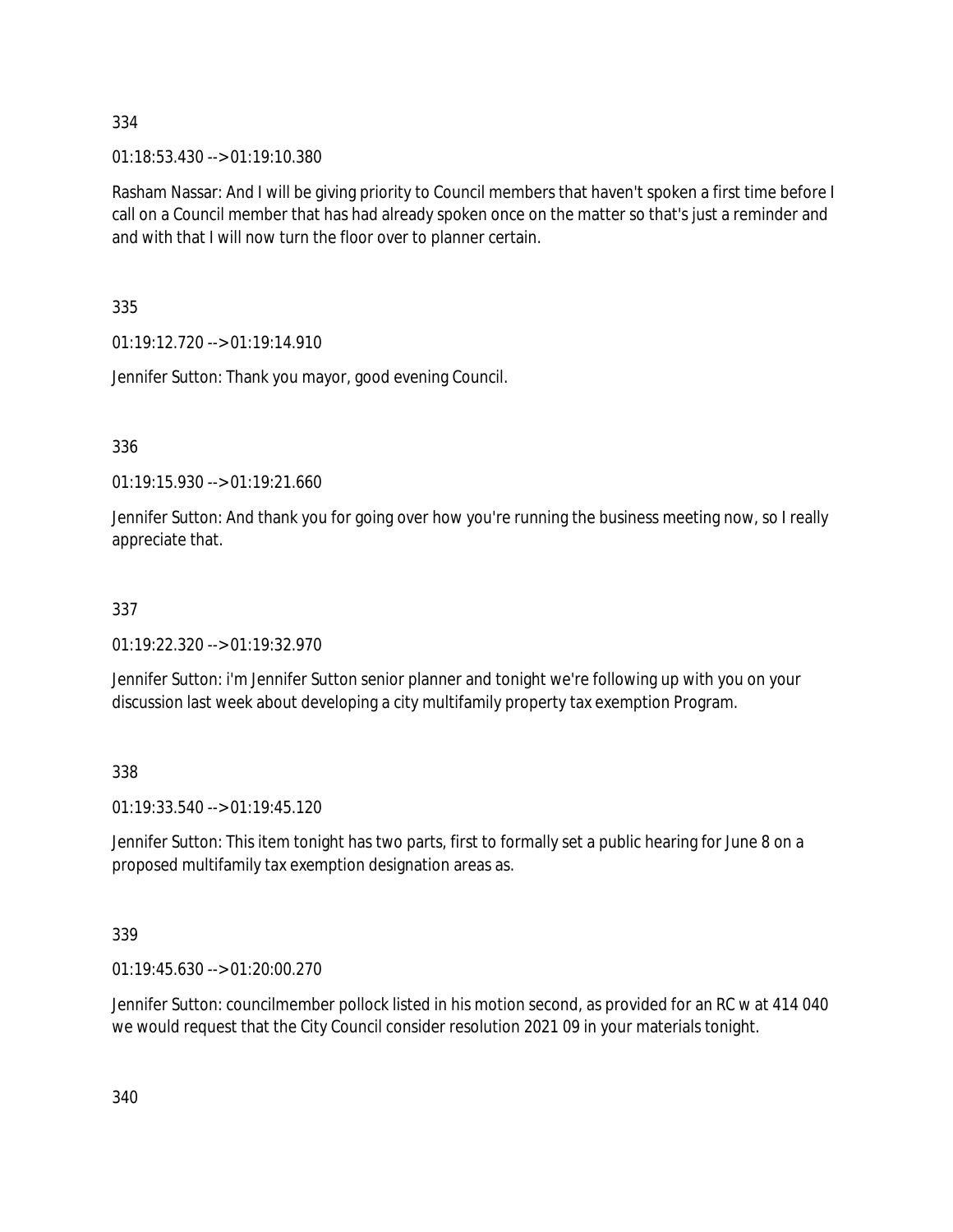01:20:00.840 --> 01:20:17.520

Jennifer Sutton: This resolution states that the council's intention of designating areas where an empty program is available and provides details about the June 8 public hearing may be happy to try to answer any questions you may have or put any supporting materials on the screen.

341

01:20:20.100 --> 01:20:31.470

Rasham Nassar: councilmember pollock your hand is raised no okay so um so just just for Council and the public's knowledge, there are two motions in the packet there's been one put on the floor.

342

01:20:32.070 --> 01:20:39.510

Rasham Nassar: And I just I want to be clear, because we did discuss this at length, I think it was just last week at the study session, and thank you plan of satin for.

343

01:20:40.020 --> 01:20:46.470

Rasham Nassar: For for guiding the Council through that deep dive into this conversation it's really important conversation i'm super glad that we're having it.

344

 $01:20:47.700 \rightarrow 01:20:59.670$ 

Rasham Nassar: we're just scheduling a public hearing, so I want to be clear to the public that we're not deciding anything, right now, but what the Council is deciding are the general kind of areas in which we are.

345

01:21:00.930 --> 01:21:17.010

Rasham Nassar: Proposing to perhaps overlay the nfp and that's been in in by the recommendation of planning Commission and again by the work of staff on this as well, so just wanted to put that out there, I see councilmember car has her hand raised.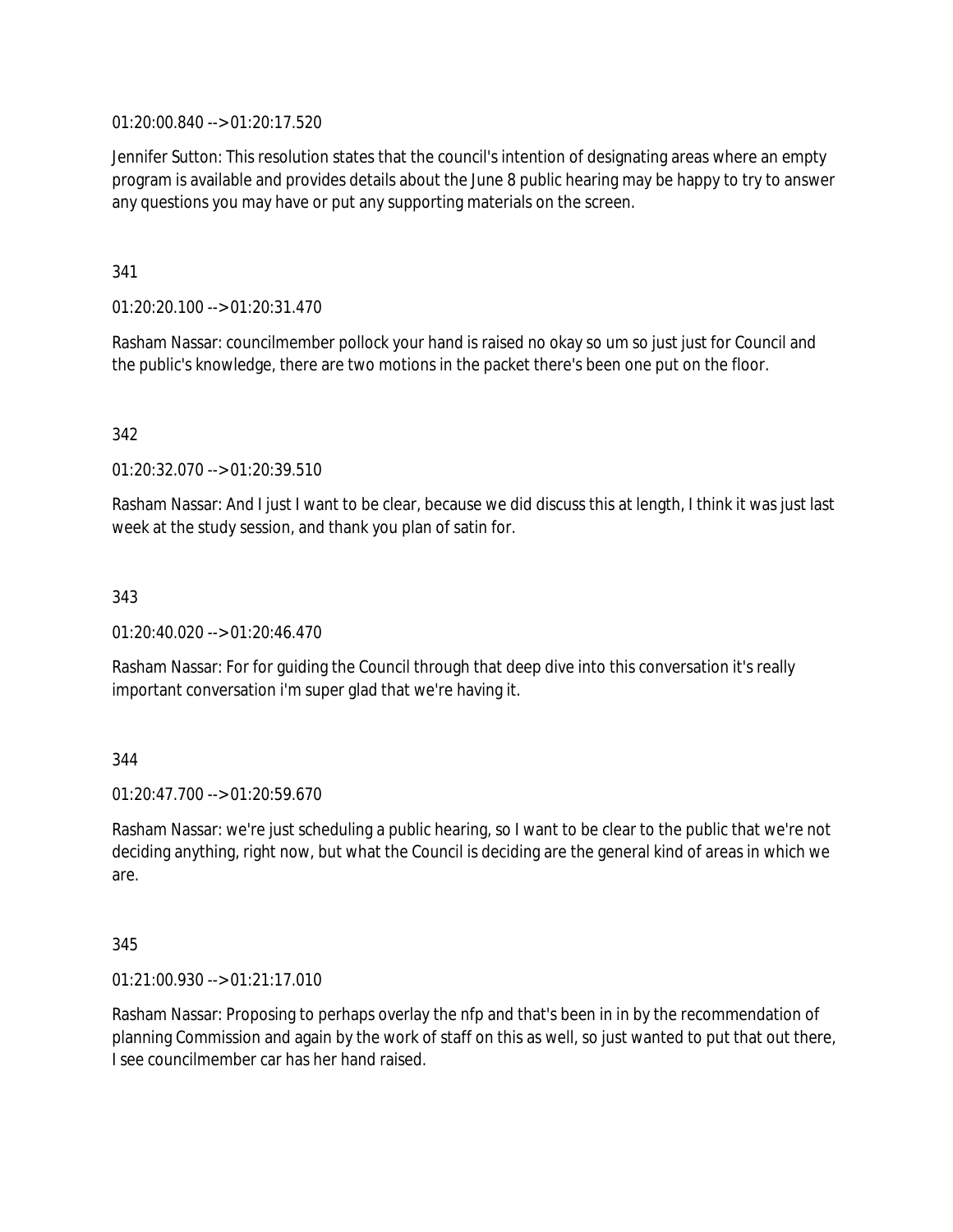01:21:18.900 --> 01:21:35.970

Christy Carr: Thank you, I have a just a quick question and I appreciate all the information that staff gave provided so quickly after just like the mayor said last meeting so thanks so much, I had a question about when the Council will be considering the affordability criteria.

347

01:21:37.050 --> 01:21:41.760

Christy Carr: That, if we adopt this program for each of the years.

348

 $01:21:42.810 \rightarrow 01:21:47.970$ 

Christy Carr: We have that discretion, I believe, to make those decisions and i'm wondering how.

349

01:21:48.810 --> 01:22:00.030

Christy Carr: Much they fit together in terms of when or how where does I know the public hearing is only required for designating the areas but i'm curious if Council is is interested or concerned about not knowing.

350

01:22:00.420 --> 01:22:11.850

Christy Carr: What the affordability criteria that would or could occur in those areas would be when we set the designation areas, so I don't know Jennifer if you can walk me forward in this process, about.

351

01:22:12.570 --> 01:22:29.910

Christy Carr: When we would be considering that I know it's at a later date, and then at what point would or could the public have input on that is this, our only public hearing or will we be talking with opportunity for public input on the affordability criteria at a future time.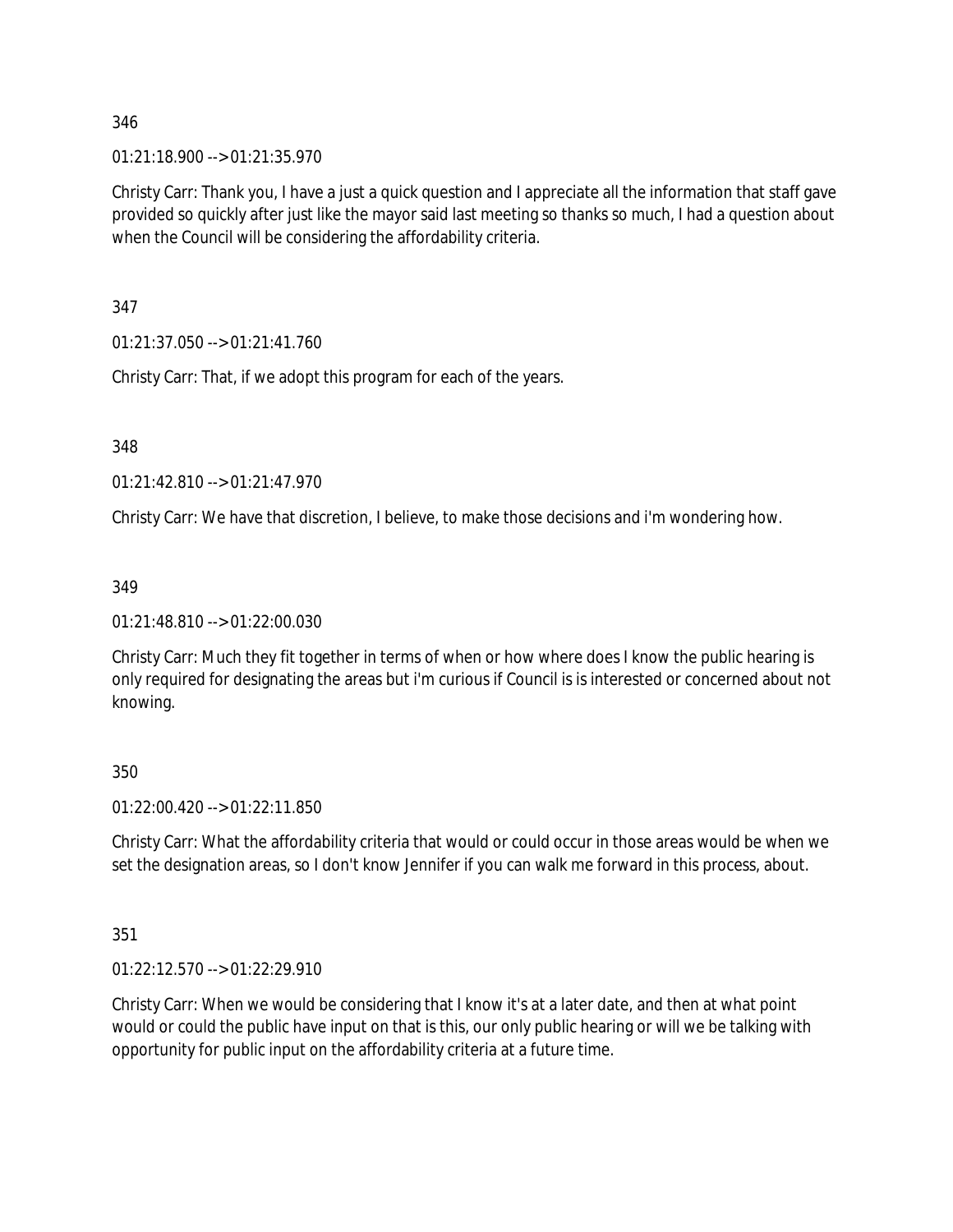01:22:31.170 --> 01:22:31.890

Jennifer Sutton: Yes, thank you.

353

01:22:33.360 --> 01:22:34.440

Jennifer Sutton: And i'm glad you brought up.

354

01:22:34.470 --> 01:22:44.310

Jennifer Sutton: Is this the only public hearing the June 8 hearing is about the designation areas only and then subsequent to that there would be.

### 355

01:22:44.940 --> 01:23:03.300

Jennifer Sutton: The regular ordinance development and review process, which would be discussed at at least two Council meetings and perhaps more as the Council desired are needed, including an additional public hearing on the ordinance itself, so you could.

### 356

01:23:04.350 --> 01:23:10.530

Jennifer Sutton: go into the affordability criteria at that time, or you could schedule a separate.

### 357

01:23:11.730 --> 01:23:25.920

Jennifer Sutton: policy discussion on the affordability criteria in advance of the ordinance development and Council review which the ordinance would have all of the program details so.

358

01:23:26.730 --> 01:23:38.100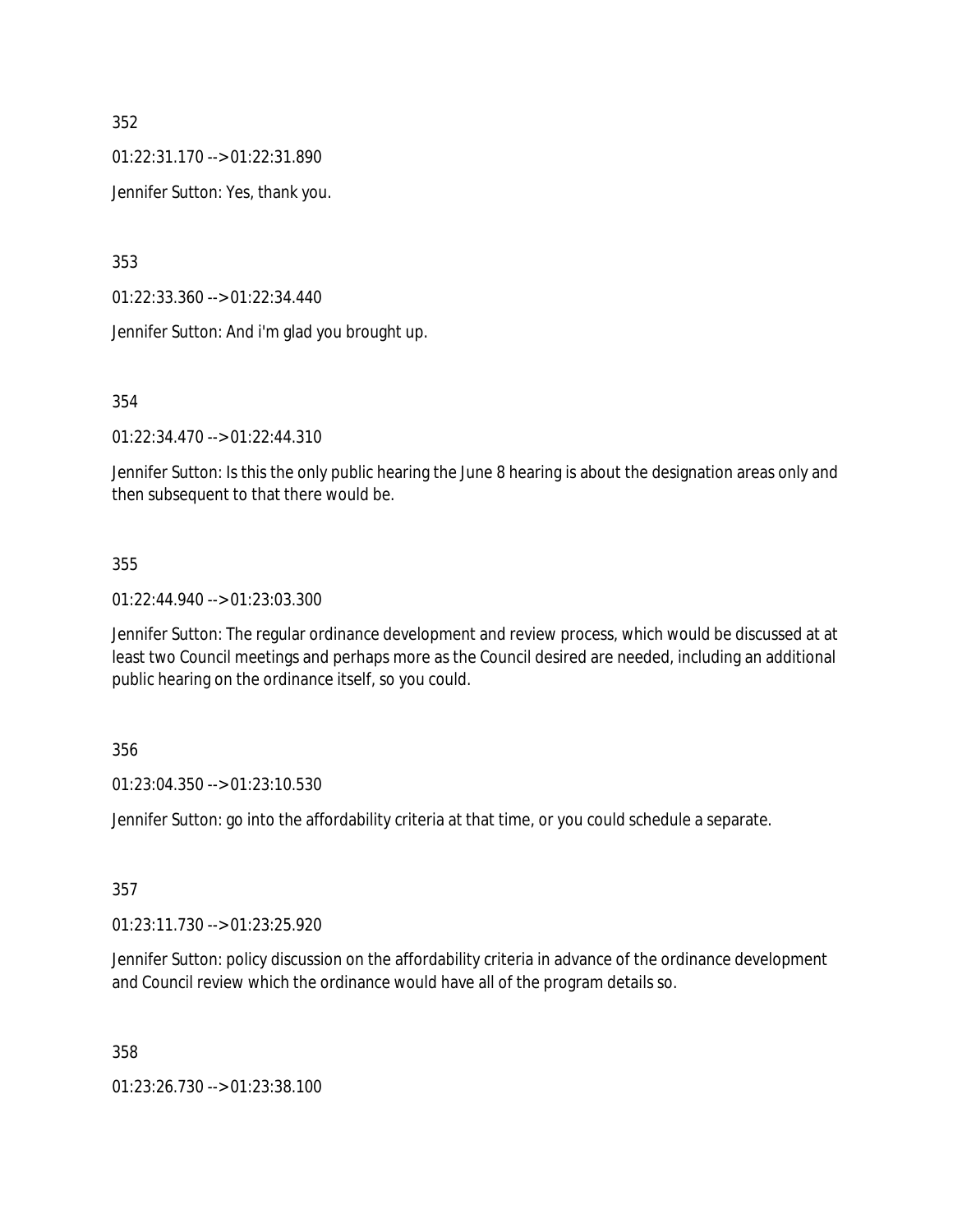Jennifer Sutton: In your materials last week there was some overall income information related to the 2020 median incomes about the maximum incomes, where a program could apply to.

359

01:23:39.870 --> 01:23:41.910

Jennifer Sutton: So I think we would start there and then.

#### 360

01:23:43.410 --> 01:23:47.040

Jennifer Sutton: narrow down, as the Council desired and.

#### 361

01:23:51.000 --> 01:23:54.630

Jennifer Sutton: So know that we will have another public hearing and depending on.

### 362

01:23:56.010 --> 01:23:58.800

Jennifer Sutton: How long the Council wants to discuss this issue, we could have.

363

01:24:00.330 --> 01:24:02.340

Jennifer Sutton: Additional study sessions, etc.

#### 364

01:24:04.410 --> 01:24:05.400

Rasham Nassar: councilmember pollock.

### 365

01:24:08.940 --> 01:24:09.570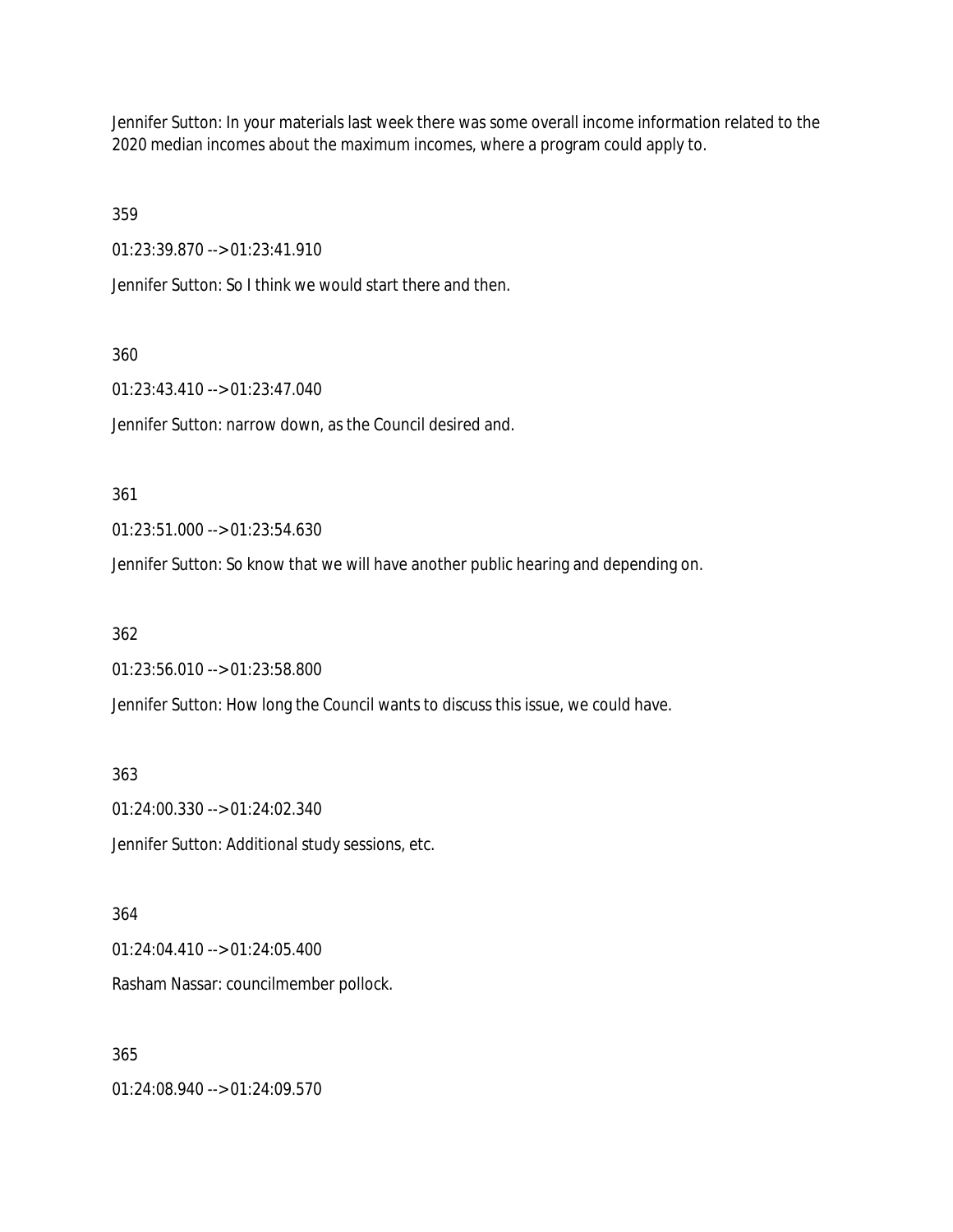Michael Pollock: Thank you, Mr.

366

01:24:10.650 --> 01:24:18.300

Michael Pollock: Customer record for bringing this up, I think that is an important issue and really worth discussing this is what but, so what.

# 367

01:24:19.140 --> 01:24:25.530

Michael Pollock: Do we mean by affordability and it seems like everybody's kind of got a different take on that, so I would support having a more.

368

01:24:26.190 --> 01:24:33.240

Michael Pollock: informed discussion on that topic outside of this and public input in particular on.

369

01:24:33.810 --> 01:24:38.730

Michael Pollock: But right right now, I think this is just simply to have a public hearing on these areas and.

### 370

01:24:39.000 --> 01:24:54.510

Michael Pollock: And I just want to make it clear i'm I support having sharing right now, and I want to get public feedback on that that's the point of hearing to see what the public has to say about these areas as empty so i'm supporting the hearing and at this point.

371

01:24:58.560 --> 01:25:01.320

Rasham Nassar: Okay, I don't see any other councilmember hands raised.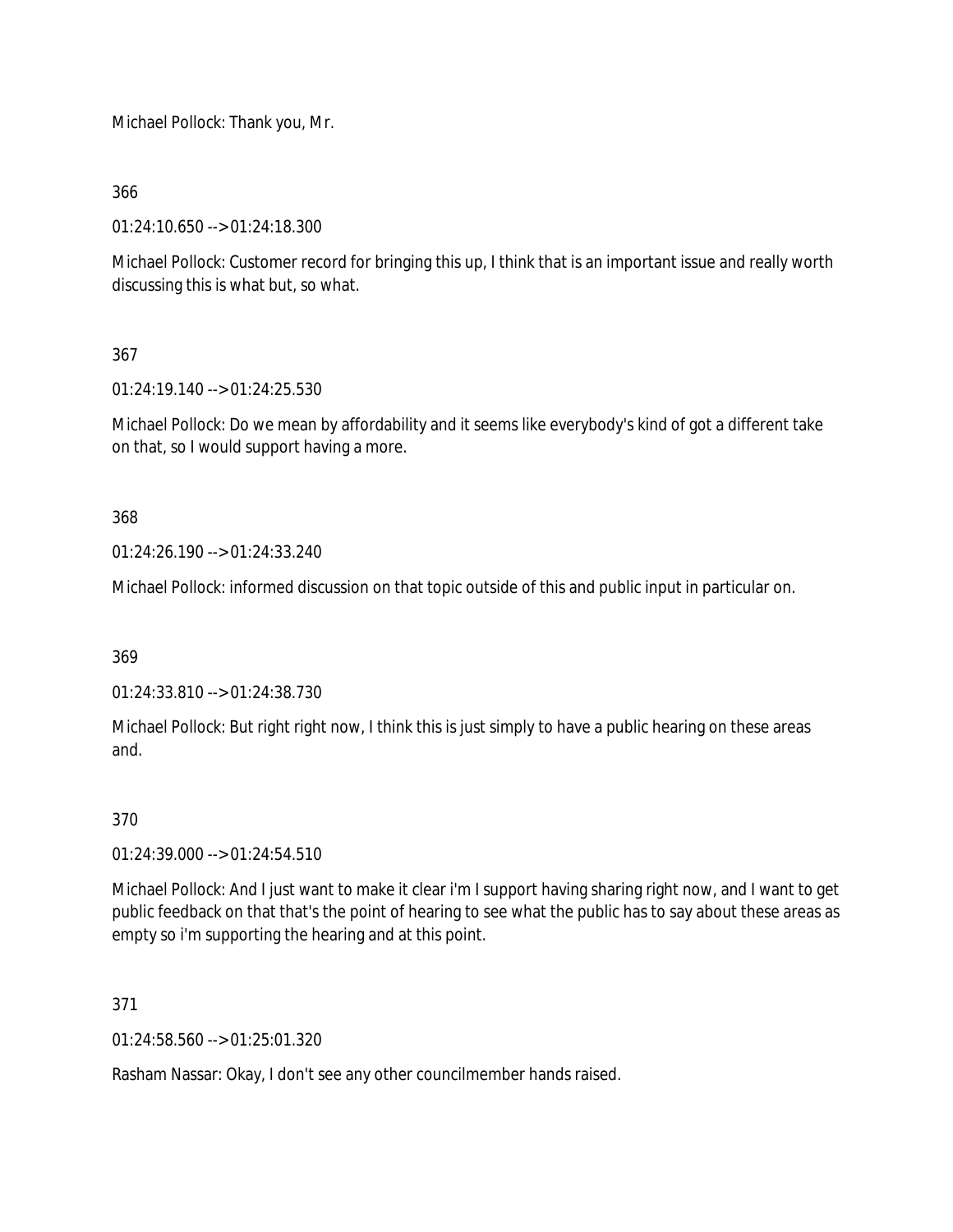### 01:25:01.680 --> 01:25:06.510

Rasham Nassar: I certainly would support having that additional discussion outside of the conversation tonight.

## 373

01:25:07.590 --> 01:25:22.710

Rasham Nassar: With regard to the affordability conversation I don't know if staff would need some formal direction from Council, or if that's something that we can just kind of anticipate as as being part of the process i'm seeing interim city manager not her head.

## 374

01:25:25.320 --> 01:25:30.960

Ellen Schroer (she/her): yeah I took a note and when we after we've had the public hearing will come back to you with a more thorough.

### 375

01:25:32.100 --> 01:25:36.150

Ellen Schroer (she/her): plan and timeline for which for each of the steps and student points.

376

01:25:36.930 --> 01:25:38.190

Rasham Nassar: Okay, great.

### 377

01:25:39.120 --> 01:25:41.700

Rasham Nassar: i'm seeing no other Council number hand hands.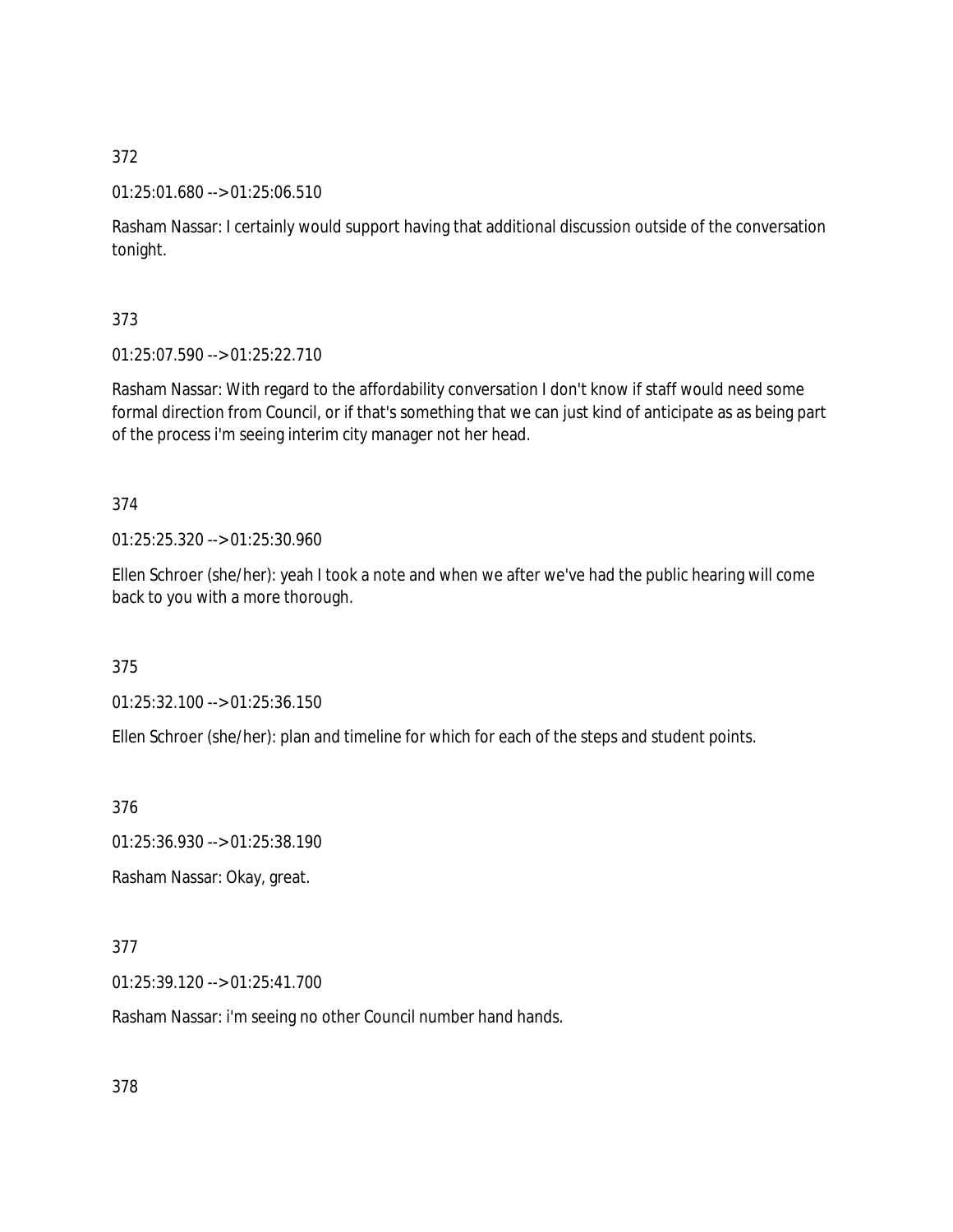01:25:41.760 --> 01:25:45.180

Rasham Nassar: raised the first of two motions has been put.

379

01:25:45.180 --> 01:25:54.060

Rasham Nassar: On the floor and seconded so if there's no further discussion, we will now take about all those in favor please say Aye Aye any opposed.

380

01:25:55.200 --> 01:26:01.020

Rasham Nassar: So the motion to to schedule the public hearing on June 8 has been passed unanimously by Council.

#### 381

01:26:01.710 --> 01:26:02.640

Rasham Nassar: Council member car.

382

01:26:03.930 --> 01:26:05.310

Christy Carr: was going to make the second motion.

383

01:26:06.000 --> 01:26:08.640

Christy Carr: Thank you, I moved forward resolution.

#### 384

01:26:08.640 --> 01:26:13.710

Christy Carr: Number 2021 dash oh nine for consideration of approval, with the consent agenda at the May.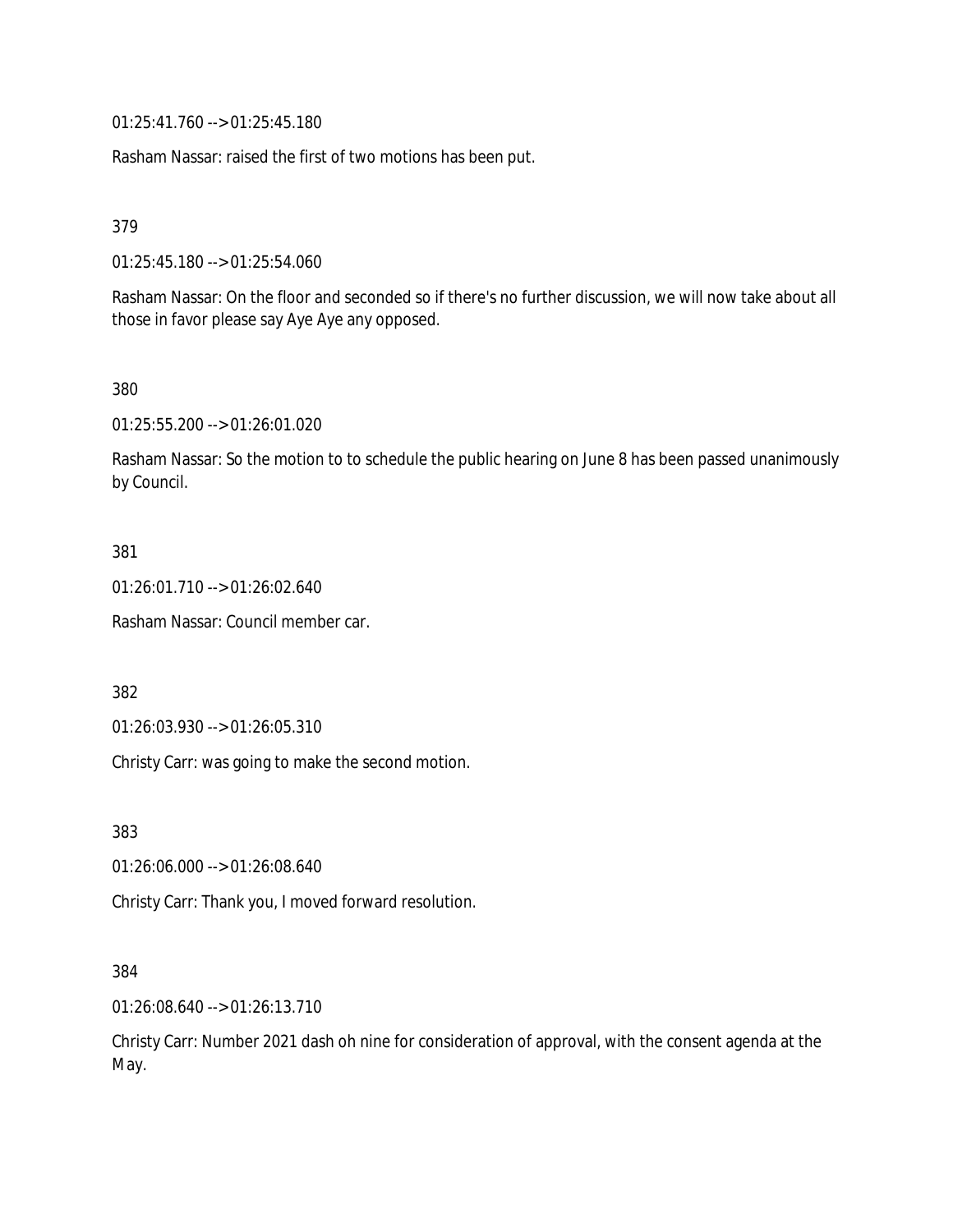385 01:26:13.740 --> 01:26:16.320 Christy Carr: 25 2021 City Council meeting.

386

01:26:17.220 --> 01:26:21.270

Rasham Nassar: councilmember snyder second that motion is there any discussion on that motion.

387

01:26:24.120 --> 01:26:27.060

Rasham Nassar: Okay, seeing none all those in favor please say Aye.

388 01:26:28.140 --> 01:26:28.440 Christy Carr: Aye.

389

01:26:29.190 --> 01:26:30.090

Christy Carr: Any opposed.

390

01:26:30.570 --> 01:26:34.710

Rasham Nassar: So that motion also passes unanimously, thank you very much planner sentence yeah.

### 391

01:26:38.970 --> 01:26:43.740

Rasham Nassar: Okay, Council, we are now moving on in our agenda to item.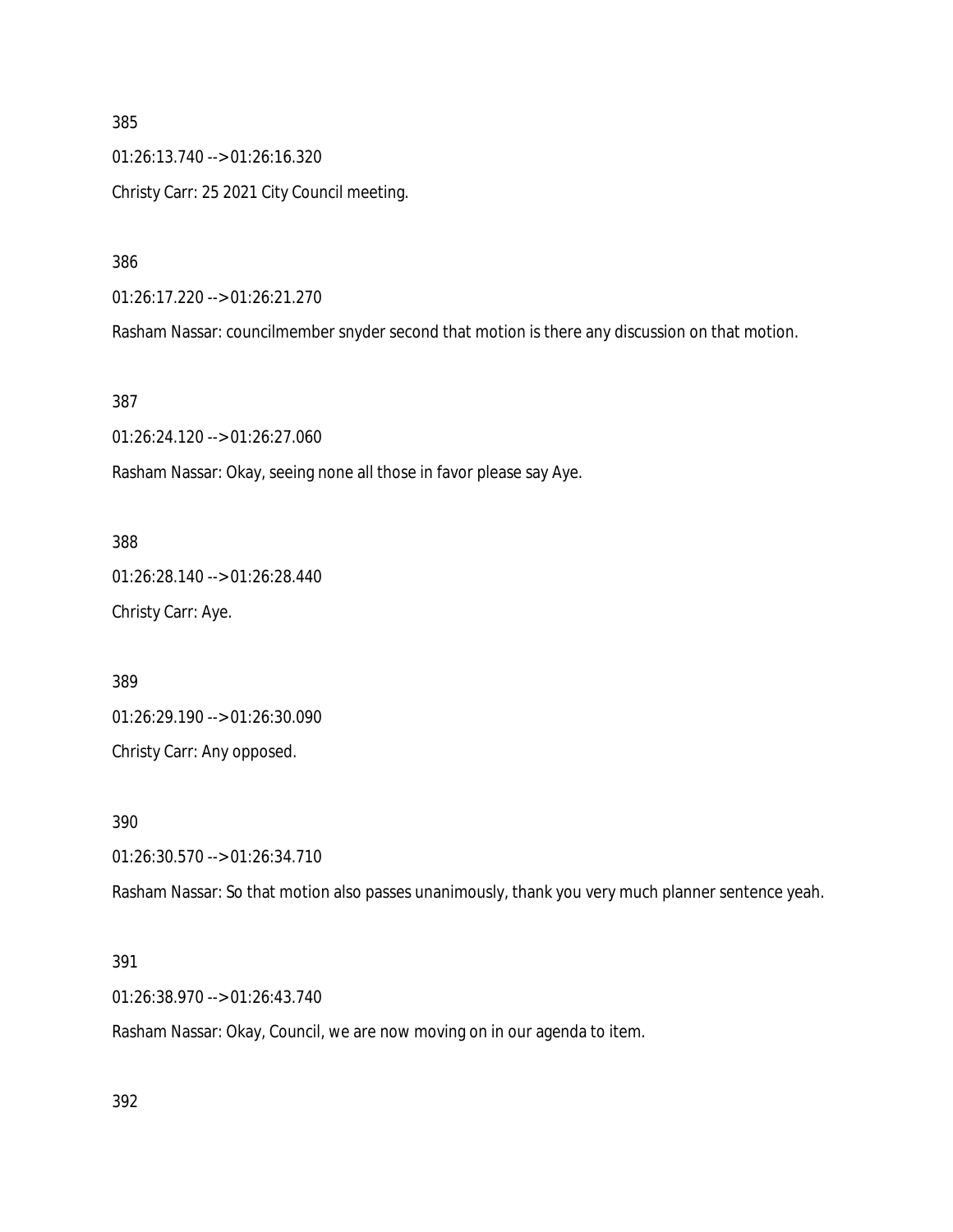01:26:47.760 --> 01:26:57.420

Rasham Nassar: 10 new business item 10 a dry fire sprinkler system replacement contract award and budget amendment councilmember deets yeah.

393

01:26:57.480 --> 01:26:59.130

Joe Deets: Thank you mayor i'll make a motion.

394

01:26:59.670 --> 01:27:00.690

Joe Deets: I moved to Ford.

395

01:27:00.780 --> 01:27:10.800

Joe Deets: The drive drive fire sprinkler system replacement contract award and budget amendment to the may 25 to 2021 consent agenda.

396

01:27:12.540 --> 01:27:20.850

Rasham Nassar: councilmember pollock second stop motion Okay, so we have a motion on the floor public works director is vicki did you want to briefly introduce this item for Council and the public benefit.

397

01:27:22.050 --> 01:27:25.260

Chris Wierzbicki: Sure, just very briefly, this is unplanned work.

398

01:27:26.190 --> 01:27:34.470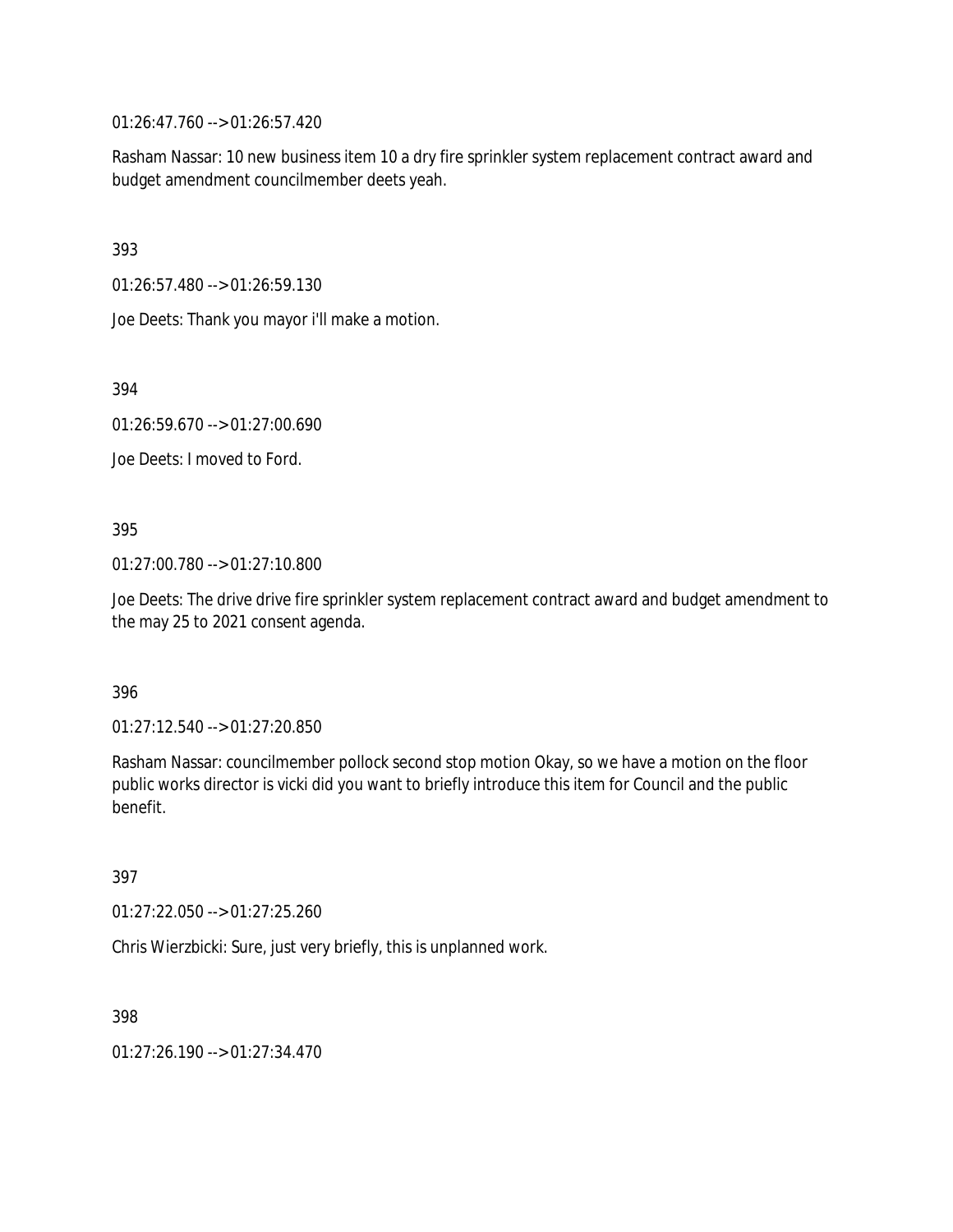Chris Wierzbicki: We were making some minor repairs to this system late last year and determined that there was quite a bit more deterioration in the system than we anticipated.

399

01:27:35.010 --> 01:27:42.990

Chris Wierzbicki: upon further investigation of the system and having some experts look at it, we determined that the system really needed to be completely replaced.

400

01:27:44.280 --> 01:27:55.650

Chris Wierzbicki: And so, this we are proposing tonight to use some existing budget to pay for this item by deferring a project for upgrading some of our hbc systems to next year.

401

01:27:56.370 --> 01:28:06.780

Chris Wierzbicki: But that project is not get us quite enough money to cover this contract, which is approximately 54,000 so we're asking for a budget amendment of 25,000 to execute the contract and complete the work.

402

01:28:07.290 --> 01:28:14.130

Chris Wierzbicki: And, just in case anybody's interested I dry fire sprinkler system is the system that's used to.

403

01:28:15.390 --> 01:28:24.060

Chris Wierzbicki: In the building that houses our equipment at our operations and maintenance yard, a dry fire sprinkler is typically used in a outside type of facility, where.

404

01:28:24.870 --> 01:28:34.200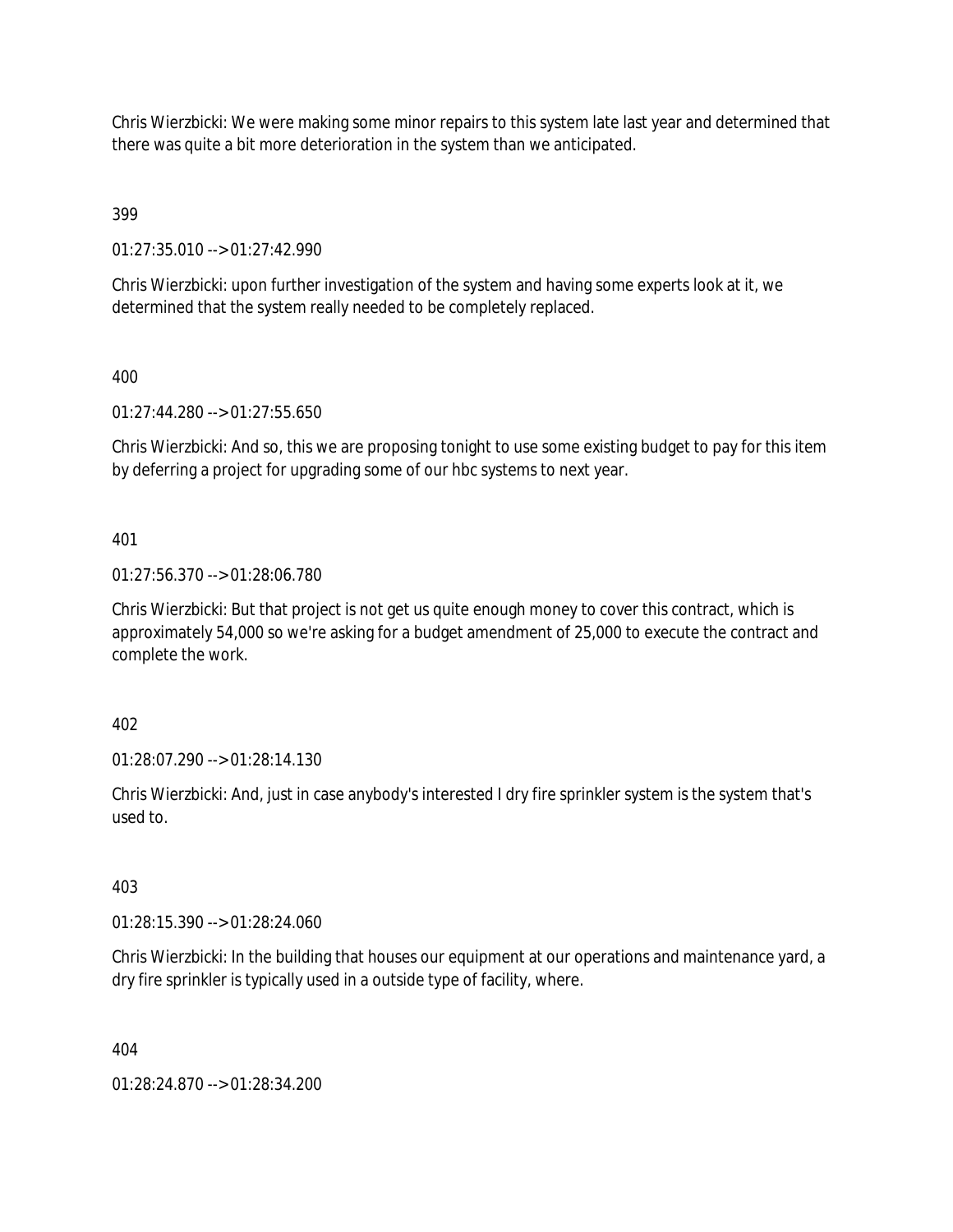Chris Wierzbicki: The system is pressurized with air rather than water so that it's not subject to freezing since the building has opened open sides, so this is a.

405

01:28:35.670 --> 01:28:41.580

Chris Wierzbicki: Life safety item for for our equipment and for our folks in public works and so thank you for prioritizing.

406

01:28:43.680 --> 01:28:44.370

Rasham Nassar: Thank you.

407

01:28:45.420 --> 01:28:47.700

Rasham Nassar: For that introduction Council members.

408

01:28:47.790 --> 01:28:50.310

Rasham Nassar: anyone have any questions for the public works director.

409

01:28:51.330 --> 01:28:57.330

Rasham Nassar: I don't see any hands raised so there's motion on the floor and it's been second all those in favor please say Aye.

410

01:28:58.620 --> 01:29:03.870

Rasham Nassar: Any opposed that motion carries unanimously, thank you very much public works director vicki.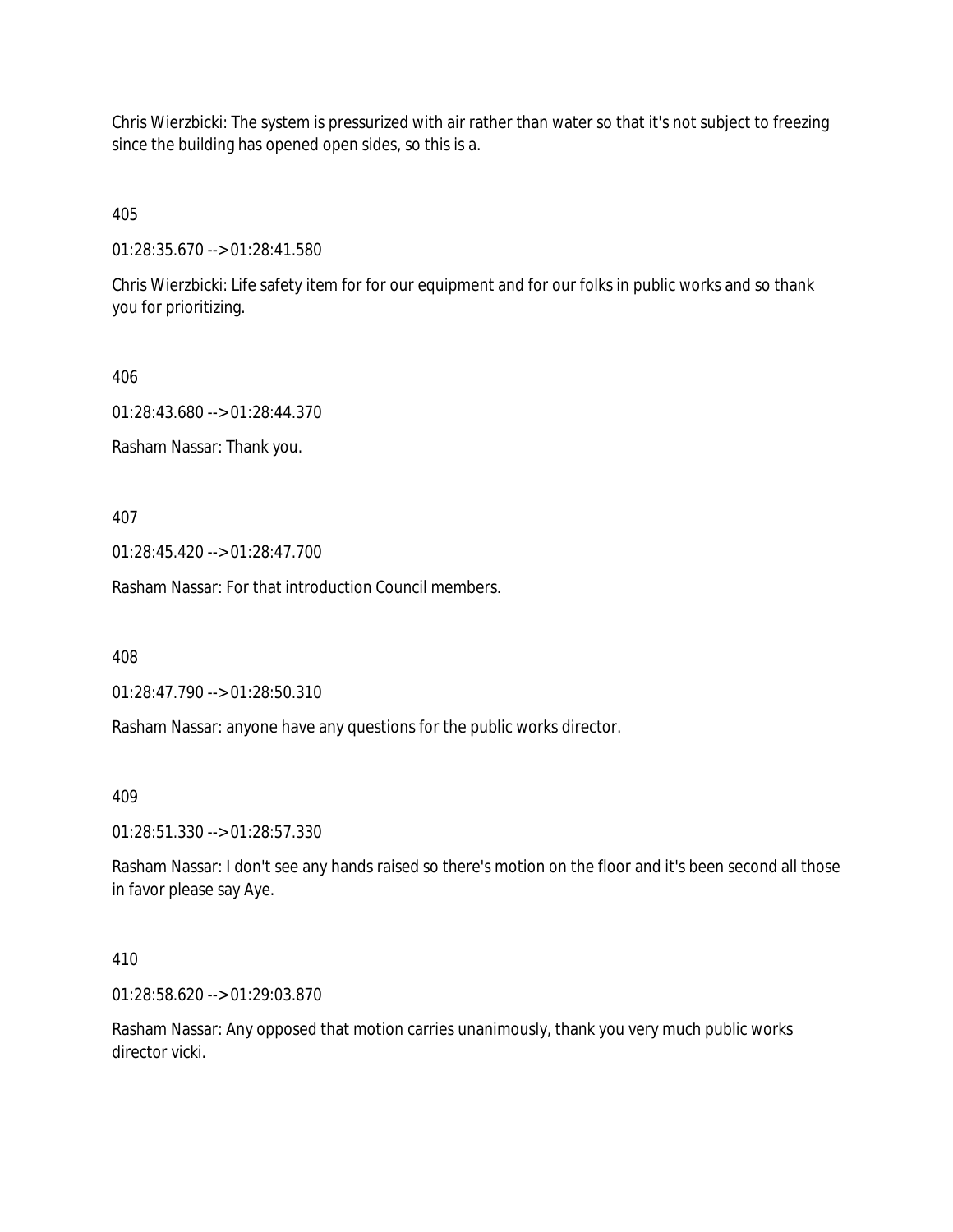01:29:04.110 --> 01:29:09.780

Rasham Nassar: Thank you counsel, we are now moving on in our agenda to item 10 be ordinance number.

# 412

01:29:11.820 --> 01:29:24.060

Rasham Nassar: Relating to first quarter budget and updated capital Improvement Plan amendments to have a Council member to put the motion on the floor that's in the packet to begin debate councilmember fan or Johnson.

413

01:29:25.170 --> 01:29:27.120

Brenda Fantroy-Johnson: I moved forward ordinance number.

414

01:29:28.950 --> 01:29:32.880

Brenda Fantroy-Johnson: Amending the city's 2021 revised budget and the.

# 415

01:29:35.280 --> 01:29:43.020

Brenda Fantroy-Johnson: update to the capital Improvement Plan for consideration of approval, with the may 25 2021 consent agenda.

# 416

01:29:44.070 --> 01:29:48.630

Rasham Nassar: councilmember deep second stop motion and I see, we have a.

# 417

01:29:51.090 --> 01:30:08.670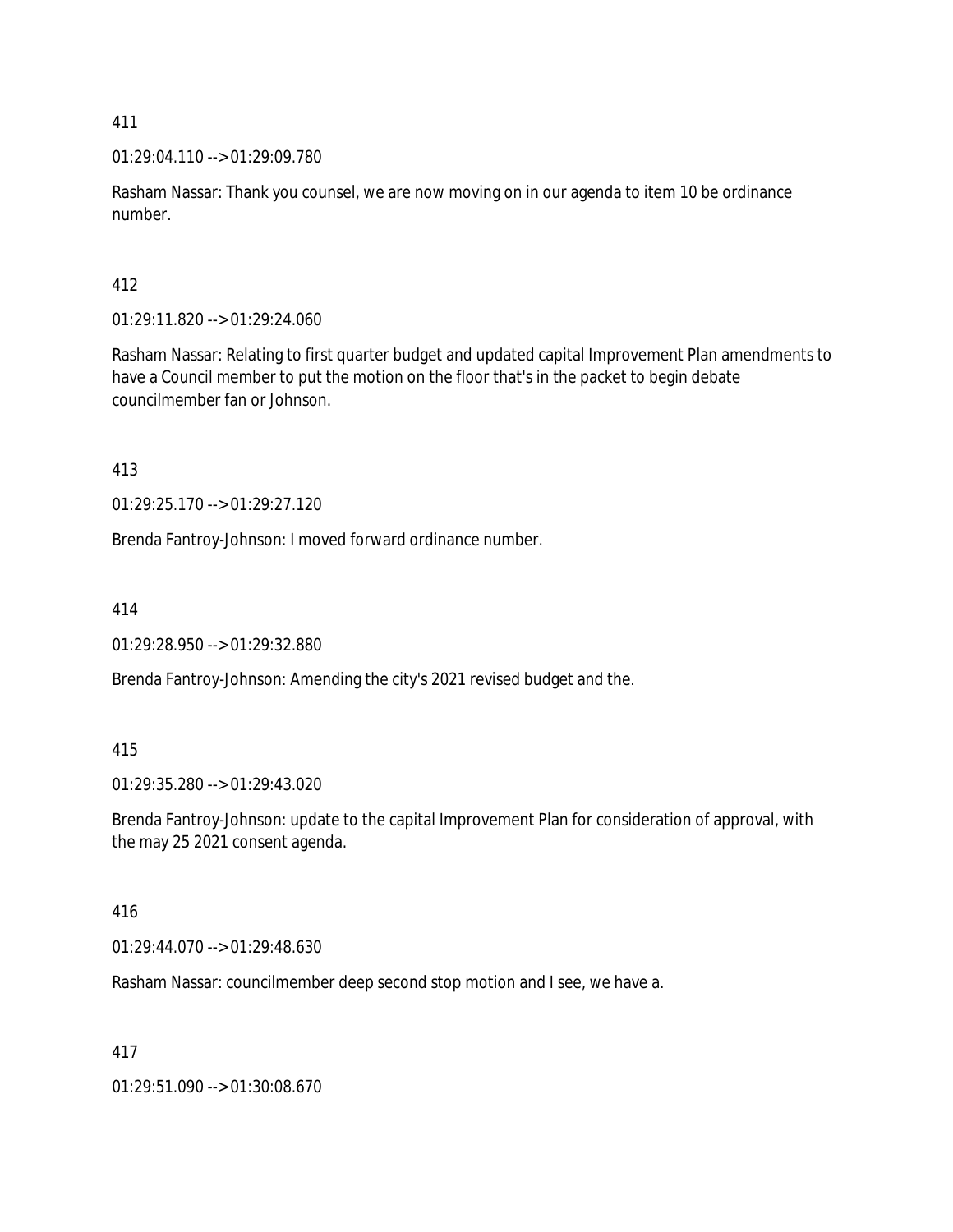Rasham Nassar: member of staff finance not sure you're not the director, I will then comb came down scum is here with us this evening hi finance director pits nice to see you as well, if you'd like to provide some brief comments, for the benefit of the public and the Council, and you can may go ahead.

418

01:30:10.380 --> 01:30:10.620 DeWayne Pitts: Oh.

419

01:30:10.740 --> 01:30:11.730

Kim Dunscombe: Did you want to go ahead.

420

01:30:12.120 --> 01:30:14.070

DeWayne Pitts: No, please great.

421

01:30:14.460 --> 01:30:22.620

Kim Dunscombe: So, good evening Council Kim Dunstan budget manager tonight i'm here to present our first quarter budget amendments, most of these items, you have already seen before.

422

01:30:23.040 --> 01:30:30.780

Kim Dunscombe: And so, this is a formal process that we go through to amend the budget, however, there are five new items I was going to touch on each one just briefly.

423

01:30:31.170 --> 01:30:41.130

Kim Dunscombe: And then take any questions, so the first one i'm following this sequence in your memo is the three capital items, the first ones, the dry fire sprinkler system.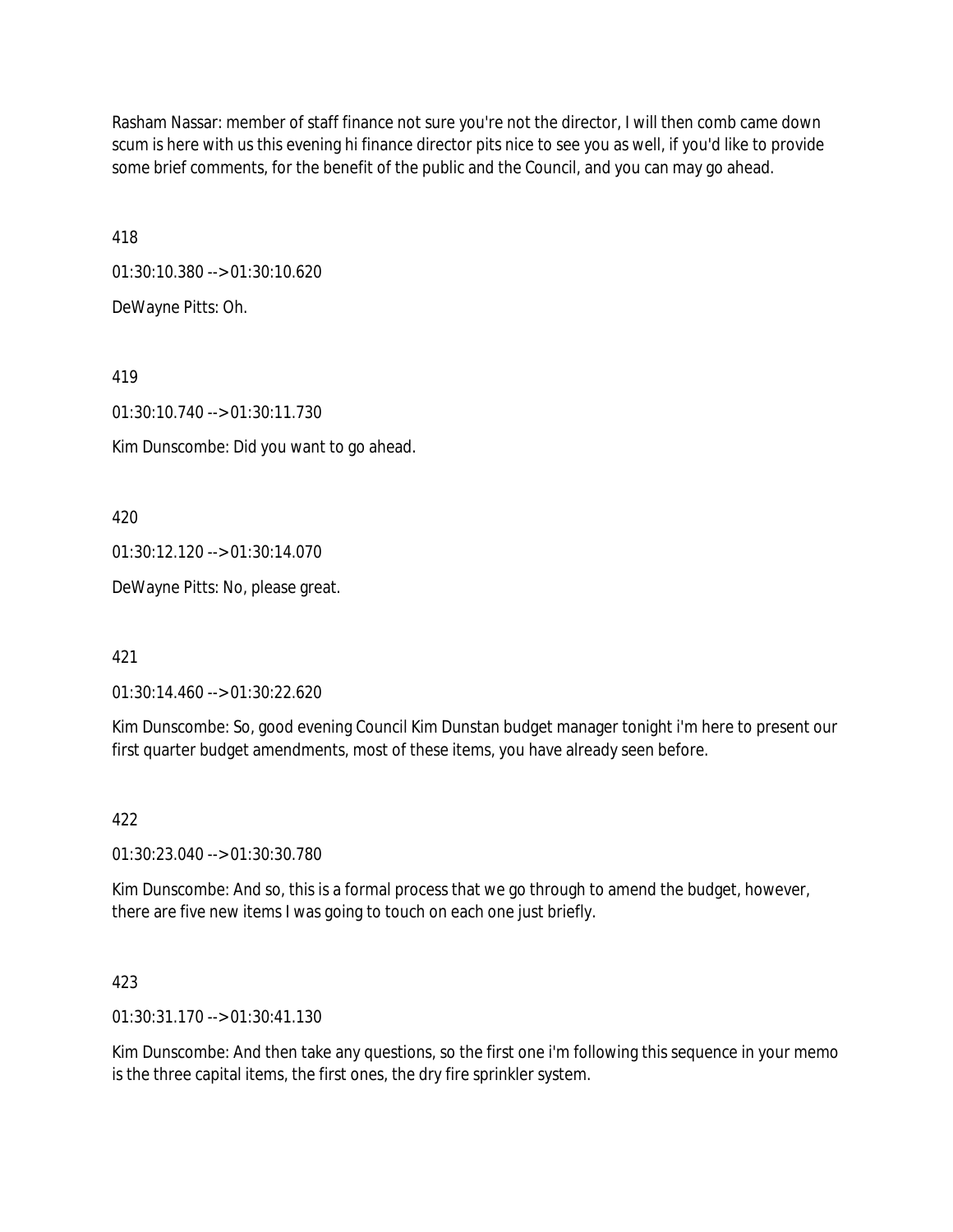01:30:42.090 --> 01:30:48.150

Kim Dunscombe: Public Works director Christmas vicki just presented the project details, so I don't think I have anything to add about that project.

425

01:30:48.780 --> 01:31:01.860

Kim Dunscombe: The next one, is a country club bulkhead reconstruction project, and this project started a couple years ago and the contract with sound was engineering associates was approved by Council on October 9 2018.

## 426

01:31:02.400 --> 01:31:11.700

Kim Dunscombe: This \$15,000 request was fully budgeted in 2020 and technically should have been on our carry forward list and my error led to it being missed.

### 427

01:31:12.720 --> 01:31:24.240

Kim Dunscombe: The last capital project is the Wenzel fire flow improvement how this project, and this tip \$91,000 is budgeted in 21 and 380 5000 is budgeted in 22.

428

01:31:25.140 --> 01:31:35.880

Kim Dunscombe: Public Works is requesting to move 110,000 forward into 2021 to create some efficiencies surrounding some other construction projects that are going on in the area.

### 429

01:31:36.870 --> 01:31:42.450

Kim Dunscombe: And those are all the capital items we have just one operating budget request that the Council hasn't seen yet.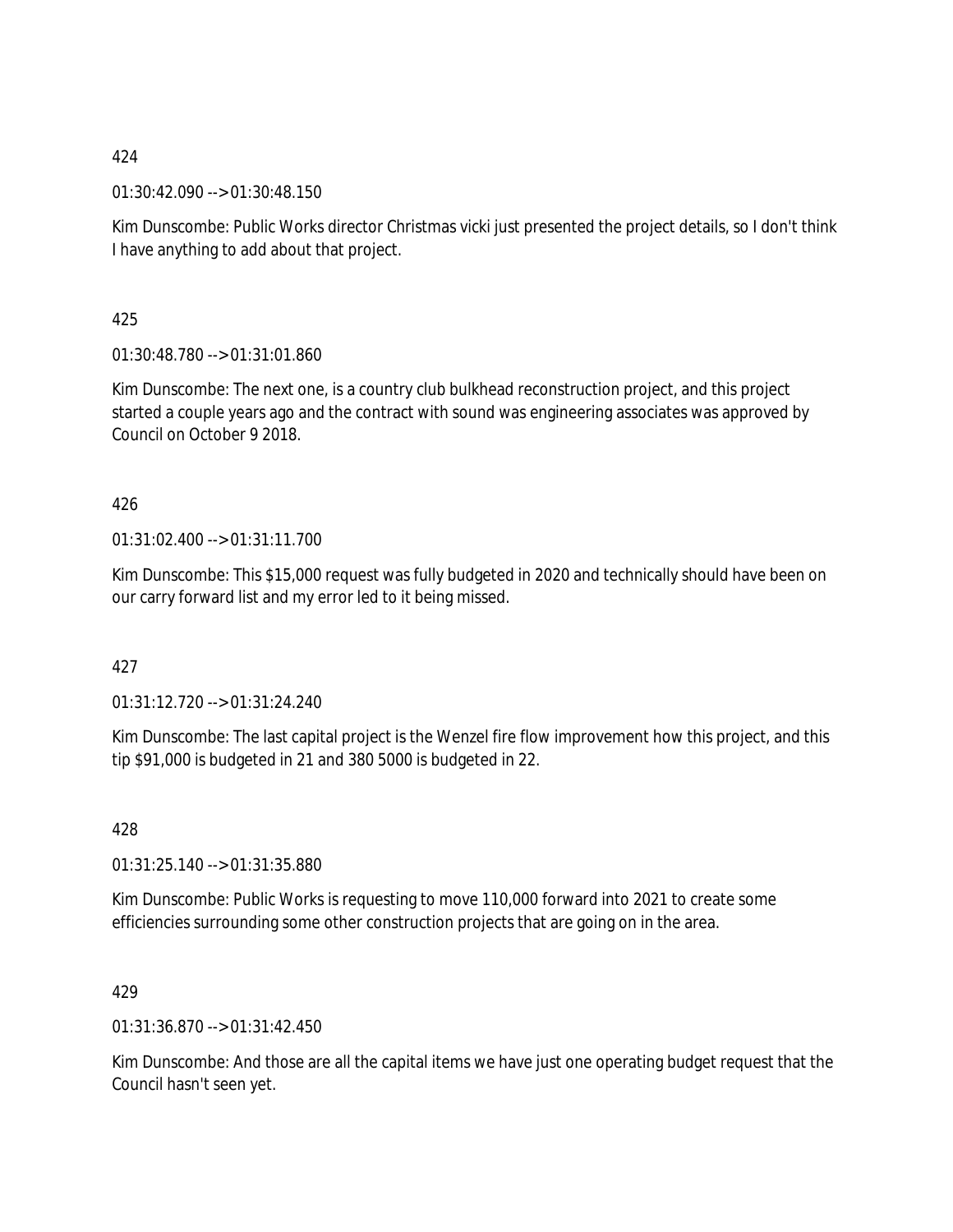### 01:31:43.230 --> 01:31:49.620

Kim Dunscombe: And that is the Council Chamber broadcast system request so as described in the memo.

431

01:31:50.340 --> 01:32:05.760

Kim Dunscombe: This budget request will replace some outdated hardware and then also add a new zoom hybrid capability to our broadcast system and the technical adjustments for the electric car charging station is the last new budget request.

432

01:32:07.050 --> 01:32:18.570

Kim Dunscombe: And this request doesn't actually increase the project spending at all, it just changes the funding source from the general fund to the streets fund and so Those are all my comments and i'm happy to take any questions.

433

01:32:20.880 --> 01:32:22.950

Rasham Nassar: councilmember family Johnson your hand is raised.

434

01:32:25.290 --> 01:32:26.790

Rasham Nassar: Okay, Deputy Mayor had topless.

435

01:32:27.960 --> 01:32:30.630

Kirsten Hytopoulos: yeah i'm trying to understand how each thing is funded.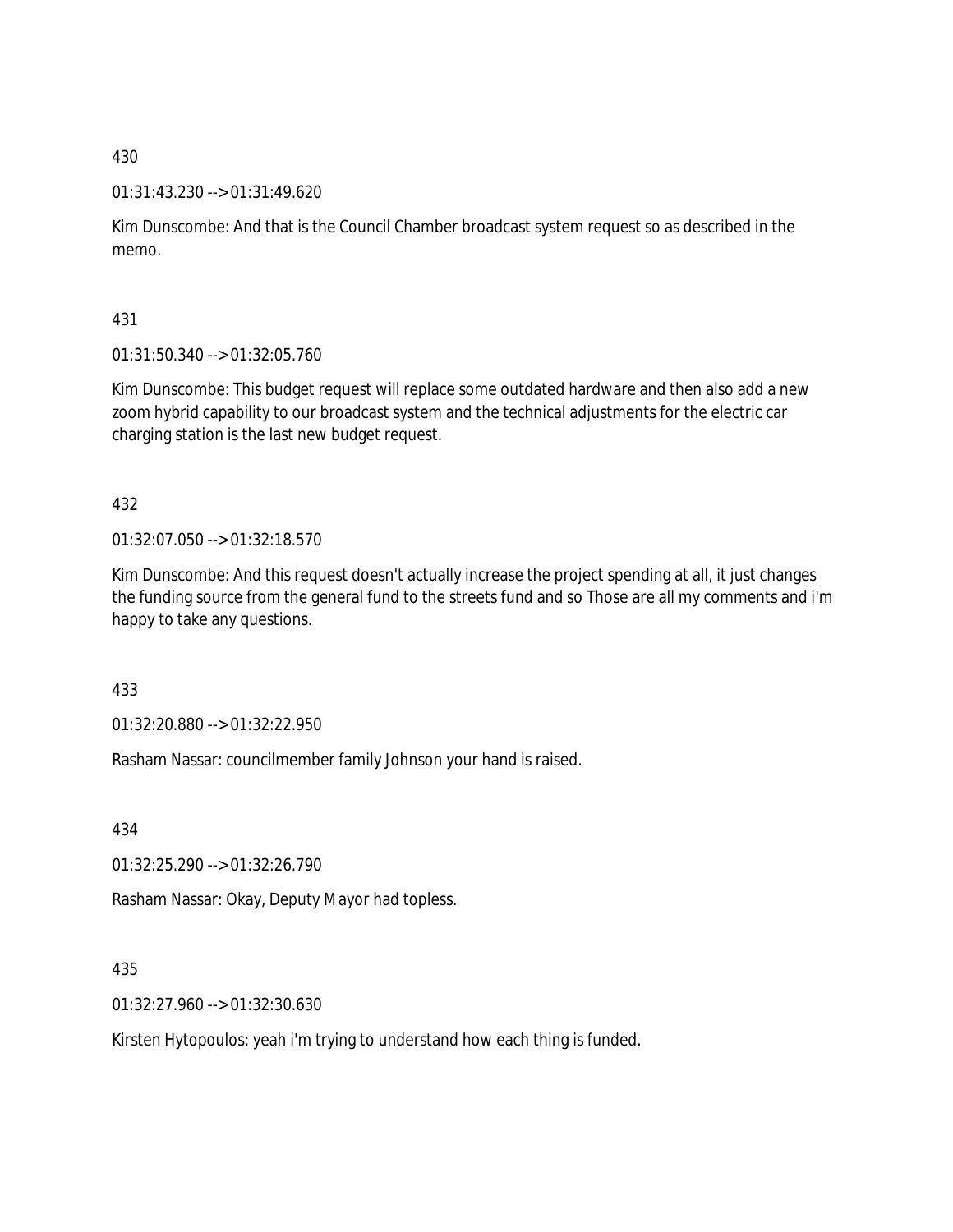01:32:32.070 --> 01:32:46.470

Kirsten Hytopoulos: So how, how are we, where we don't out will be don't designate in the topic where it's being funded where were the financing, so it was not being moved reprogram from one year to the next door isn't because funds leftover where are we pulling the funds from.

437

01:32:47.370 --> 01:32:59.700

Kim Dunscombe: So, if you look into exhibit a to the ordinance it lists by fund where all of those items are being funded from so the top section, are all going to be funded from the general fund.

438

01:33:00.480 --> 01:33:12.450

Kim Dunscombe: And then, I have a total that shows you the amount that's coming from the general fund, then the next section is usually the streets fun and capital construction fund, and then I go through the utilities.

439

01:33:13.920 --> 01:33:18.450

Kim Dunscombe: So if I look at the total exhibit a there are.

440

01:33:20.040 --> 01:33:25.680

Kim Dunscombe: Six items being funded by the general fund for a total of 520,000 do you see that.

441

01:33:26.790 --> 01:33:32.040

Kirsten Hytopoulos: yeah so I guess what I mean is, where is that coming from what from fun balance from a.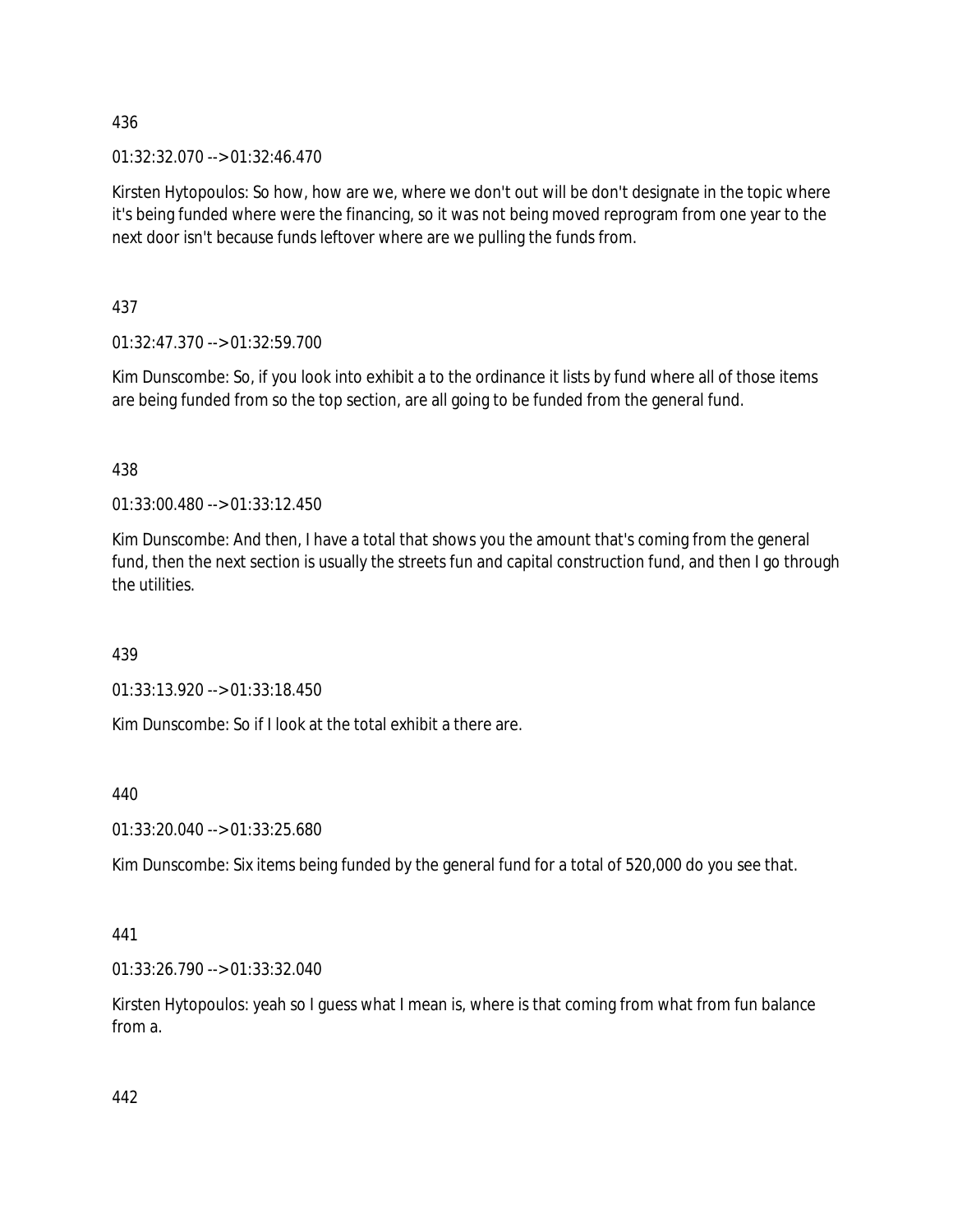01:33:32.040 --> 01:33:33.690

Kirsten Hytopoulos: reserve, I mean everything from.

443 01:33:34.230 --> 01:33:34.710 Kirsten Hytopoulos: that's what.

444 01:33:35.130 --> 01:33:36.480 Kim Dunscombe: yep from fund balance.

445 01:33:36.660 --> 01:33:37.470

Kirsten Hytopoulos: Right okay.

446 01:33:38.520 --> 01:33:42.390

Kirsten Hytopoulos: So that's just so understands 520,000 new spending.

447

01:33:42.810 --> 01:33:43.530

Kim Dunscombe: that's correct.

448

01:33:45.720 --> 01:33:54.660

Kim Dunscombe: And, most of these are one time, and I will specify off to the side, whether it's going to be an ongoing expense, or just a one time expense that's an important note.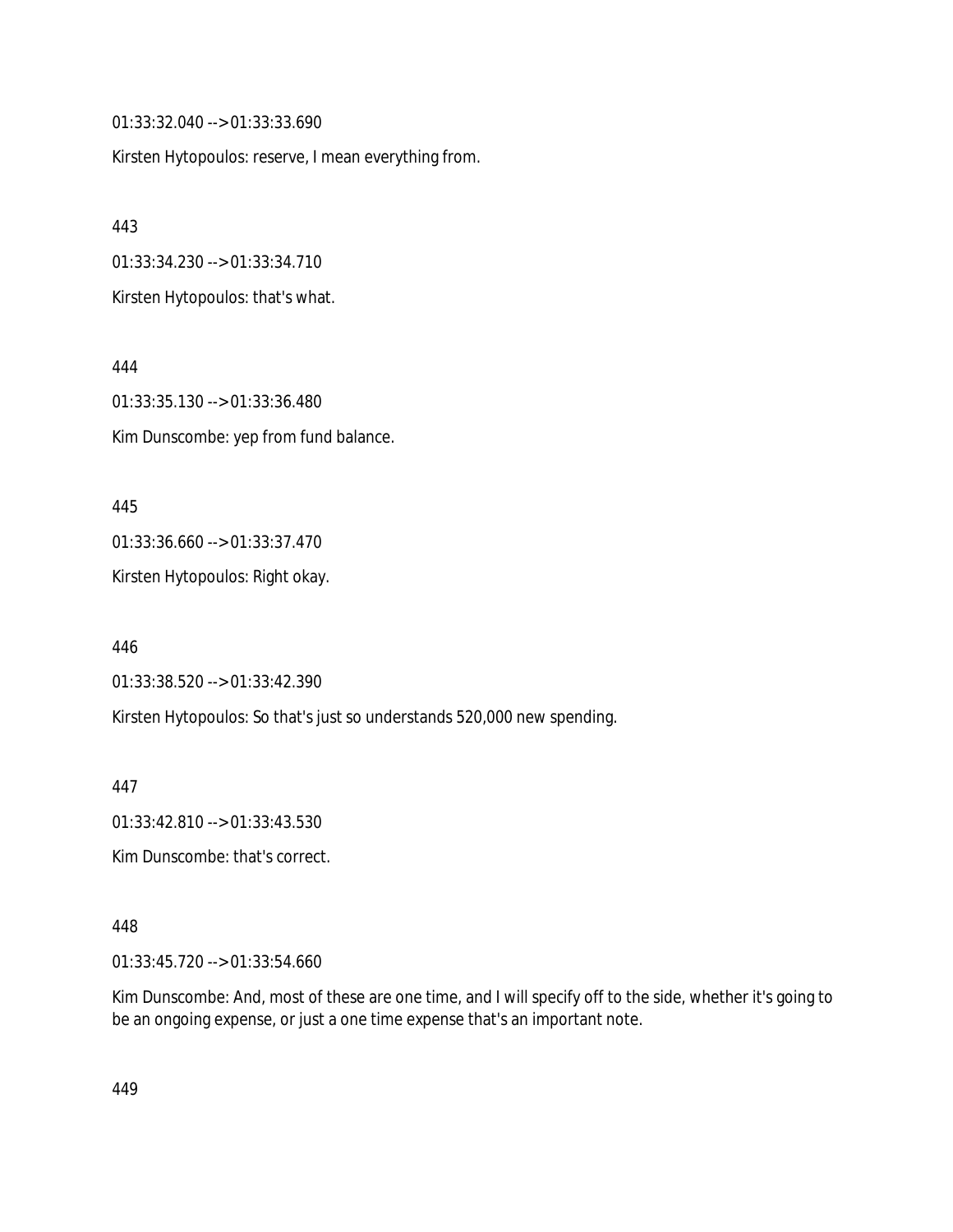01:33:58.680 --> 01:34:01.350

Rasham Nassar: Any other Council members have questions or comments this time.

450

01:34:04.320 --> 01:34:12.810

Rasham Nassar: Okay, there has been emotion placed on the floor and it's been seconded Council will now take a vote on that motion all those in favor please say Aye.

451

01:34:14.070 --> 01:34:15.630

Rasham Nassar: Aye any opposed.

452

01:34:17.070 --> 01:34:20.640

Rasham Nassar: That motion passes unanimously, thank you very much.

453

01:34:21.210 --> 01:34:21.630

Thank you.

454

01:34:22.980 --> 01:34:28.110

Rasham Nassar: And Council will now move on in its agenda, we are on item Tennessee.

#### 455

01:34:29.130 --> 01:34:33.540

Rasham Nassar: Resolution number 2000 to one dash oh eight updating the governance manual.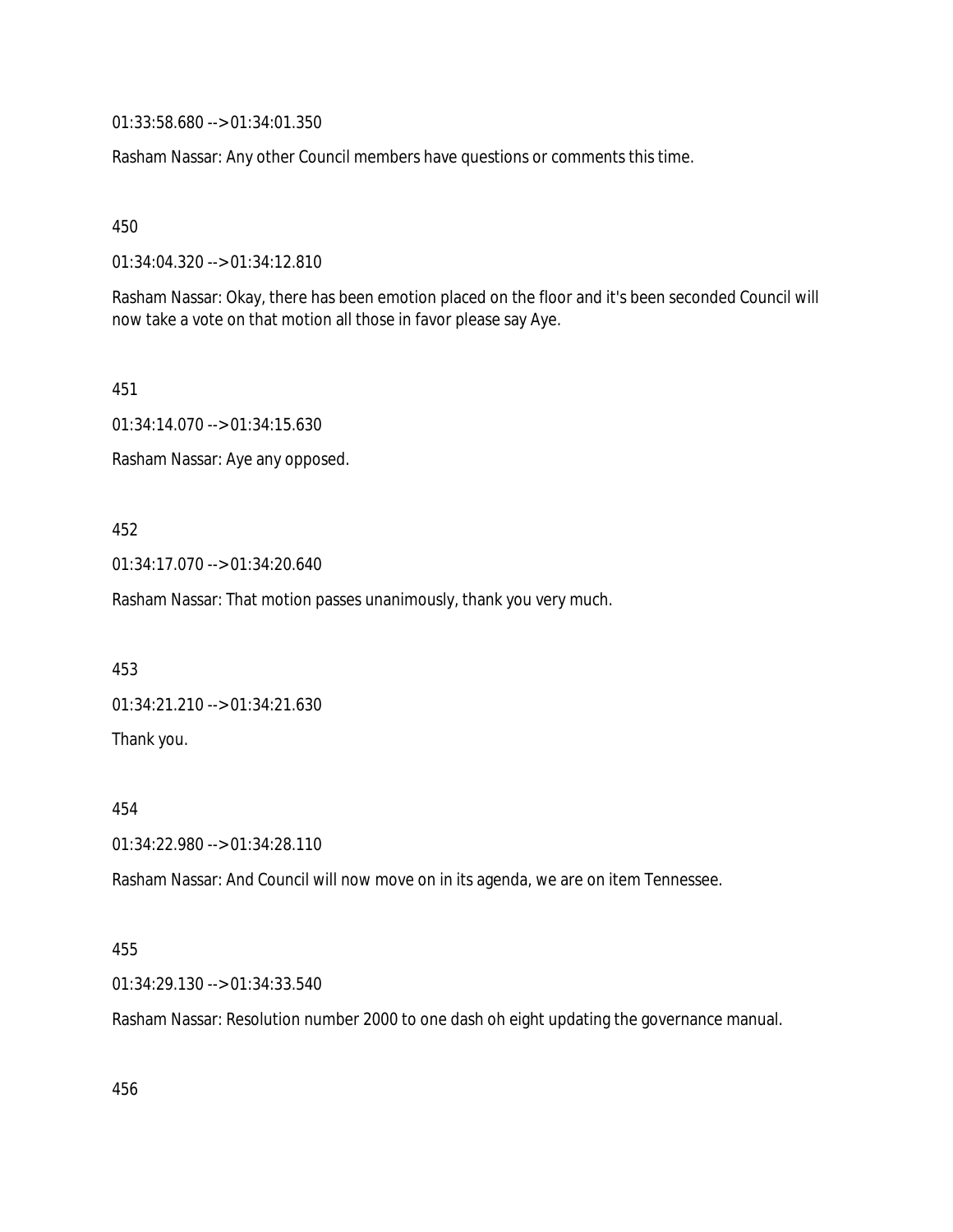01:34:35.580 --> 01:34:36.420

Rasham Nassar: Council members.

457

01:34:39.930 --> 01:34:40.590

Rasham Nassar: councilmember.

458

01:34:41.700 --> 01:34:42.300

Rasham Nassar: deets.

#### 459

01:34:43.230 --> 01:34:53.250

Joe Deets: Thank you mayor i'll make the motion I moved forward resolution number 2021 dash oh eight for approval, with the may 25 2021 consent agenda.

460

01:34:56.130 --> 01:34:57.420

Rasham Nassar: Number car second stop motion.

461

01:34:58.710 --> 01:35:04.380

Rasham Nassar: Okay, we have executive behind this agenda item city attorney would you like to introduce this item for Council.

462

01:35:05.010 --> 01:35:05.910

Joe Levan: Yes, so this.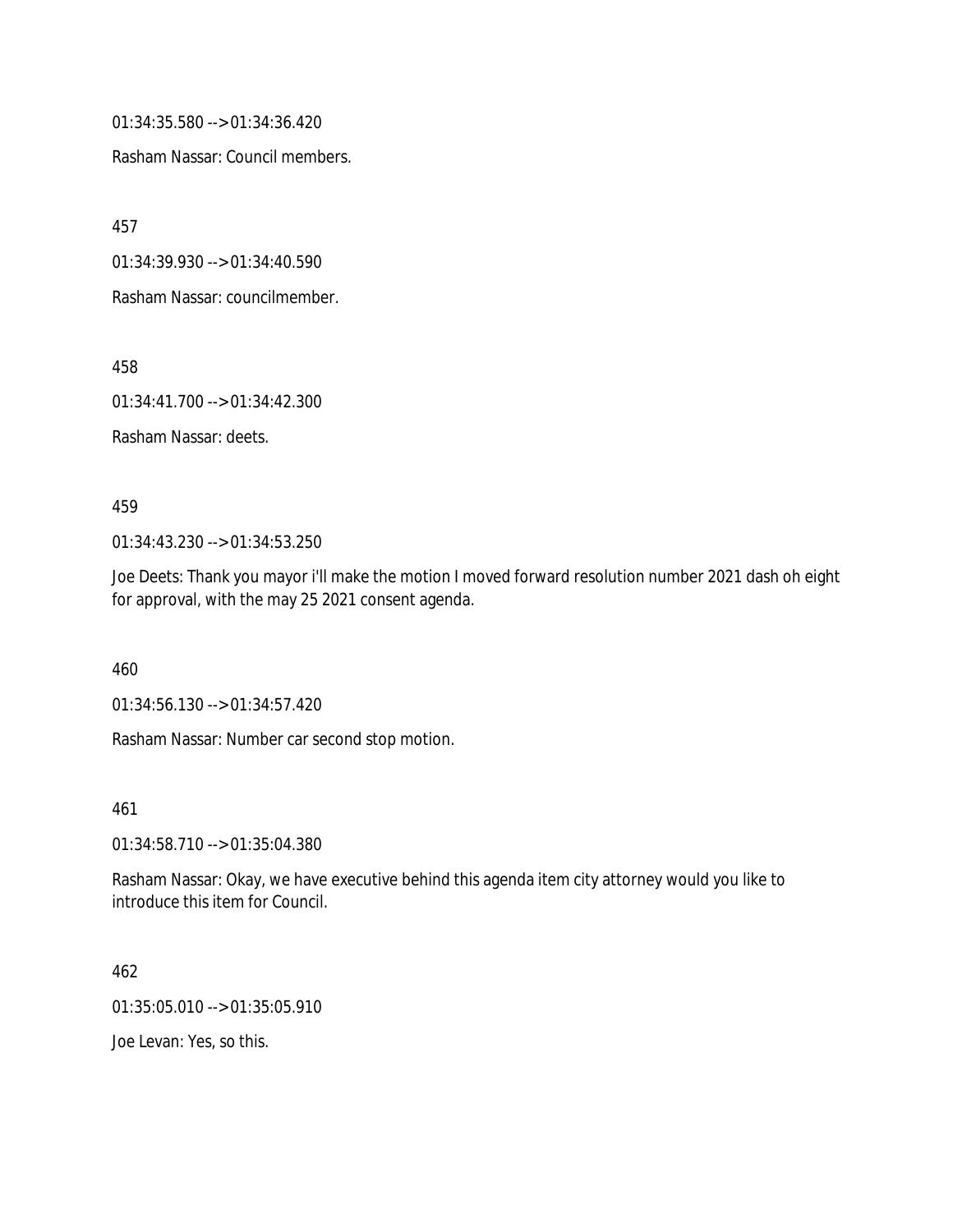01:35:06.990 --> 01:35:15.720

Joe Levan: This resolution is in response to concerns and interest by the Council and having.

464

01:35:17.160 --> 01:35:38.220

Joe Levan: More clarity and the governance manual through our parliamentary procedures and otherwise related to public comments and how to facilitate meetings that are fully respectful and civil and so what we have done the city attorney's office looked into.

465

01:35:39.540 --> 01:35:48.960

Joe Levan: legal principles case law related to what other jurisdictions throughout the country have done to address what's acceptable related to public comment, for example.

466

01:35:49.530 --> 01:35:58.650

Joe Levan: And what what's kind of activity and and disruptive statements that could be made would potentially.

467

01:35:59.190 --> 01:36:12.240

Joe Levan: Cross lines to to to be a situation where they would disrupt the meeting and to the extent that they wouldn't be allowed, so what what is before you as a resolution that would update the governance manual.

468

01:36:13.440 --> 01:36:14.940

Joe Levan: That again is based on.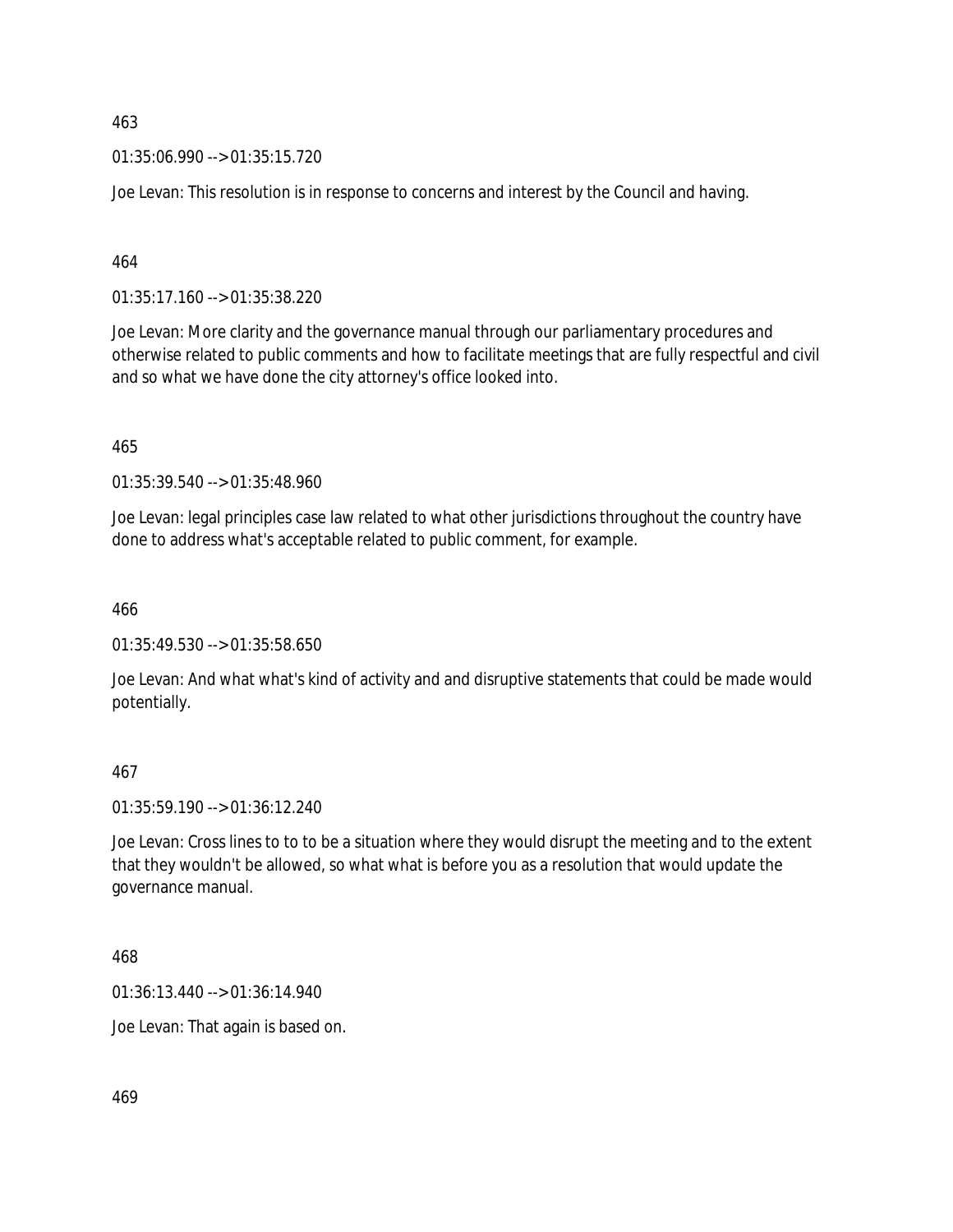01:36:16.530 --> 01:36:24.090

Joe Levan: legal analysis that's been done related to other but by by court decisions were courts have upheld that these kinds of.

470

01:36:27.900 --> 01:36:29.130

Joe Levan: The kinds of.

471

01:36:30.810 --> 01:36:36.210

Joe Levan: procedure would would be acceptable and it's pretty detailed that the point of it being detailed is that.

# 472

01:36:37.110 --> 01:36:45.870

Joe Levan: It helps them, the chair of the the meetings to be able to determine whether the what has been the conduct it's an issue is appropriate or not.

# 473

01:36:46.410 --> 01:36:54.930

Joe Levan: And the way generally that this would be implemented, would be if, in terms of public comment has been made, if someone.

# 474

01:36:55.380 --> 01:37:06.120

Joe Levan: is violating this provision of the governance manual then either the Chair or so another customer would raise a point of order and there'd be a ruling on that, based on what this policy provides.

475

01:37:07.230 --> 01:37:17.460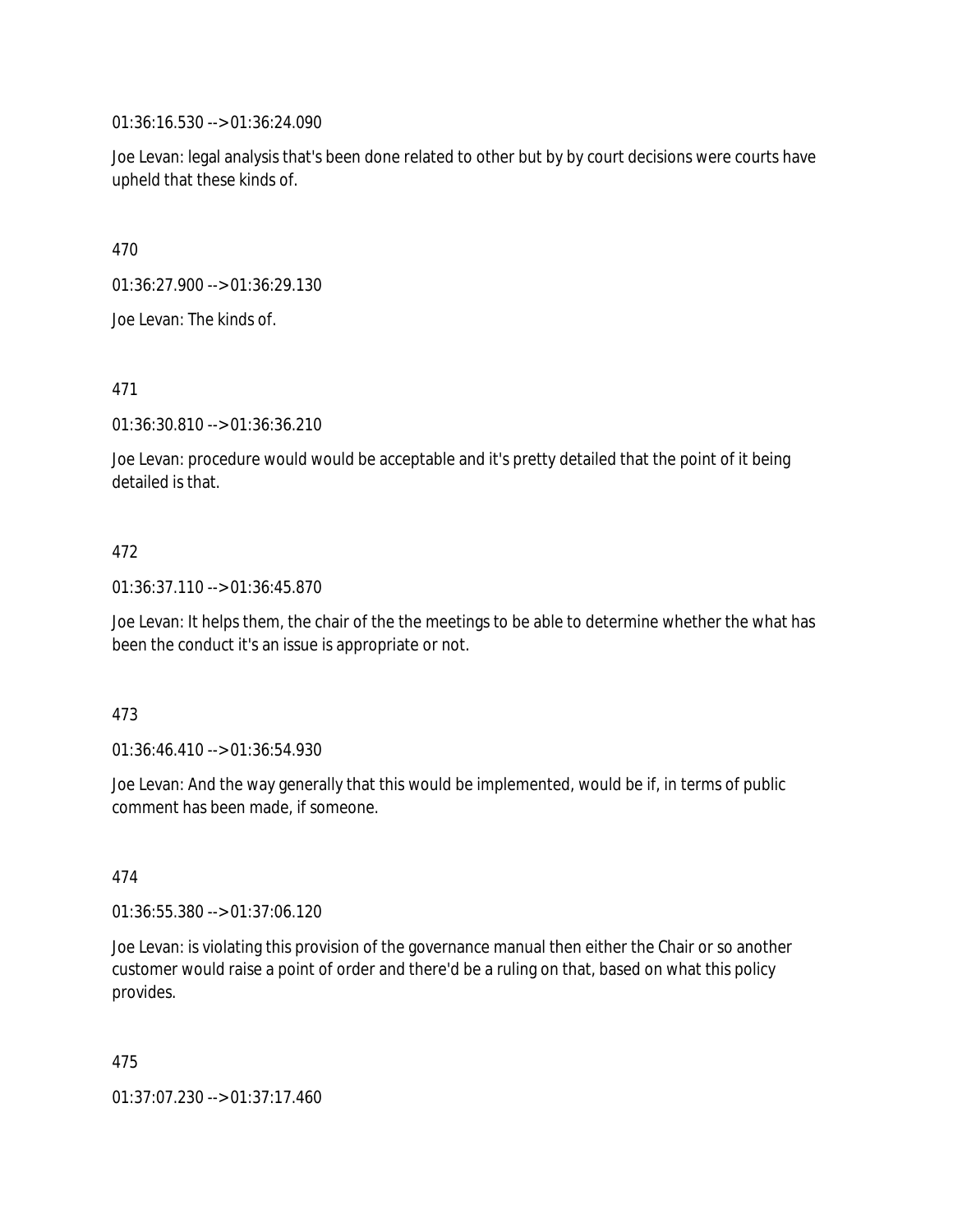Joe Levan: The current governor spaniel is outdated in this regard and doesn't include this level of specificity or or clarity on what what's appropriate and what's not and.

476

01:37:18.360 --> 01:37:23.460

Joe Levan: The city attorney's office feels strongly that the what's been crafted here for the council's consideration is.

# 477

01:37:24.000 --> 01:37:33.780

Joe Levan: is legally sound and is respects people's first amendment rights and also respects that people that come to meetings.

# 478

01:37:34.320 --> 01:37:54.240

Joe Levan: Are are able to participate and the council's also has the it's important for the Council be able to do its business and in a way that allows for civility and respect for individuals and as well as individual speech so that's that I think that our customers may have.

479

01:37:55.260 --> 01:37:58.260

Joe Levan: comments to make about that, but that's that's what the purpose of this.

480

01:37:59.310 --> 01:38:11.100

Joe Levan: Resolution is again to two updates and the governance manual related to these provisions, and if the once the Council Council dumpsters, then the governance manual would be updated accordingly.

# 481

01:38:13.620 --> 01:38:19.440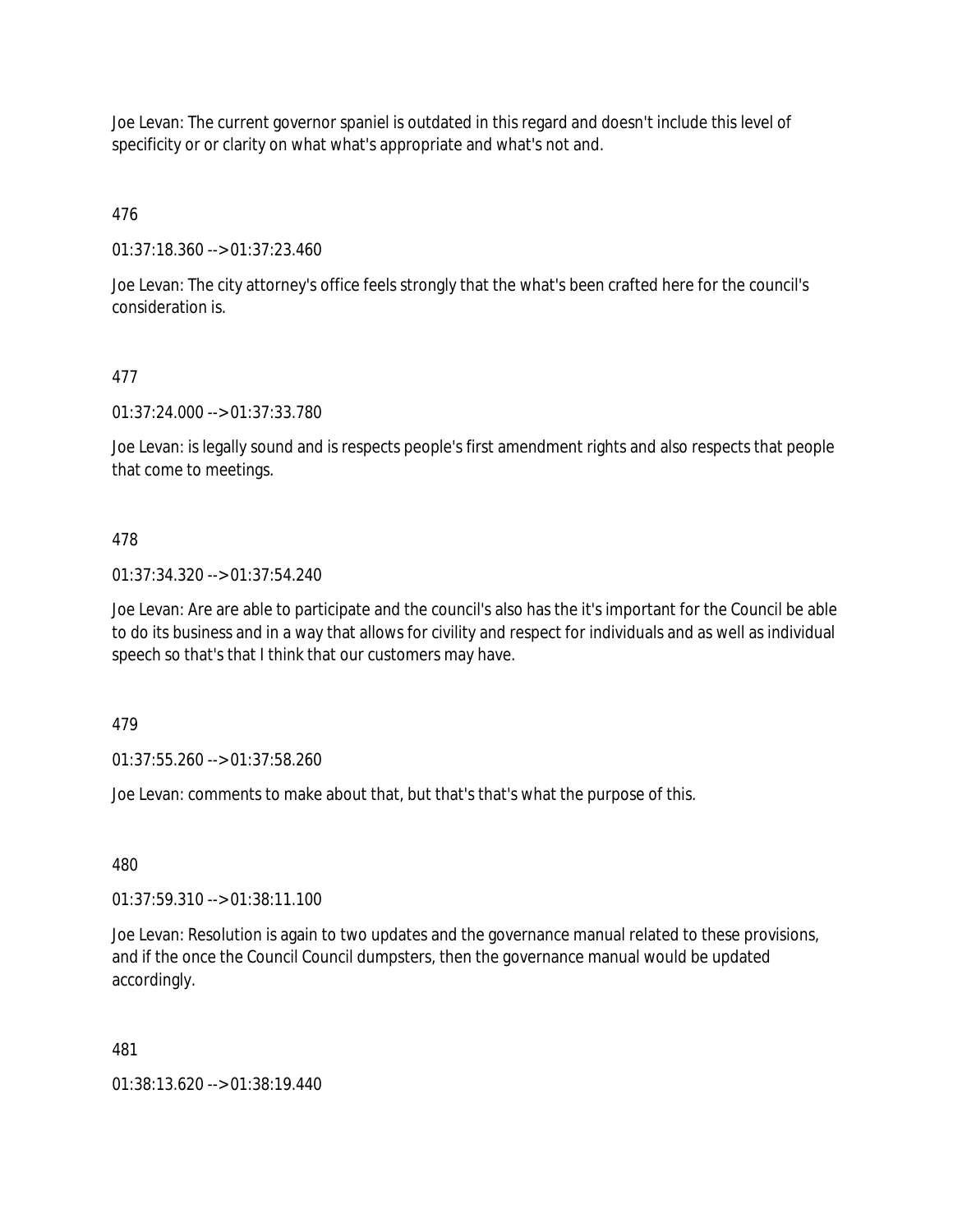Rasham Nassar: Okay, great, thank you for that introduction, for your work on this city attorney and i'm councilmember deeds.

482

01:38:19.860 --> 01:38:28.110

Joe Deets: yeah yeah Thank you and I commend city attorney for putting this together, this is very this is going to be very helpful for us and for the public.

483

01:38:29.940 --> 01:38:35.160

Joe Deets: I just just have a question is so this is going to be part of the government's manual but it's gonna be worth.

# 484

01:38:36.120 --> 01:38:48.690

Joe Deets: trying, how do we make this available for the general public to see because I they you know folks need to see this as well Steve turn did you have any thoughts of how we would just distribute that maybe in the zoom age and then post image.

485

01:38:50.670 --> 01:38:51.300

Joe Levan: Well, you could.

486

01:38:52.530 --> 01:38:53.700

Joe Levan: You could provide.

487

01:38:53.970 --> 01:38:57.510

Joe Levan: A link to the governance manual that would specify what pages, this will be on.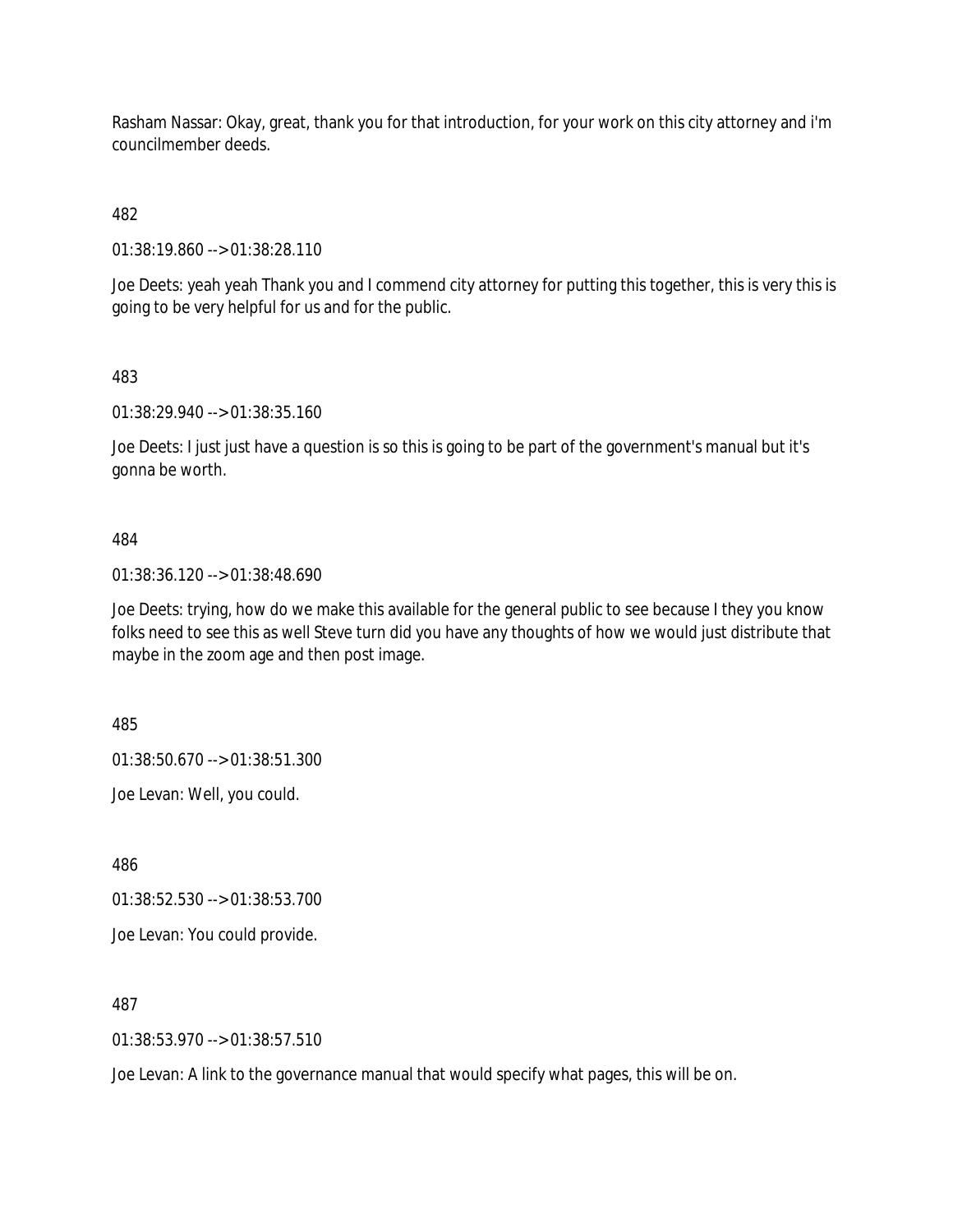01:38:58.800 --> 01:39:13.230

Joe Levan: mean one one idea that the council's raised previously is to potentially separate off from the governance manual the specific provisions to deal with parliamentary procedure and kind of how you how you run your meetings.

489

01:39:14.460 --> 01:39:23.820

Joe Levan: that'd be one way to kind of make it more consolidated, but in but, in the interim, what the what we could do potentially is if God wants to do this is have a link to this resolution.

490

01:39:24.540 --> 01:39:30.780

Joe Levan: Because it's all in this resolution that's the whole resolution is about that this particular topic so we can do that.

491

01:39:33.840 --> 01:39:39.450

Rasham Nassar: I would certainly support that so thank you for that suggestion city attorney Council number for Johnson.

492

01:39:40.650 --> 01:39:48.780

Brenda Fantroy-Johnson: So I just wanted to thank you for creating this, but I wanted to ask the question around the racial slurs.

493

01:39:50.280 --> 01:39:52.920

Brenda Fantroy-Johnson: And how, how are we going to.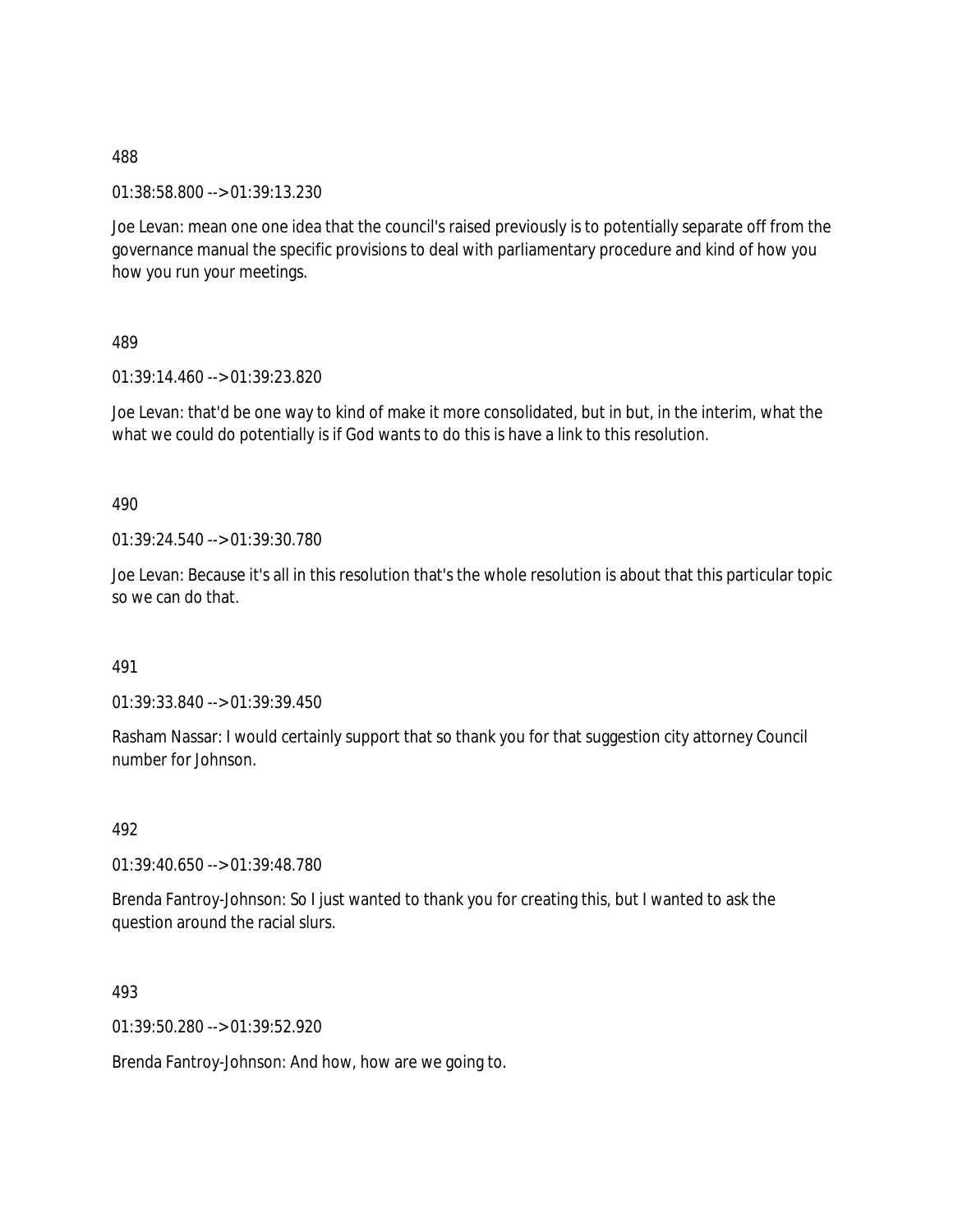01:39:54.240 --> 01:39:59.490

Brenda Fantroy-Johnson: As far as it support, how are we going to make sure that we are able to cut people off if they start.

495

01:40:01.230 --> 01:40:04.860

Brenda Fantroy-Johnson: Using those counselors you know the answer that that we had before.

496

01:40:06.450 --> 01:40:07.560

Joe Levan: I would suggest is that.

497

01:40:08.640 --> 01:40:15.000

Joe Levan: The the mayor Council members, a point of order, and then we can work with it to react immediately to that kind of situation.

498

01:40:15.840 --> 01:40:19.020

Brenda Fantroy-Johnson: yeah I guess i'm wondering, is there, do we have any.

499

01:40:20.160 --> 01:40:25.110

Brenda Fantroy-Johnson: Anything already written so that it knows what to do when it happens, are there any.

500

01:40:26.160 --> 01:40:26.460

Brenda Fantroy-Johnson: You know.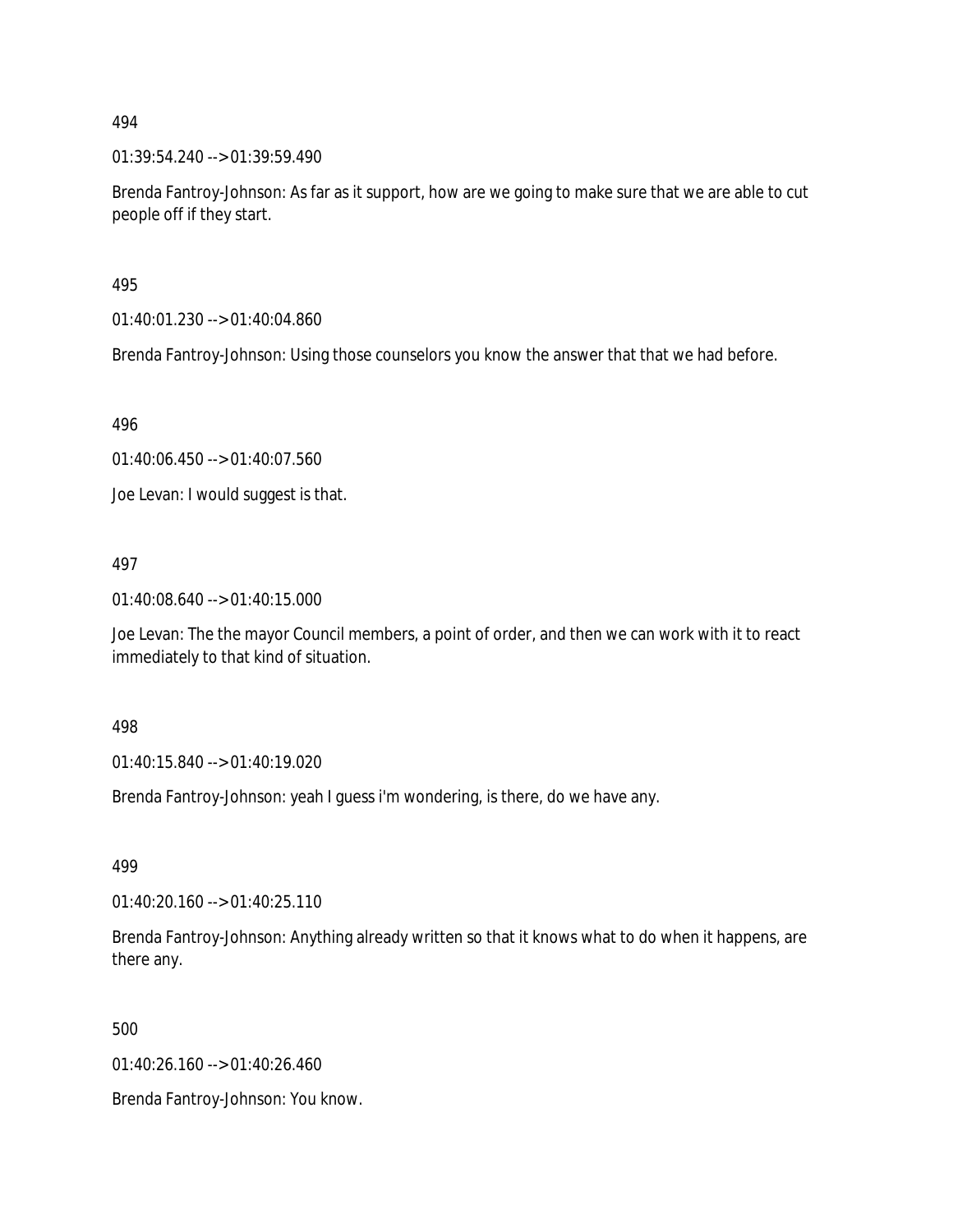01:40:27.510 --> 01:40:29.700

Joe Levan: This this, this would be this would be the.

# 502

01:40:30.210 --> 01:40:34.620

Joe Levan: yeah Okay, which you know, is much more clear than what we currently have.

503

01:40:35.700 --> 01:40:36.960

Brenda Fantroy-Johnson: yeah I agree with that.

# 504

01:40:37.770 --> 01:40:46.680

Joe Levan: And I also glad you raised that point because it it's part of the consideration here was to look into State law related, for example, to hate crimes.

# 505

01:40:47.130 --> 01:40:58.230

Joe Levan: And how hate crimes are defined, and how that potentially relates to obviously hate crimes it that the considerations that the Washington state legislature has articulated.

506

01:40:58.770 --> 01:41:20.610

Joe Levan: For the basis for why he crimes obviously are regarded as crimes, and it also provides guidance for this Council about the authority, it has to take action in these these circumstances the specified circumstances to to not allow certain times of conduct and speech to continue.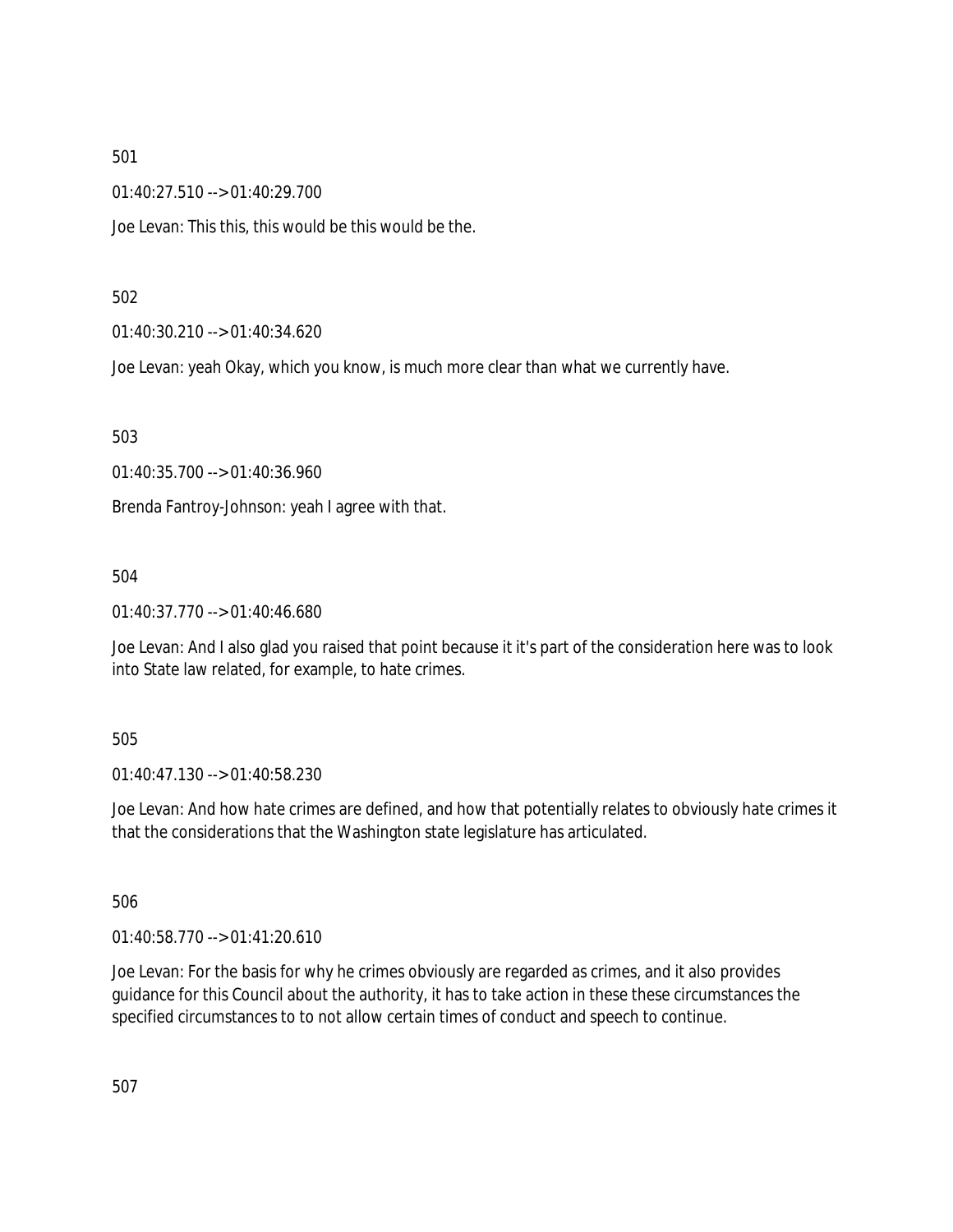01:41:22.110 --> 01:41:23.760

Joe Levan: And then you know key point there obviously.

508

01:41:24.240 --> 01:41:33.990

Joe Levan: Is that the public comment portion of city council meetings is it's a limited public forum so it's an important public forum but it's a limited public forum, the purpose of public comment relates to.

509

01:41:34.590 --> 01:41:41.040

Joe Levan: The Council meeting and the Council is doing its business at a Council meeting it's not like someone on a sidewalk.

# 510

 $01:41:42.060 \rightarrow 01:41:46.020$ 

Joe Levan: just making statements in general and open public forums are limited police.

# 511

01:41:51.180 --> 01:41:52.410

Rasham Nassar: Deputy Mayor topless.

512

01:41:52.980 --> 01:42:07.350

Kirsten Hytopoulos: It just to be clear, I think, based on what you just said it city attorney The onus is going to be on us to take action it isn't going to be eight we can empower them to automatically do it, so we need to speak up quickly and and raise the question, so we just need to remember that.

513

01:42:10.380 --> 01:42:18.780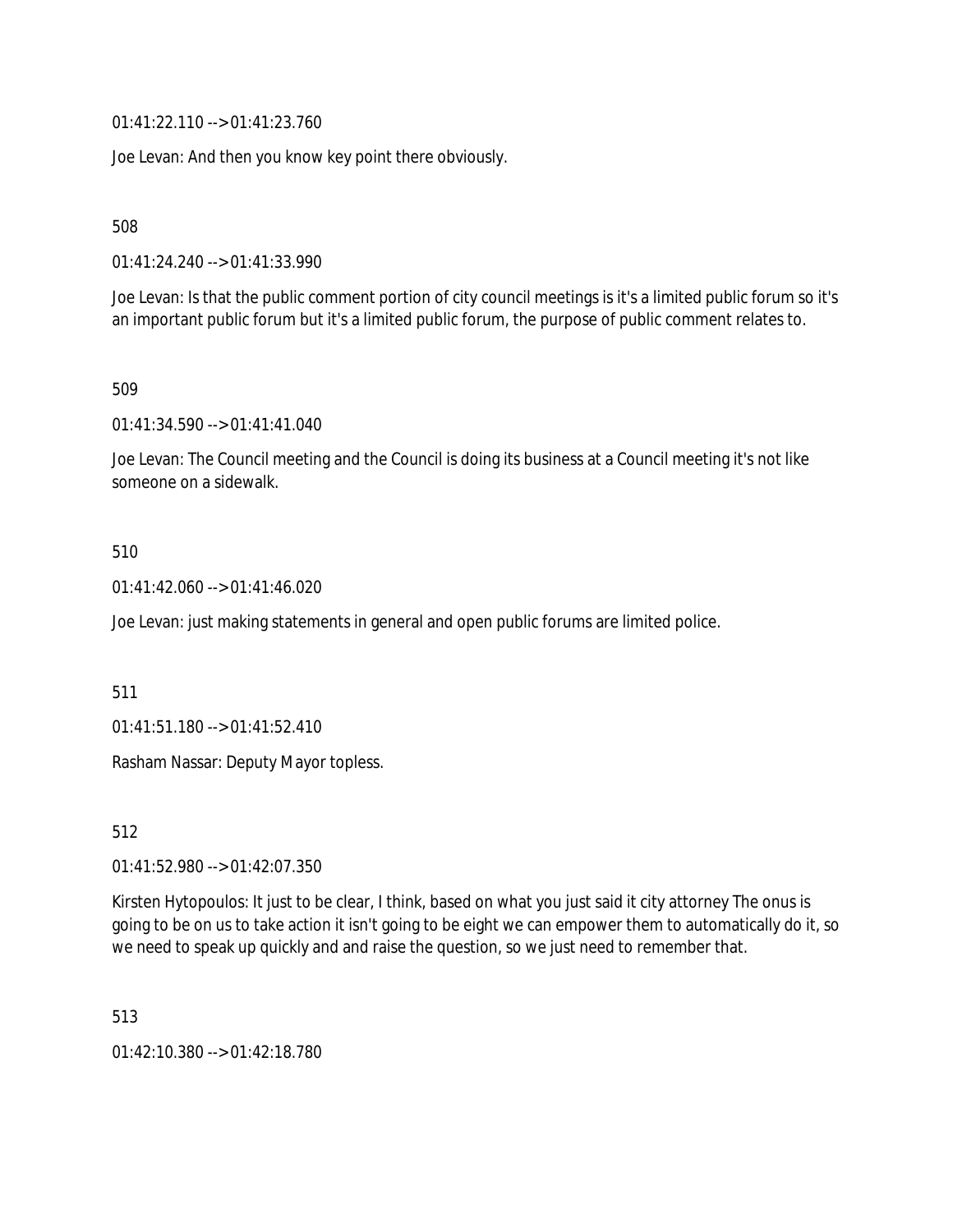Rasham Nassar: I think that's a really important point, and I think that this kind of this kind of issue this kind of action requires full Council support and attention.

514

01:42:19.620 --> 01:42:28.950

Rasham Nassar: I know that most of us have had experience sharing meetings and it's really difficult to be on the ball, especially during contentious moments and meetings, so I would really.

# 515

01:42:29.400 --> 01:42:38.070

Rasham Nassar: Look, to my colleagues and and ask that we all support each other in enforcing the provisions of this resolution, I hope that we don't need to.

# 516

01:42:38.580 --> 01:42:40.410

Rasham Nassar: I don't expect that we will have to.

# 517

01:42:41.370 --> 01:42:55.800

Rasham Nassar: But in addition to that, I would also support giving it some sort of priority recognition, such that when new Council members come on board they're aware of it and they're you know, specifically or explicitly trained on that aspect of the governance manual.

518

01:42:58.320 --> 01:42:59.250

Rasham Nassar: councilmember pollock.

519

 $01:43:00.630 \rightarrow 01:43:10.620$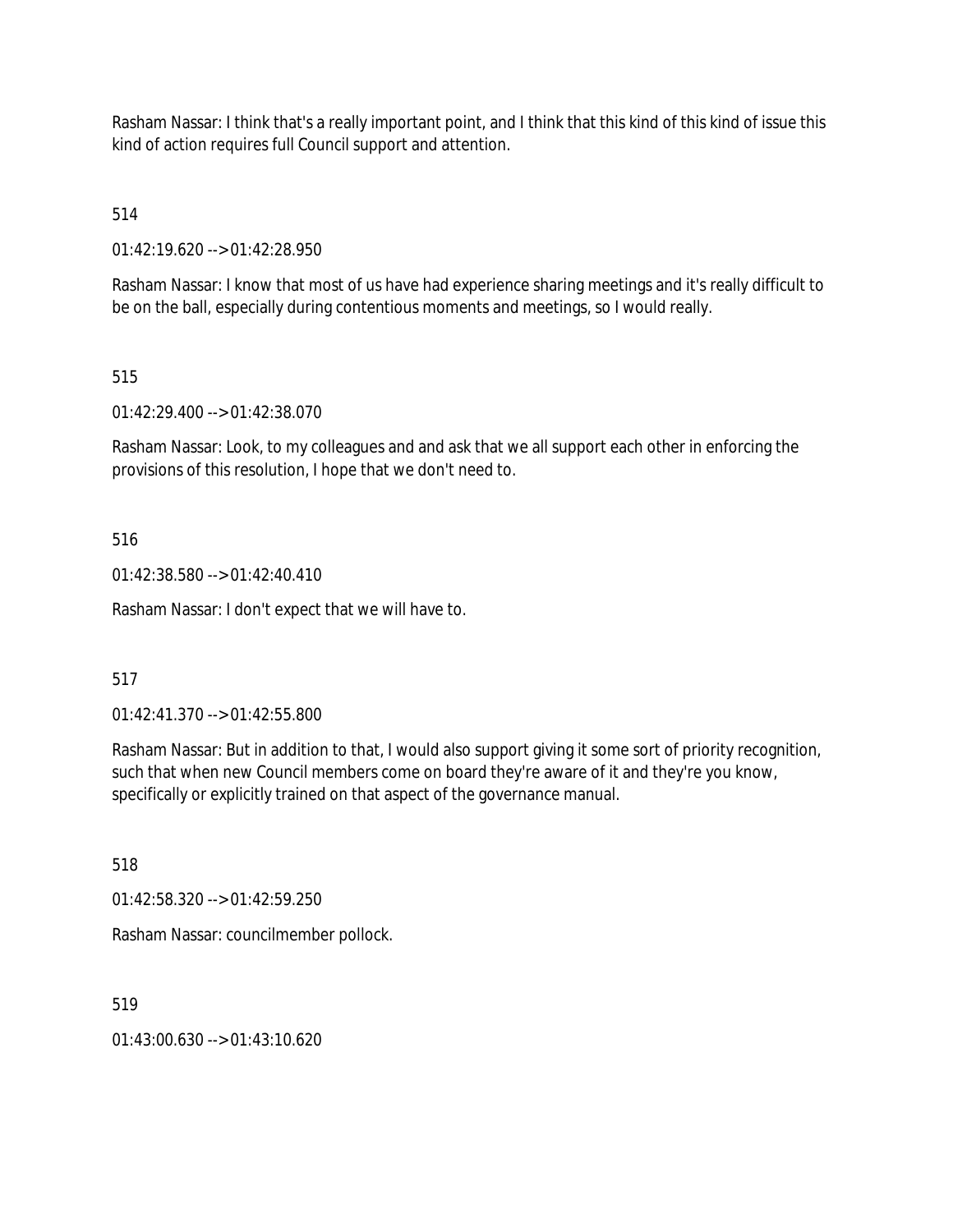Michael Pollock: just want to be clear from the city attorney that proper course of action would be there was an appropriate speech assess for us to call point of order and then or up the person okay great Thank you.

520

01:43:12.120 --> 01:43:12.960

Joe Levan: I would like to add.

521

01:43:13.230 --> 01:43:15.060

Joe Levan: To just to reiterate that.

# 522

01:43:15.570 --> 01:43:27.750

Joe Levan: The focus of the way it's written is related to disruptive behavior, this is a situation where certain kinds of speech is relates pertains that you know it.

# 523

01:43:29.520 --> 01:43:38.580

Joe Levan: It results in a situation that it becomes more than just speech, and so, for example, and it's also about relevance as I alluded to before so.

# 524

01:43:38.970 --> 01:43:47.970

Joe Levan: To casper ventura johnson's point about using racial slurs and other types of slurs that there's that those kinds of slurs obviously have no relevance.

# 525

01:43:48.840 --> 01:44:02.040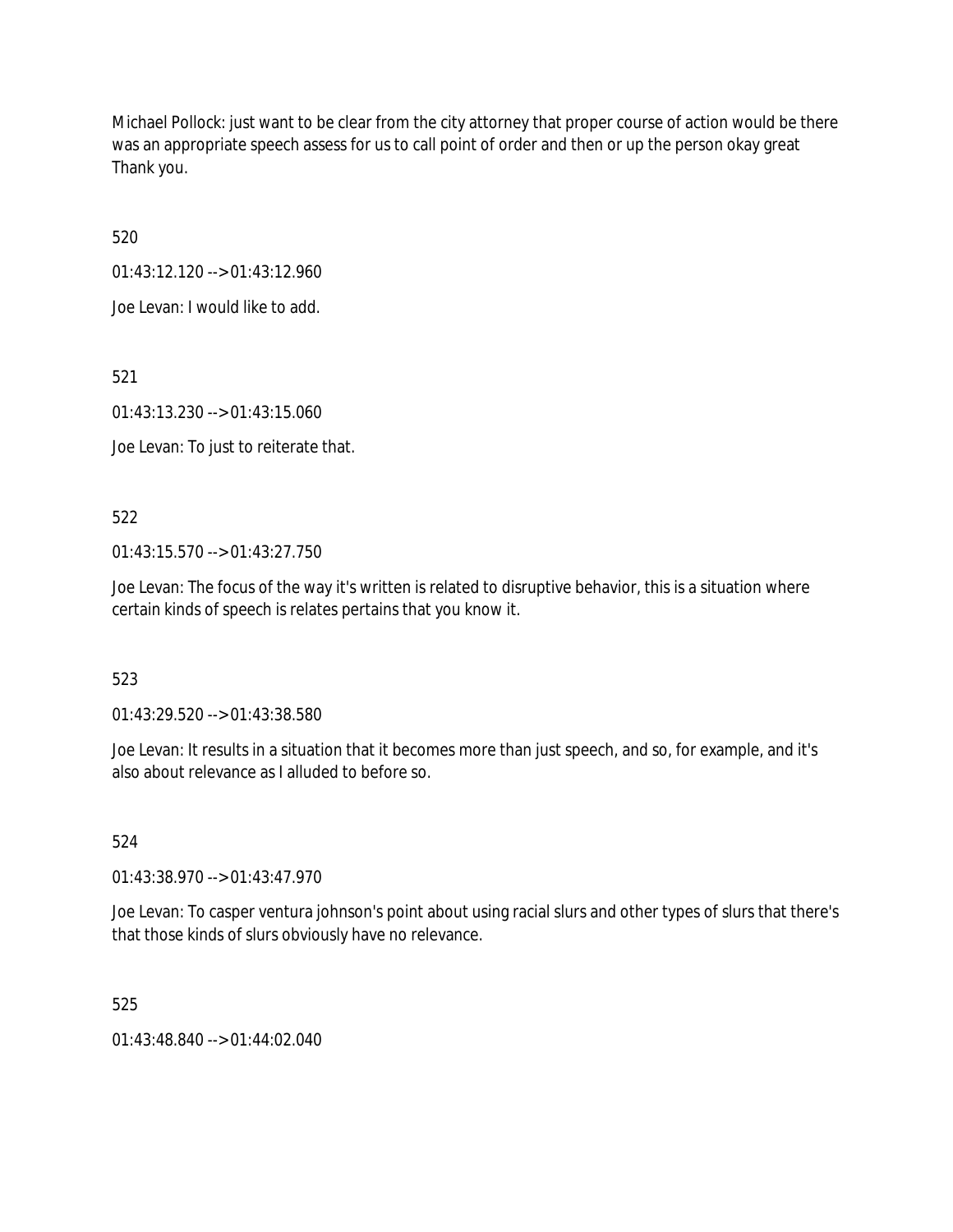Joe Levan: To a Council meeting so in the Council certainly has every right to not allow that to happen to the Council meeting, because it, even though people obviously have first amendment rights that that is not relevant in any way to the work of the Council.

526

01:44:05.160 --> 01:44:15.960

Rasham Nassar: Okay Council I don't see any other hands raised there is a motion on the floor and it's been seconded so unless there's any further discussion, we will not vote on that motion all those in favor please say Aye.

527

01:44:16.770 --> 01:44:18.600

Rasham Nassar: Aye any opposed.

528

01:44:19.740 --> 01:44:21.270

Rasham Nassar: That motion passes unanimously.

529

01:44:24.360 --> 01:44:24.780

Rasham Nassar: Okay.

530

01:44:26.070 --> 01:44:35.340

Rasham Nassar: We are now moving on and our agenda to what I believe is our final Order of Business under new business, and that is item 20 ordinance number 2002 one death 16.

# 531

 $01:44:35.880 \rightarrow 01:44:43.050$ 

Rasham Nassar: Updating the city advisory board Commission committee and Task Force Member appointment and confirmation process Council member public.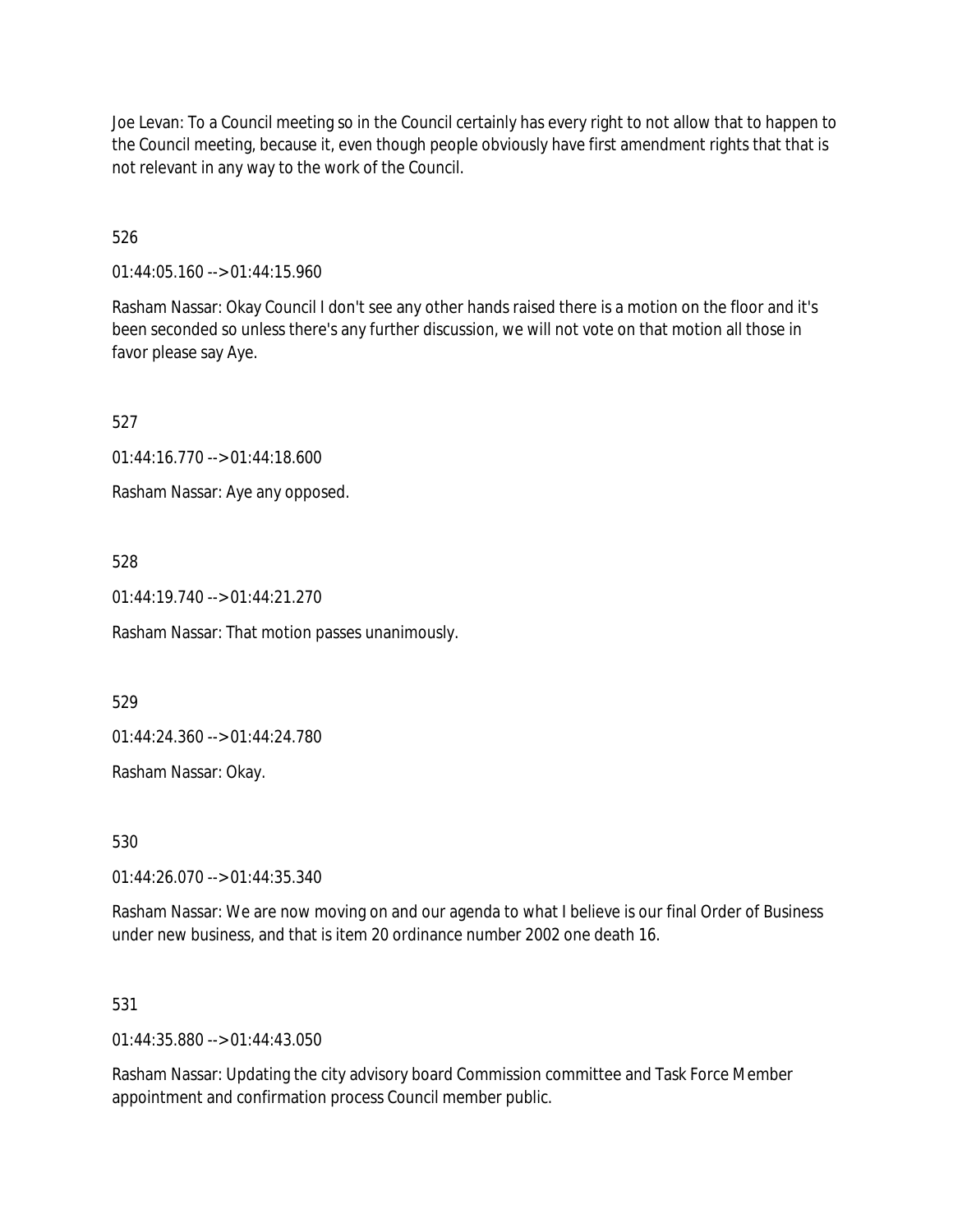01:44:44.610 --> 01:44:55.500

Michael Pollock: eye on, I support this, but the before I introduce the motion there's a problem with that, in terms of the language, if you look at the committee's.

533

01:44:56.550 --> 01:44:57.630

Michael Pollock: And the sections.

534

01:44:58.680 --> 01:45:11.010

Michael Pollock: The language changes are all the same, but they don't specify which committee or Commission we're taught we're speaking of, so I think the first one is the planning Commission and it's not clear that we're referring to the planning Commission.

535

01:45:11.760 --> 01:45:17.520

Michael Pollock: I think section 16 suffers from that same problem that we're not always clear what but.

536

01:45:18.660 --> 01:45:25.440

Michael Pollock: we're we're referring to so i'm which committee or Commission for referring to on some of the paragraph, so.

537

01:45:26.910 --> 01:45:32.850

Michael Pollock: I mean, I think we could pass this, but I would just like to get clarification on terms of what those.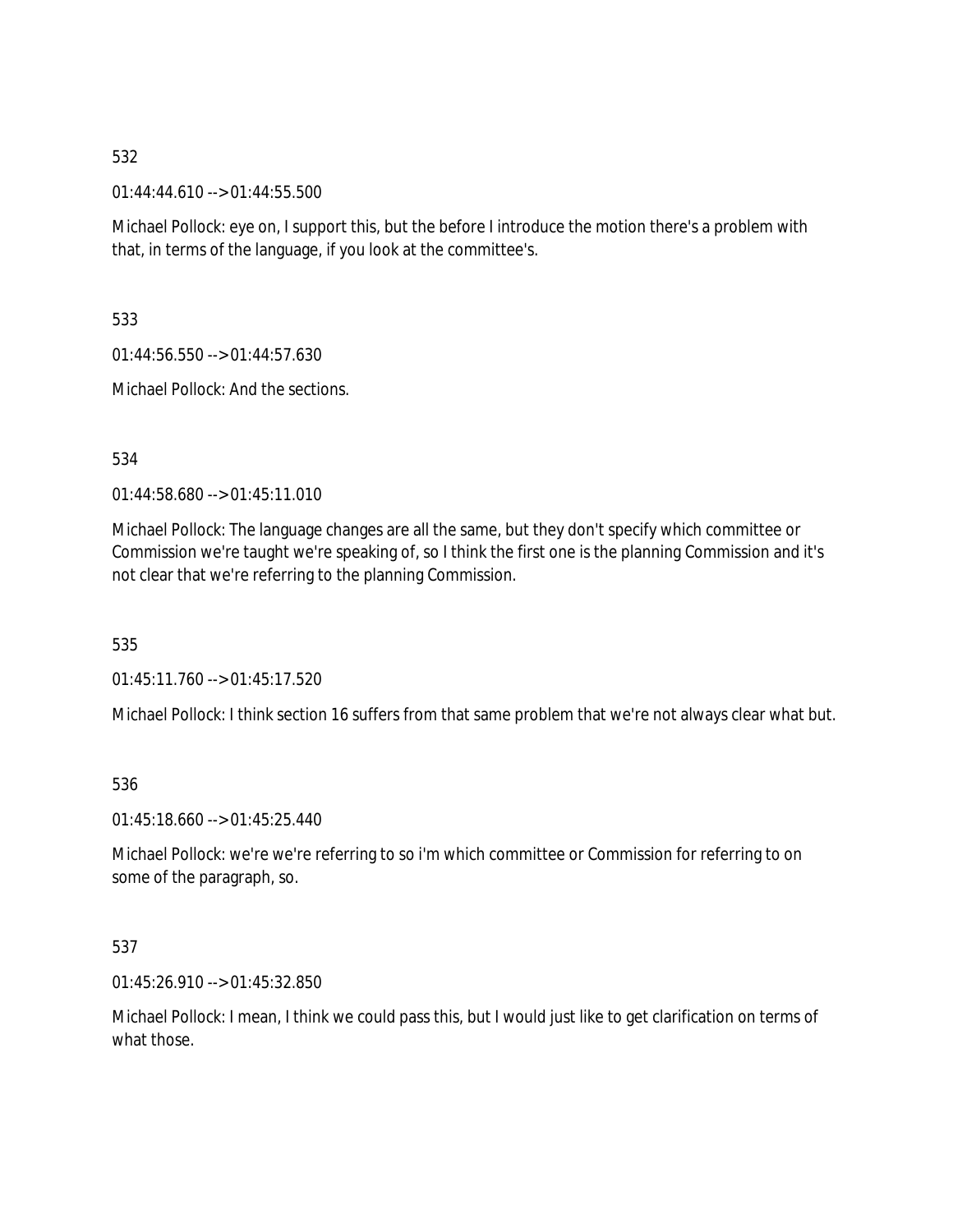01:45:34.350 --> 01:45:39.180

Michael Pollock: Conditions are committees are for each of the sections so, for example.

539

01:45:41.100 --> 01:45:42.330

Michael Pollock: Let me see if I can get to it.

540

01:45:47.640 --> 01:45:49.290

Michael Pollock: So section to.

541

01:45:50.400 --> 01:46:07.320

Michael Pollock: Section 214 2.14 point out, you will see one of the big mcs you buy another to be this follows the commission's shopping system seven numbers it doesn't say what condition and that one i'm pretty certain as the planning Commission so that's just one example.

542

01:46:10.380 --> 01:46:14.850

Michael Pollock: And there's no section 16 so i'm just wondering if the city attorney.

543

01:46:16.620 --> 01:46:25.080

Michael Pollock: could clarify or we could get in on that what the committee's are that have been referred to for each of those sections.

544

01:46:27.450 --> 01:46:29.100

Joe Levan: actually have the the.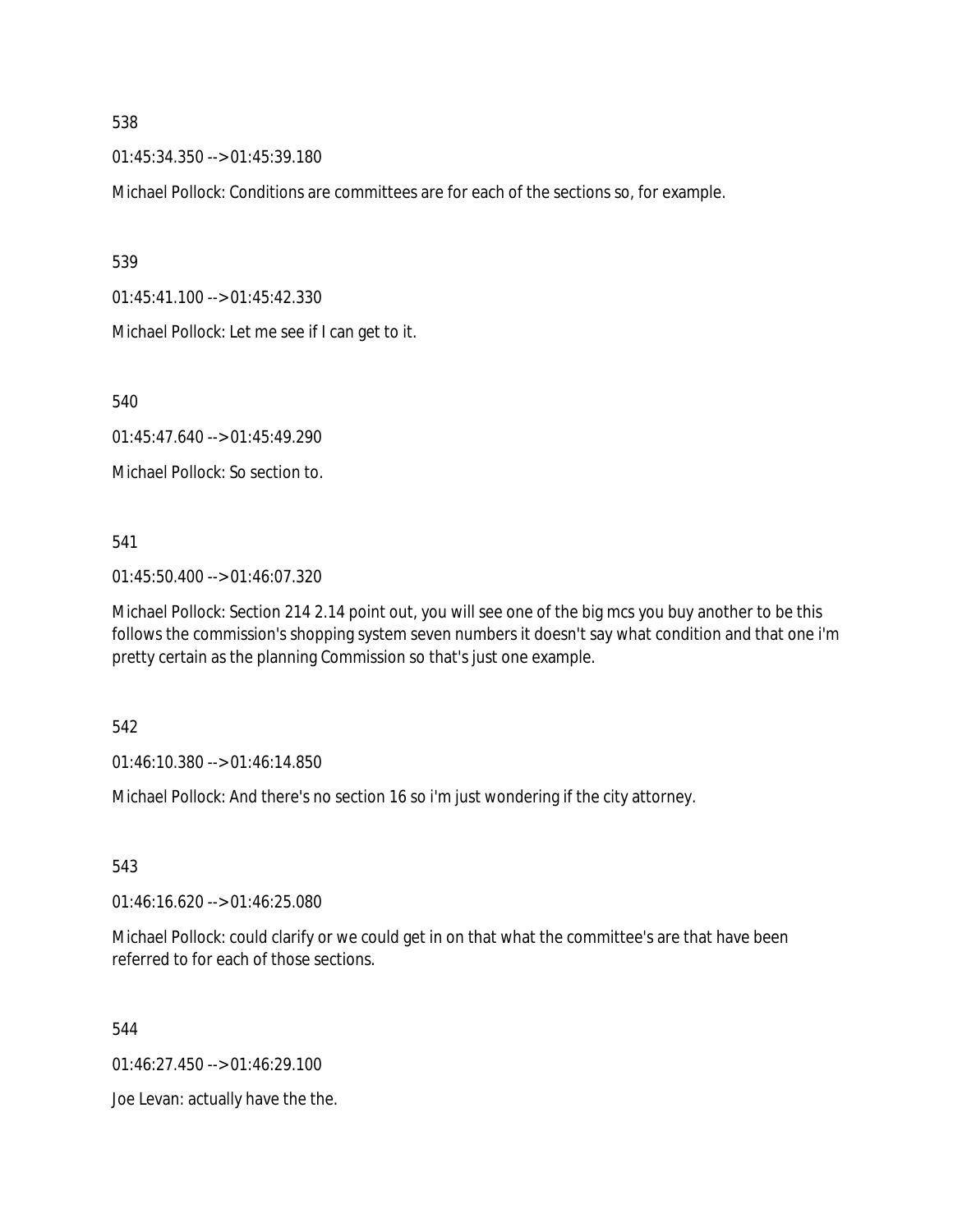01:46:29.130 --> 01:46:36.990

Joe Levan: deputy city attorney did most of the work on this ordinance so he's he's going to take the lead on this one i'll certainly be here to answer questions as well, but Andy you want to pick that up.

546

01:46:38.040 --> 01:46:47.220

Andy Sletten: Yes, good evening mayor Council and members of the public, the for the the practical changes made in this particular ordinance.

547

01:46:48.450 --> 01:46:58.770

Andy Sletten: Basically, the amendments are two specific sections, the way the the code is written, some of the individual sections call out the individualized committees and some do not.

548

01:46:59.460 --> 01:47:10.410

Andy Sletten: To include kind of the extraneous language in the individual sections just wasn't contemplated in the change process, and so I suppose, starting with.

549

01:47:11.040 --> 01:47:21.930

Andy Sletten: With 2.14020 which you are correct, does not call out the the specific Commission but 2.1420 generally is the planning Commission.

550

01:47:22.590 --> 01:47:40.200

Andy Sletten: And so, each of these titles are directly attached to the individual organizations and when the actual language is updated it contemplates that there's no change to the the paragraphs that do include the name, including either the title or the actual paragraph itself.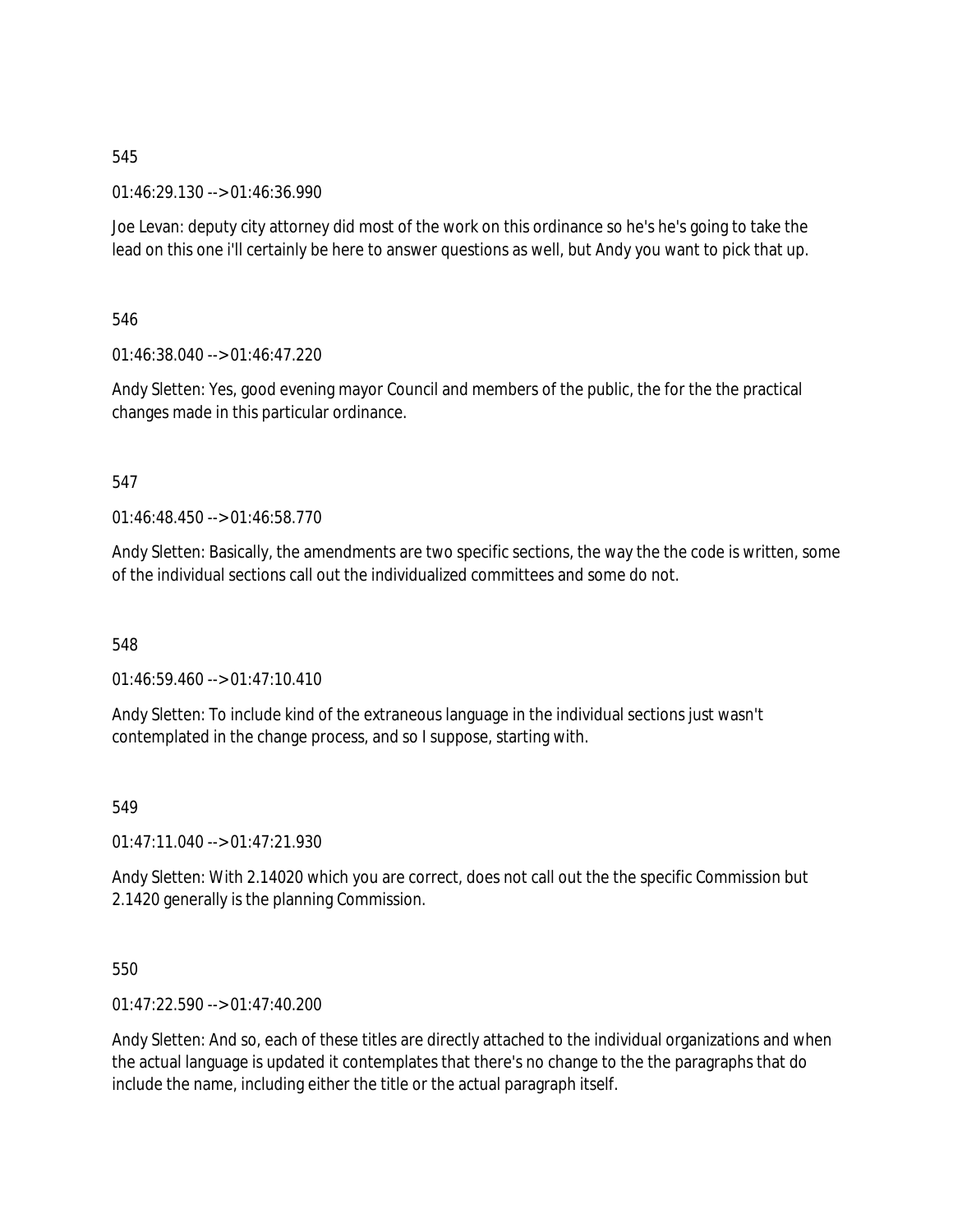01:47:41.400 --> 01:47:48.630

Joe Levan: So that the approach that we took face on the council's direction was to the direction was to change everywhere in the code.

552

 $01:47:49.200 \rightarrow 01:47:58.620$ 

Joe Levan: That related to the nominations and i'm kind of appointments or the the the appointments of nominations of.

553

01:47:59.160 --> 01:48:07.020

Joe Levan: Members to the various advisory groups, so any place in the midst municipal code that talks about the mayor making.

554

01:48:07.740 --> 01:48:18.510

Joe Levan: A nomination of the Council, confirming, for example in the code itself, those are the provisions that are included within this so some of them, so we didn't just.

555

01:48:19.380 --> 01:48:27.480

Joe Levan: In the interest of having the actual ordinance just focus on the text that needs to be changed that's all we included.

556

01:48:27.870 --> 01:48:39.600

Joe Levan: So some some of these it's not readily apparent which committee or Commission it's referring to, we could provide that to you, but but rest assured that that.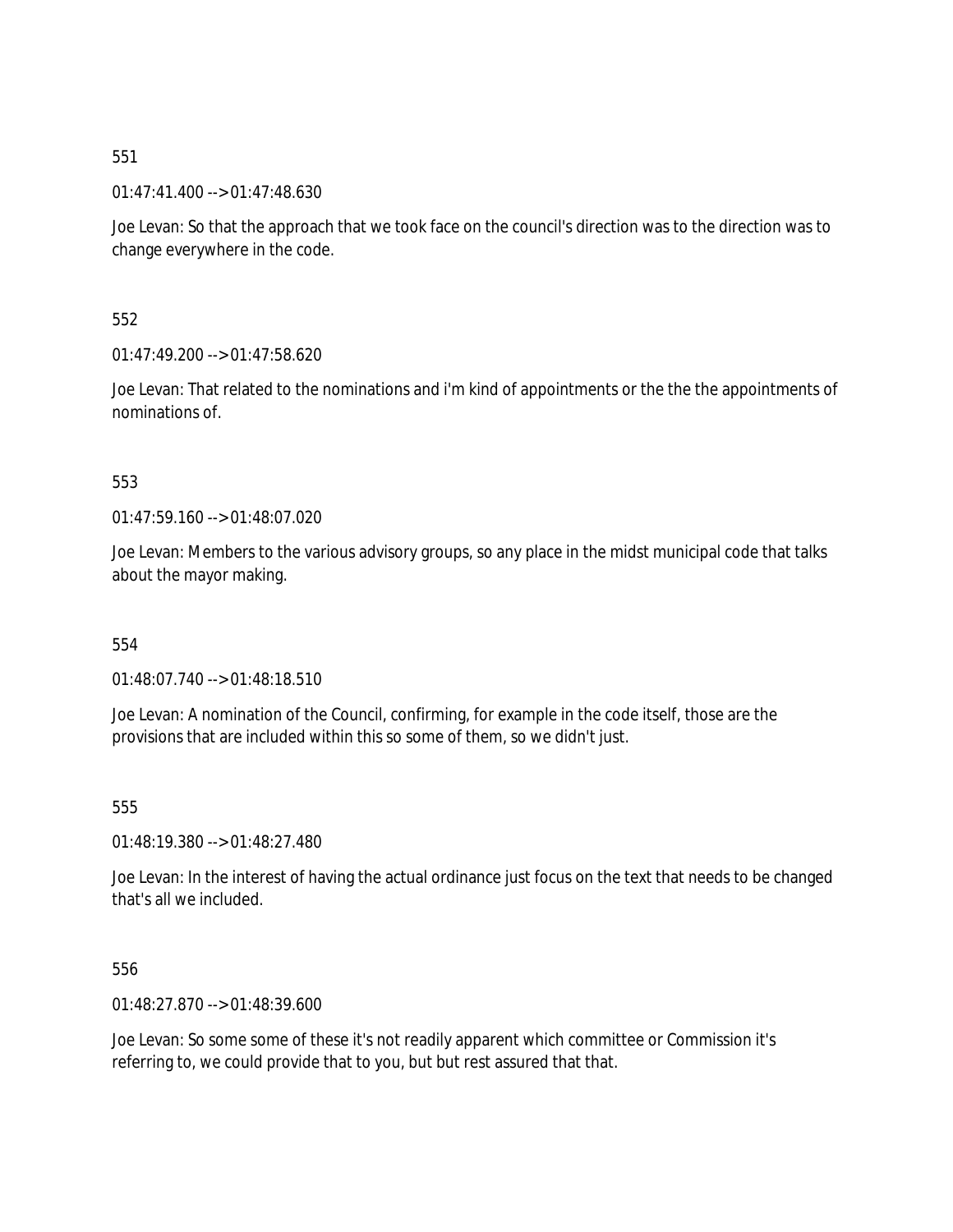01:48:40.410 --> 01:48:53.370

Joe Levan: The Deputy city attorney scoured the code to find every reference to situations in which the code refer to the Mayor making a nomination and and those are the provisions that are addressed through this ordinance.

558

01:48:54.150 --> 01:48:54.570

Rasham Nassar: Okay.

559

01:48:55.530 --> 01:48:56.010

So sorry.

560

01:48:57.120 --> 01:48:59.280

Michael Pollock: and follow up on on my question.

561

01:49:00.660 --> 01:49:10.380

Michael Pollock: i'm sorry, could you just please verify what the one there I think it's section one sick and I believe five, but those committees for two.

562

01:49:12.840 --> 01:49:16.350

Andy Sletten: yeah absolutely i'd be happy to just one moment please okay.

563

01:49:17.610 --> 01:49:23.010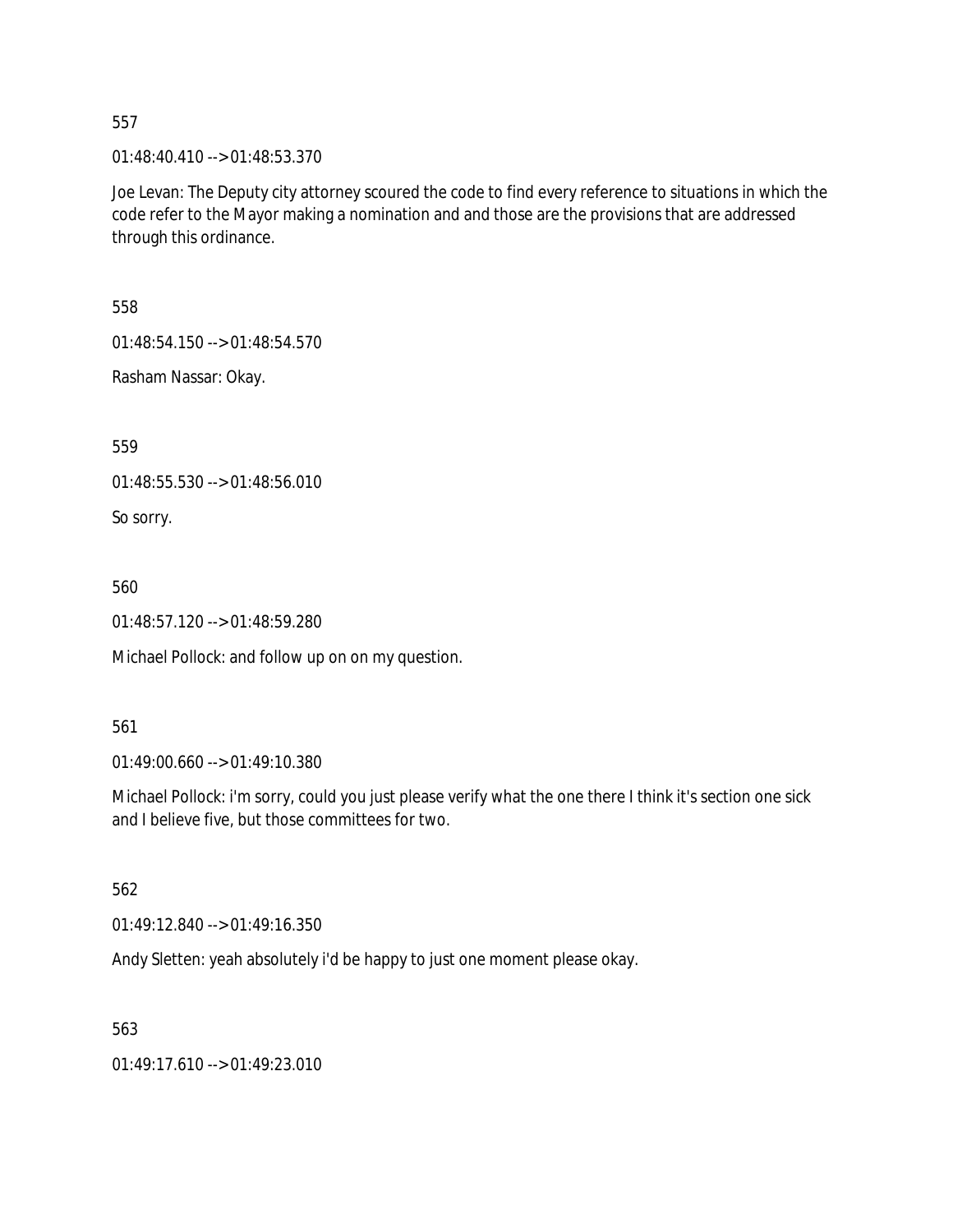Michael Pollock: And then i'm going to get clarification on that happy to put the motion on the forum and.

564

01:49:25.800 --> 01:49:30.450

Andy Sletten: Thank you, and I appreciate your indulgence, I apologize I don't have the.

565

01:49:31.410 --> 01:49:51.360

Andy Sletten: The list directly in front of me for Section one that's the actual and also, I suppose, by by way of introducing the actual ordinance section one is the recommendation process where the advisory committees two or three Council members, including Council liaisons were applicable.

566

01:49:52.740 --> 01:50:06.750

Andy Sletten: are part of this selection process and then those recommendations are forwarded to the city council for the the confirmation, which requires a majority, plus one vote and then section C of that is.

567

01:50:08.280 --> 01:50:18.120

Andy Sletten: Where state laws implicated that recommendation is then therefore forwarded to the Mayor first and so that it addresses section one section five is.

568

01:50:18.150 --> 01:50:20.520

Joe Levan: to plan the real real quick on that just Councils, you know.

569

01:50:20.850 --> 01:50:21.360

Joe Levan: And that came.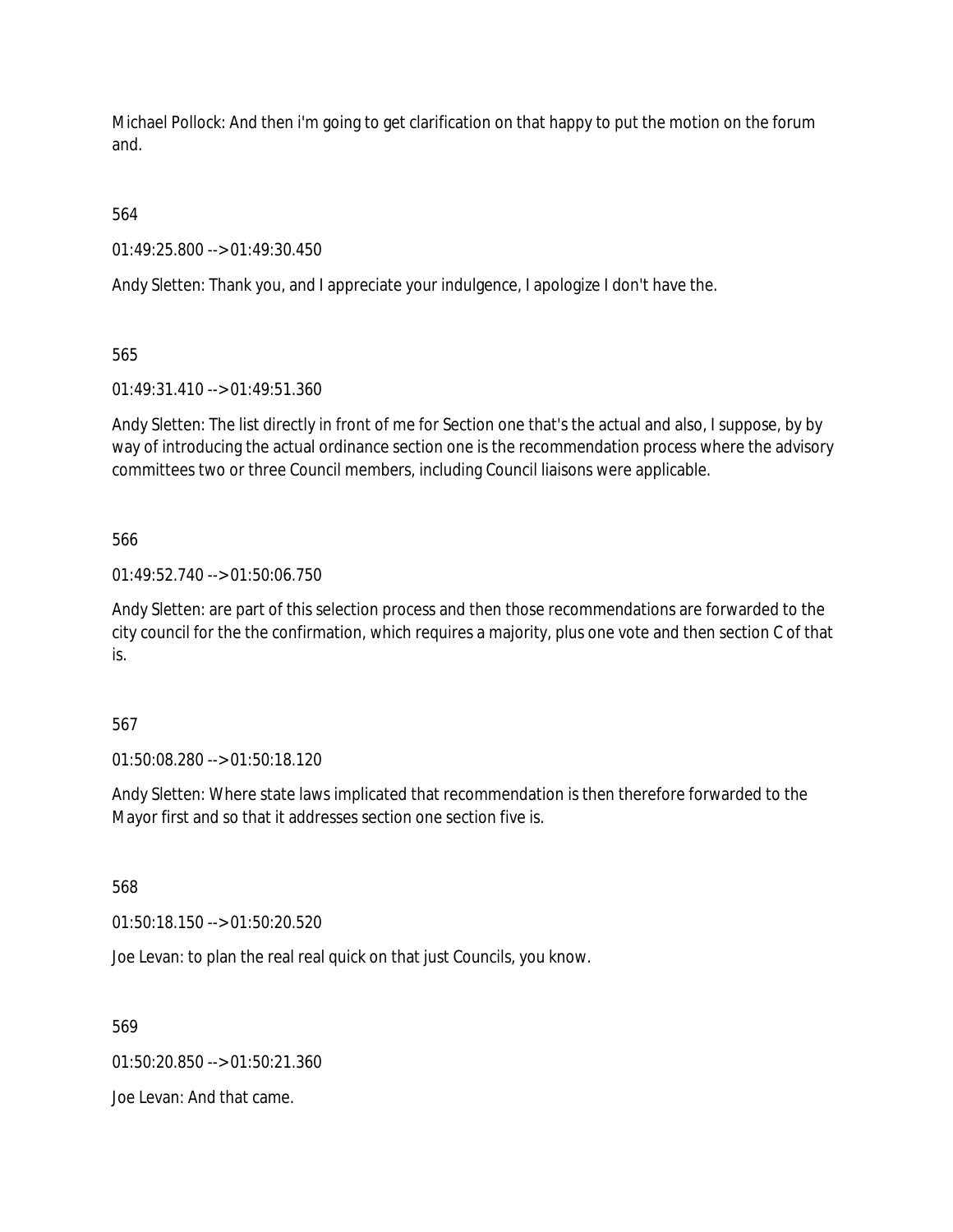01:50:21.420 --> 01:50:34.230

Joe Levan: That came directly from the motion that the Council passed so that that section one comes directly from the motion you already passing you directed us to come up with an ordinance to effectuate that so that's where that that's where that comes from.

571

01:50:35.220 --> 01:50:46.530

Andy Sletten: And section 2.32010 a directly relates to the multimodal transportation Advisory Committee and that's section five.

# 572

01:50:47.100 --> 01:51:04.620

Andy Sletten: And section six, which is 2.33010 a is directly related to the utility Advisory Committee also too, and I think that that may this may resolve a question that may be pending, because it was asked much earlier in this Council meeting.

573

01:51:05.700 --> 01:51:19.380

Andy Sletten: The question is, what about committees or task forces or some such groups that are not contained or encapsulated within the the bi MC, which would include, for instance, the ethics board.

574

01:51:20.820 --> 01:51:30.030

Andy Sletten: As a general matter it, it can fairly be argued that that is this does encapsulate all of the groups, including the ones not encapsulated in the code.

# 575

01:51:31.290 --> 01:51:38.760

Andy Sletten: There was no code line to update and then generally in an ordinance the attempt is to try to only update the authority that.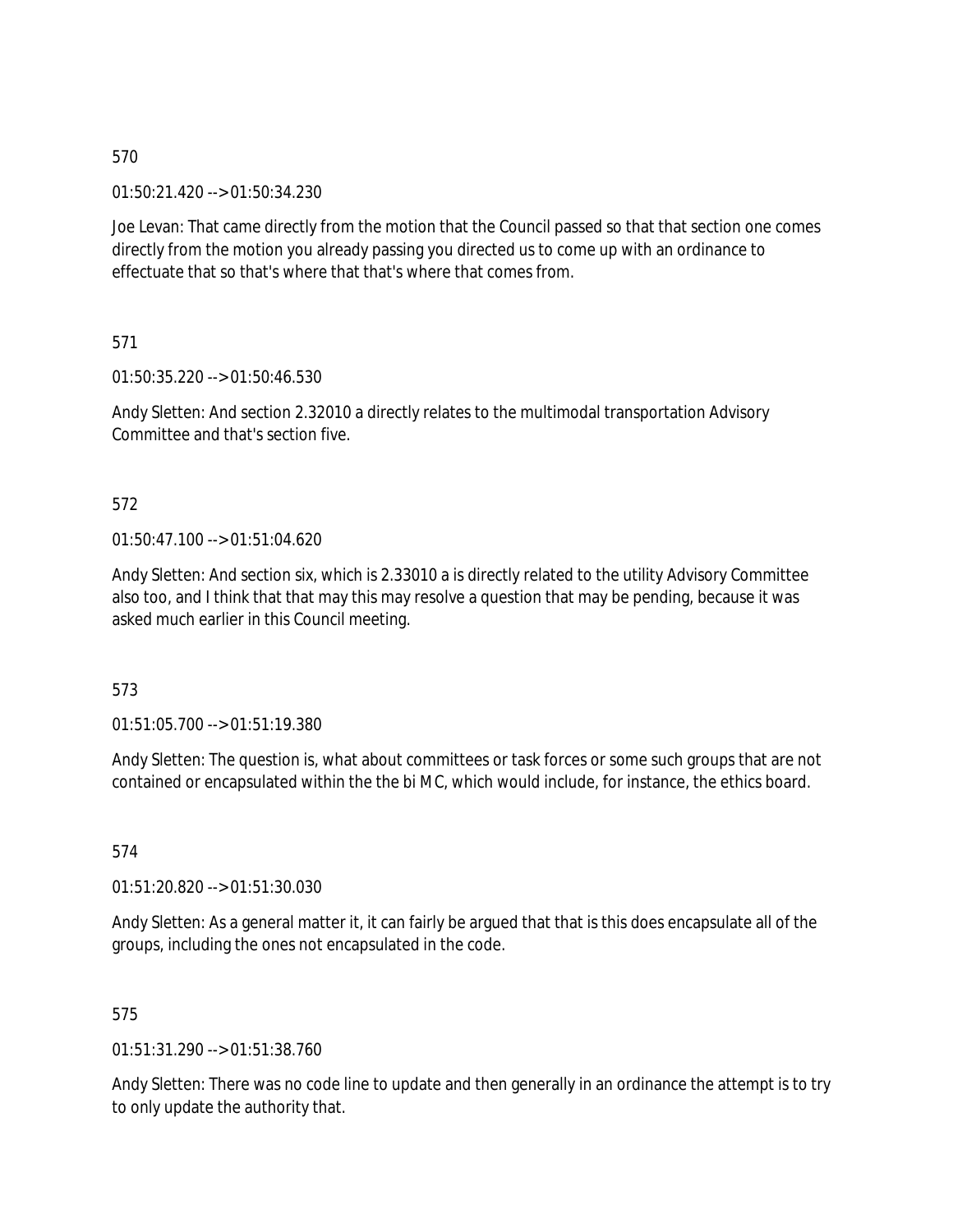01:51:38.820 --> 01:51:50.880

Andy Sletten: That were directed to update it may be valuable at a later time to clarify remember the authorizing resolution, for instance, for that particular committee or make some other such change, thank you.

# 577

01:51:51.480 --> 01:51:55.260

Joe Levan: Have customer Paul are there other sections that you didn't know which which can be we're talking about.

# 578

01:51:55.710 --> 01:51:56.670

Michael Pollock: um I think.

579

01:51:58.110 --> 01:52:02.190

Michael Pollock: I think that's it i'm I think.

580

01:52:03.510 --> 01:52:06.810

Michael Pollock: yeah yeah I mean section 10.

# 581

01:52:08.850 --> 01:52:11.160

Michael Pollock: is hereby amended read as follows.

# 582

01:52:12.210 --> 01:52:14.130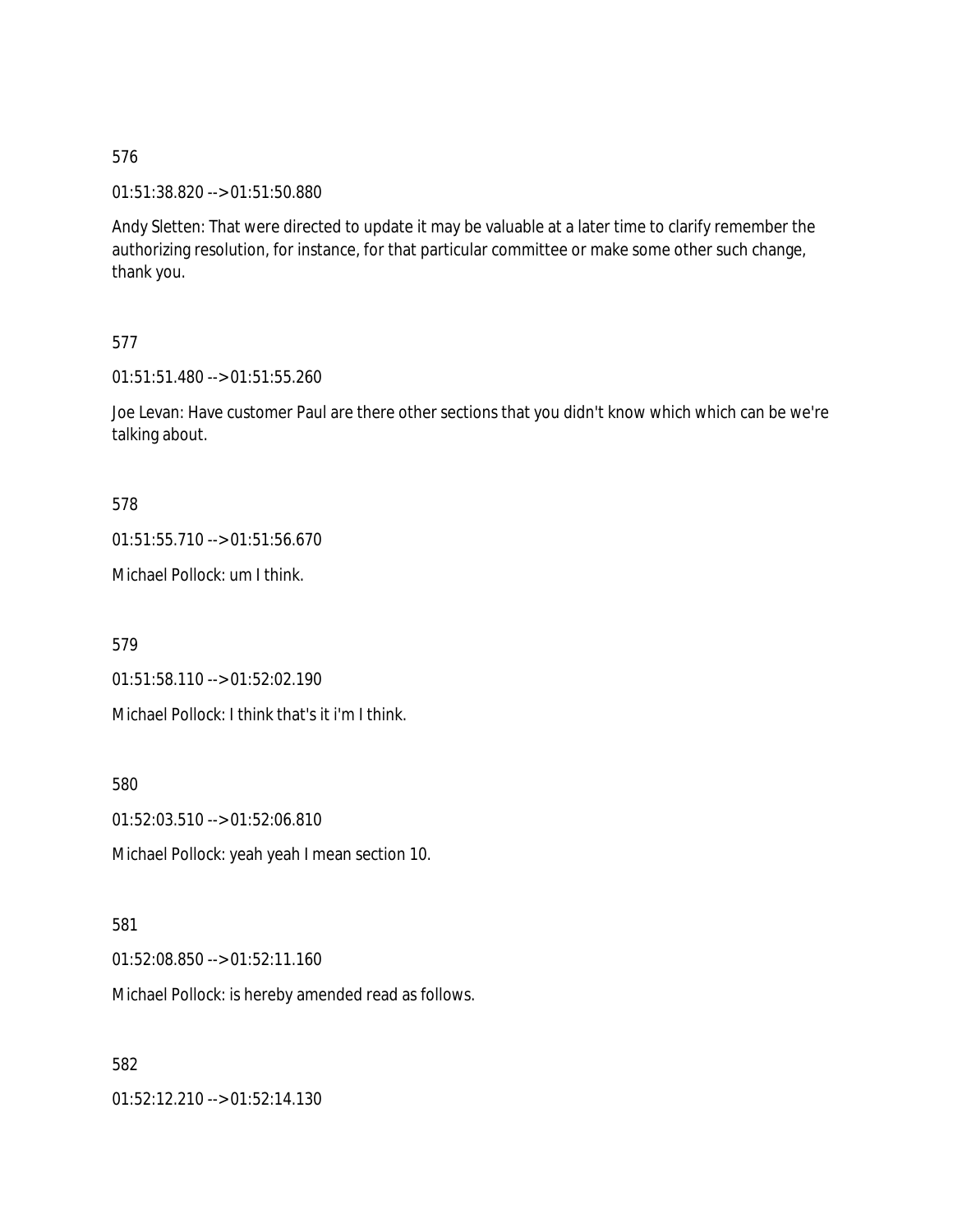Michael Pollock: So I just think clarity on that.

583

01:52:15.690 --> 01:52:20.910

Michael Pollock: And i'm sorry I lost a little bit of what you said so maybe you already said what it was.

584

01:52:22.800 --> 01:52:25.620

Michael Pollock: And then section 16 those were the only two I saw.

585

01:52:26.910 --> 01:52:27.390

Michael Pollock: So just.

586

01:52:29.640 --> 01:52:37.980

Joe Levan: This is section 10 that's 2400400 a so that that is a it's an interesting one.

587

01:52:39.240 --> 01:52:46.860

Joe Levan: Is that one is this it's the kid South county consolidated housing authority that has a board of Commissioners.

588

01:52:48.600 --> 01:52:53.970

Joe Levan: Which which includes says, the members of the board of Commission and these are Commissioners for this.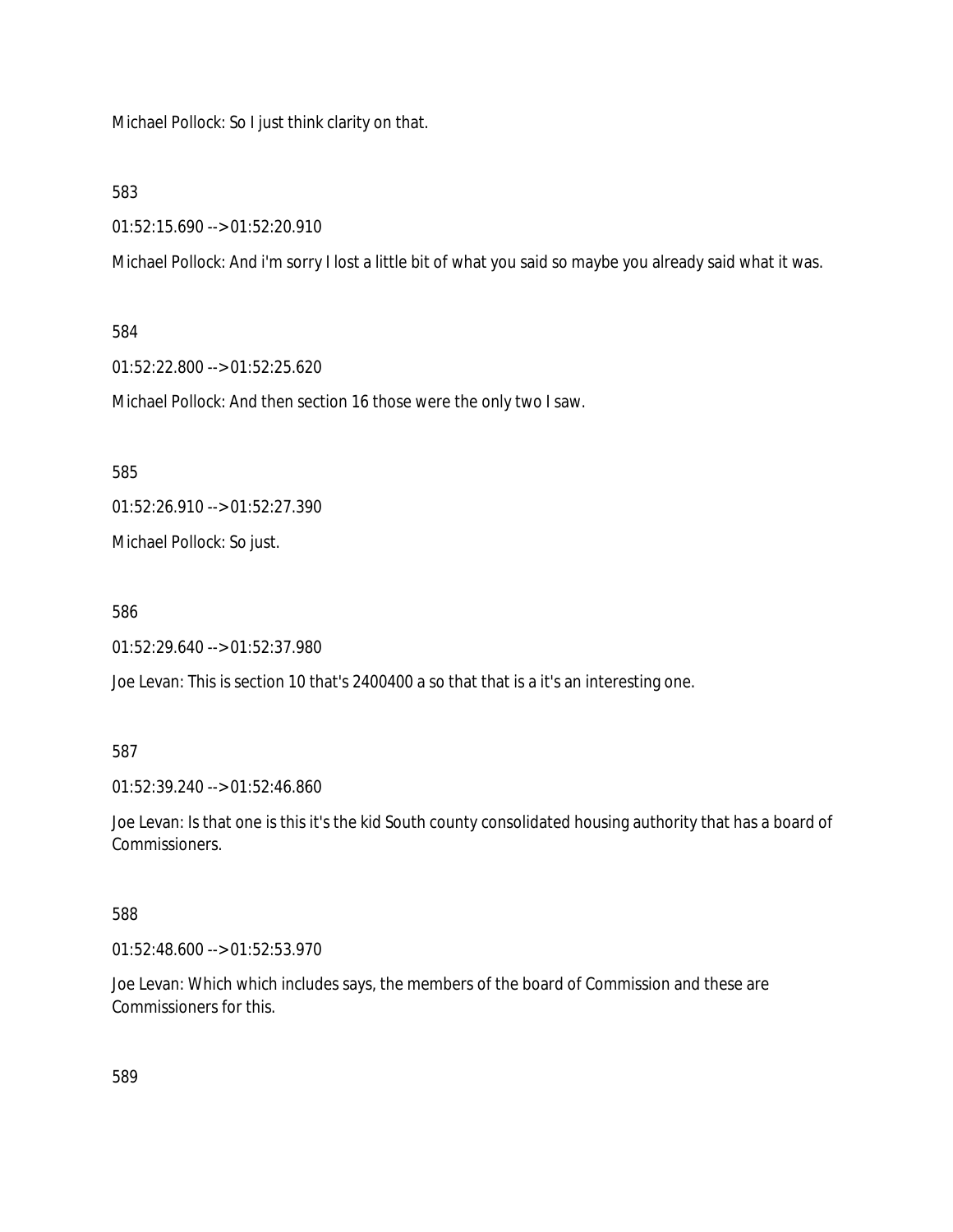01:52:54.720 --> 01:53:01.110

Joe Levan: consolidated housing authority shall be the board of county Commissioners of kids are counting the mayor port orchard, the mayor paul's, though.

590

01:53:01.500 --> 01:53:06.360

Joe Levan: And a city council member of bainbridge island or such persons elected officials from those jurisdictions may have point.

591

01:53:06.990 --> 01:53:23.310

Joe Levan: And it refers to appointment by the the process of the mayor, making the appointment so that's why that was included that's that's kind of a you know kind of a one off one that it's not very doesn't come up very often so that's that one any any other ones that.

592

01:53:24.990 --> 01:53:28.560

Michael Pollock: Section 16 i'm sorry to be picky about this, I just want to know.

593

01:53:28.860 --> 01:53:29.190

Joe Levan: So.

594

01:53:29.220 --> 01:53:31.050

Andy Sletten: Yes, it's a very reasonable question.

595

01:53:32.010 --> 01:53:41.310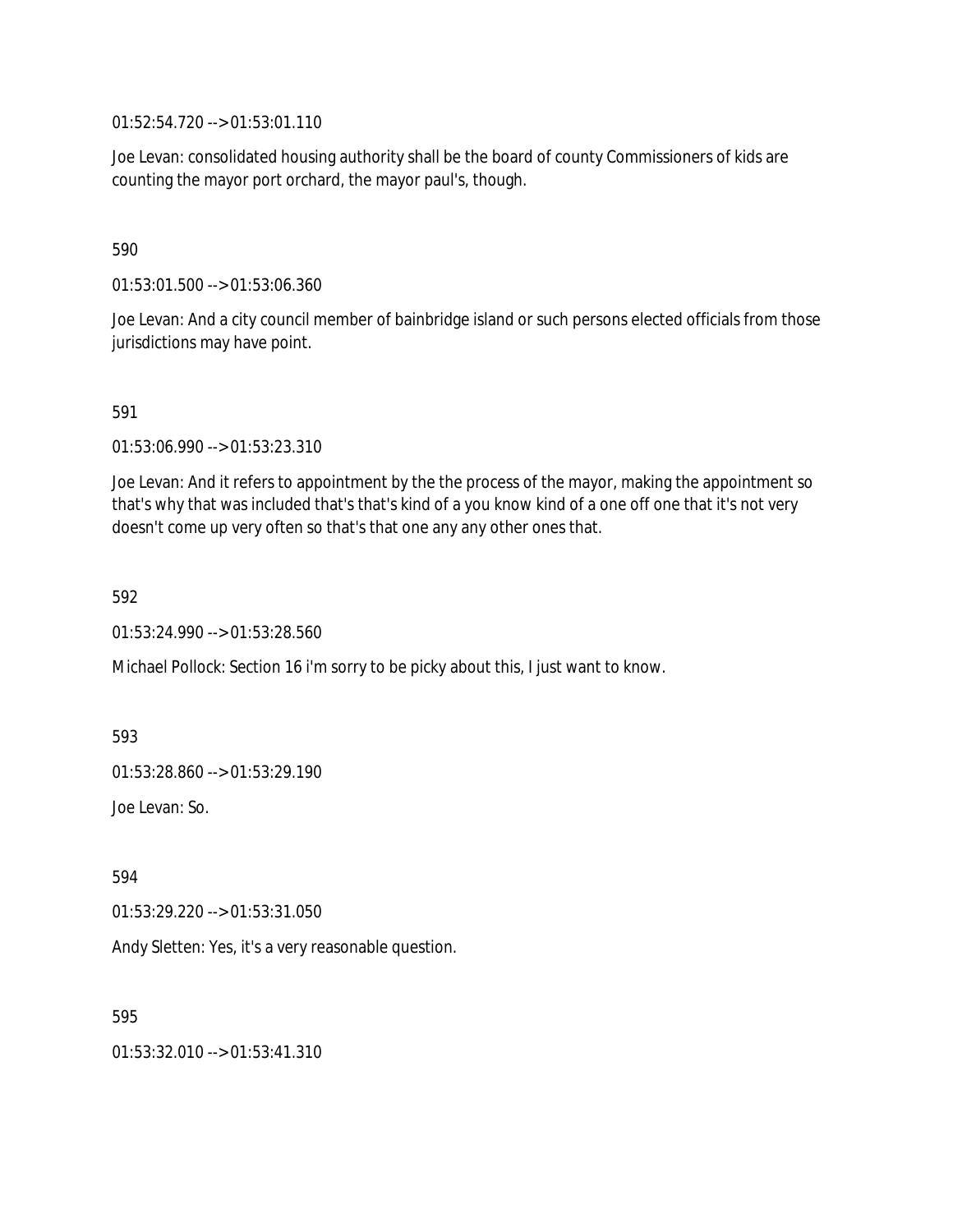Andy Sletten: The way that the code is written some it does, as you can tell there, there are certain paragraphs that directly name the group there are others that don't.

596

01:53:42.420 --> 01:53:43.260

Michael Pollock: So so.

597

01:53:43.290 --> 01:53:50.760

Michael Pollock: So just to get to the point here on Section 16 it says the appointments and confirmation it doesn't say what the committee is, but it also says.

598

01:53:51.030 --> 01:54:02.250

Michael Pollock: it'll be governed by Chapter two one the IMC but then at the bottom, it says Member shall be nominated by the mayor and approved by the City Council so i'm just wondering about that.

599

01:54:06.630 --> 01:54:08.310

Joe Levan: Where you're talking about section.

600

01:54:08.730 --> 01:54:10.200

Joe Levan: 16 okay.

601

01:54:14.400 --> 01:54:16.500

Michael Pollock: So that would be seem to be contradictory.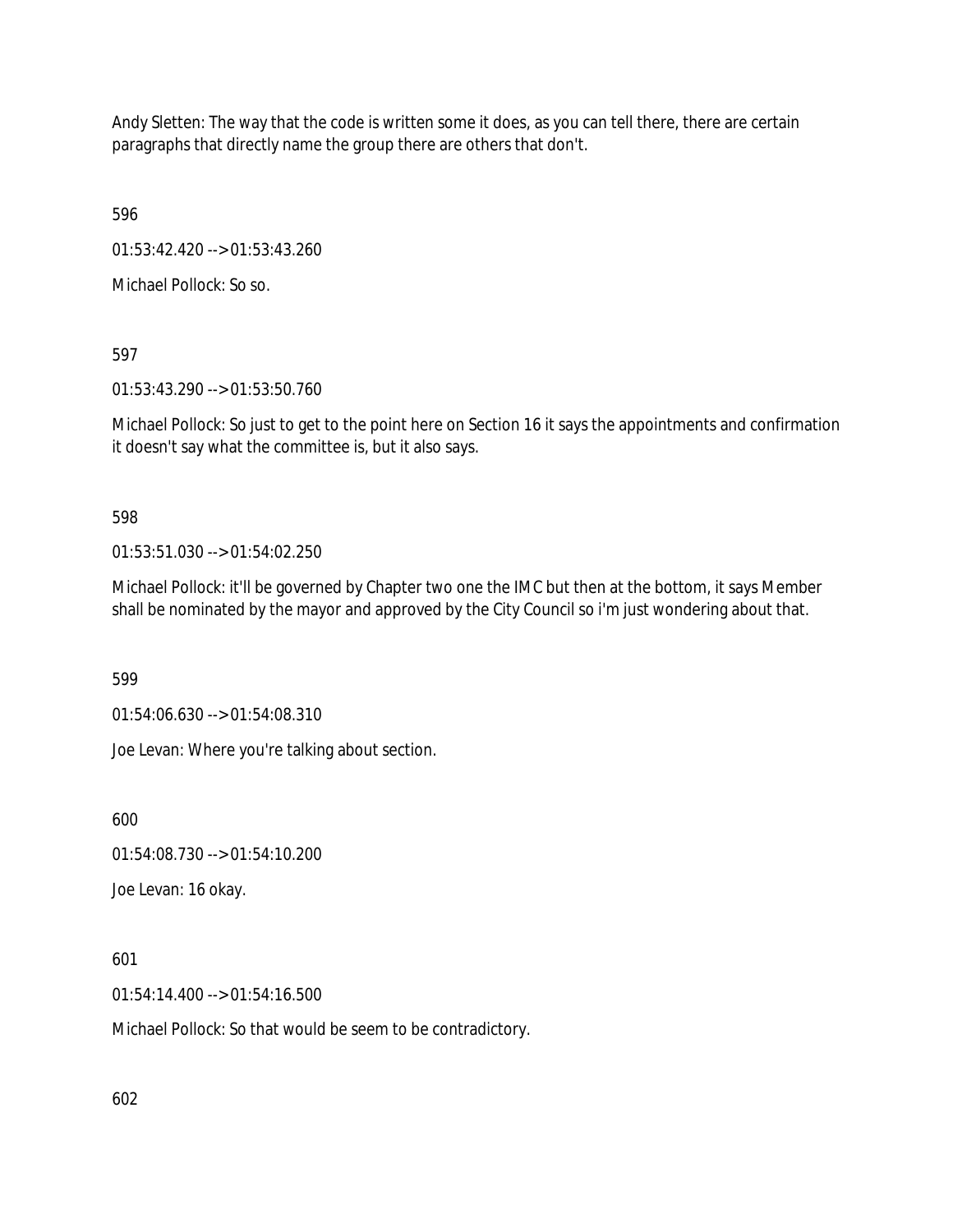01:54:17.670 --> 01:54:25.200

Joe Levan: yeah so so to point out one is the chapter that was added a few years ago to address kind of consolidate in one place.

603

01:54:26.310 --> 01:54:29.970

Joe Levan: Where how to address certain activities related to all those.

604

01:54:31.140 --> 01:54:35.430

Joe Levan: advisory groups which included provisions related to removals.

#### 605

01:54:36.570 --> 01:54:51.870

Joe Levan: And and dealing with the chairs of different committees and commissions so that's why that references to 2.1 and that's that's what this ordinance does it it adds a new provision within 2.01 for this this new process to your point about that.

606

01:54:52.950 --> 01:54:55.890

Joe Levan: 1620 any do I speak to 1620 4060.

607

01:54:57.450 --> 01:55:03.720

Andy Sletten: Other than I, I agree that that perhaps that last sentence could be stricken.

608

01:55:05.400 --> 01:55:16.620

Andy Sletten: But the, the process is not changed again some of the wordings were different in the different sections and so its application is still fair and it doesn't take you.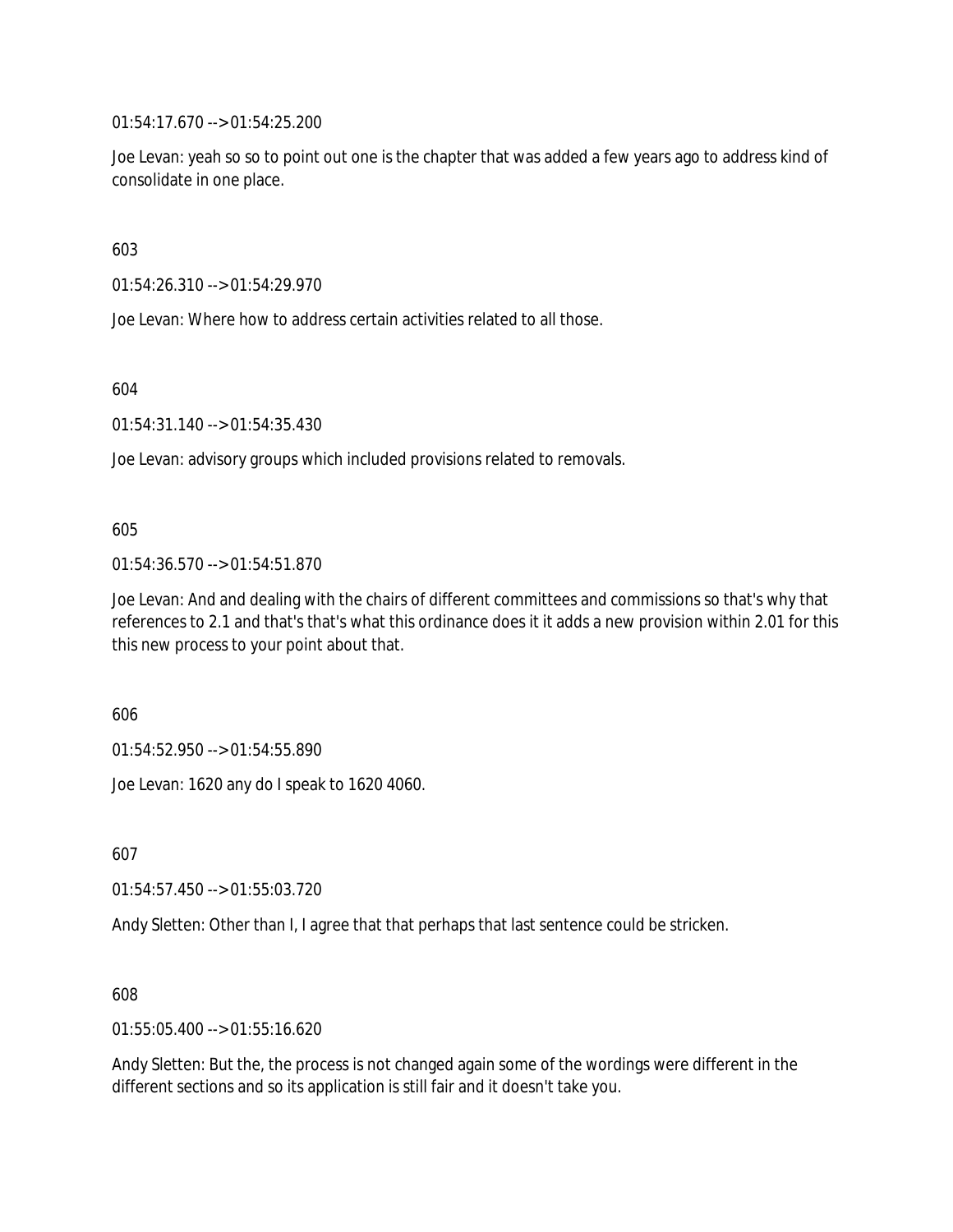01:55:17.340 --> 01:55:28.890

Andy Sletten: out of the loop, to say that Member shall be nominated by the mayor and approved by the City Council in accordance with Chapter 2.01 bi MC but, if you would like to strike that language that certainly could be stricken.

610

01:55:30.540 --> 01:55:35.910

Joe Levan: that's a good point just to make it consistent, because the other ones we did strike that part of that language deployment.

611

01:55:39.240 --> 01:55:39.690

Rasham Nassar: know.

612

01:55:40.020 --> 01:55:40.290

Rasham Nassar: And that.

613

01:55:40.560 --> 01:55:49.140

Joe Levan: is just you know that that relates to production and open space and farmland so it's that's what this provisions is the selection committee yeah yeah.

#### 614

01:55:49.230 --> 01:55:56.610

Rasham Nassar: Yes, it's chapter 1624 so just for just for clarification, members of the public, I know that that the committee names are not included.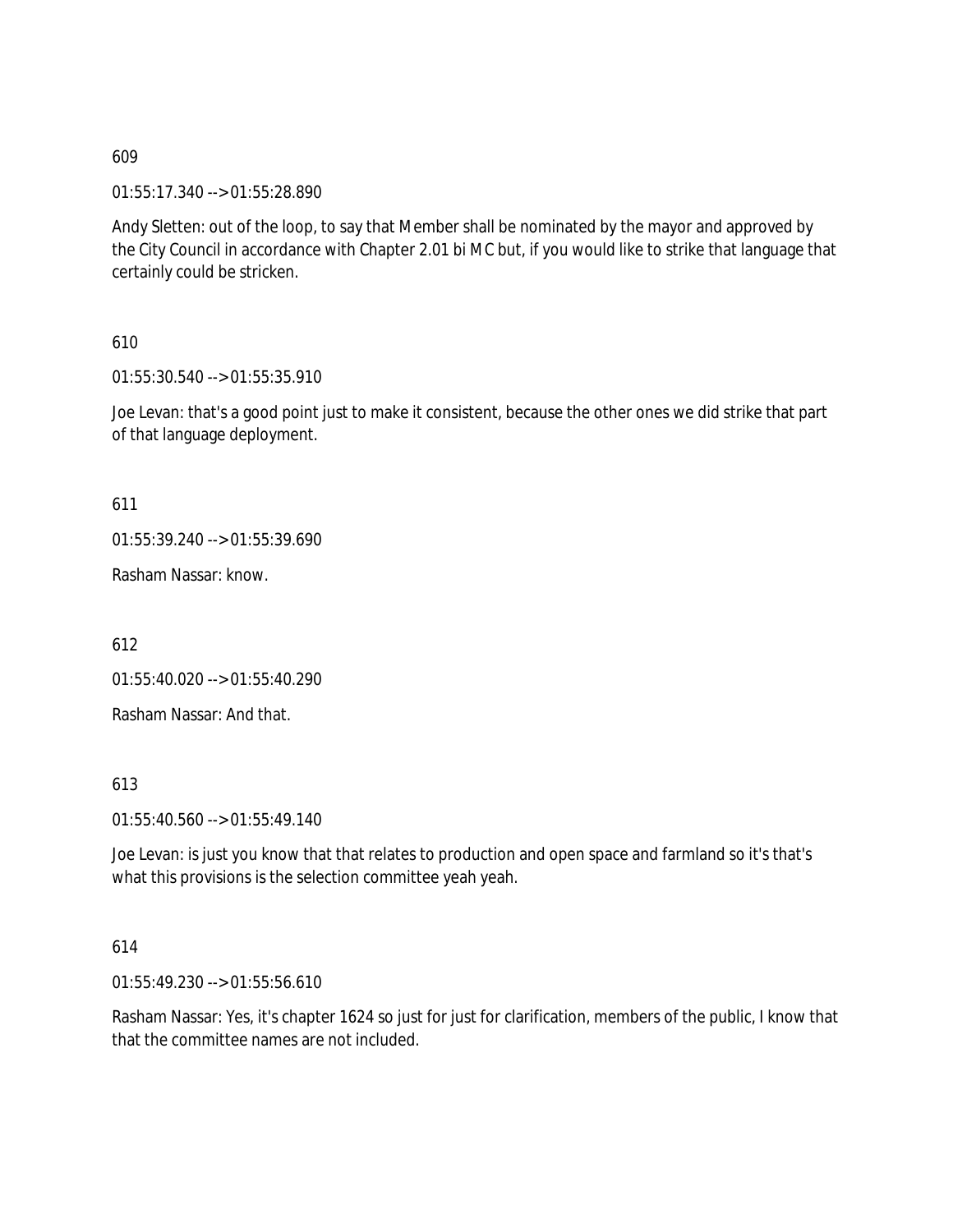01:55:56.970 --> 01:56:02.610

Rasham Nassar: And that's we heard the deputy city attorney state that he just pulled the provisions and needed the language amendment to be to conform.

# 616

01:56:02.940 --> 01:56:11.220

Rasham Nassar: To the motion, the Council made, but if you were just to simply type in your Google search for example chapter 16.24 be IMC you'd actually pull the entire code section.

# 617

01:56:11.580 --> 01:56:19.710

Rasham Nassar: And the entire code section then contains the name at the beginning of the committee to which the language that we're considering adopting by ordinance tonight pertains to.

# 618

01:56:20.280 --> 01:56:29.700

Rasham Nassar: So that's pretty clear to me, we do have emotion in the packet it sounds like we would need to amend the motion to strike that following language.

# 619

01:56:30.810 --> 01:56:41.940

Rasham Nassar: In section 16 that was just mentioned by councilmember pollock I would certainly entertain that I think that don't think it should be in there, I think our goal was to remove that language.

# 620

01:56:42.660 --> 01:56:52.950

Rasham Nassar: So if councilmember pollock you would like to put that motion on the floor for a second, then we can begin raiders number account like the comments so i'd like to move us along Thank you.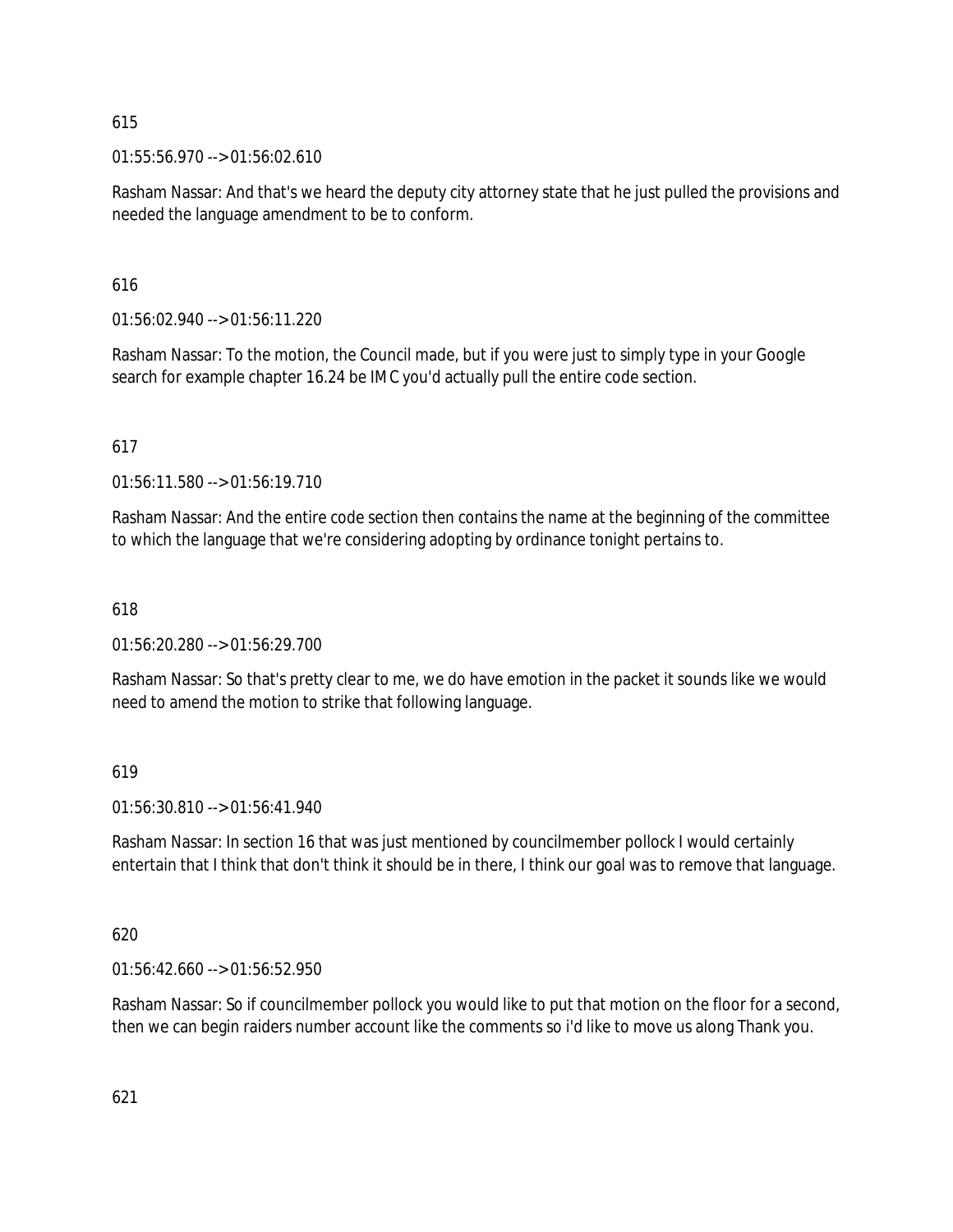01:56:53.190 --> 01:56:54.120

Rasham Nassar: Okay, great yeah.

622

01:56:54.420 --> 01:57:14.760

Michael Pollock: I moved to a forward ordinance number 2021 16 for approval, with the may 25 2021 consent agenda provided with the language stricken from section 16 the last sentence, I believe that is in section 16 seconds on for clarification purposes okay.

623

01:57:15.990 --> 01:57:17.760

Rasham Nassar: Our car second that motion.

624

01:57:19.260 --> 01:57:19.650

Rasham Nassar: Okay.

625

01:57:21.030 --> 01:57:24.870

Rasham Nassar: I will now go down a list of Council member hands raised Deputy Mayor had topless.

626

01:57:25.770 --> 01:57:33.690

Kirsten Hytopoulos: Yes, I hope we just pass this quickly, it was intended, I think our goal is to capture every possible board and Commission.

# 627

01:57:34.110 --> 01:57:42.840

Kirsten Hytopoulos: And again, as I said earlier, I think this was supposed to capture the epic scored I don't want to hold this up for that this needs to become law apparently.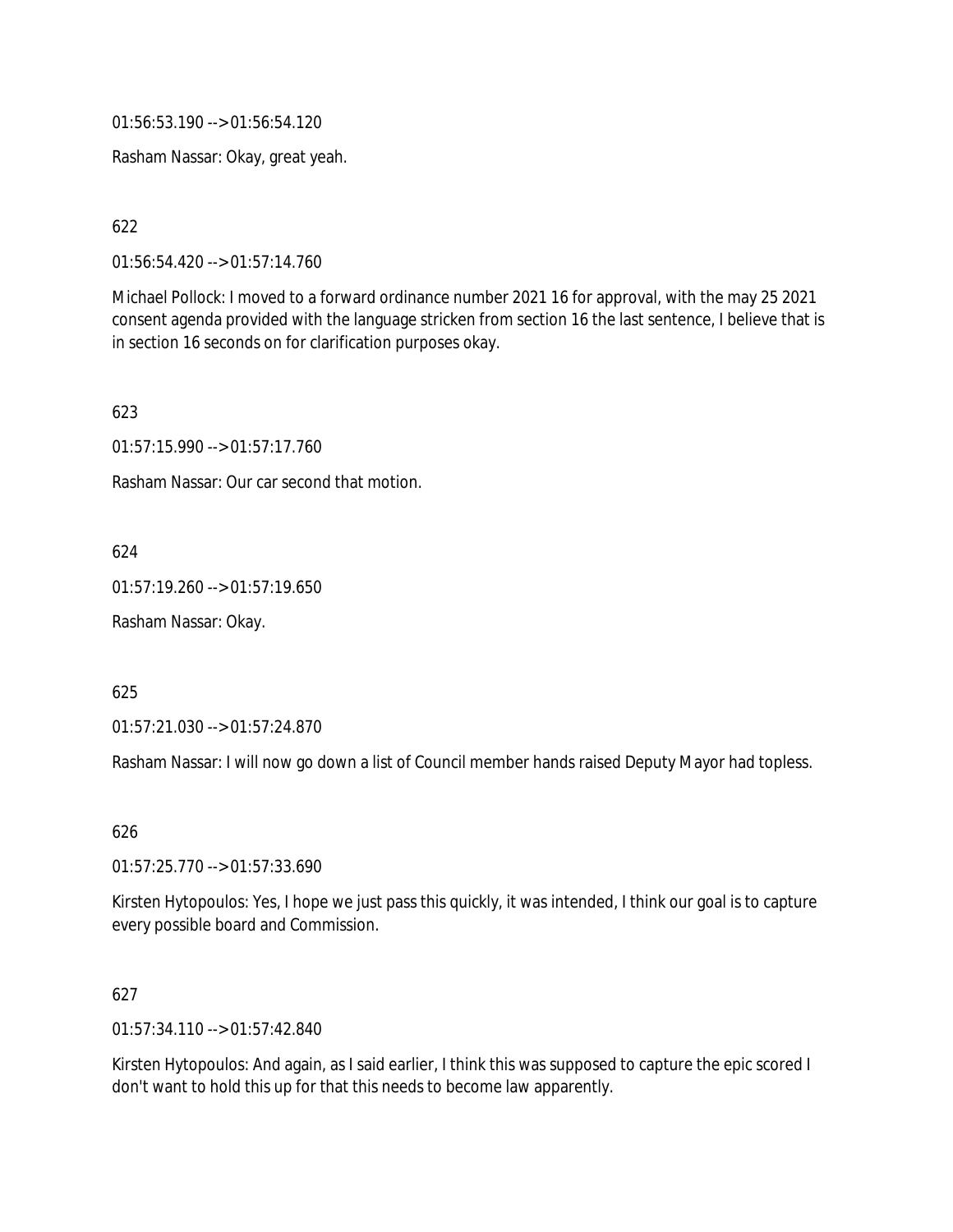01:57:43.260 --> 01:57:54.450

Kirsten Hytopoulos: So I will, after we close this motion i'm going to make a motion to have a provision a revision brought back to us on vm have explored, otherwise I support this motion, I mean this ordinance in motion.

629

01:57:54.990 --> 01:57:55.920

Rasham Nassar: councilmember Schneider.

630

01:57:56.940 --> 01:58:15.450

Leslie Schneider: Thank you i'm going to take a slightly different tact here and just ask for another amendment, so I would like to I would move to amend the ordinance that is on the floor already within a requested amendment to clarify that it applies to the ethics committee.

631

01:58:19.890 --> 01:58:21.120

Rasham Nassar: There, a second for that.

632

01:58:22.350 --> 01:58:24.570

Rasham Nassar: proposed amendment so councilmember deets seconds that.

633

01:58:29.940 --> 01:58:30.990

Rasham Nassar: deputy city attorney.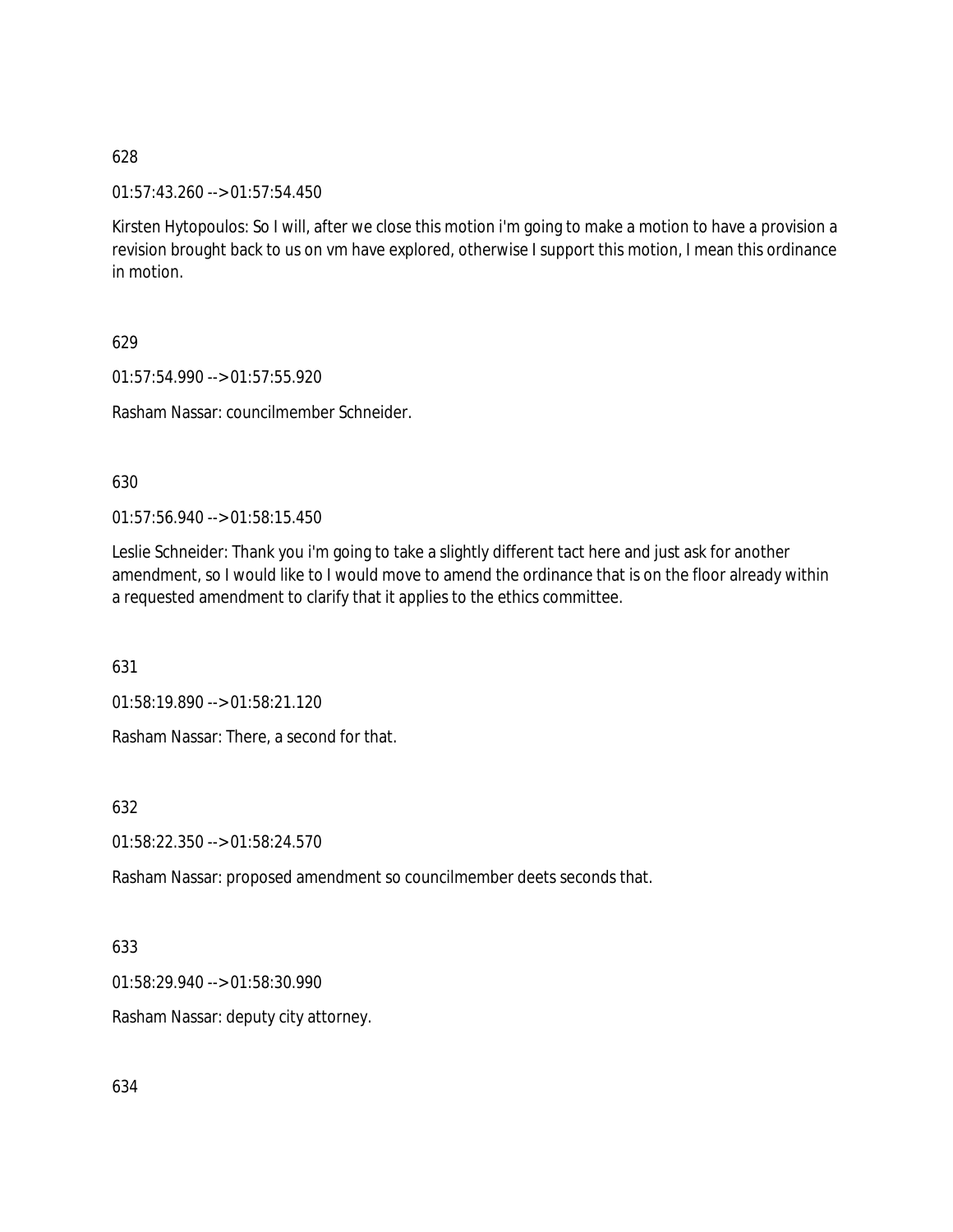01:58:32.340 --> 01:58:39.330

Rasham Nassar: I have a question about that I certainly understand the intent of that, but I also, I just want, I want to be clear, because you did mention.

# 635

01:58:40.890 --> 01:58:50.100

Rasham Nassar: that the language is contained in the ethics program itself and that Council in order to to have that apply the the proposal that councilmember cider and Deputy Mayor have proposed.

# 636

01:58:50.550 --> 01:58:58.380

Rasham Nassar: That we may actually have to amend the language and the program to conform with this change in the bi MC because the ethics Program.

# 637

01:58:58.800 --> 01:59:12.900

Rasham Nassar: At the export appointment process does not concurrently contained in the bi MC is my understanding, correct it's held within the program itself, so I hear the direction that Council members want to take with that and I would hope that you can help.

# 638

01:59:13.980 --> 01:59:17.640

Rasham Nassar: illustrate for Council members, how to how to how to appropriately properly get us there.

# 639

01:59:18.510 --> 01:59:31.260

Andy Sletten: So in in my review, I guess, I took from Council that the update should be to the municipal code 2.07010, which is our ethics program sections.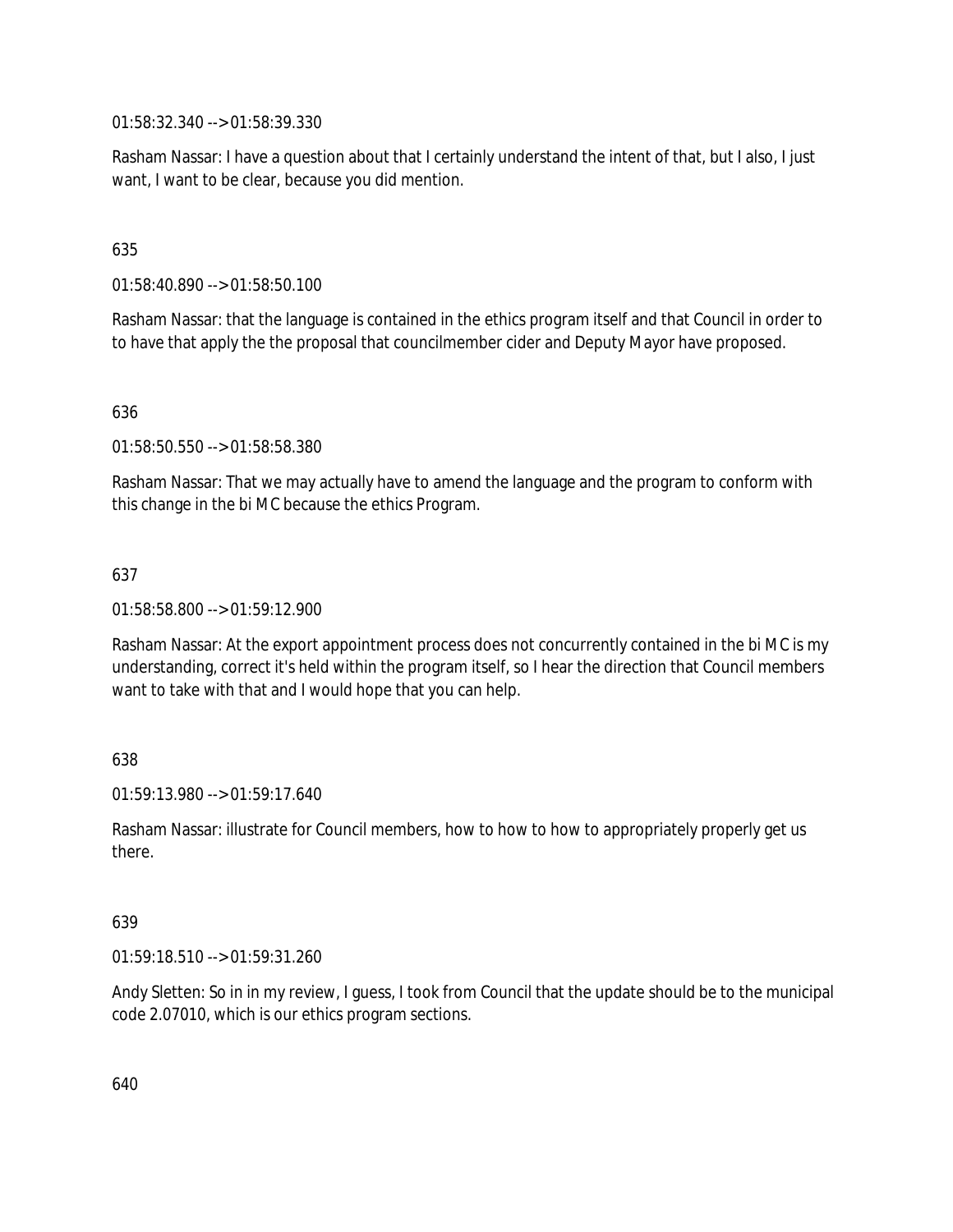01:59:31.830 --> 01:59:47.250

Andy Sletten: Simply states, the Council shall establish an ethics program then by Resolution created the program which does contain language about the mayor that is consistent with what we just changed throughout.

641

01:59:48.960 --> 01:59:52.350

Andy Sletten: Generally, as a matter of practice My preference would be that.

642

01:59:53.880 --> 02:00:06.780

Andy Sletten: That if you're going to be updating you having an ordinance to update the municipal code that it only update the municipal code and then that perhaps a separate resolution just for clarity purposes update the the resolution.

643

02:00:08.010 --> 02:00:19.800

Andy Sletten: I suppose it is possible that this particular ordinance could be updated in such a way to state that it would just be calling out a essentially a different means.

644

02:00:20.520 --> 02:00:28.260

Andy Sletten: For enacting rules or procedure law within within our city, and so it may, it may be just a little bit cleaner to update the resolution.

645

02:00:28.770 --> 02:00:31.740

Joe Levan: So there's really two options, so you know, one would be under that.

646

02:00:34.560 --> 02:00:42.210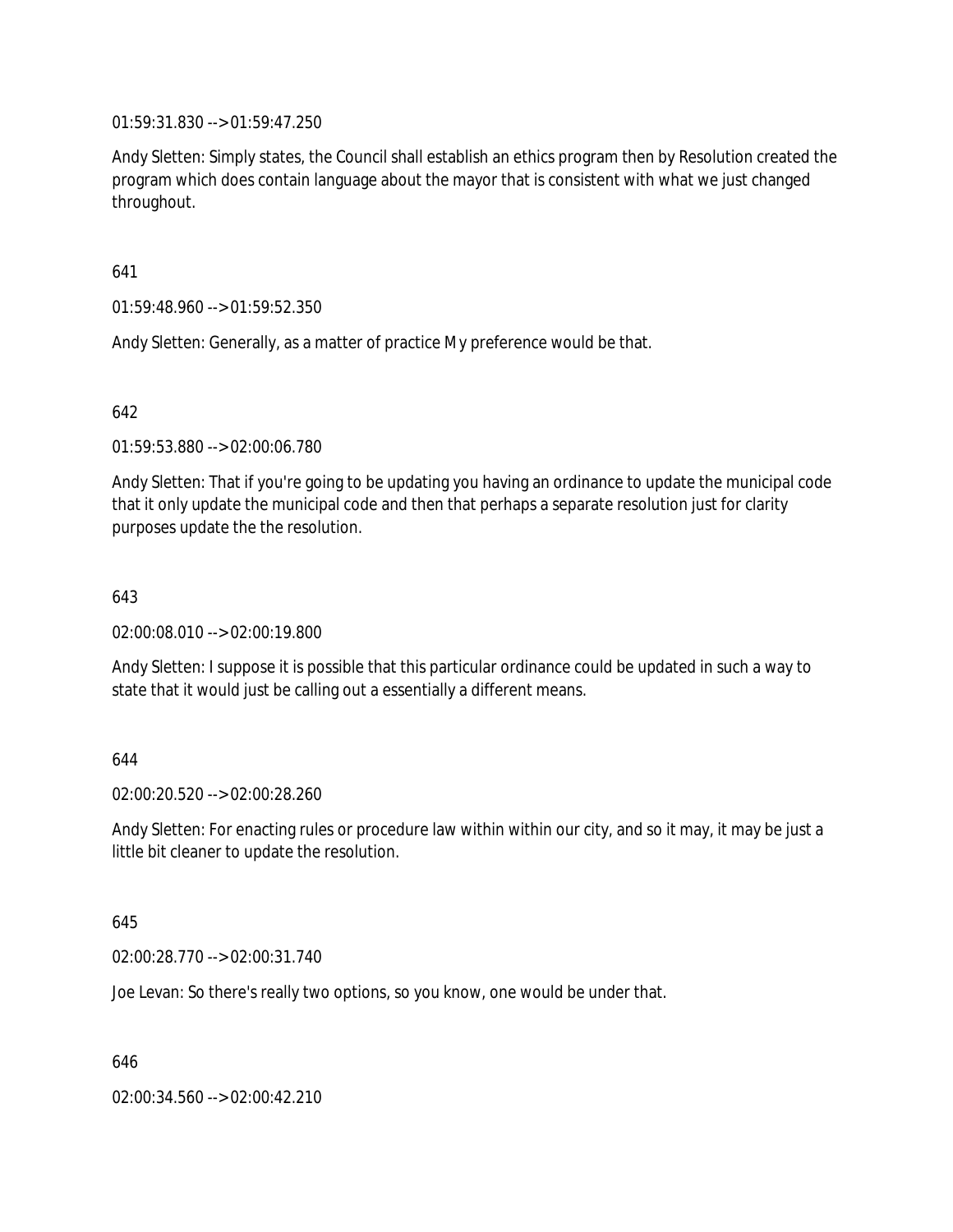Joe Levan: The Council could include another sense, they would say that the the appointment confirmations of the Members.

# 647

02:00:42.720 --> 02:00:57.180

Joe Levan: Of the of the ethics board shall be governed by chapter 2.1 the IMC so that that's one way, the other way would be to not change the ordinance but instead to have us come back with a resolution.

# 648

02:00:57.870 --> 02:01:08.400

Joe Levan: In the near future, that would change the ethics program which has adopted by resolution and that under the as it is now under Article five.

# 649

02:01:09.000 --> 02:01:22.830

Joe Levan: So part three, a it says members, the ethics board shall be nominated by the mayor and confirmed by the City Council by a super majority voted at least five Council members, so we would just we would write provides that provision to reflect what you're talking about.

650

02:01:23.520 --> 02:01:23.760

Rasham Nassar: and

651

02:01:24.690 --> 02:01:26.640

Andy Sletten: i'm very i'm very sorry Council member.

652

02:01:27.330 --> 02:01:36.960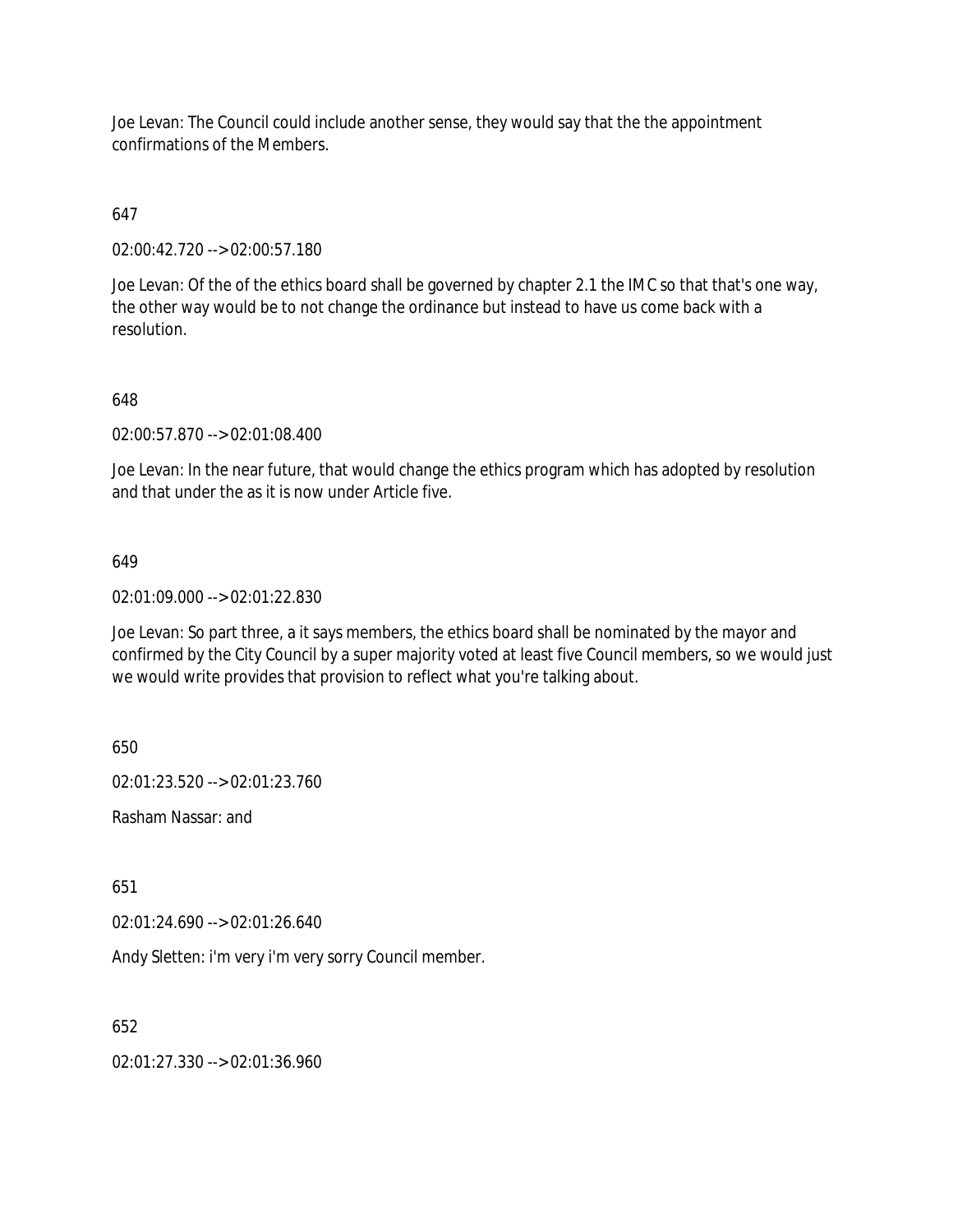Andy Sletten: which was, I just wanted to mention that, if we consider the discussion that councilmember pollock just raised about the extraneous sentence in section 16.

653

02:01:38.490 --> 02:01:50.400

Andy Sletten: I suppose, in my opinion, amending the the actual resolution may be superior, because if you update 2.07010 to have a new section that says it adheres to the code.

654

02:01:50.730 --> 02:02:01.650

Andy Sletten: Then the resolution will still contain the language with the old language, much like how SEC, the section 16 contains the old language as the last sentence which.

655

02:02:03.390 --> 02:02:06.180

Andy Sletten: Some may perceive as being contradictory, thank you.

656

02:02:06.540 --> 02:02:21.030

Rasham Nassar: Thank you for that clarification councilmember Schneider um I, I think the recommendation from legal counsels pretty clear and that taking your proposal forward as a considering it as a resolution.

657

02:02:22.110 --> 02:02:29.550

Rasham Nassar: Is is what has been recommended by legal counsel Deputy Mayor had topless actually suggested that she would propose that.

658

02:02:29.580 --> 02:02:31.020

Leslie Schneider: After we respond.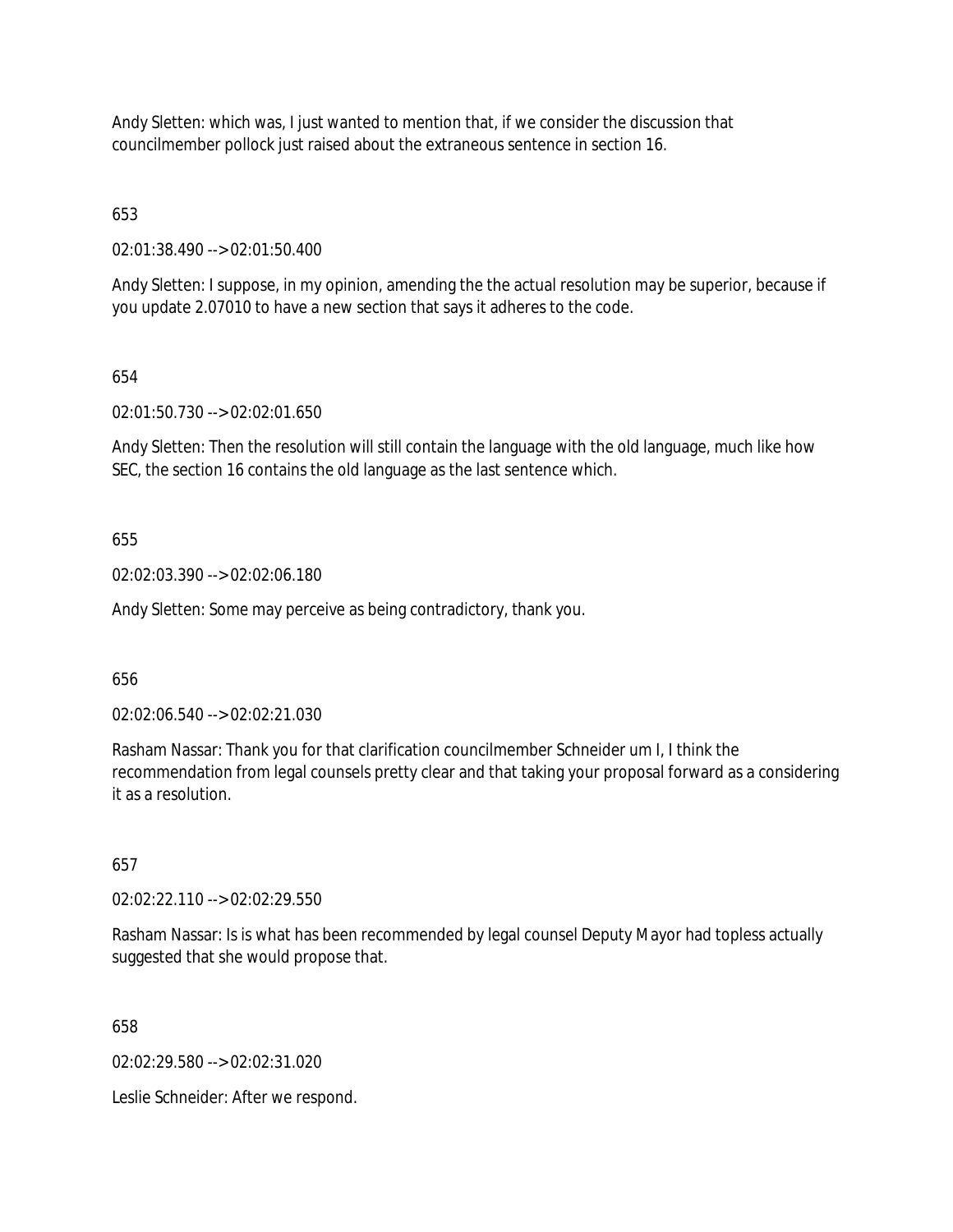02:02:31.110 --> 02:02:33.690

Rasham Nassar: To that i'm almost done Thank you.

660

02:02:35.070 --> 02:02:39.000

Rasham Nassar: After we pass the motion on the floor, we finish debate on that.

661

02:02:40.050 --> 02:02:42.300

Rasham Nassar: So I just wanted to offer that to you go ahead.

662

02:02:43.380 --> 02:02:51.390

Leslie Schneider: Thank you um, I guess, I just wanted to ask a question, it seems like amending this ordinance, just to clarify that it does apply to the to the.

# 663

02:02:51.870 --> 02:03:05.910

Leslie Schneider: Ethics program does create a slight bit of conflict, so we could use housekeeping to come back with the resolution afterwards, but this clarifies right now, and this ordinance would have.

664

02:03:07.080 --> 02:03:28.470

Leslie Schneider: would have a higher level of authority than the resolution that created the ethics program so we would be clear from a legal point of view it obviously could be preferable to come back later with a resolution that also changes the ethics program itself, so I guess, I would prefer to.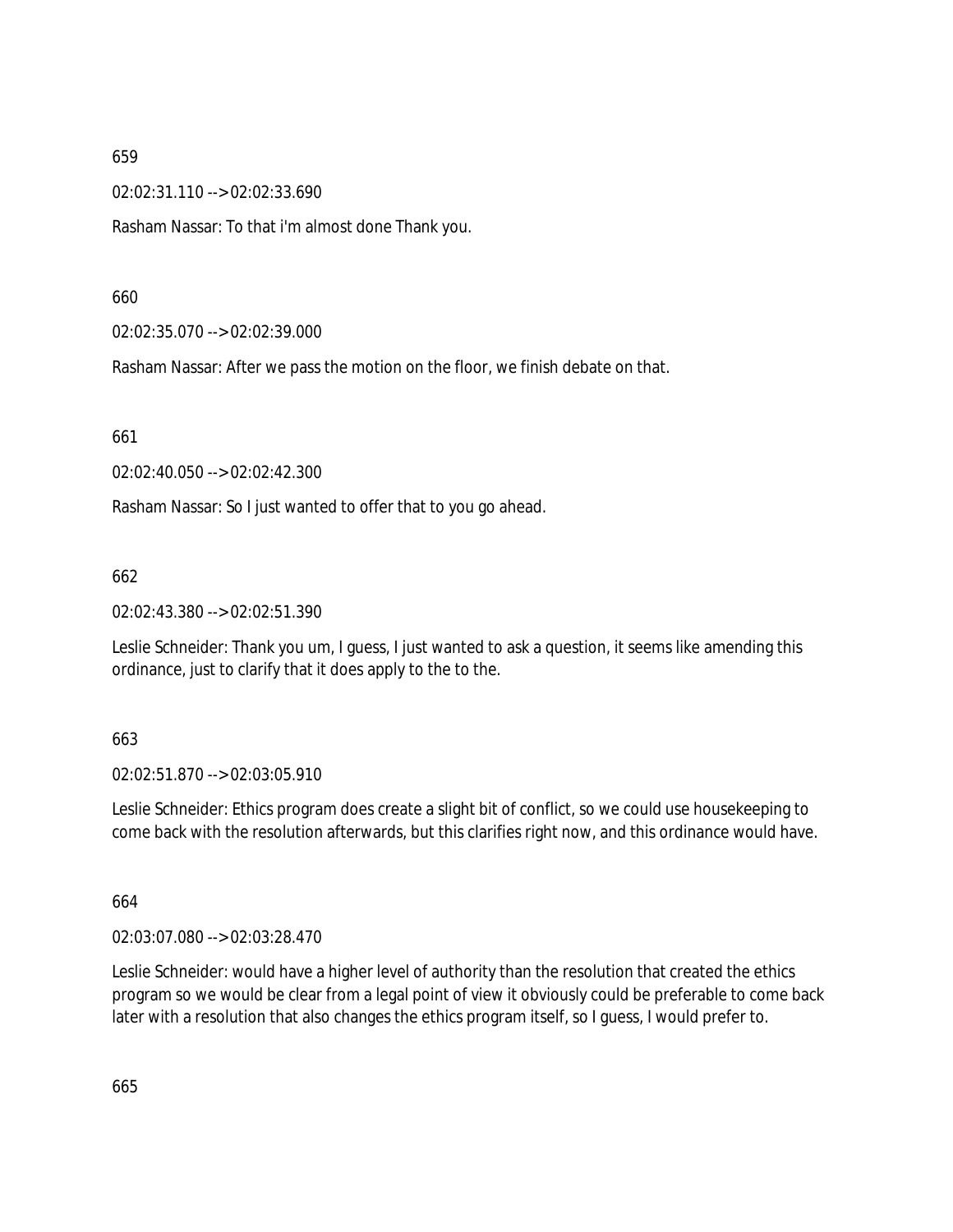02:03:29.610 --> 02:03:36.030

Leslie Schneider: leave my amendment on the floor and have it voted on and then, if it fails, then we move forward as as recommended.

666

02:03:37.110 --> 02:03:41.850

Rasham Nassar: Okay, so is there any further discussion on councilmember snyder's.

667

02:03:41.970 --> 02:03:43.170 Michael Pollock: Oh no.

668

02:03:43.440 --> 02:03:43.590 i'm.

669

02:03:44.760 --> 02:03:47.670

Rasham Nassar: Sorry Council member, I have, I have a Council member ahead of you.

670

02:03:48.330 --> 02:03:51.420

Michael Pollock: But there's a point of order if there hasn't even been.

# 671

02:03:51.600 --> 02:03:56.670

Michael Pollock: A clear motion stated, and there has not been a second on the motion so.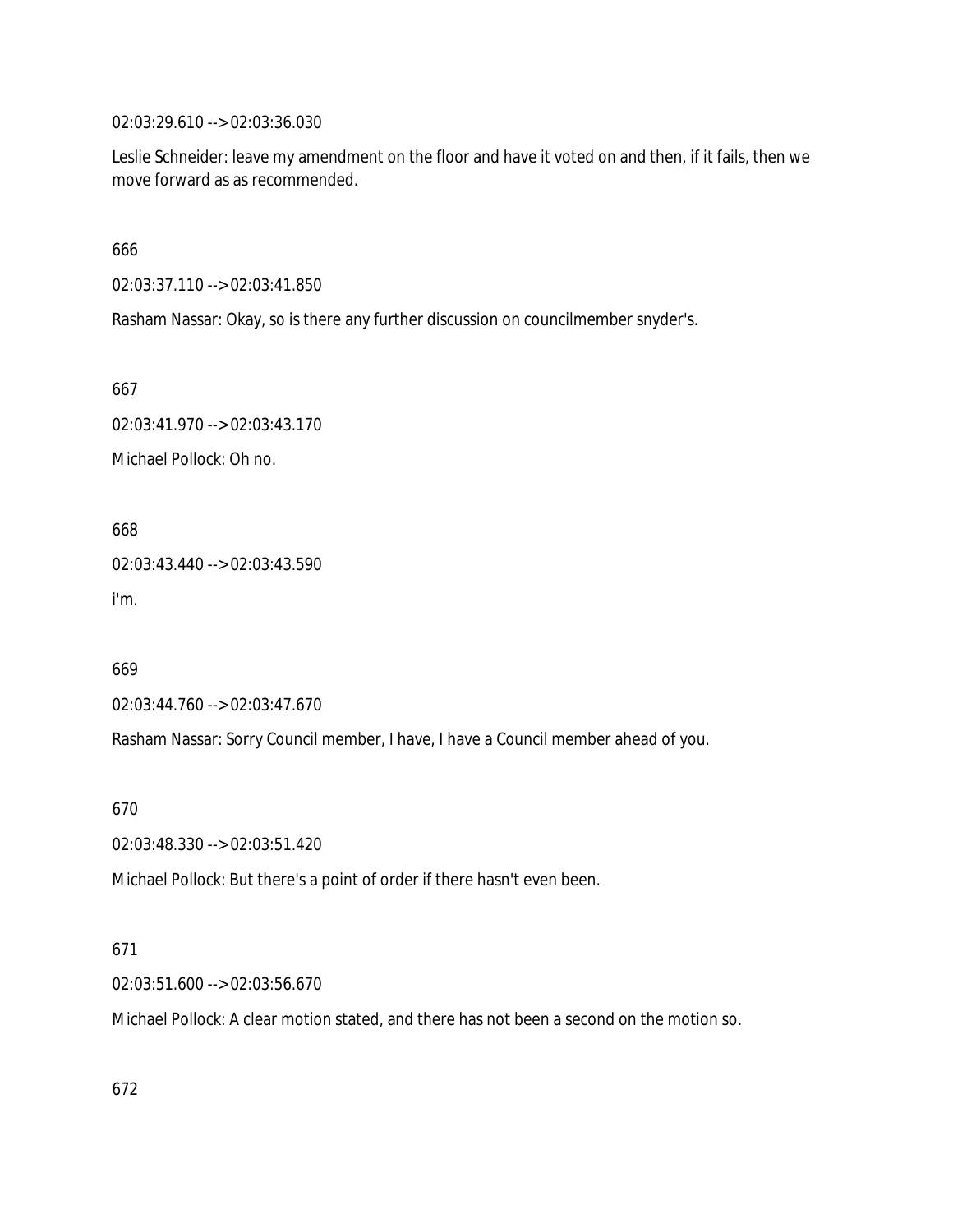02:03:56.760 --> 02:04:00.300

Rasham Nassar: Council members Schneider, would you please restate your motion to amend the motion on floor.

# 673

02:04:01.830 --> 02:04:07.500

Leslie Schneider: I move to amend ordinance number 2021 dash 16 to clarify that it applies to the ethics committee.

# 674

02:04:08.820 --> 02:04:13.800

Rasham Nassar: And second year of that motion with Council member dates so councilmember deets you're offering your second again okay.

# 675

02:04:14.310 --> 02:04:22.380

Rasham Nassar: So that friendly amendment has been offered and clearly stated, I have two hands raised Deputy Mayor had topless would you like to speak to councilmember snyder's amendment.

#### 676

02:04:22.800 --> 02:04:32.550

Kirsten Hytopoulos: Yes, I guess what i'm confused about is why we don't already have is covered in 2.01015 which does properly capture the intention of the original motion.

#### 677

02:04:33.150 --> 02:04:41.070

Kirsten Hytopoulos: which was that recommendations for these appointments will be done this way and that the only exception, are the CW mandated mayor.

678

02:04:41.670 --> 02:04:49.020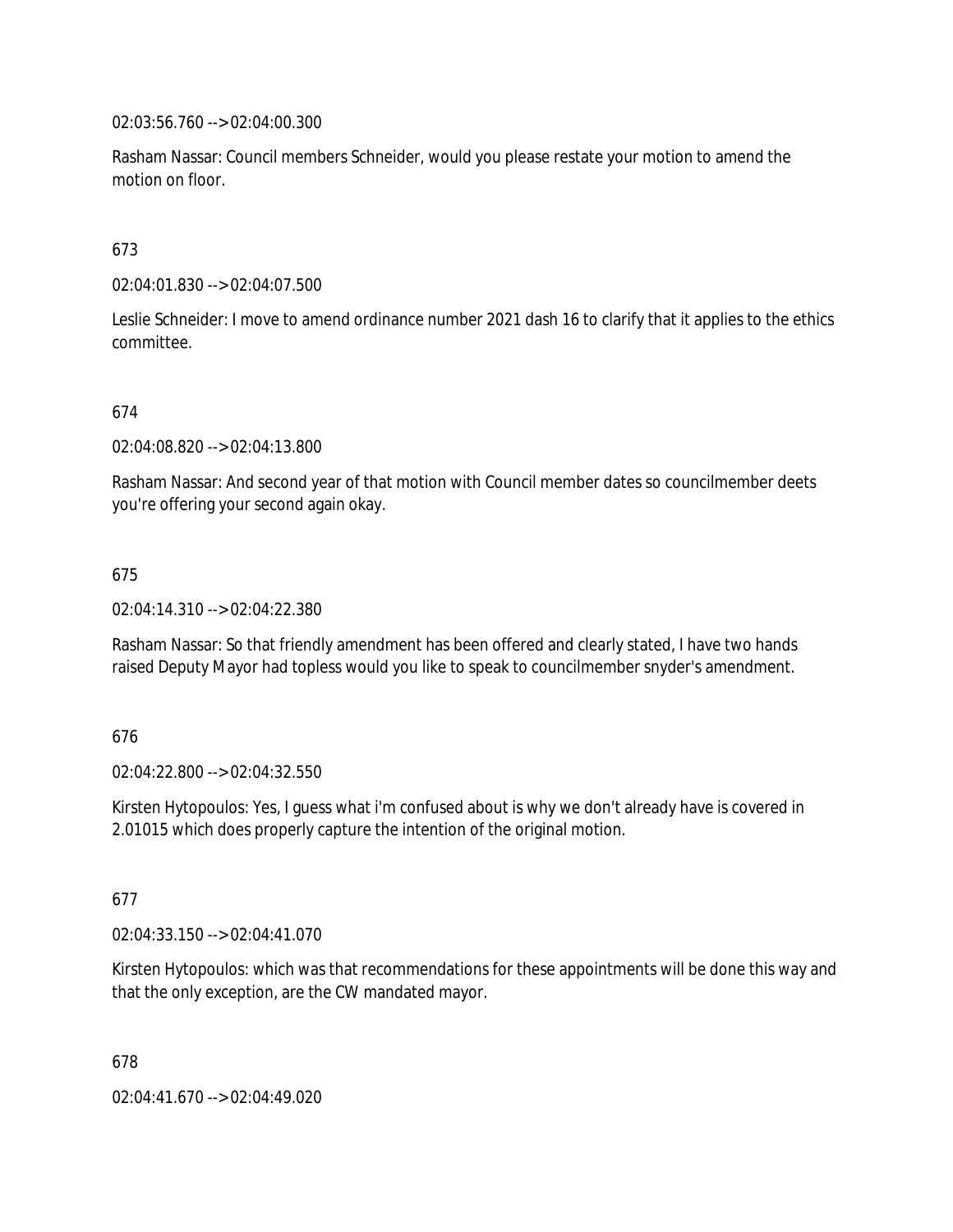Kirsten Hytopoulos: Appointments So why is it, I mean, and the fact we have these other than subsequent sections that are amended that's because they're in the bi MC.

679

02:04:49.560 --> 02:04:57.720

Kirsten Hytopoulos: So I guess I don't even know why we need clarity and what we should have it clarity might be nice and we should go, we should have later, which I said I would make a motion to.

680

02:04:58.350 --> 02:05:06.810

Kirsten Hytopoulos: bring back an amendment to clean up the language in the code in the resolution, but I guess i'm asking city attorney and deputy city attorney.

681

02:05:07.320 --> 02:05:17.700

Kirsten Hytopoulos: Is there is there a reason, this is not encapsulated here of counsel endorses that that was our intention is to capture all of our appointments other than the RS w regulated ones.

682

02:05:19.170 --> 02:05:30.720

Joe Levan: will be nice to have clarity from the Council about what the intention was and also the the, the issue is that that provision in the code is it currently exists at 2070100.

683

02:05:31.260 --> 02:05:38.640

Joe Levan: That says, the Council shall establish my resolution or ordinance and ethics program for elected officials at the seed bainbridge island so that's in the code.

684

02:05:39.810 --> 02:05:48.840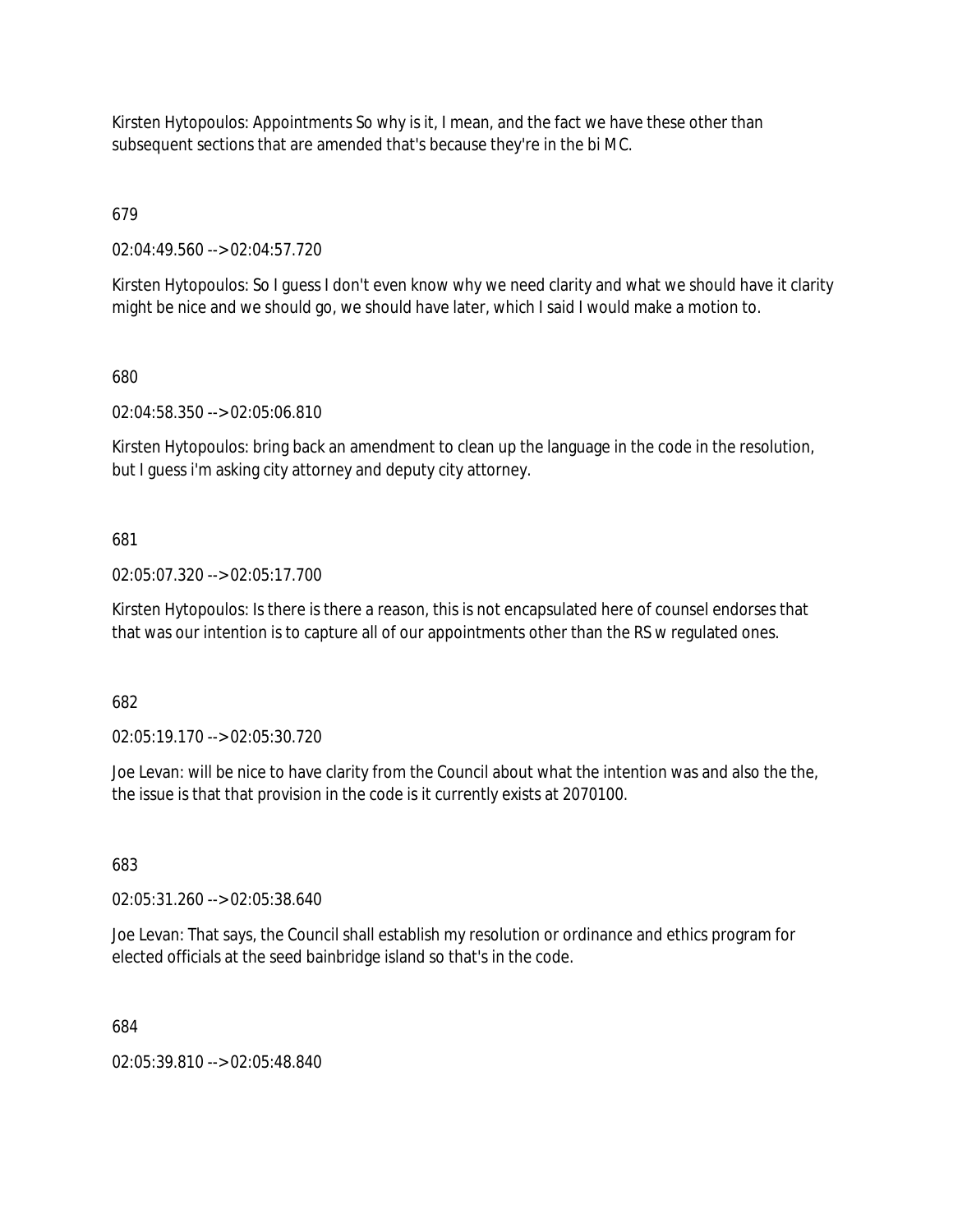Joe Levan: So that this is, you know this is different than the rest of the way this is set up, because everything else relates to a provision in the code that refers to the Mayor making a nomination.

685

02:05:49.500 --> 02:06:03.990

Joe Levan: And you know in this this provision in the code then refers, you know what the Council has done is established by resolution and ethics program so that's why it's just it's certainly not as clear as it could be, and I certainly recommend adding clarity.

686

02:06:05.130 --> 02:06:16.260

Kirsten Hytopoulos: May I just asked how how long this will hold this up, and this would require you to come back with a redraft it's you're not gonna you're not going to make this edit here today right, so it will list motion

687

02:06:16.680 --> 02:06:22.950

Joe Levan: So just require bringing back as soon as possible and a resolution to make this one change So what do.

688

02:06:23.640 --> 02:06:37.710

Kirsten Hytopoulos: I just want to say I won't be supporting that, even though I really appreciate the intent, I will be supporting the motion to men, because I think that we've seen that we need this this to be passed into law immediately, so I will support a future soon amendment.

689

02:06:40.620 --> 02:06:44.970

Rasham Nassar: Cancer public would you like to speak to the amendment to the motion done.

690

02:06:45.270 --> 02:06:55.830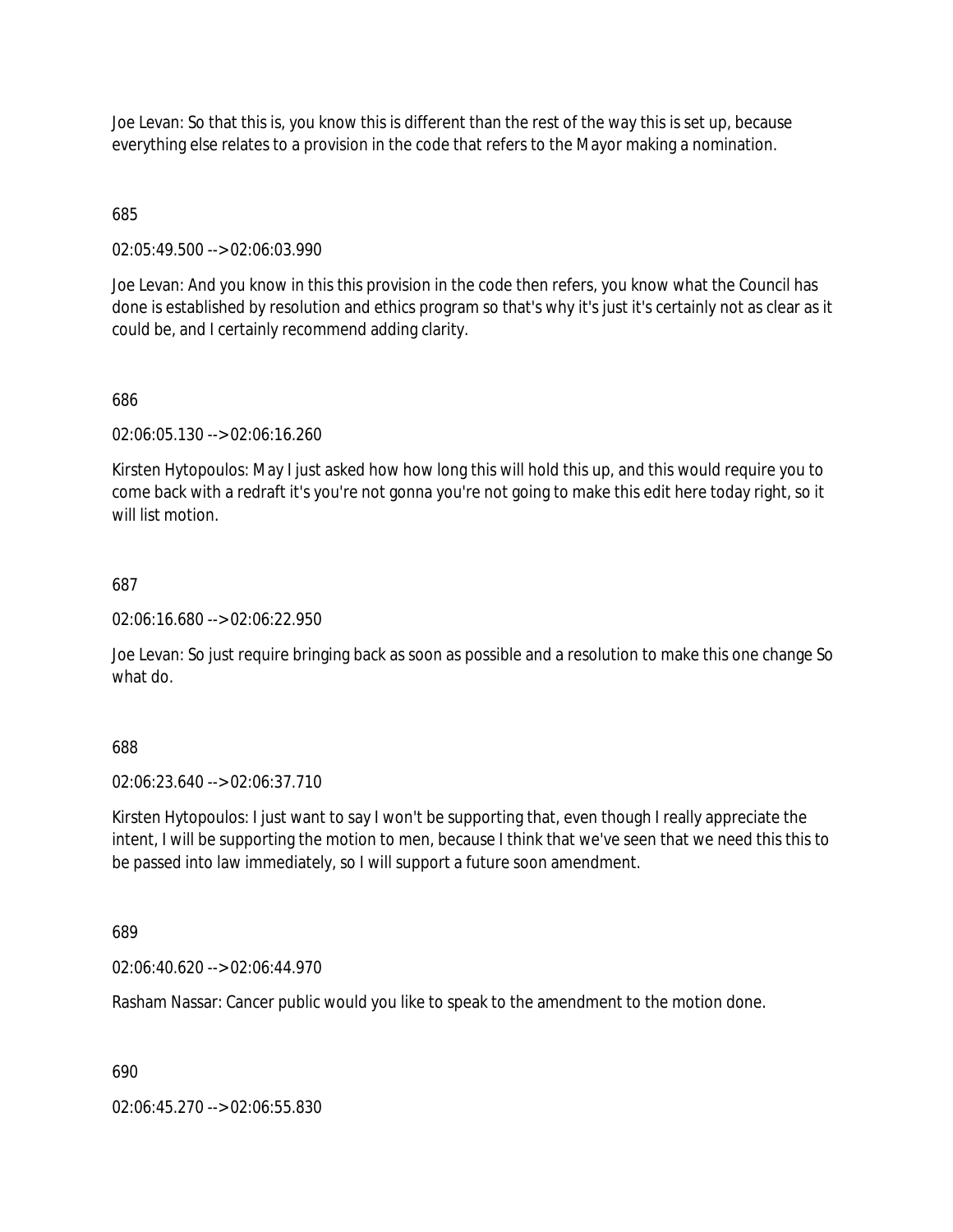Michael Pollock: um yeah I would, I think that the amendment is is, we have before us an ordinance that has language that's been drafted by attorney there's been an amendment to it.

691

02:06:56.250 --> 02:07:06.660

Michael Pollock: was adopted with a strict in one sentence or socially clear what we're adopting the amendment on the table right now is vague language it's not a specific language change.

692

02:07:06.990 --> 02:07:13.530

Michael Pollock: it's really more of an instruction to come up with something so i'm not going to support it, I would like us to pass this one.

# 693

02:07:13.950 --> 02:07:19.320

Michael Pollock: And, and then I think but councilmember are depleting our high topless he said makes sense.

## 694

02:07:19.650 --> 02:07:34.200

Michael Pollock: To come back with emotion, to draft up some language it's really clean and simple I just feel like we're arguing over something really unnecessary, so I know, everybody gets a chance to speak but I sure, would like to get to vote on this and i'm not going to support.

695

02:07:37.410 --> 02:07:41.220

Rasham Nassar: A Council member sorry you've already already spoken twice on this.

696

02:07:44.730 --> 02:07:50.040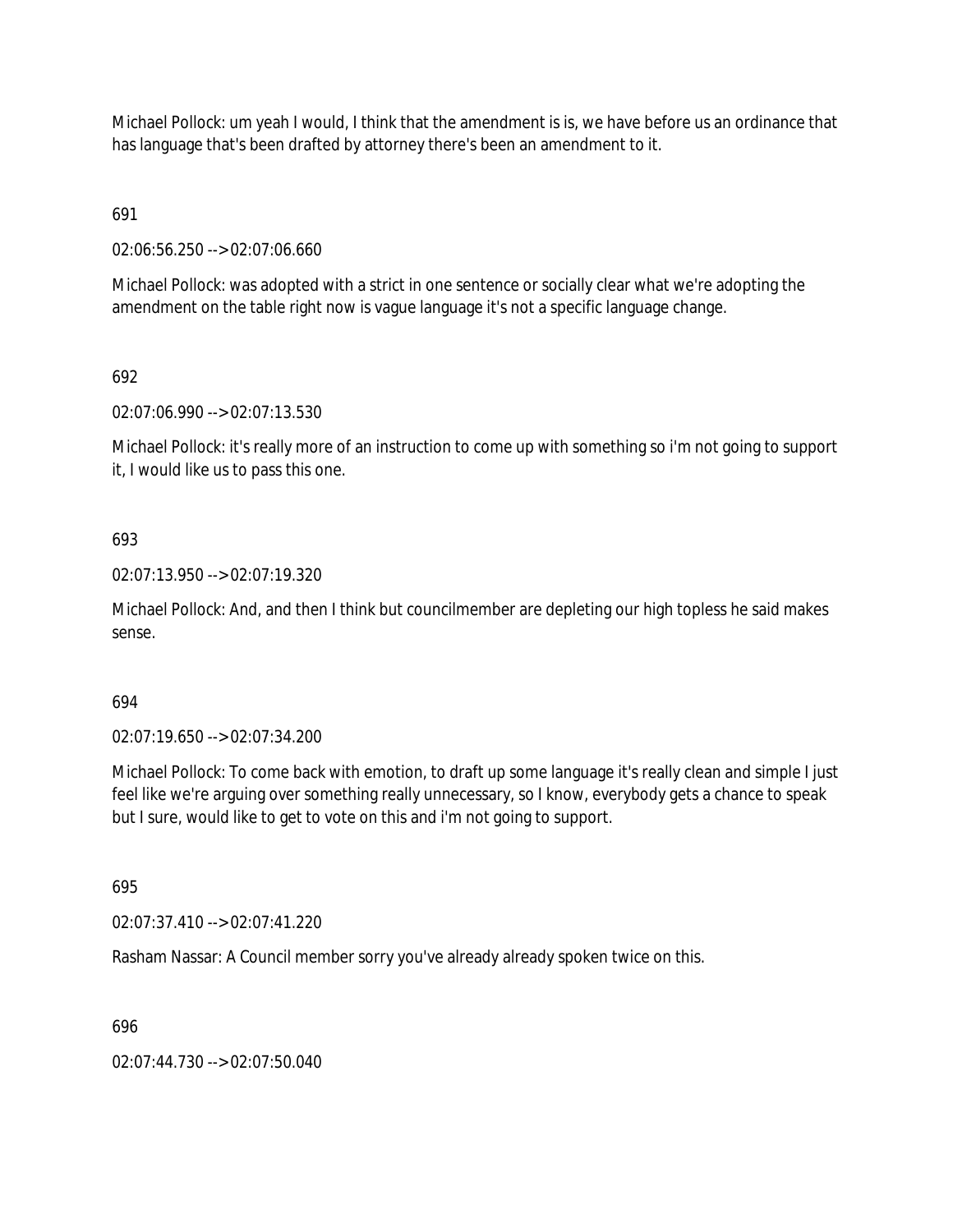Rasham Nassar: Go go ahead, but I would really like to vote on the amendment that you proposed on the floor if you can keep your comments.

697

02:07:50.460 --> 02:07:55.980

Michael Pollock: On an order there's two comments each and other people comment and then we're done.

## 698

02:07:57.060 --> 02:08:10.470

Rasham Nassar: I understand counseling Republic, but I do believe that you were afforded the opportunity to speak more than twice on this item so i'm going to allow Council member snyder to make her comments brief Please, Council member i'm in the interest of moving us along.

### 699

02:08:11.190 --> 02:08:15.330

Leslie Schneider: I will be very brief, it was my assumption that my recommended.

700

02:08:15.690 --> 02:08:29.640

Leslie Schneider: Amendment to the ordinance would be effective immediately, and so, if we passed it and then also pass the ordinance all of that would be effective immediately, there would be no coming back with an amended ordinance That is my assumption, thank you.

701

02:08:30.420 --> 02:08:37.470

Rasham Nassar: Okay Council will now vote on the amendment to the motion on the floor our Council members clear on what that motion to amend is.

702

02:08:38.610 --> 02:08:40.800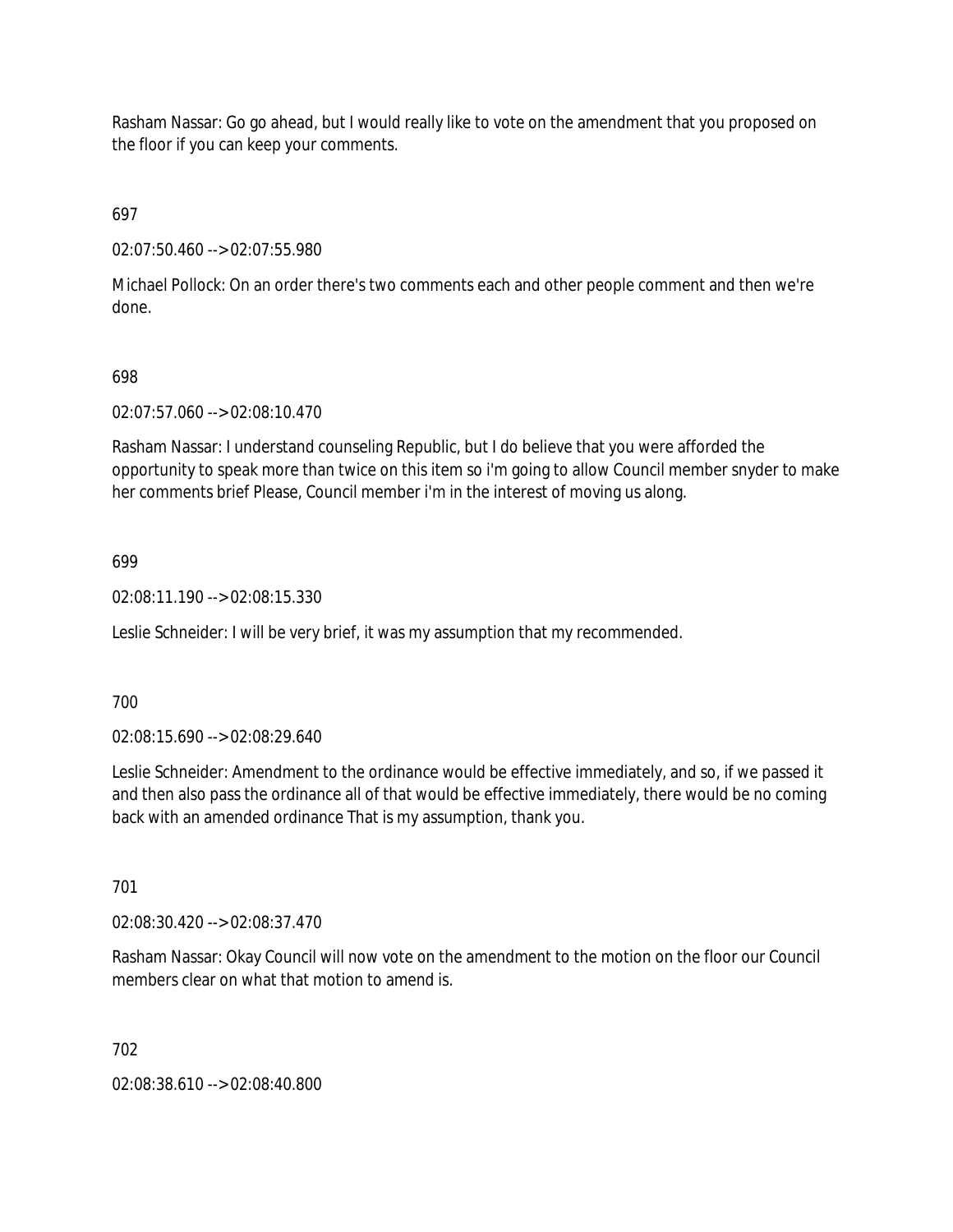Rasham Nassar: Okay, all those in favor please say Aye.

703

02:08:41.490 --> 02:08:43.470

Rasham Nassar: Aye any opposed.

704

02:08:46.080 --> 02:08:47.400

Rasham Nassar: That motion fails.

705

02:08:47.670 --> 02:08:49.140

Joe Deets: To to.

706

```
02:08:49.260 --> 02:08:53.340
```
Rasham Nassar: what's the math on that two to five Council member Schneider and deets voting in the affirmative.

707

02:08:55.080 --> 02:09:03.030

Rasham Nassar: We have a main motion on the floor Council members, which was the motion that appeared in the packet with a friendly amendment was recommended by.

708

02:09:03.960 --> 02:09:17.010

Rasham Nassar: Our legal counsel specifically to exclude some language contained in think it was section 16 so there's no further discussion or debate i'll look at the Council members that haven't spoken to see if you would like an opportunity to speak.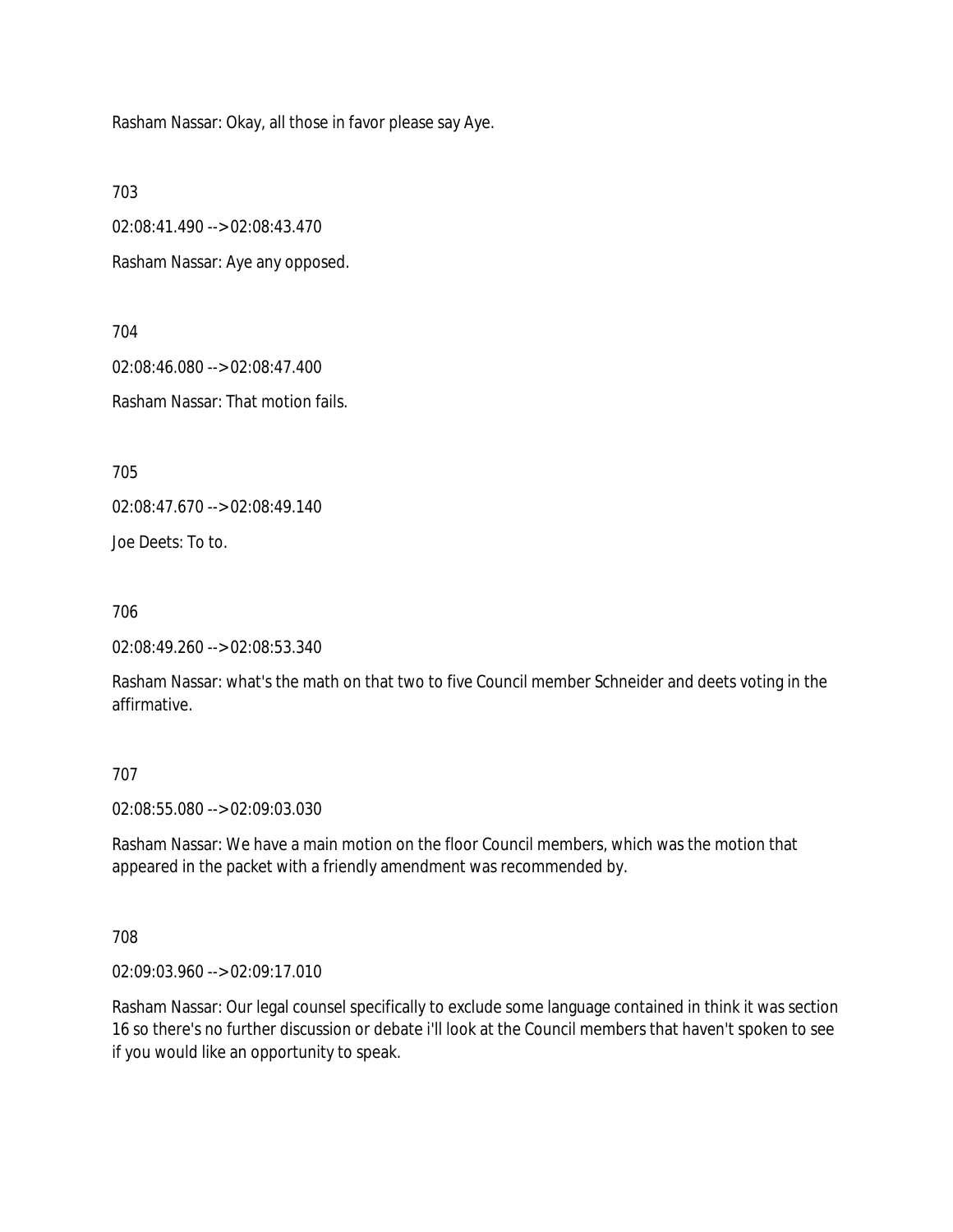02:09:19.980 --> 02:09:21.300

Rasham Nassar: councilmember factory Johnson.

710

02:09:21.960 --> 02:09:29.610

Brenda Fantroy-Johnson: Now, I just want to say, I support this motion, and we can come back with the other one to clear up what what our intent is for that explored.

711

02:09:30.780 --> 02:09:32.880

Rasham Nassar: Great any further councilmember comment.

## 712

02:09:34.650 --> 02:09:39.240

Rasham Nassar: Okay, we will not vote on the motion on the floor all those in favor please say Aye Aye.

713

02:09:40.440 --> 02:09:41.460

Rasham Nassar: Any opposed.

714

02:09:42.600 --> 02:09:44.220

Rasham Nassar: That motion passes unanimously.

715

02:09:46.740 --> 02:09:48.120

Rasham Nassar: Deputy Mayor had topless.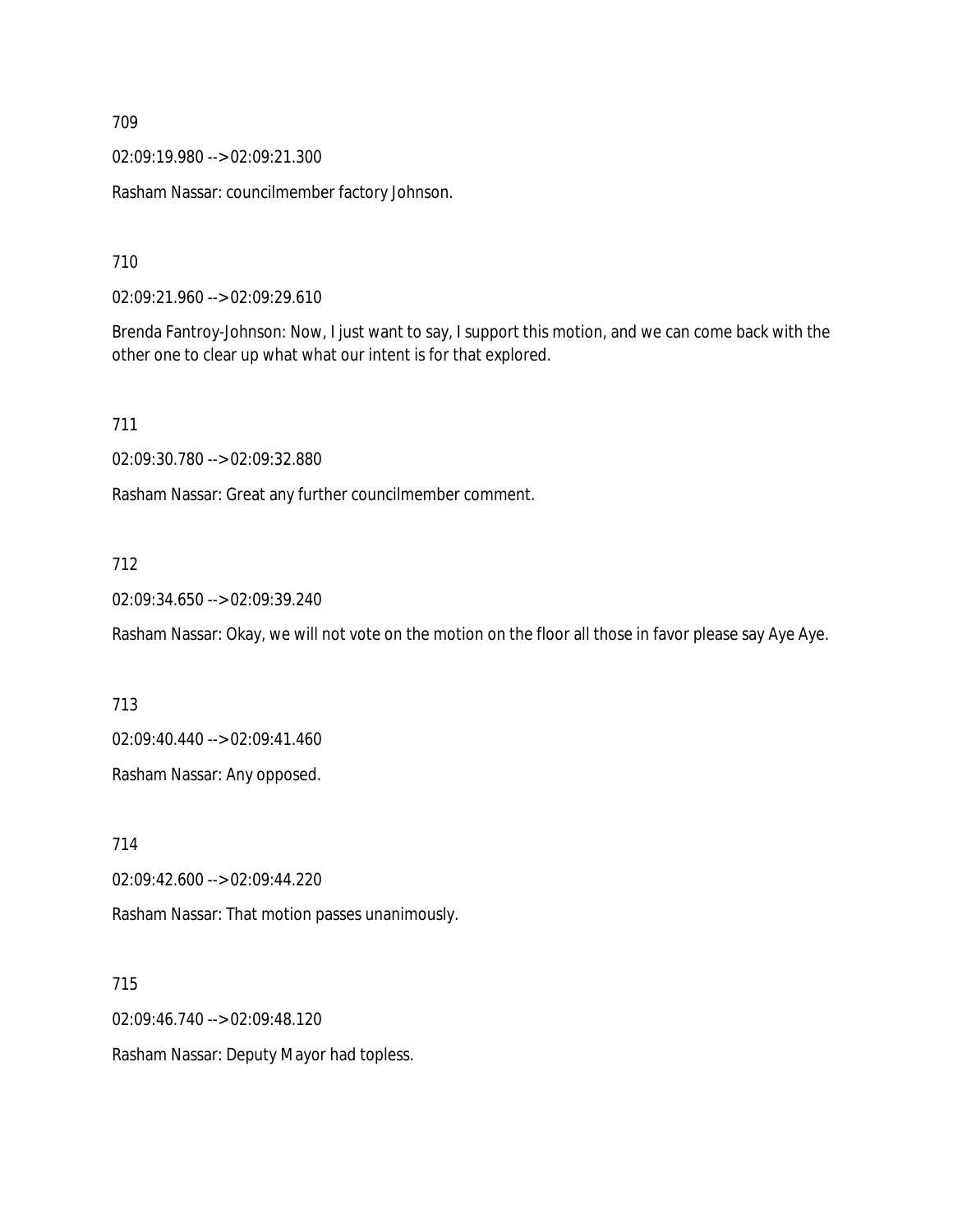02:09:49.290 --> 02:09:56.880

Kirsten Hytopoulos: Is, I would like to ask the we direct the city attorney to come back promptly, I mean I hopefully as promptly as you would have gotten the amendment to this.

717

02:09:57.450 --> 02:10:10.590

Kirsten Hytopoulos: This ordinance with language modifying the ethics program that such as this program to comply with these states, please same changes so to either tie them to to a 115 or just repeat the language.

718

02:10:12.480 --> 02:10:13.770

Rasham Nassar: councilmember pollock.

719

02:10:14.730 --> 02:10:18.870

Michael Pollock: yeah i'm look i'm going to consider that emotion and i'm going to second.

720

02:10:21.000 --> 02:10:21.570

Rasham Nassar: city attorney.

721

02:10:22.740 --> 02:10:38.340

Joe Levan: So as a as a matter of hierarchy, on the Council action emotion is is the same as a resolution, so the advantage of resolution is that it's it provides a clear record it's easy to track.

722

02:10:39.150 --> 02:10:47.760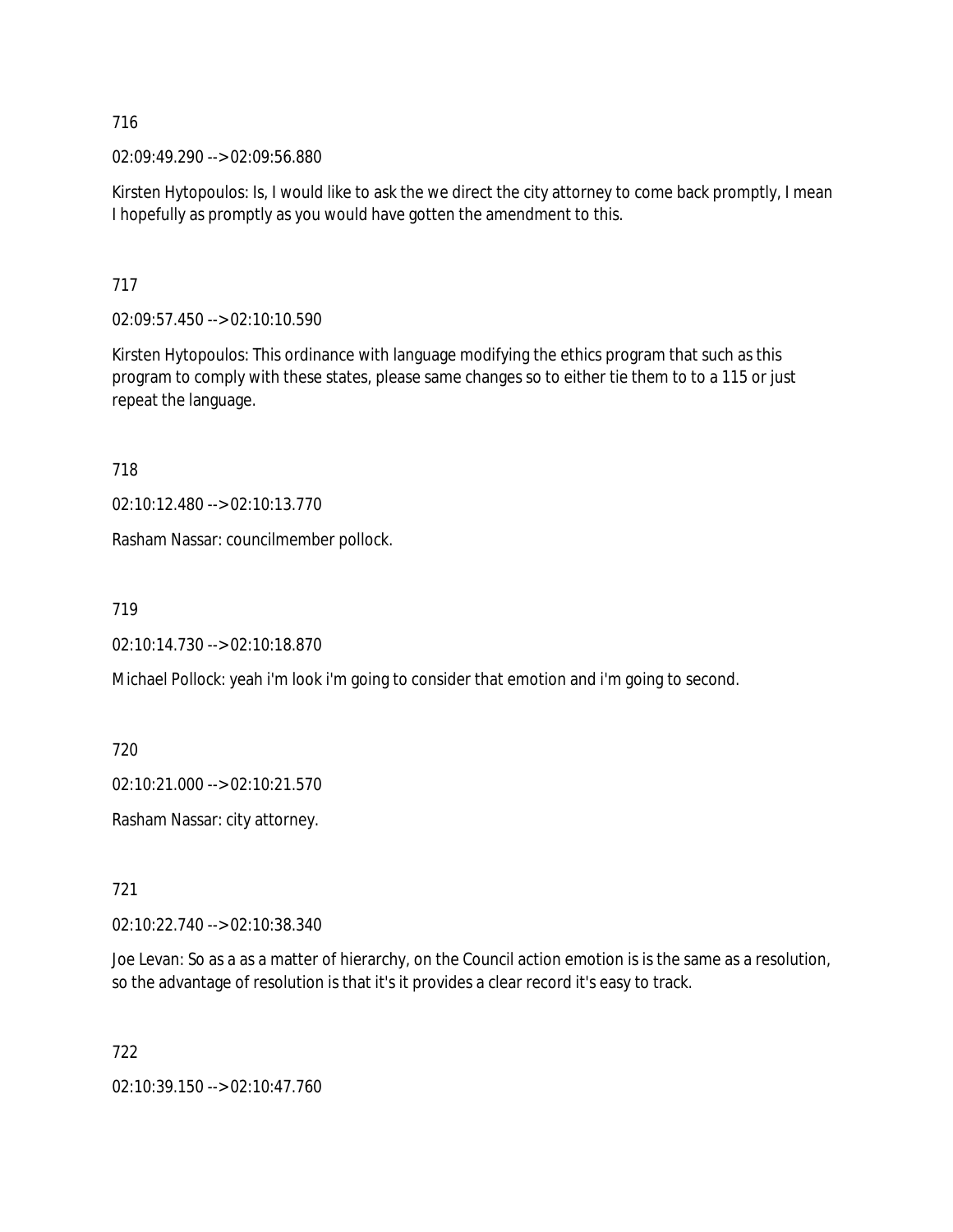Joe Levan: But potentially if the if the Council wanted to have a motion to make this change to the ethics program that provision, I talked about in three a.

# 723

02:10:48.720 --> 02:11:02.580

Joe Levan: Council could do that and then regarding coming back with the change that you related to the other change the fx pro or the governance manual well sorry that this this relates to but but but that that change could happen through emotion.

# 724

02:11:05.880 --> 02:11:15.960

Joe Levan: Because, because the because the ethics programs adopted by resolution so that that's a that's a that's a more it's a better way to do it because there's a clear record of it.

# 725

02:11:16.980 --> 02:11:23.430

Joe Levan: But what i'm saying is potentially you could pass emotion, to make that changed to the ethics program through emotion.

726

02:11:25.290 --> 02:11:26.190

Joe Levan: Without a resolution.

727

02:11:27.990 --> 02:11:29.940

Kirsten Hytopoulos: Okay, but sorry.

728

02:11:31.050 --> 02:11:32.760

Rasham Nassar: Yes, okay.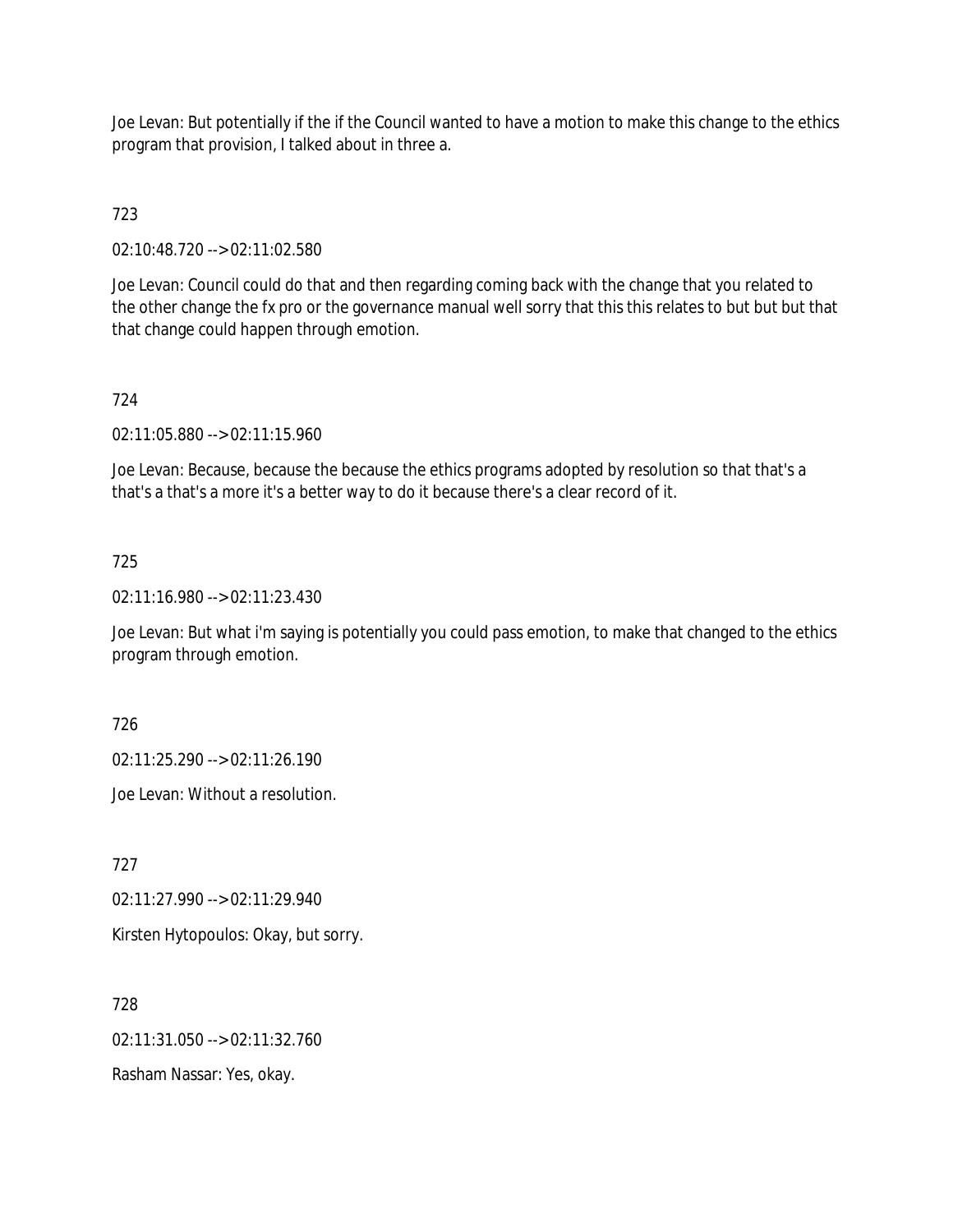02:11:34.050 --> 02:11:35.340

Rasham Nassar: Deputy Mayor had topless.

730

02:11:36.300 --> 02:11:52.350

Kirsten Hytopoulos: So I understand you're saying we can give it that effect, but we might want to in writing, so I mean what are you saying, in other words, you will pass it by motion the change tonight and then you'll you just need a little more time because the workload to bring us back a redraft or.

731

02:11:52.950 --> 02:12:05.910

Joe Levan: No, I saw I could commit to you with working with Andy we could bring Okay, I prefer to having a resolution because it's clear for the record, we could bring that back to you for next week or the week after okay.

732

02:12:06.510 --> 02:12:11.970

Kirsten Hytopoulos: i'm support my emotion would spit any any quick form in which this change comes back to counsel.

733

02:12:13.470 --> 02:12:16.740

Joe Levan: Just identify which meeting you want it for the next week or the week after that we could do that.

734

02:12:17.010 --> 02:12:18.270

Kirsten Hytopoulos: The next week, the next meeting.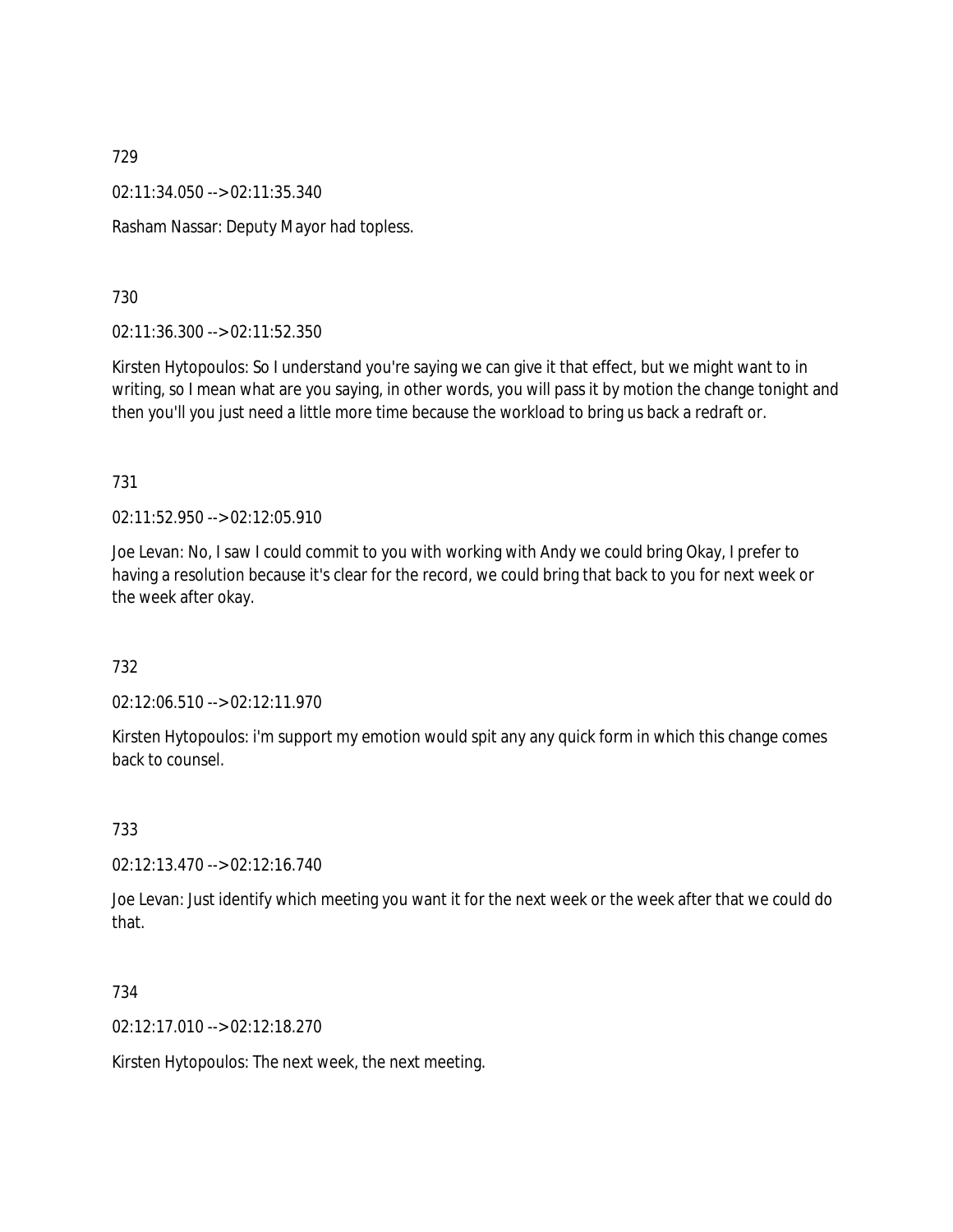02:12:21.690 --> 02:12:29.250

Rasham Nassar: And I think that was that language is clear and the motion but Deputy Mayor proposed and that motion seconded by councilmember pollock councilmember car.

736

02:12:30.420 --> 02:12:33.960

Christy Carr: I support them motion and I support it being presented in a resolution.

737

02:12:35.700 --> 02:12:37.800

Rasham Nassar: Okay, any other councilmember comments.

### 738

02:12:39.510 --> 02:12:50.220

Rasham Nassar: city attorney did you, you have your hand raised, do you want to know okay all right, I think we're ready to take a vote on that motion introduced by Deputy Mayor head topless all those in favor please say Aye Aye.

739

02:12:50.760 --> 02:12:52.230

Rasham Nassar: Aye any opposed.

740

02:12:53.190 --> 02:12:54.750

That motion passes unanimously.

741

02:12:56.640 --> 02:13:04.050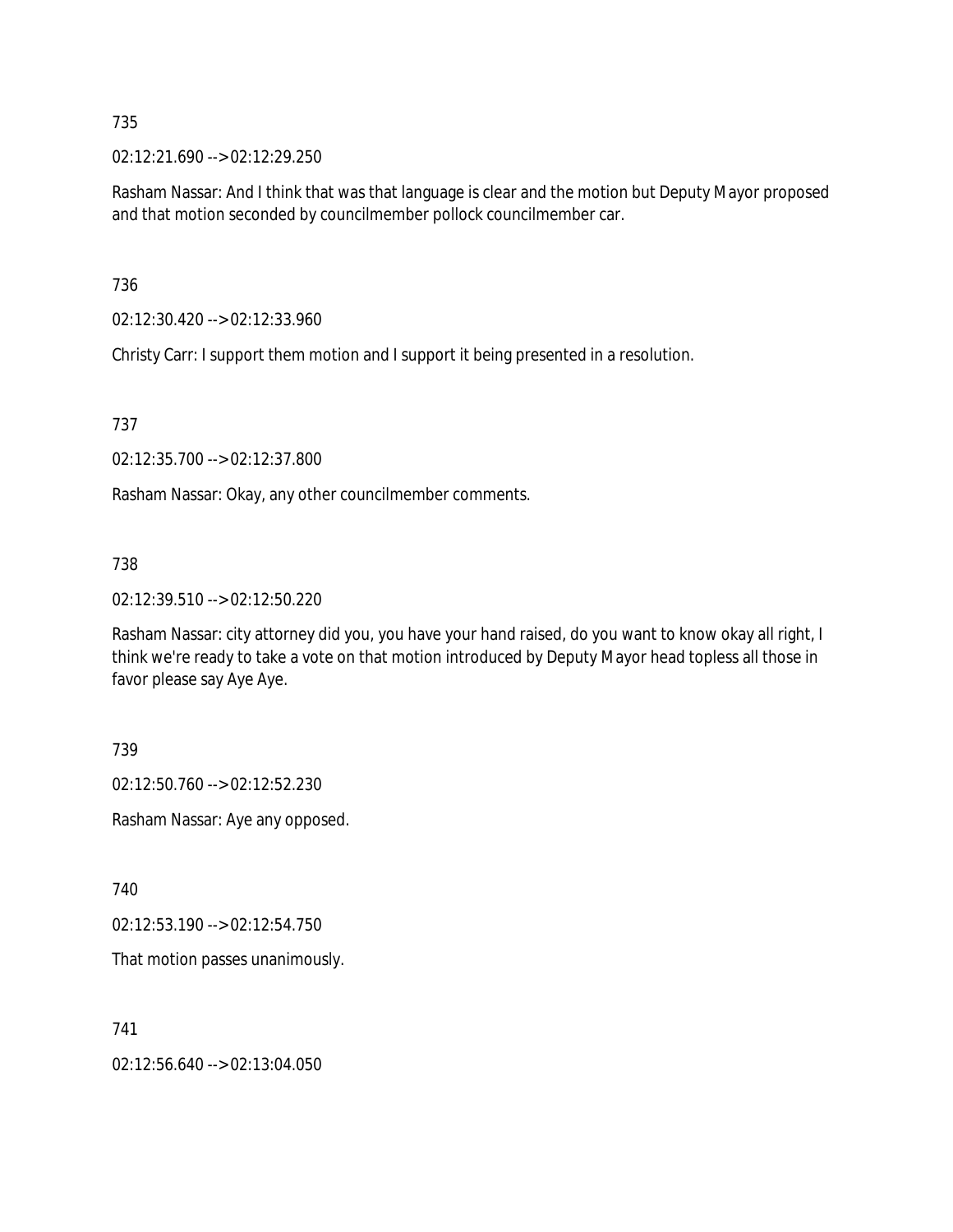Rasham Nassar: Great I think we are ready to move on, thank you very much, Deputy city attorney and city attorney for helping the Council through that.

742

02:13:07.080 --> 02:13:08.460

Rasham Nassar: We are now on item 11.

743

02:13:09.360 --> 02:13:10.680

Rasham Nassar: committee reports.

744

02:13:12.150 --> 02:13:13.200

Rasham Nassar: Council member teeth.

745

02:13:15.300 --> 02:13:26.010

Rasham Nassar: Just kidding I mean just an offer an expectation, maybe I don't see any councilmember hands raised, but anyone like to issue a committee report tonight councilmember pollock surprise go ahead.

746

02:13:26.160 --> 02:13:26.940

Michael Pollock: Fries and.

747

02:13:29.220 --> 02:13:30.930

Michael Pollock: Those were not to have.

748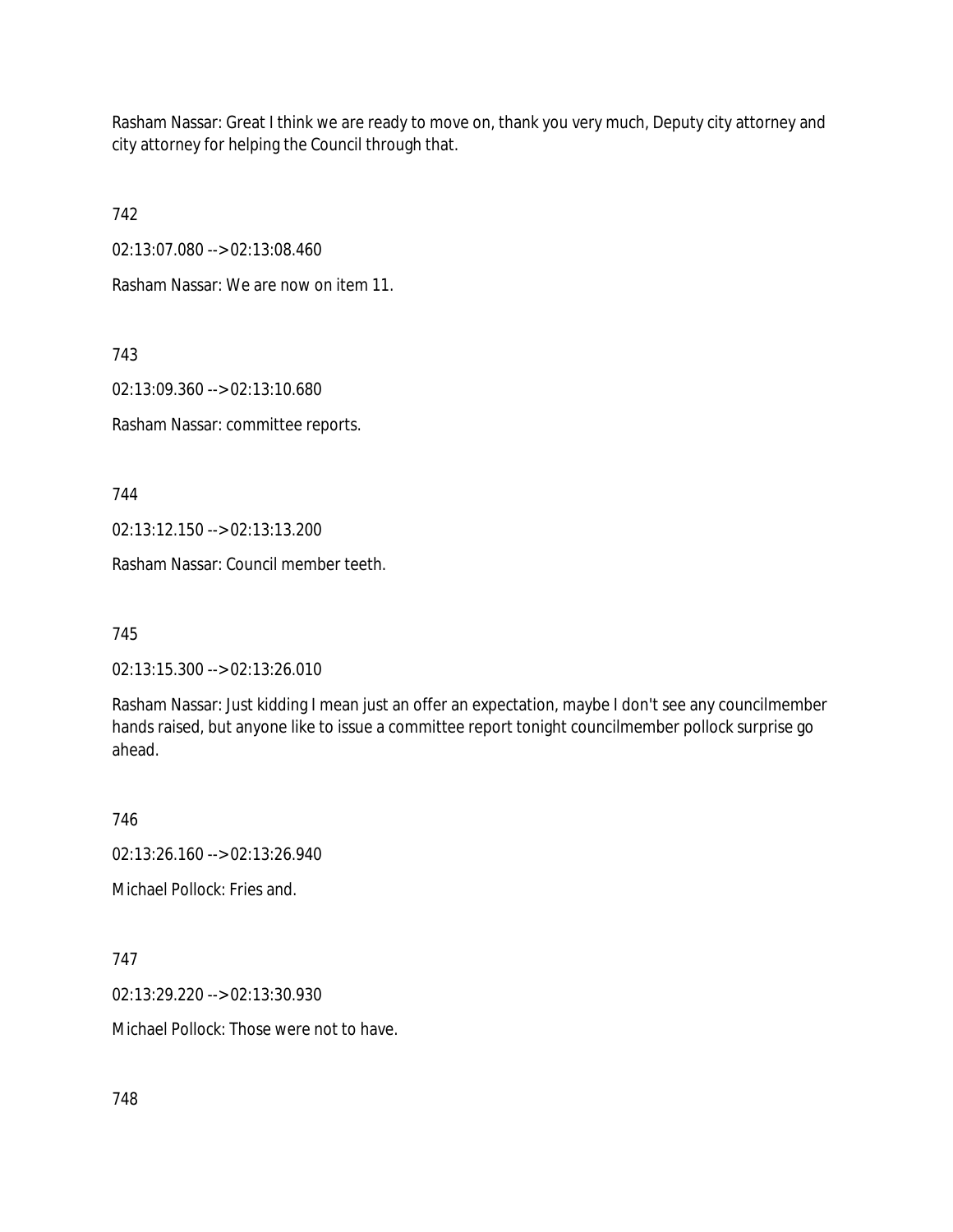02:13:31.710 --> 02:13:32.820

Michael Pollock: councilmember Dudes.

749

02:13:35.880 --> 02:13:38.130

Michael Pollock: want to take the temperature um yeah I just.

750

02:13:38.220 --> 02:13:41.790

Michael Pollock: wanted to let people know that the island Center planning committee.

751

02:13:42.870 --> 02:13:44.460

Michael Pollock: finished up its last meeting.

752

02:13:45.960 --> 02:14:00.180

Michael Pollock: So they're going to have the recommendations come forward at some point we'll have to decide what we want to do with them i'm not going to talk to actually put in a write up something about about it and the process and Perkins are at.

753

02:14:02.340 --> 02:14:06.390

Michael Pollock: It like many committees doesn't go perfectly smooth.

754

02:14:07.980 --> 02:14:08.310

and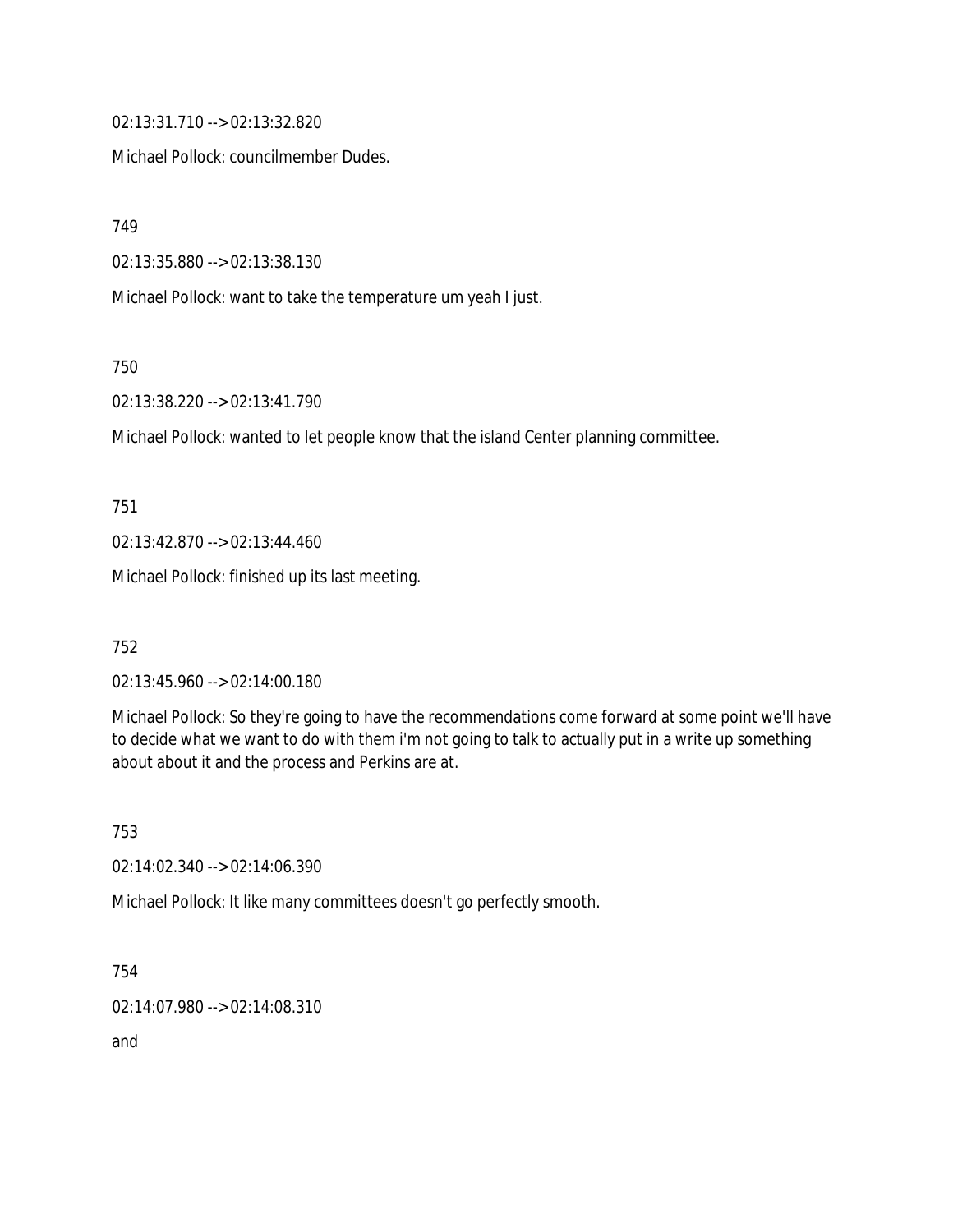02:14:09.750 --> 02:14:15.390

Michael Pollock: We may have some decisions to make about how much time we want to invest in in moving that process forward so.

756

02:14:16.560 --> 02:14:25.530

Michael Pollock: just want to make everyone aware that it has finished up and there's going to be some sort of written report, and there was dissension.

757

02:14:26.850 --> 02:14:37.920

Michael Pollock: dissension about the level of up zoning That was the most contentious issue and my understanding is that there's going to be a majority report on that there was some.

758

02:14:39.300 --> 02:14:45.540

Michael Pollock: emotion, at the end to up zone, I think, five acres five or 10 acres up to our a.

# 759

02:14:46.260 --> 02:14:55.590

Michael Pollock: But there was opposition to that, so my understanding is there's going to be a minority report and there were three options overall considered.

760

02:14:55.950 --> 02:15:06.870

Michael Pollock: And then they voted for one I was Option three and the other two options are going to be included in the report as well, so the Council will be able to see what all the options were that were considered.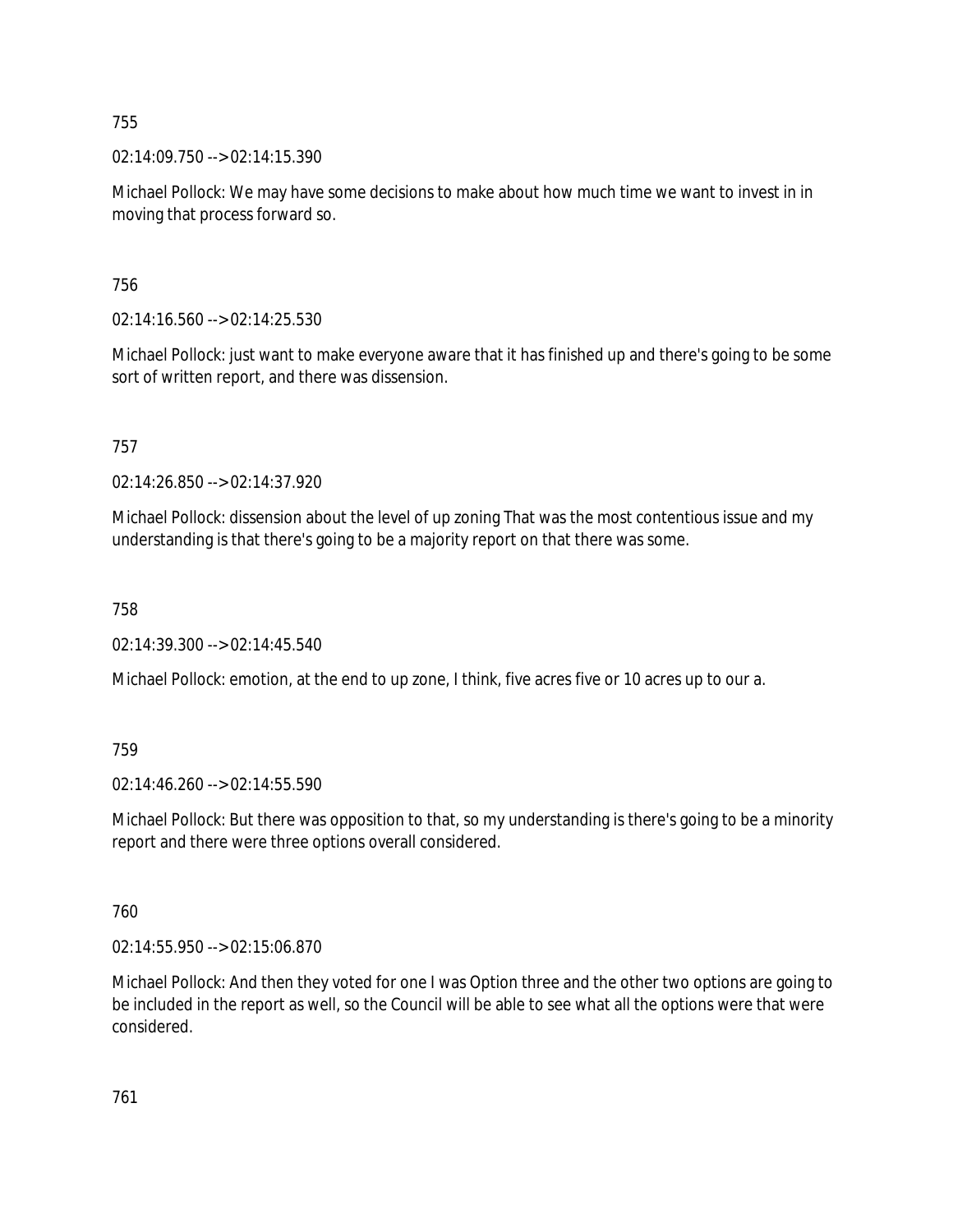02:15:08.340 --> 02:15:14.280

Michael Pollock: So anyway, that should be interesting on at some point we'll have to decide what we want to do not if anything.

762

02:15:18.060 --> 02:15:21.720

Rasham Nassar: Any other Council members like to present a committee report this evening.

763

02:15:24.420 --> 02:15:32.100

Rasham Nassar: Okay, seeing none We will now move on to item 12 and our agenda, which is for the good of the order I can't remember car.

## 764

02:15:33.270 --> 02:15:42.960

Christy Carr: yeah thanks I just wanted to acknowledge that it's our in terms city managers last meeting and to say thank you, that was a some heavy water to carry and.

765

02:15:43.590 --> 02:15:55.380

Christy Carr: So I really appreciate our response if you were to my many, many, many, many emails and requests for information and thanks for doing the job you did I know it wasn't easy or the two jobs, you did.

766

02:15:56.400 --> 02:16:02.190

Christy Carr: Over the last six months or so, so I appreciate it, I know the Community does so thank you.

767

02:16:04.470 --> 02:16:05.370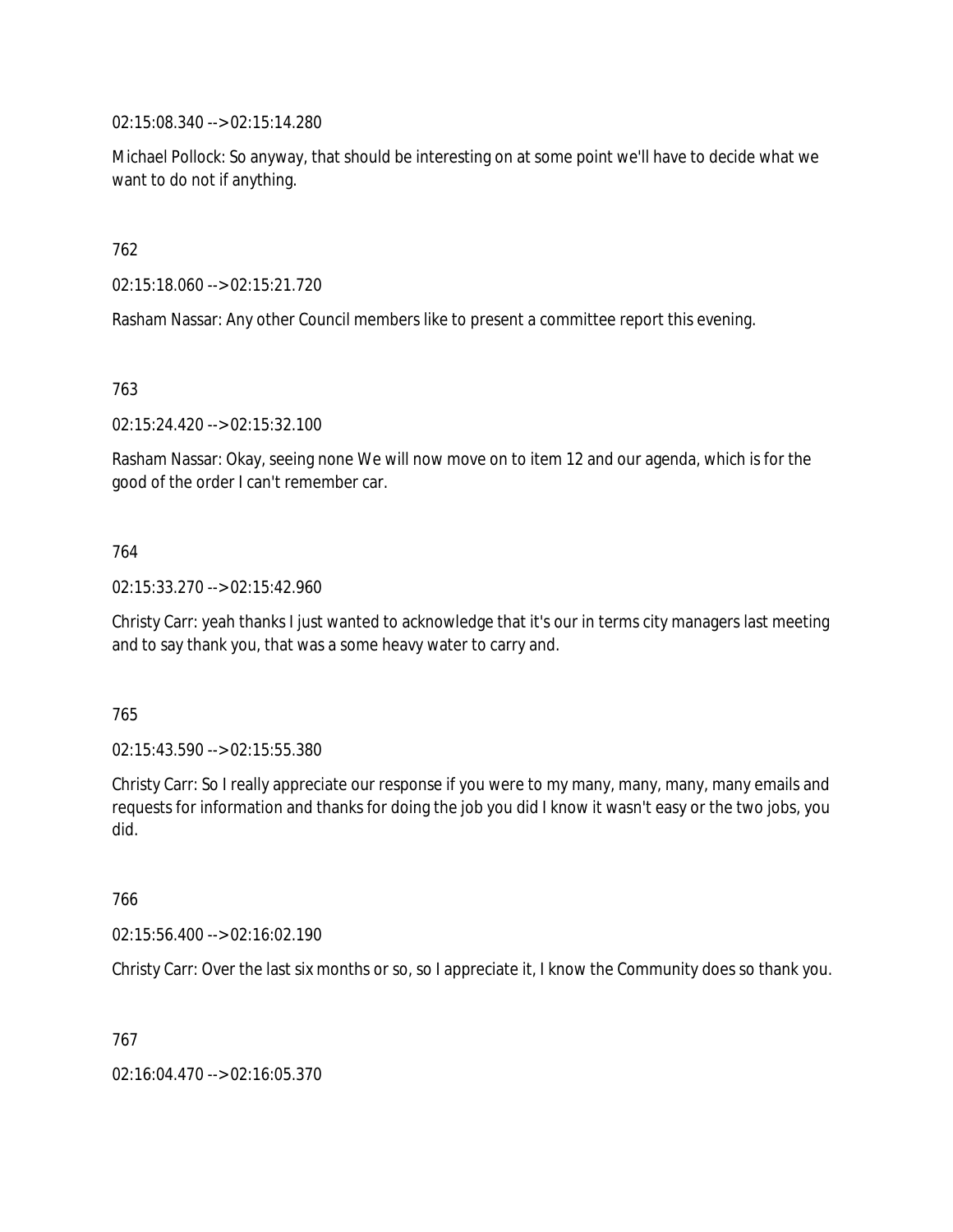Rasham Nassar: councilmember snyder.

# 768

02:16:08.100 --> 02:16:26.010

Leslie Schneider: Thank you, I also want to join councilmember car in recognizing the intern city manager and and just how grateful I am for the collaboration over the past number of months, so thank you for that, I do have one other issue that I wanted to bring up.

# 769

02:16:27.390 --> 02:16:44.730

Leslie Schneider: i've so I was made aware just today, that on Facebook there's an event called sponsored by or proposed by the bainbridge islanders for responsible leadership that's called the funding and future of policing on bainbridge island and.

# 770

02:16:46.050 --> 02:16:59.100

Leslie Schneider: It there Mary yo you have some building on that, and so my request would just be a I wanted to ask what that was all about and then be if if you were.

## 771

02:17:00.480 --> 02:17:11.850

Leslie Schneider: amenable just to maybe put some sort of a notice there that says that, unless it is and i'm not aware of it that it's not a city sponsored or Council approved event, and that would just sort of clarify for people.

# 772

 $02:17:13.350 \rightarrow 02:17:17.610$ 

Leslie Schneider: sort of some context for it but anyway, if you if you had any.

## 773

02:17:18.810 --> 02:17:23.100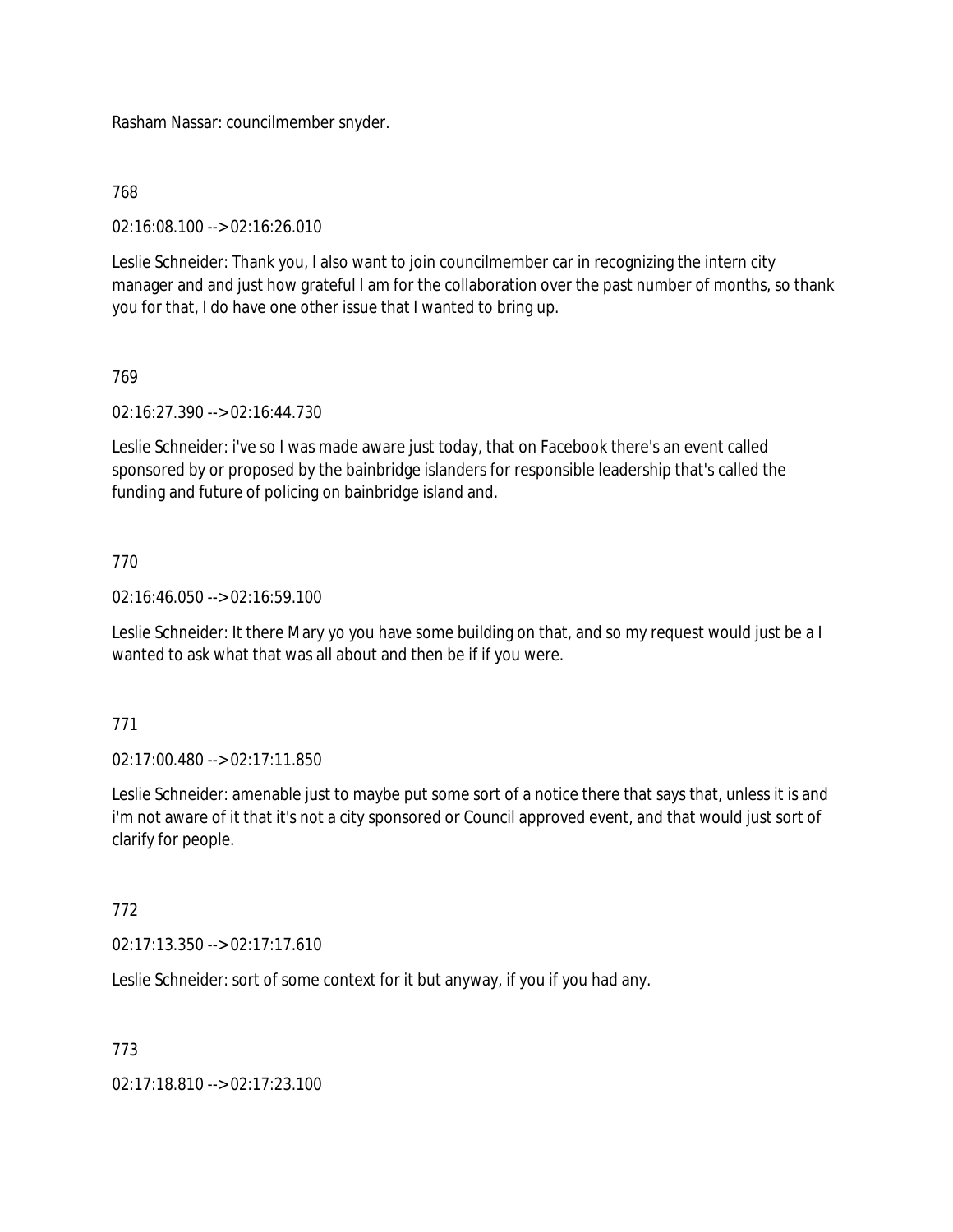Leslie Schneider: update for us about what that event is I would greatly appreciate it, thank you.

# 774

02:17:25.980 --> 02:17:33.390

Rasham Nassar: Sure, I can answer that now if Council members are OK, I see a few other hands raised, would it be okay, if I responded to it okay.

# 775

02:17:34.740 --> 02:17:40.980

Rasham Nassar: yeah so I was invited to join a panel by a group of citizens who have put together.

# 776

02:17:42.150 --> 02:17:55.740

Rasham Nassar: An event I believe it's Saturday may 22 i'm scheduled for about 10 to noon, again, I was invited to attend as a panelist along with our state representative Tara simmons and Professor Dean spade.

# 777

02:17:57.180 --> 02:18:07.320

Rasham Nassar: The event is being put on and advertised by a group of citizens and hosted by a group of citizens and i've been invited to attend as a panelist.

# 778

02:18:08.100 --> 02:18:20.250

Rasham Nassar: And i'm sure that Council members can attend as participants if you'd like to tune in I expect it will be a pretty good discussion on broad based discussion on the future of policing.

# 779

02:18:21.540 --> 02:18:23.580

Rasham Nassar: In our region and in Washington state.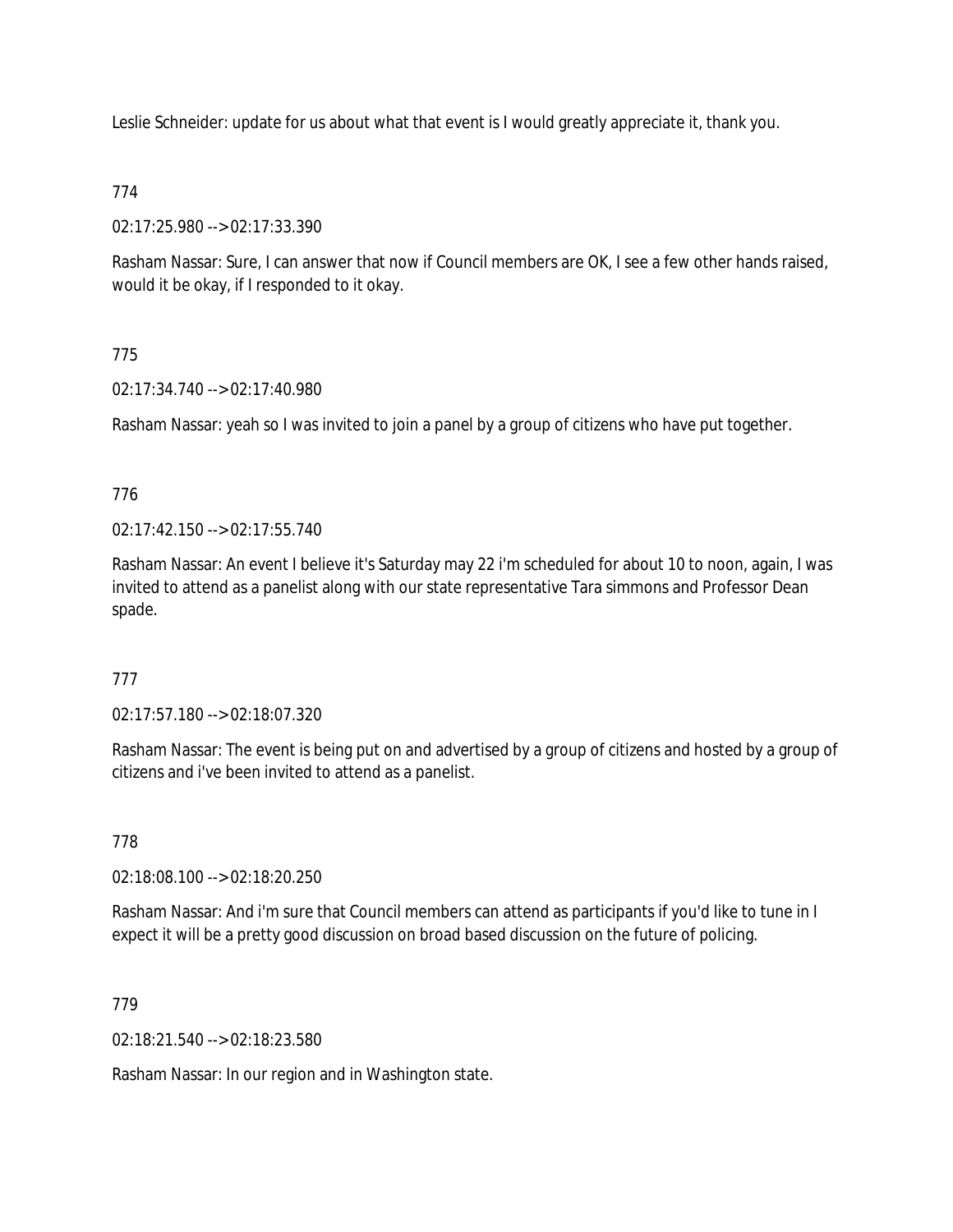02:18:25.680 --> 02:18:30.600

Rasham Nassar: And really that's as much as I can relay right now i've been invited to attend.

781

02:18:31.320 --> 02:18:39.750

Rasham Nassar: Clearly, because of my role as Mayor in the city of bainbridge island just to participate in the panel and to be responsive to you and answer any citizen questions or concerns.

782

02:18:40.200 --> 02:18:49.500

Rasham Nassar: So i'm really grateful to participate in that event, and very much looking forward to it, and I imagine it'll be a very positive and robust conversation about the future of policing.

783

02:18:54.060 --> 02:18:58.500

Rasham Nassar: hope that answers your question with that, I think I see Deputy Mayor topless his hand raised.

784

02:18:59.610 --> 02:19:04.140

Kirsten Hytopoulos: yeah this may need a item on the agenda later, or just Someone needs to give me a phone call.

785

02:19:04.710 --> 02:19:14.730

Kirsten Hytopoulos: I don't remember us voting as a body to have to limit debate 2222 rounds I think toyed with that in the past and greet to it, at least in one conversation but.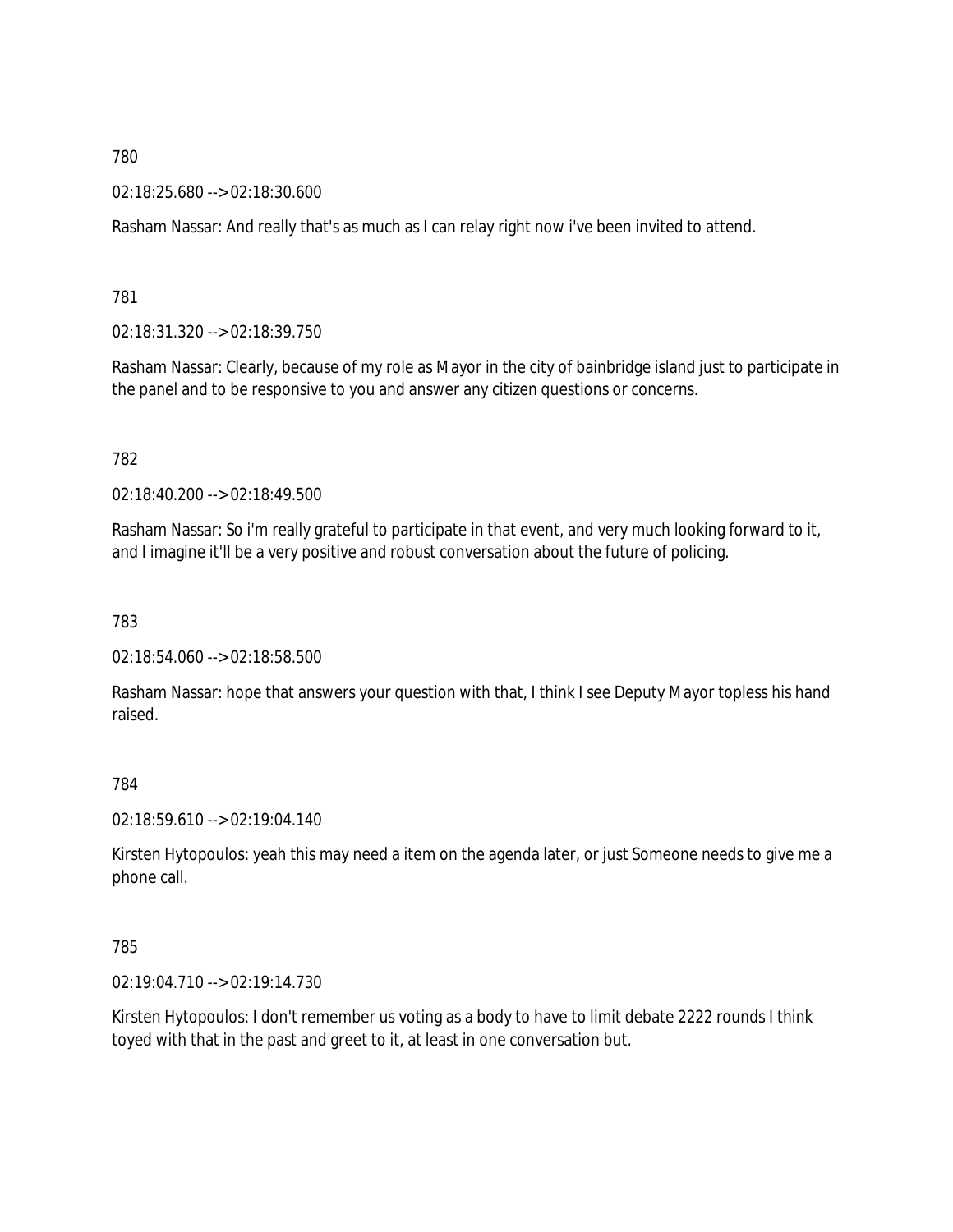02:19:15.390 --> 02:19:23.820

Kirsten Hytopoulos: If someone could point to me, even after this meeting, where we have made that a meeting policy I could use that information because I was not aware of that.

787

02:19:24.450 --> 02:19:30.840

Rasham Nassar: So i'd be happy to respond to that who had topless, as you know, the council's adopted.

## 788

02:19:31.710 --> 02:19:42.480

Rasham Nassar: robert's rules of order parliamentary procedure leave earlier in the year that the administration did circulate copies of the 12th addition to all members of the city council, at least those that requested an e version.

### 789

02:19:43.860 --> 02:19:58.860

Rasham Nassar: Paragraph or chapter section 4312 articulate number of speeches on the same question per Member per day, and it does state that no Member can speak more than twice to the same question on the same day, except in the case on appeal which then.

#### 790

02:20:00.600 --> 02:20:08.910

Rasham Nassar: provides some specific deviations from that rule for that instance, but it's in robert's rules of order.

#### 791

02:20:09.630 --> 02:20:23.760

Rasham Nassar: And we've adopted robert's rules of order of course Council can have that discussion, if it would like, but it is standard business meeting protocol, and I think there's a lot of benefit to it, and I would like to enforce it, since it is our adopted rule.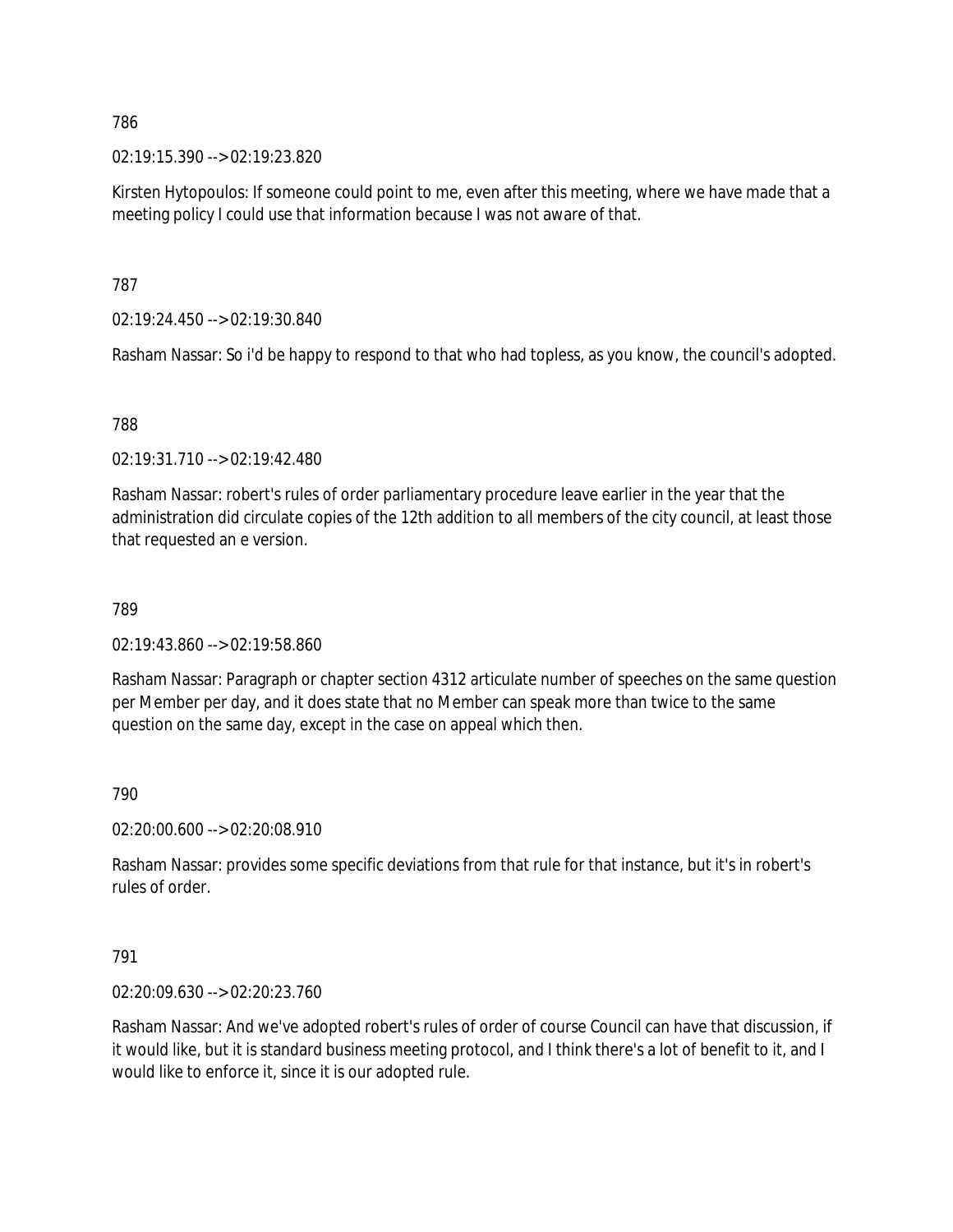02:20:27.120 --> 02:20:28.110

Rasham Nassar: Council member deeds.

793

02:20:29.040 --> 02:20:45.810

Joe Deets: Thank you, Mary well just wanted to mention next week there's the gear annual membership meeting see this Wednesday, Thursday, Friday which i'll be attending and perhaps some of you will be attending as well, and also Tuesday there's going to be a very interesting.

794

02:20:47.040 --> 02:21:02.040

Joe Deets: Let me see Sir pre conference which I actually see, I have some homework to do, which will be interesting, so all this talk about training with Gary is finally happening is kind of what I want to say thank you.

795

02:21:03.420 --> 02:21:06.780

Rasham Nassar: Thank you councilmember deeds Council member finra Johnson.

796

02:21:08.580 --> 02:21:15.060

Brenda Fantroy-Johnson: Thank you, thank you councilmember deets yeah I attended that training, two weeks ago, so it's you're in for a treat.

797

02:21:15.810 --> 02:21:35.880

Brenda Fantroy-Johnson: I wanted to thank entire city manager for onboarding me into this body, and thank you for you know constantly being available to all of my questions I really appreciated it and it made it not seamless but it made it much easier for me, so thank you for that.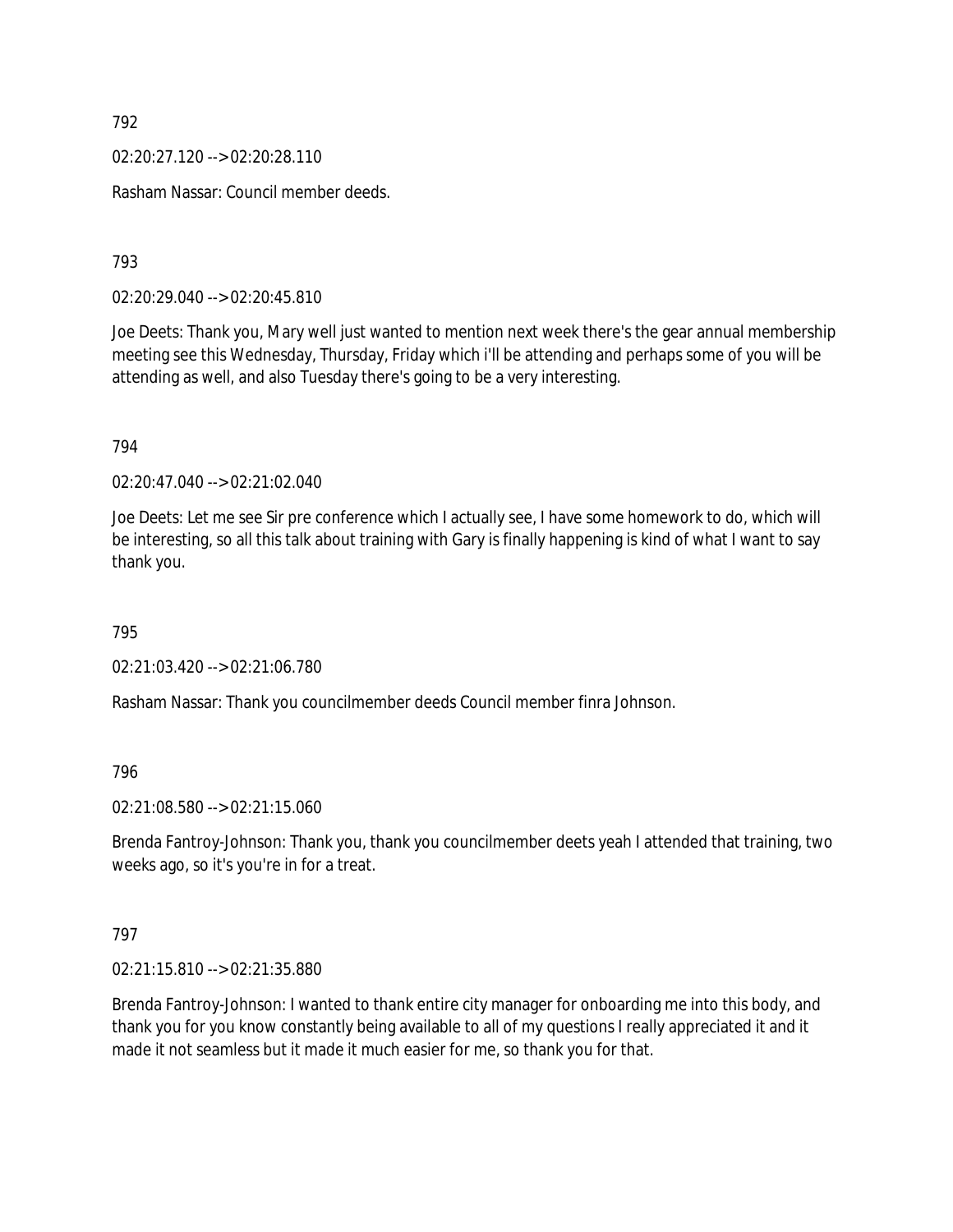02:21:39.150 --> 02:21:50.700

Rasham Nassar: Any other Council members anything for good of the order and inner city manager, I want to go first because I also want to thank you it's been an honor and a pleasure and a privilege to work with you.

799

02:21:51.750 --> 02:21:59.730

Rasham Nassar: Thank you for making my role on the City Council go very smoothly, for taking the time out of your day to answer your phone when I call.

800

02:22:00.180 --> 02:22:05.550

Rasham Nassar: And for helping and assisting not only me but Members of the city council you've been incredibly responsive.

801

02:22:06.120 --> 02:22:13.620

Rasham Nassar: And i'm very proud that the Council did make in fact that the decision to hire you for this position to lead the Council through this transition.

802

02:22:14.430 --> 02:22:27.120

Rasham Nassar: it's sad that this is your last meeting for me i'm very much going to miss those calls i'm still probably going to try and schedule them with you so don't don't be upset if i'm reaching out as I, as I have grown accustomed to.

803

02:22:28.200 --> 02:22:35.070

Rasham Nassar: And you might want to respond to that, I do have one more thing for good of the order, but if you'd like to go now okay.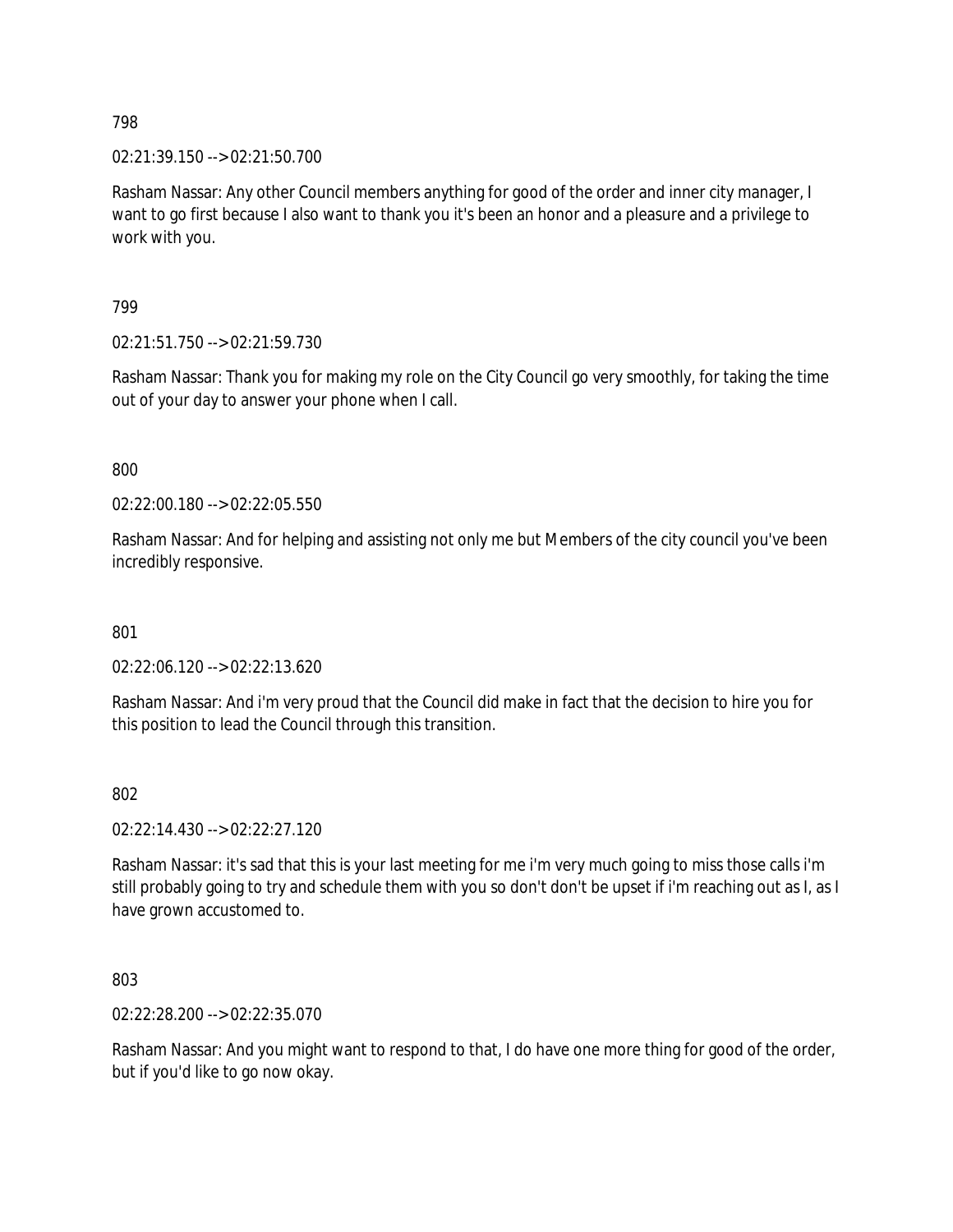02:22:36.180 --> 02:22:43.500

Rasham Nassar: So on a completely different topic as you recall, last week, Council, we had an agenda item which was the triangle property agenda item.

805

02:22:44.970 --> 02:22:45.720

Rasham Nassar: That.

806

02:22:46.860 --> 02:22:56.340

Rasham Nassar: The direction that I proposed a Council that Council seem to agree with was that we would schedule a subsequent meeting on a study session to have dnr and ecology present at that meeting, along with neighbors.

807

02:22:57.450 --> 02:23:04.830

Rasham Nassar: Because of the just the amount of the complexity, the amount of research and information that relates to that property.

808

02:23:05.610 --> 02:23:10.140

Rasham Nassar: Interim city manager and I discussed that perhaps a better approach instead of pulling dnr.

809

02:23:10.470 --> 02:23:18.690

Rasham Nassar: neighbors and ecology and staff together and occupying substantial amount of time and space to to study session would be to have that meeting and conversation happen offline.

810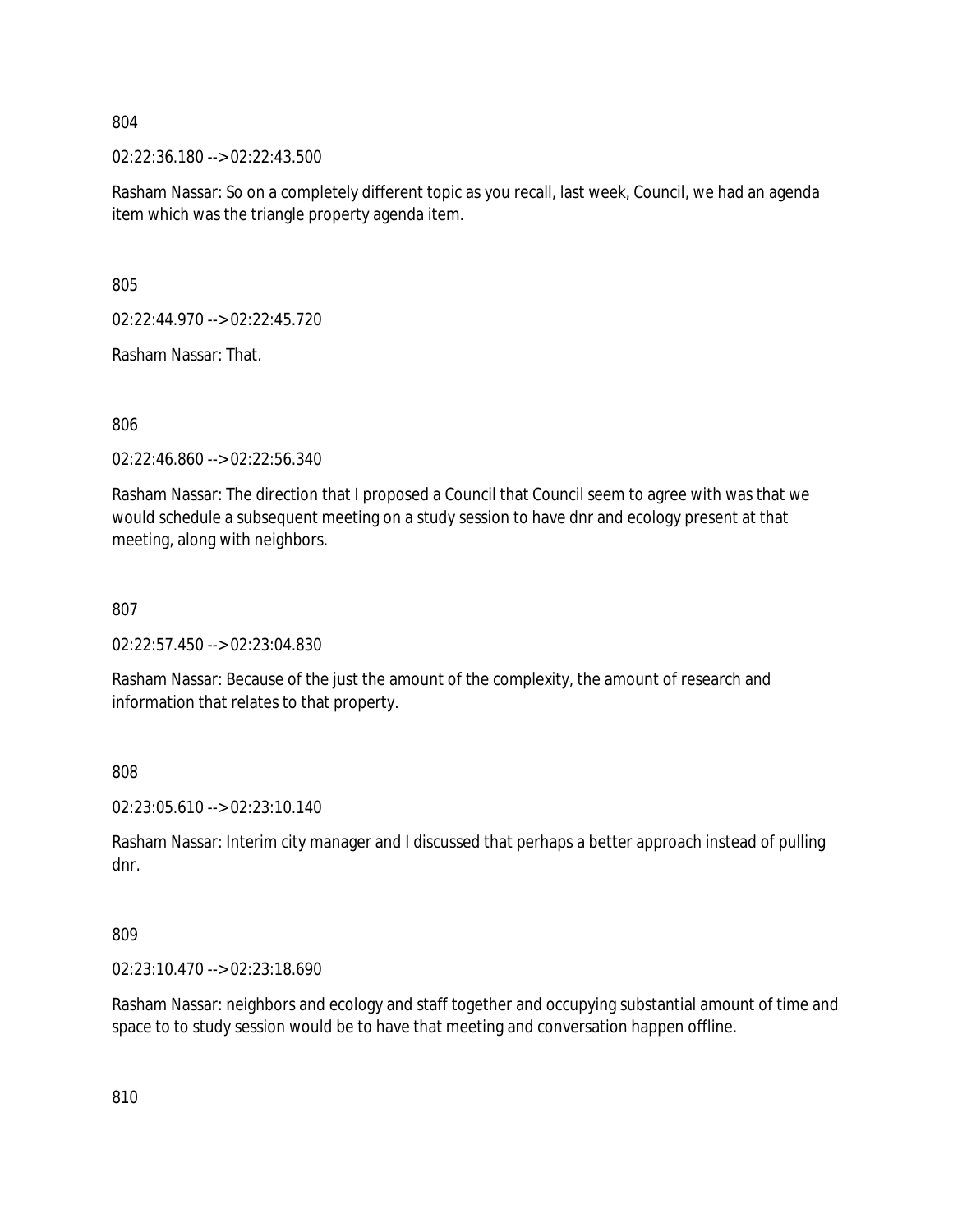02:23:19.470 --> 02:23:26.910

Rasham Nassar: With the promise that follow up would be scheduled for a Council discussion so that our members of the Council could be privy to and participate.

## 811

02:23:27.300 --> 02:23:37.230

Rasham Nassar: In the ongoing triangle property debates really important to the public, I want to honor and respect the fact that Council members have been very interested in engage in that conversation, but I think just to facilitate.

812

02:23:37.860 --> 02:23:43.440

Rasham Nassar: Progress on that on that issue that a better approach would be to have those meetings scheduled offline.

813

02:23:44.460 --> 02:23:45.990

Rasham Nassar: So if Councils okay with that.

814

02:23:46.560 --> 02:23:58.110

Rasham Nassar: Interim city manager and I are just going to work to schedule those meetings and, of course, follow up will be provided to the Council, subsequent to those meetings, I would also like to invite any Council members to attend those meetings and then you would be.

815

02:23:58.710 --> 02:24:02.430

Rasham Nassar: received the benefit of being looped in on those communications on the record.

816

02:24:03.690 --> 02:24:18.300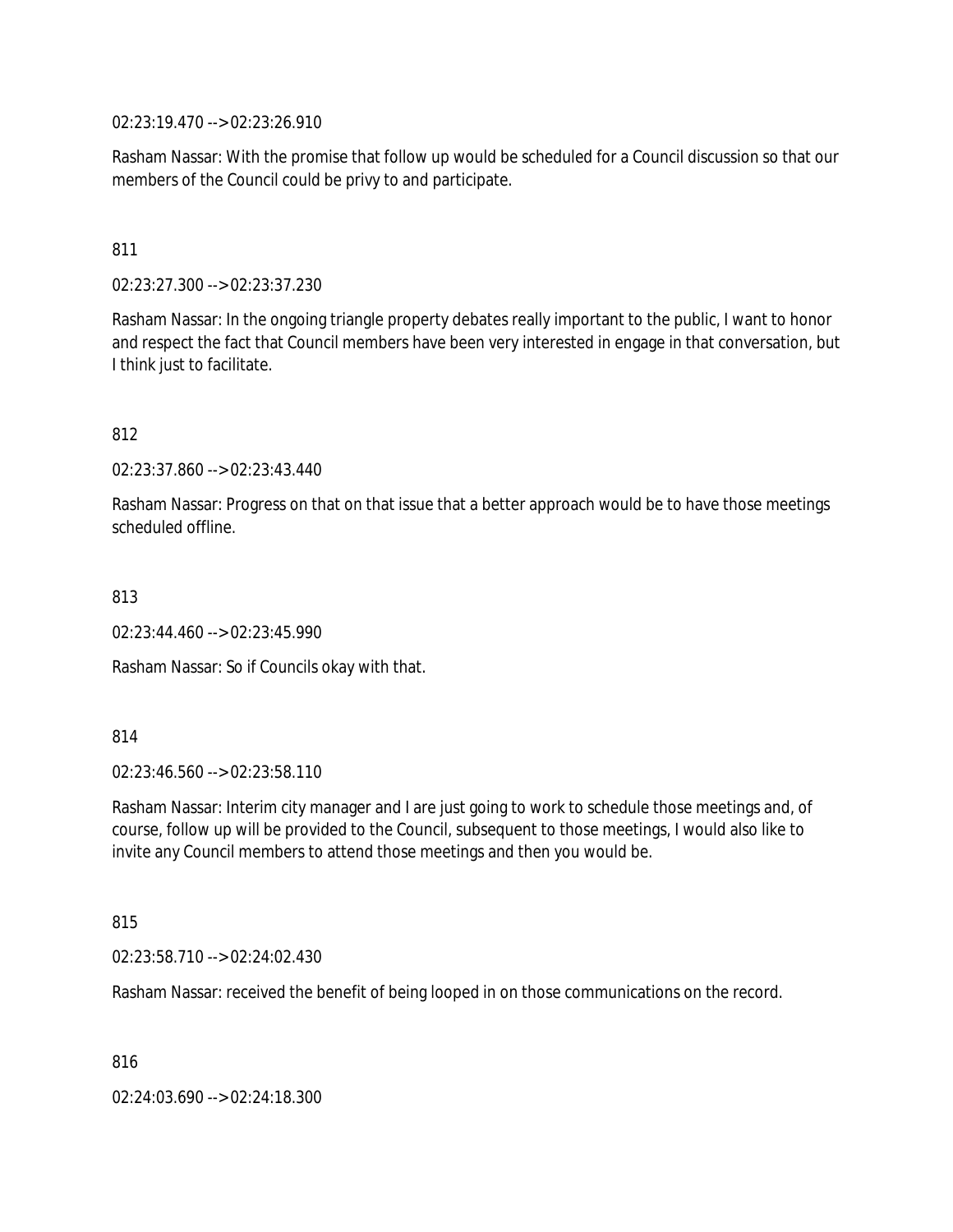Rasham Nassar: Be myself so you'd be joining me, and of course we can have two Council members join, so if there are any Council members interested just raise your hand Council members car and Council member finra Johnson councilmember deets is also interested in joining triangle property discussions.

817

02:24:19.350 --> 02:24:20.910

Rasham Nassar: So it seems like.

818

02:24:21.930 --> 02:24:26.190

Rasham Nassar: We would need to have that discussion there's three interested Of course I would be attending.

### 819

02:24:29.160 --> 02:24:33.210

Rasham Nassar: councilmember deets Sandra Johnson councilmember car does anyone.

820

02:24:34.230 --> 02:24:35.490

Rasham Nassar: How are we going to resolve this.

821

02:24:43.920 --> 02:24:44.910

Ellen Schroer (she/her): Well, what.

## 822

02:24:45.720 --> 02:24:47.670

Ellen Schroer (she/her): I can do is, we can talk about that.

823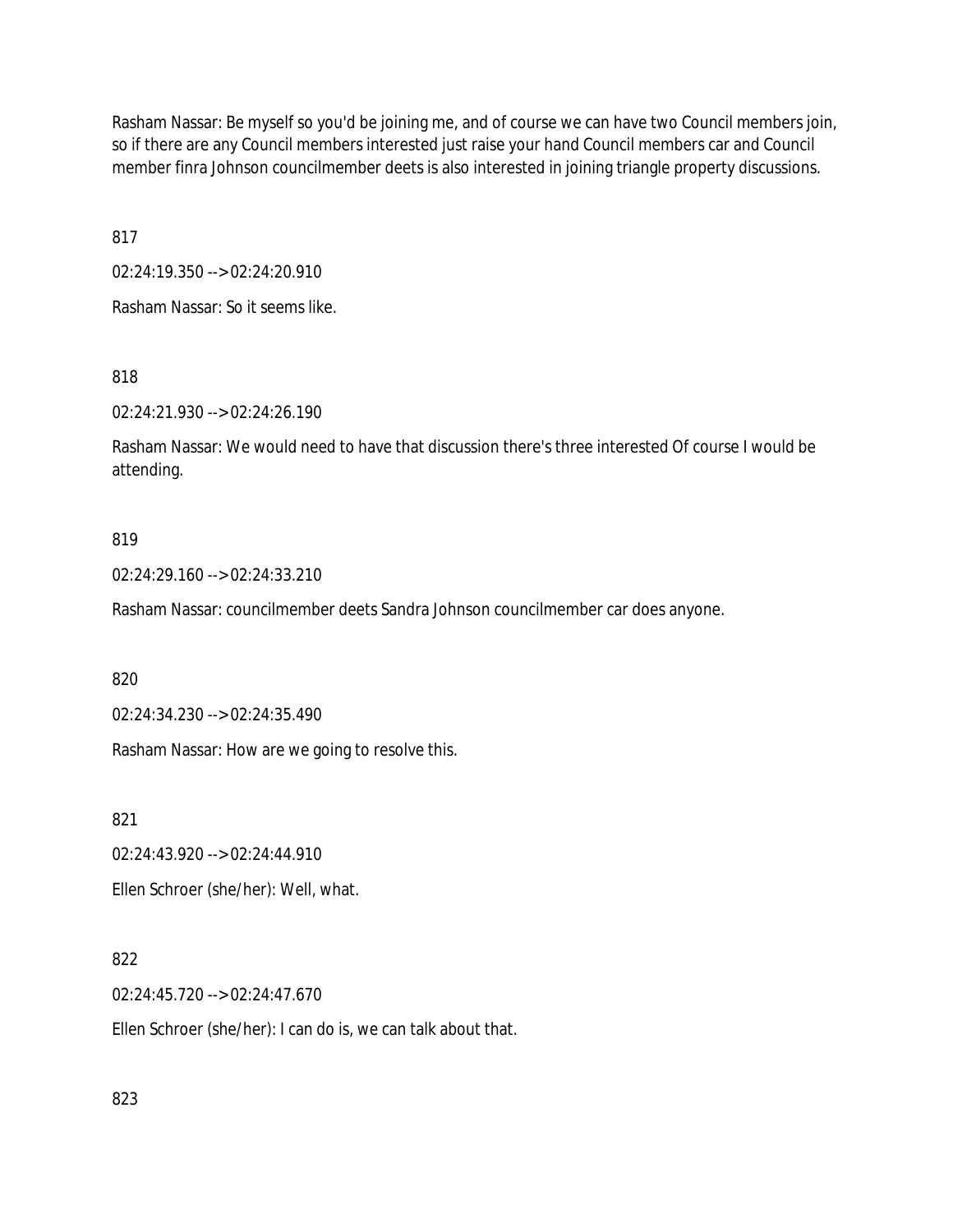02:24:48.720 --> 02:24:52.080

Ellen Schroer (she/her): and come up with a solution that conforms with the public meetings act.

### 824

02:24:52.200 --> 02:25:05.040

Ellen Schroer (she/her): Okay, allows for the participation um i'll do some thinking and talk with this city attorney and the planning department and we can come up with a couple of options that that could work and keep us within our obligation.

### 825

02:25:05.910 --> 02:25:18.030

Rasham Nassar: Okay that's a good that's a good solution, so if it is possible to have those noticed for core of the Council, I think that would be the question or something to look into and we probably have to reward them and such but I don't think we have any issue with that.

### 826

02:25:19.290 --> 02:25:29.190

Rasham Nassar: So yeah I mean if Council members are interested in certainly wouldn't want to preclude participation so let's talk about that Thursday i'm at the agenda setting meeting and then we'll just fill the Council in next Tuesday.

827

02:25:30.300 --> 02:25:31.260

Rasham Nassar: that's how the Council.

828

02:25:32.340 --> 02:25:32.700

Rasham Nassar: Okay.

829

02:25:34.140 --> 02:25:36.840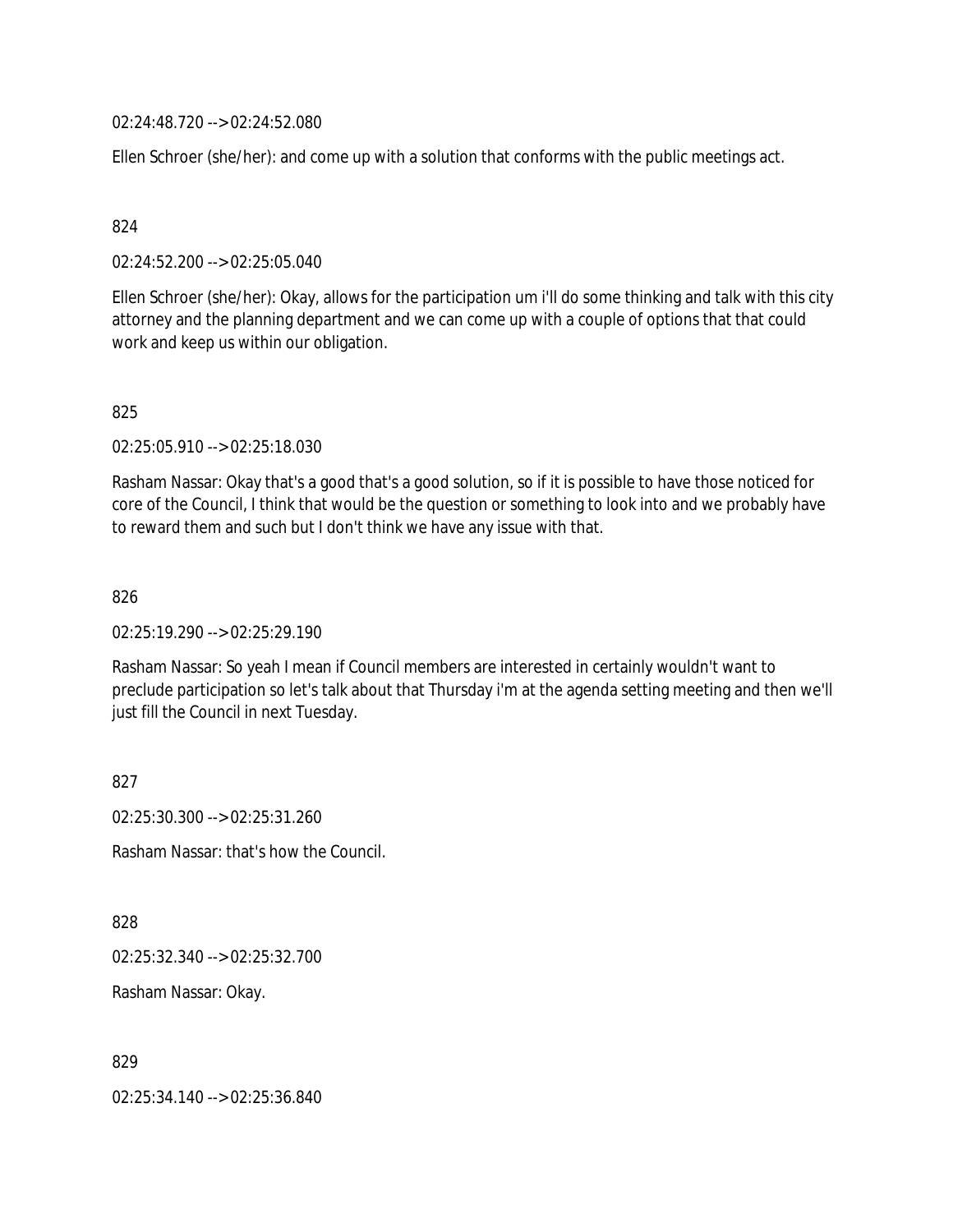Rasham Nassar: Great interim city manager it's your turn.

## 830

02:25:37.710 --> 02:25:46.260

Ellen Schroer (she/her): Great well, I just wanted to say thank you for your kind words and for the opportunity to work with you this fall or I guess winter and spring.

# 831

02:25:47.220 --> 02:25:51.180

Ellen Schroer (she/her): It has been a great experience to have a different look at the organization and.

## 832

02:25:52.050 --> 02:26:06.840

Ellen Schroer (she/her): to work with you to serve the Community, I think we all take that seriously, and it really is a privilege to work with you to do that, so thank you for that and i'll be glad to continue in the same chair, but with a different title and so looking forward to continuing to see that way.

## 833

02:26:09.240 --> 02:26:22.680

Rasham Nassar: And Mr kings official date of employment begins Monday the 17th so I imagine that he'll be reaching out to counsel, which meant we could start sending emails and questions to him on the record Is that correct yes.

834

02:26:22.710 --> 02:26:23.190

Rasham Nassar: that's right.

835

02:26:23.250 --> 02:26:25.410

Ellen Schroer (she/her): Okay, he already has an email address it's be.